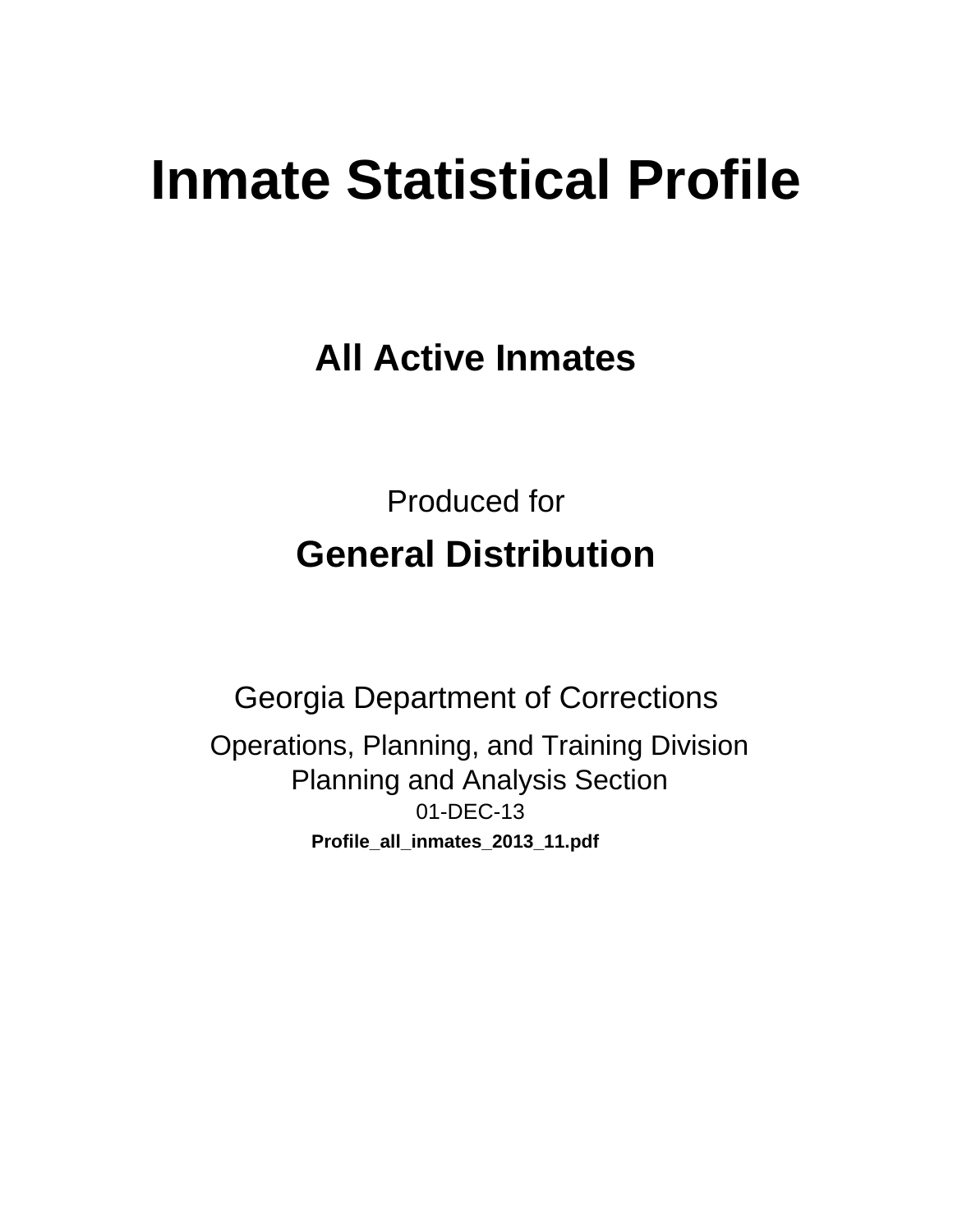#### **Inmate Statistical Profile 01-DEC-13** Contents

**All Active Inmates** 

Produced for General Distribution

# **Table of Contents**

|    | <b>Demographic information</b>                                       |
|----|----------------------------------------------------------------------|
|    | 5 Current age, broken out in ten year age groups                     |
|    | 6 Race group                                                         |
|    | 7 Marital status, self-reported at entry to prison                   |
|    | 8 Number of children, self-reported at entry to prison               |
|    | 9 Religious affiliation, self-reported at entry to prison            |
|    | 10 Home county - self-reported at entry to prison                    |
|    | 15 Socioeconomic class, self-reported at entry to prison             |
|    | 16 Environment to age 16, self-reported at entry to prison           |
|    | 17 Guardian status to age 16, self-reported at entry to prison       |
|    | 18 Employment status before prison, self-reported at entry to prison |
|    | 19 Age at admission                                                  |
|    | 21 Height, measured at entry to prison                               |
|    | 22 Weight, measured at entry to prison                               |
|    | 24 Military service                                                  |
|    | <b>Correctional information</b>                                      |
|    | 25 Type of admission to prison                                       |
|    | 26 Current / last security status                                    |
|    | 27 Current / last institution type                                   |
|    | 28 Institution type - transitional centers                           |
|    | 29 Institution type - county prisons                                 |
| 31 | Institution type - state prisons                                     |
|    | 33 Institution type - private prisons                                |
|    | 34 Institution type - pre-release centers                            |
|    | 35 Institution type - inmate boot camp                               |
|    | 36 Number of disciplinary reports                                    |
|    | 37 Number of transfers                                               |
|    | 38 Number of escapes                                                 |
|    | 40 Probable future release type of still active inmates              |
|    | 41 Time served in current (or last) institution                      |
|    | Educational, psychological and physical information                  |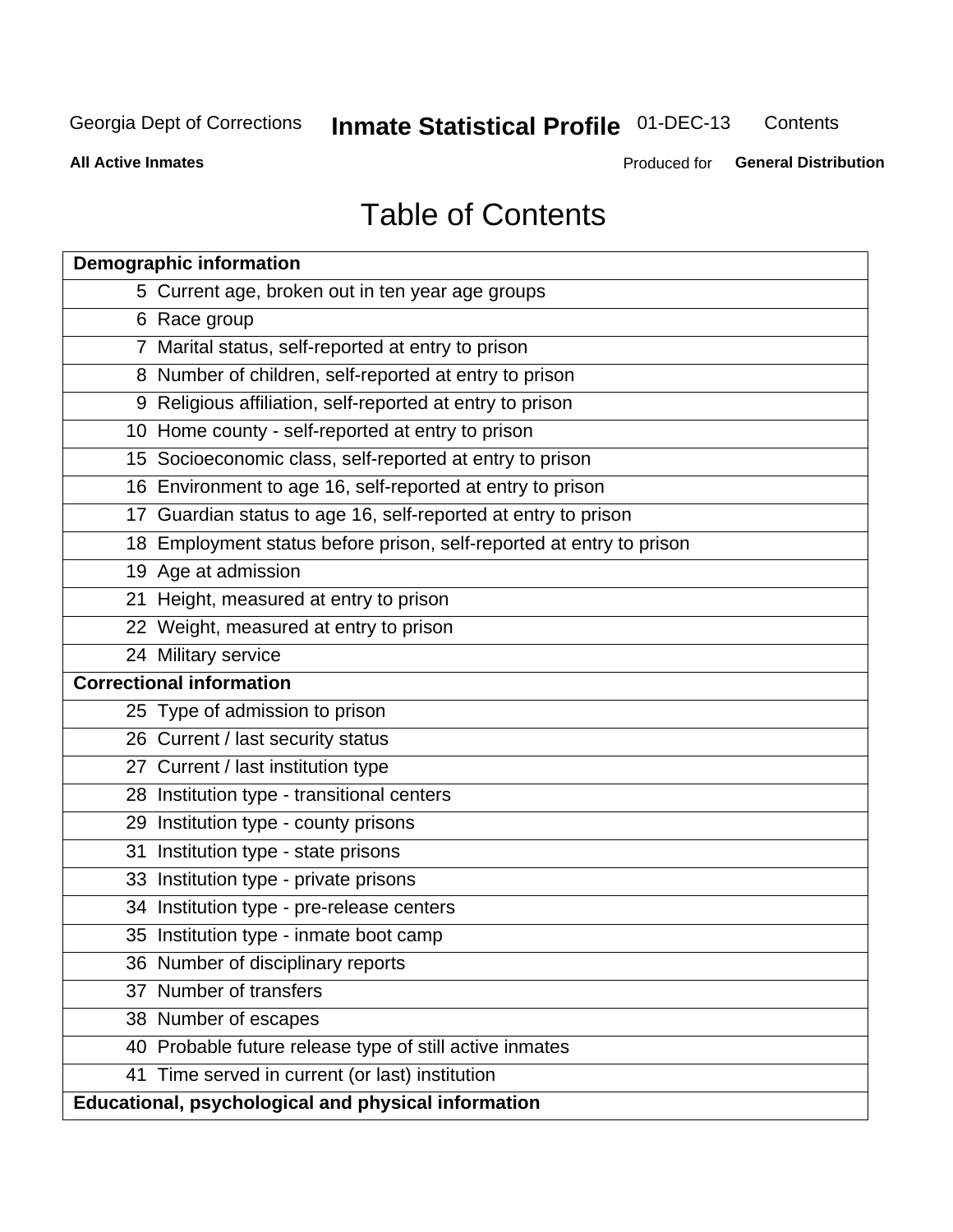#### **Inmate Statistical Profile 01-DEC-13** Contents

**All Active Inmates** 

Produced for General Distribution

# **Table of Contents**

| <b>Educational, psychological and physical information</b>       |
|------------------------------------------------------------------|
| 39 Culture fair IQ scores                                        |
| 42 Highest grade level attained                                  |
| 43 Culture fair IQ scores                                        |
| 44 Wide Range Achievement Test (WRAT) reading score              |
| 45 Wide Range Achievement Test (WRAT) math score                 |
| 46 Wide Range Achievement Test (WRAT) spelling score             |
| 47 Scope of substance abuse - summary                            |
| 48 Scope of substance abuse - detail                             |
| 49 Current / last mental health treatment level                  |
| 50 PULHESDWIT medical scale - 'P' overall condition ('P'hysical) |
| 51 PULHESDWIT medical scale - 'U' upper body                     |
| 52 PULHESDWIT medical scale - 'L' lower body                     |
| 53 PULHESDWIT medical scale - 'H' hearing                        |
| 54 PULHESDWIT medical scale - 'E' vision                         |
| 55 PULHESDWIT medical scale -'S' psychiatric                     |
| 56 PULHESDWIT medical scale - 'D' dental                         |
| 57 PULHESDWIT medical scale - 'W' work ability                   |
| 58 PULHESDWIT medical scale - 'I' impairment                     |
| 59 PULHESDWIT medical scale - 'T' transportability               |
| 60 Criminality in family, self-reported                          |
| 61 Alcoholism in family, self-reported                           |
| 62 Drug abuse in family, self-reported                           |
| 63 Subjected to frequent beatings, self-reported                 |
| 64 Father absent during inmate's childhood                       |
| 65 Mother absent during inmate's childhood                       |
| 66 Inmate diagnosed as manipulative                              |
| 67 Inmate diagnosed as assaultive                                |
| <b>Crimes and criminal history information</b>                   |
| 68 Number of prior Georgia incarcerations                        |
| 69 Prison sentence in years                                      |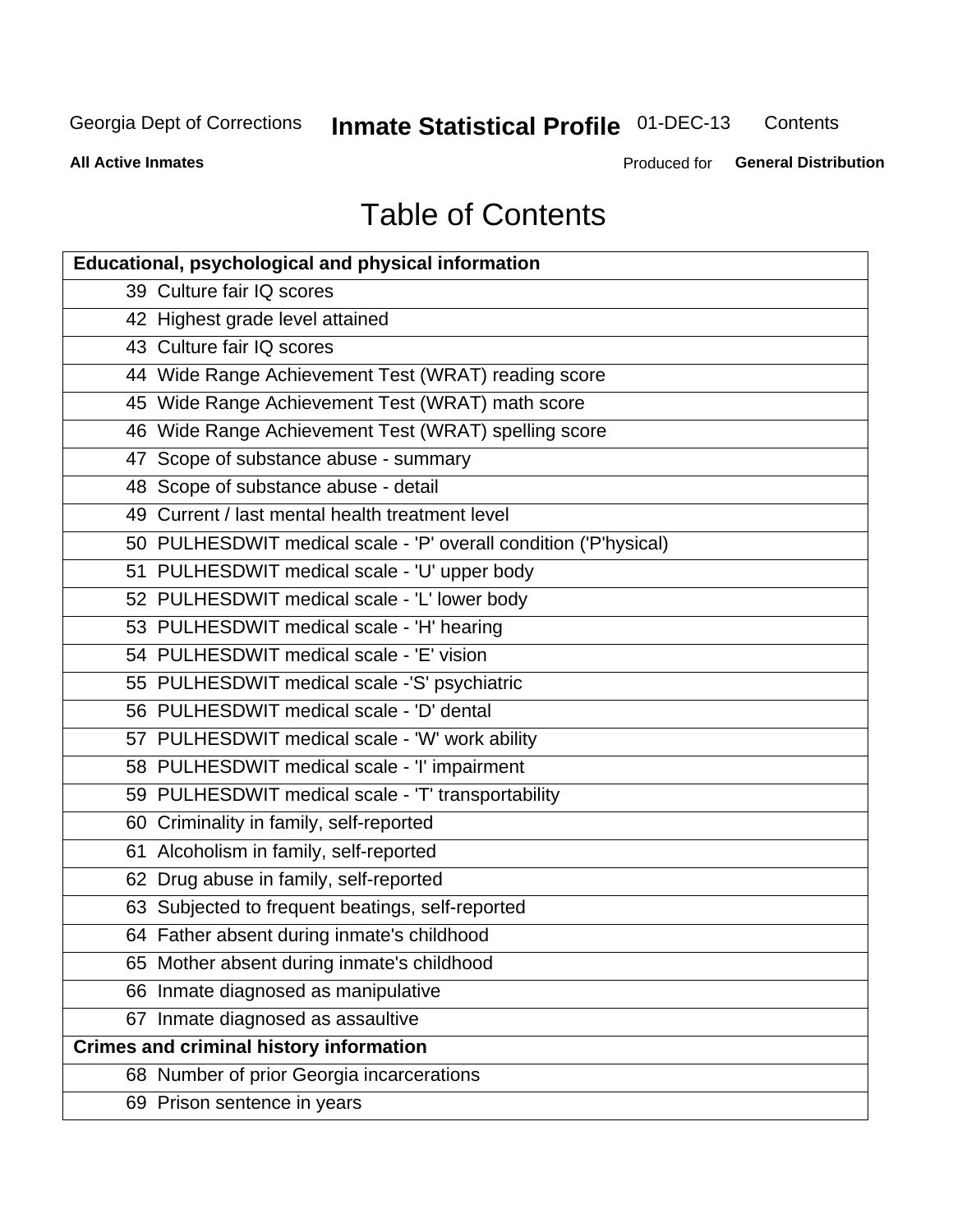#### **Inmate Statistical Profile 01-DEC-13** Contents

**All Active Inmates** 

Produced for General Distribution

# **Table of Contents**

| <b>Crimes and criminal history information</b>                 |
|----------------------------------------------------------------|
| 70 Primary offense, broken out into felonies vs misdemeanors   |
| 71 Primary offense, broken out into six broad crime categories |
| 72 Primary offense, detailed offense code                      |
| 81 County of conviction of primary offense                     |
| 86 Circuit of conviction of primary offense                    |
| 88 Years served (jail + prison) in this incarceration          |
| <b>Medical information</b>                                     |
| 89 Results of most recent HIV test                             |
| 90 Results of most recent tuberculosis test                    |
| 91 Results of most recent syphilis test                        |
| 92 Results of most recent Hepatitis-C test                     |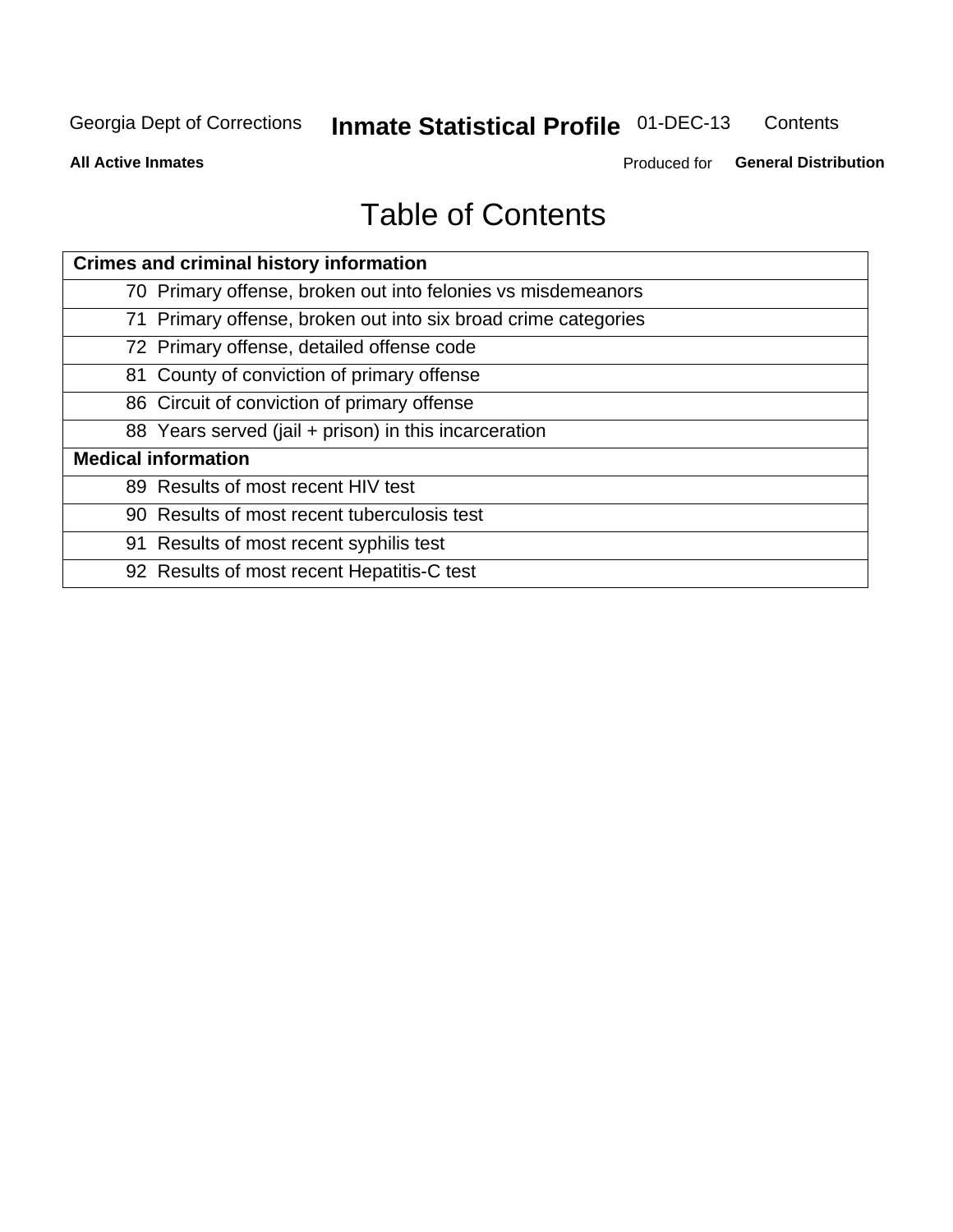### **All Active Inmates**

### Produced for General Distribution

### Current age, broken out in ten-year age groups

COL % - percent each COUNT is of its particular column

|                          |              | <b>Male</b> |        |                 | <b>Female</b> |          | <b>Total</b> |               |
|--------------------------|--------------|-------------|--------|-----------------|---------------|----------|--------------|---------------|
| <b>Current Age</b>       | <b>Count</b> | Col %       | Row %  | <b>Count</b>    | Col %         | Row %    | <b>Total</b> | Col %         |
| <b>Teens (1-19)</b>      | 847          | 1.67%       | 96.03% | 35              | 0.97%         | 3.97%    | 882          | 1.63%         |
| <b>Twenties (20-29)</b>  | 15,560       | 30.72%      | 94.01% | 992             | 27.59%        | 5.99%    | 16,552       | 30.52%        |
| <b>Thirties (30-39)</b>  | 14,712       | 29.05%      | 92.42% | 1,206           | 33.55%        | $7.58\%$ |              | 15,918 29.35% |
| <b>Forties (40-49)</b>   | 10,607       | 20.94%      | 92.35% | 879             | 24.45%        | 7.65%    |              | 11,486 21.18% |
| <b>Fifties (50-59)</b>   | 6,528        | 12.89%      | 94.39% | 388             | 10.79%        | 5.61%    | 6.916        | 12.75%        |
| <b>Sixties (60-69)</b>   | 1,831        | 3.62%       | 95.81% | 80              | 2.23%         | 4.19%    | 1.911        | 3.52%         |
| Seventy + (70 and above) | 560          | 1.11%       | 97.39% | 15 <sub>1</sub> | 0.42%         | $2.61\%$ | 575          | 1.06%         |
| <b>Total Reported</b>    | 50,645       | 100%        | 93.37% | 3,595           | 100%          | 6.63%    | 54,240       | 100.0%        |

| <b>Not Repo</b> | o,         |       | o.     |
|-----------------|------------|-------|--------|
| orted           | UΖ         |       | ບປ     |
| Total           | $\sim$ 707 | 3,596 | 54,323 |

| <b>Mean</b><br>(average) | 37.22    | 36.93 | 37.20 |
|--------------------------|----------|-------|-------|
| Median (middle)          | つん<br>vu | 36    | 35    |
| Mode<br>(most frequent)  | 24       |       |       |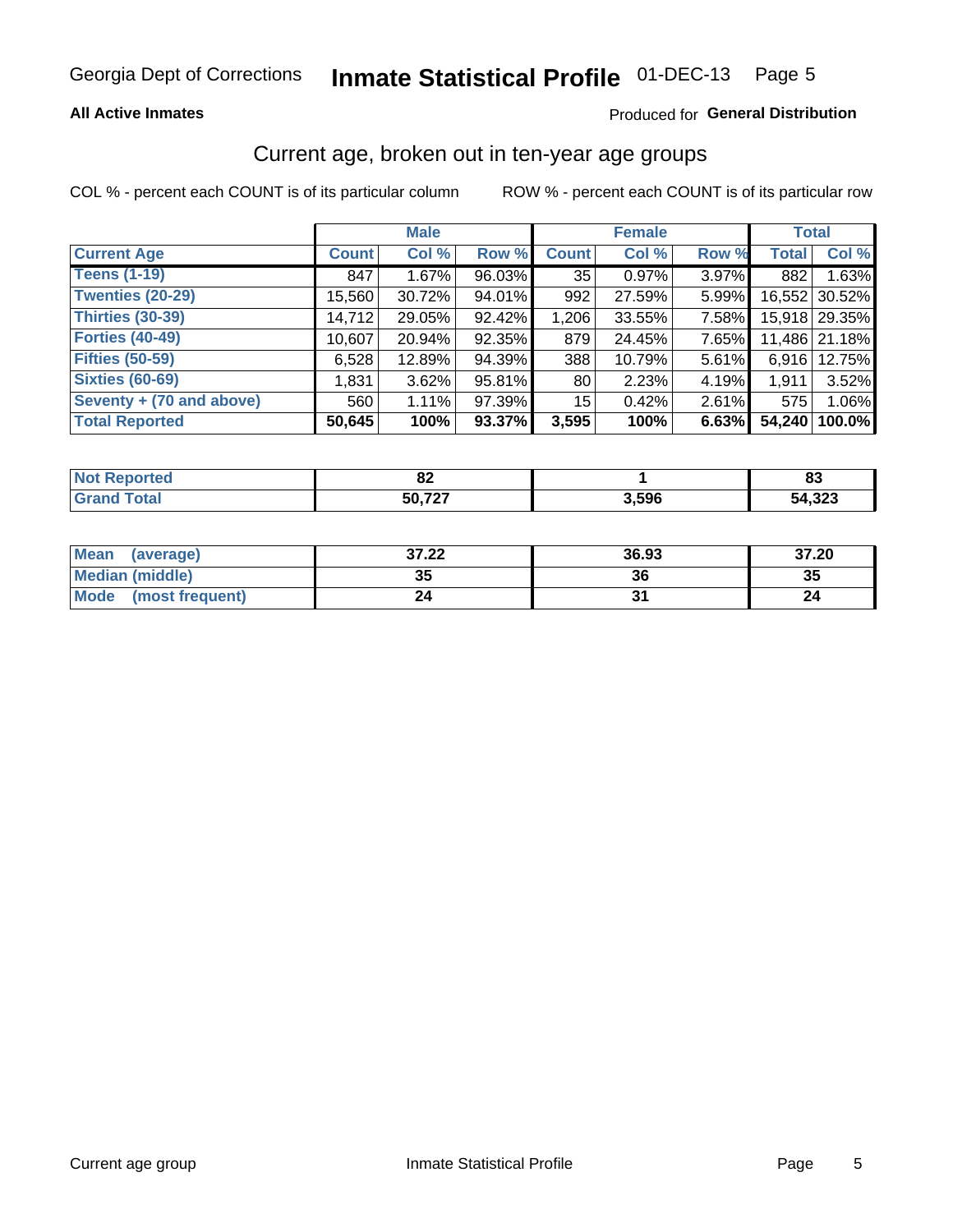#### Inmate Statistical Profile 01-DEC-13 Page 6

### **All Active Inmates**

### Produced for General Distribution

### Race group

COL % - percent each COUNT is of its particular column

|                                   |                 | <b>Male</b> |        |             | <b>Female</b> |          |              | <b>Total</b> |
|-----------------------------------|-----------------|-------------|--------|-------------|---------------|----------|--------------|--------------|
| <b>Race Group</b>                 | <b>Count</b>    | Col %       |        | Row % Count | Col %         | Row %    | <b>Total</b> | Col %        |
| <b>White</b>                      | 16,331          | 32.19%      | 89.40% | 1,937       | 53.87%        | 10.60%   | 18,268       | 33.63%       |
| <b>Black</b><br>2                 | 31,922          | 62.93%      | 95.32% | .567        | 43.58%        | 4.68%    | 33,489       | 61.65%       |
| <b>Other</b><br>5                 | 36              | .07%        | 80.00% | 9           | .25%          | 20.00%   | 45           | .08%         |
| <b>Asian</b><br>6                 | 140             | .28%        | 90.91% | 14          | .39%          | $9.09\%$ | 154          | .28%         |
| <b>Unknown</b><br>9               |                 | $.01\%$     | 50.00% |             | .03%          | 50.00%   | 2            | .01%         |
| <b>Hispanic</b><br>10             | 2,275           | 4.48%       | 97.26% | 64          | 1.78%         | 2.74%    | 2,339        | 4.31%        |
| <b>Native American</b><br>$12 \,$ | 22 <sub>1</sub> | $.04\%$     | 84.62% | 4           | $.11\%$       | 15.38%   | 26           | .05%         |
| <b>Total Reported</b>             | 50,727          | 100%        | 93.38% | 3,596       | 100%          | 6.62%    | 54,323       | 100%         |

| orted<br>NO         |        |       |        |
|---------------------|--------|-------|--------|
| `otal<br><b>Gra</b> | 50,727 | 3,596 | 54,323 |

| M.<br>____ | . | ------- |
|------------|---|---------|
|            |   |         |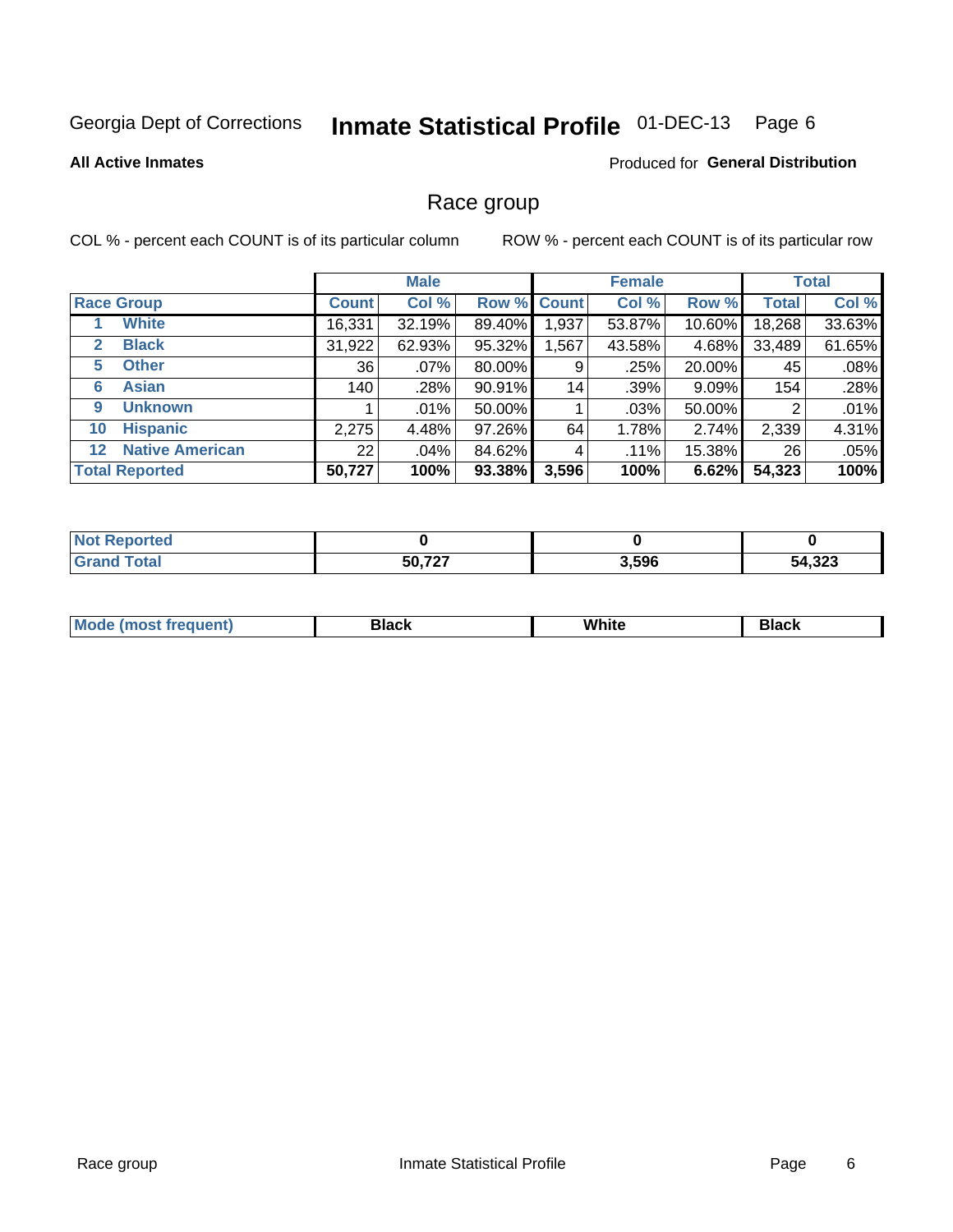# Inmate Statistical Profile 01-DEC-13 Page 7

#### **All Active Inmates**

### Produced for General Distribution

### Marital status, self-reported at entry to prison

COL % - percent each COUNT is of its particular column

|                            |              | <b>Male</b> |        |              | <b>Female</b> |        |              | <b>Total</b> |
|----------------------------|--------------|-------------|--------|--------------|---------------|--------|--------------|--------------|
| <b>Marital Status</b>      | <b>Count</b> | Col %       | Row %  | <b>Count</b> | Col %         | Row %  | <b>Total</b> | Col %        |
| <b>Unknown</b><br>$\bf{0}$ | 362          | .71%        | 91.41% | 34           | .95%          | 8.59%  | 396          | .73%         |
| <b>Divorced</b><br>D       | 4,602        | $9.07\%$    | 88.45% | 601          | 16.71%        | 11.55% | 5,203        | 9.58%        |
| <b>Married</b><br>М        | 6,924        | 13.65%      | 91.62% | 633          | 17.60%        | 8.38%  | 7,557        | 13.91%       |
| <b>Separated</b><br>S.     | 1,683        | 3.32%       | 84.66% | 305          | 8.48%         | 15.34% | 1,988        | 3.66%        |
| <b>Unmarried</b><br>U      | 36,725       | 72.40%      | 95.17% | 1,865        | 51.86%        | 4.83%  | 38,590       | 71.04%       |
| <b>Widow</b><br>W          | 431          | .85%        | 73.17% | 158          | 4.39%         | 26.83% | 589          | 1.08%        |
| <b>Total Reported</b>      | 50,727       | 100%        | 93.38% | 3,596        | 100%          | 6.62%  | 54,323       | 100%         |

| <b>Not Repo</b><br>morted m |        |       |        |
|-----------------------------|--------|-------|--------|
| <b>Fotal</b>                | דמד ה־ | 3.596 | 54,323 |

| <b>Mode (most frequent)</b><br>Unmarried<br>Unmarried<br>Jnmarried |
|--------------------------------------------------------------------|
|--------------------------------------------------------------------|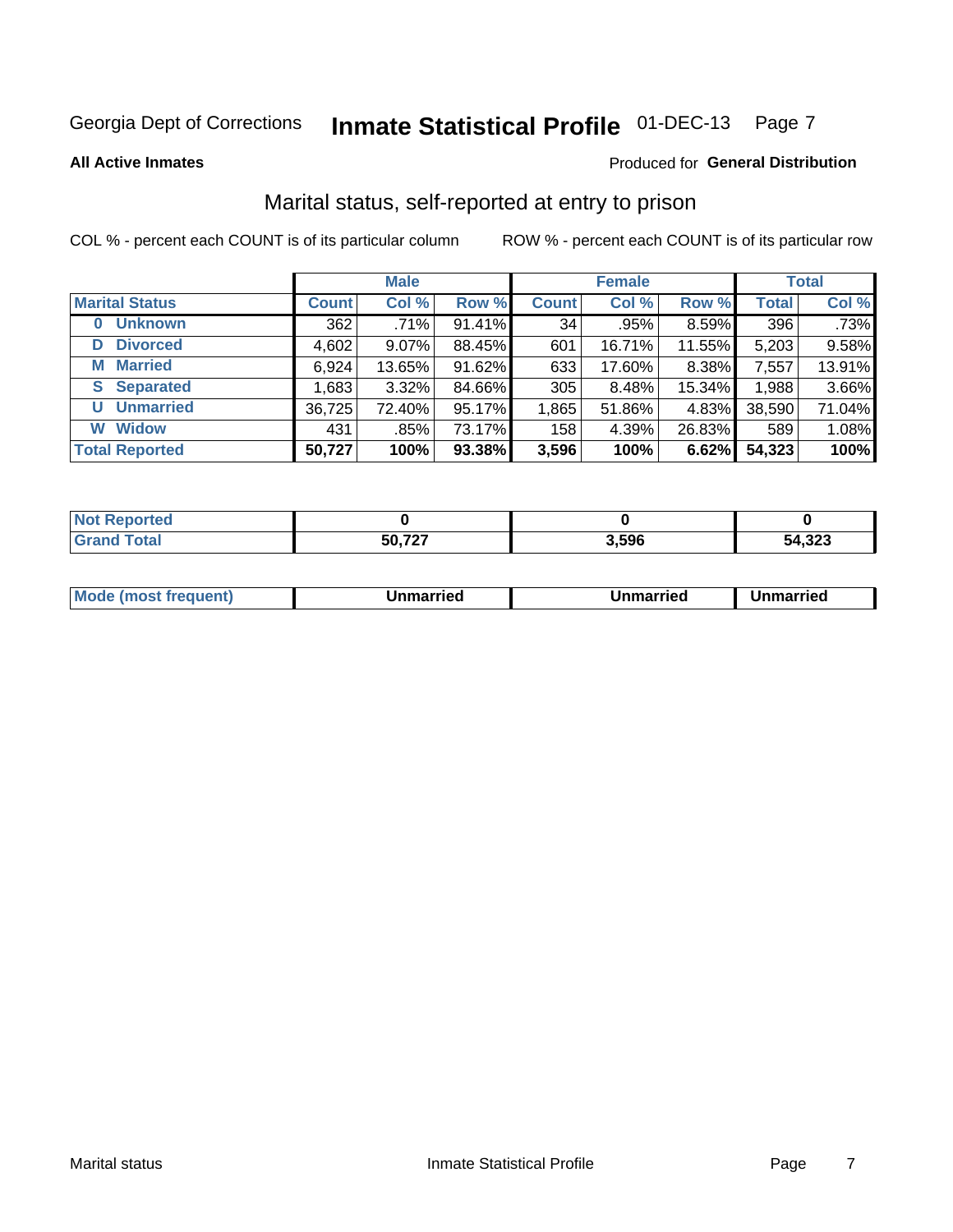# Inmate Statistical Profile 01-DEC-13 Page 8

#### **All Active Inmates**

### Produced for General Distribution

# Number of children, self reported at entry to prison

COL % - percent each COUNT is of its particular column

|                           |              | <b>Male</b> |        |                | <b>Female</b> |       | <b>Total</b> |        |
|---------------------------|--------------|-------------|--------|----------------|---------------|-------|--------------|--------|
| <b>Number of Children</b> | <b>Count</b> | Col %       | Row %  | <b>Count</b>   | Col %         | Row % | <b>Total</b> | Col %  |
| 10                        | 20,584       | 41.00%      | 94.93% | 1,099          | 30.60%        | 5.07% | 21,683       | 40.31% |
|                           | 11,292       | 22.49%      | 94.23% | 692            | 19.27%        | 5.77% | 11,984       | 22.28% |
| $\overline{2}$            | 8,295        | 16.52%      | 91.16% | 804            | 22.38%        | 8.84% | 9,099        | 16.91% |
| $\overline{\mathbf{3}}$   | 4,909        | 9.78%       | 90.09% | 540            | 15.03%        | 9.91% | 5,449        | 10.13% |
| 4                         | 2,516        | 5.01%       | 90.99% | 249            | 6.93%         | 9.01% | 2,765        | 5.14%  |
| 5                         | 1,236        | 2.46%       | 91.29% | 118            | 3.29%         | 8.71% | 1,354        | 2.52%  |
| $6\phantom{1}6$           | 670          | 1.33%       | 91.78% | 60             | 1.67%         | 8.22% | 730          | 1.36%  |
| 7                         | 292          | 0.58%       | 95.42% | 14             | 0.39%         | 4.58% | 306          | 0.57%  |
| 8                         | 156          | 0.31%       | 95.12% | 8              | 0.22%         | 4.88% | 164          | 0.30%  |
| 9                         | 99           | 0.20%       | 97.06% | 3              | 0.08%         | 2.94% | 102          | 0.19%  |
| 10                        | 66           | 0.13%       | 97.06% | $\overline{2}$ | 0.06%         | 2.94% | 68           | 0.13%  |
| Over 10                   | 86           | 0.17%       | 96.63% | 3              | 0.08%         | 3.37% | 89           | 0.17%  |
| <b>Total Reported</b>     | 50,201       | 100%        | 93.32% | 3,592          | 100%          | 6.68% | 53,793       | 100.0% |

|      | ちつに<br>◡▴◡ |       | 530           |
|------|------------|-------|---------------|
| υιαι | $E_0$ 707  | 3.596 | າາາ<br>54,323 |

| <b>Mean</b><br>(average) | דפ<br>I .J 1 | .70 | 1.39 |  |  |
|--------------------------|--------------|-----|------|--|--|
| Median (middle)          |              |     |      |  |  |
| Mode<br>(most frequent)  |              |     |      |  |  |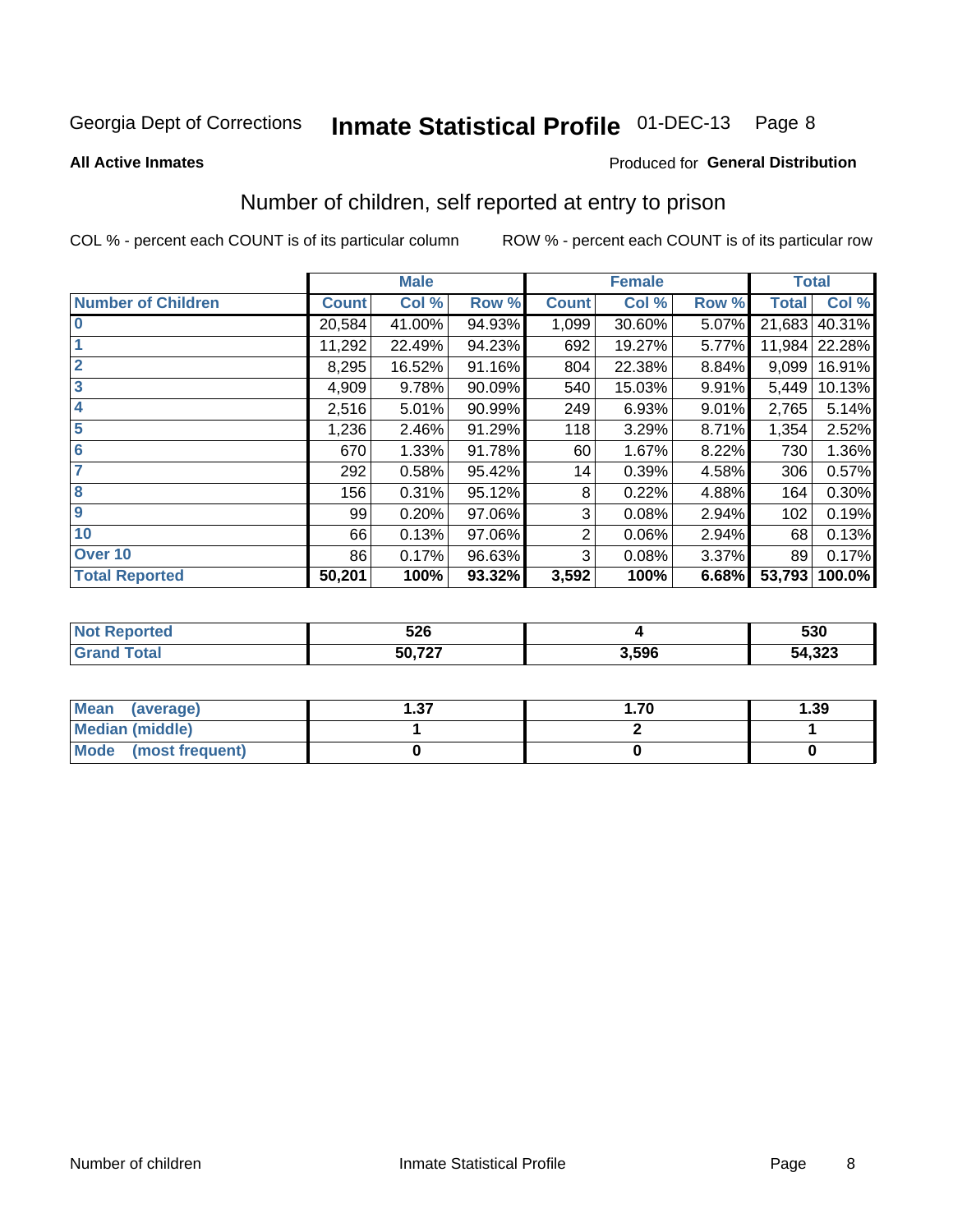#### Inmate Statistical Profile 01-DEC-13 Page 9

#### **All Active Inmates**

### Produced for General Distribution

### Religious affiliation, self-reported at entry to prison

COL % - percent each COUNT is of its particular column

|                |                              | <b>Male</b>  |        |         | <b>Female</b>  |        |        | <b>Total</b> |        |
|----------------|------------------------------|--------------|--------|---------|----------------|--------|--------|--------------|--------|
|                | <b>Religious Affiliation</b> | <b>Count</b> | Col %  | Row %   | <b>Count</b>   | Col %  | Row %  | <b>Total</b> | Col %  |
| 1              | <b>Islam</b>                 | 916          | 4.41%  | 96.42%  | 34             | 1.27%  | 3.58%  | 950          | 4.05%  |
| $\overline{2}$ | <b>Catholic</b>              | 1,075        | 5.17%  | 87.76%  | 150            | 5.61%  | 12.24% | 1,225        | 5.22%  |
| $\mathbf{3}$   | <b>Baptist</b>               | 10,478       | 50.41% | 84.91%  | 1,862          | 69.63% | 15.09% | 12,340       | 52.60% |
| 4              | <b>Methodist</b>             | 449          | 2.16%  | 85.36%  | 77             | 2.88%  | 14.64% | 526          | 2.24%  |
| 5              | <b>EpiscopIn</b>             | 39           | .19%   | 86.67%  | 6              | .22%   | 13.33% | 45           | .19%   |
| $6\phantom{a}$ | <b>Presbytrn</b>             | 62           | .30%   | 91.18%  | 6              | .22%   | 8.82%  | 68           | .29%   |
| 7              | <b>Chc Of God</b>            | 375          | 1.80%  | 84.46%  | 69             | 2.58%  | 15.54% | 444          | 1.89%  |
| 8              | <b>Holiness</b>              | 709          | 3.41%  | 79.93%  | 178            | 6.66%  | 20.07% | 887          | 3.78%  |
| $\overline{9}$ | <b>Jewish</b>                | 32           | .15%   | 88.89%  | 4              | .15%   | 11.11% | 36           | .15%   |
| 10             | <b>Anglican</b>              | 17           | .08%   | 89.47%  | $\overline{2}$ | .07%   | 10.53% | 19           | .08%   |
| 11             | <b>Grk Orthdx</b>            | 4            | .02%   | 80.00%  | 1              | .04%   | 20.00% | 5            | .02%   |
| 12             | <b>Hindu</b>                 | 5            | .02%   | 100.00% |                |        |        | 5            | .02%   |
| 13             | <b>Buddhist</b>              | 34           | .16%   | 82.93%  | $\overline{7}$ | .26%   | 17.07% | 41           | .17%   |
| 14             | <b>Taoist</b>                | 4            | .02%   | 80.00%  |                | .04%   | 20.00% | 5            | .02%   |
| 15             | <b>Shintoist</b>             | 3            | .01%   | 100.00% |                |        |        | 3            | .01%   |
| 16             | <b>Seven D Ad</b>            | 71           | .34%   | 91.03%  | 7              | .26%   | 8.97%  | 78           | .33%   |
| 17             | <b>Jehovah Wt</b>            | 260          | 1.25%  | 89.04%  | 32             | 1.20%  | 10.96% | 292          | 1.24%  |
| 18             | <b>Latr Day S</b>            | 30           | .14%   | 90.91%  | 3              | .11%   | 9.09%  | 33           | .14%   |
| 20             | <b>Other Prot</b>            | 3,207        | 15.43% | 94.05%  | 203            | 7.59%  | 5.95%  | 3,410        | 14.54% |
| 96             | <b>None</b>                  | 3,016        | 14.51% | 98.95%  | 32             | 1.20%  | 1.05%  | 3,048        | 12.99% |
|                | <b>Total Reported</b>        | 20,786       | 100%   | 88.6%   | 2,674          | 100%   | 11.4%  | 23,460       | 100%   |

| 29,941 | nne.<br>92Z<br>__ | 30,863      |
|--------|-------------------|-------------|
| 50,727 | 3,596             | 4,323<br>54 |

| Mode (most frequent) | <b>3aptist</b> | 3aptist | <b>Baptist</b> |
|----------------------|----------------|---------|----------------|
|                      |                |         |                |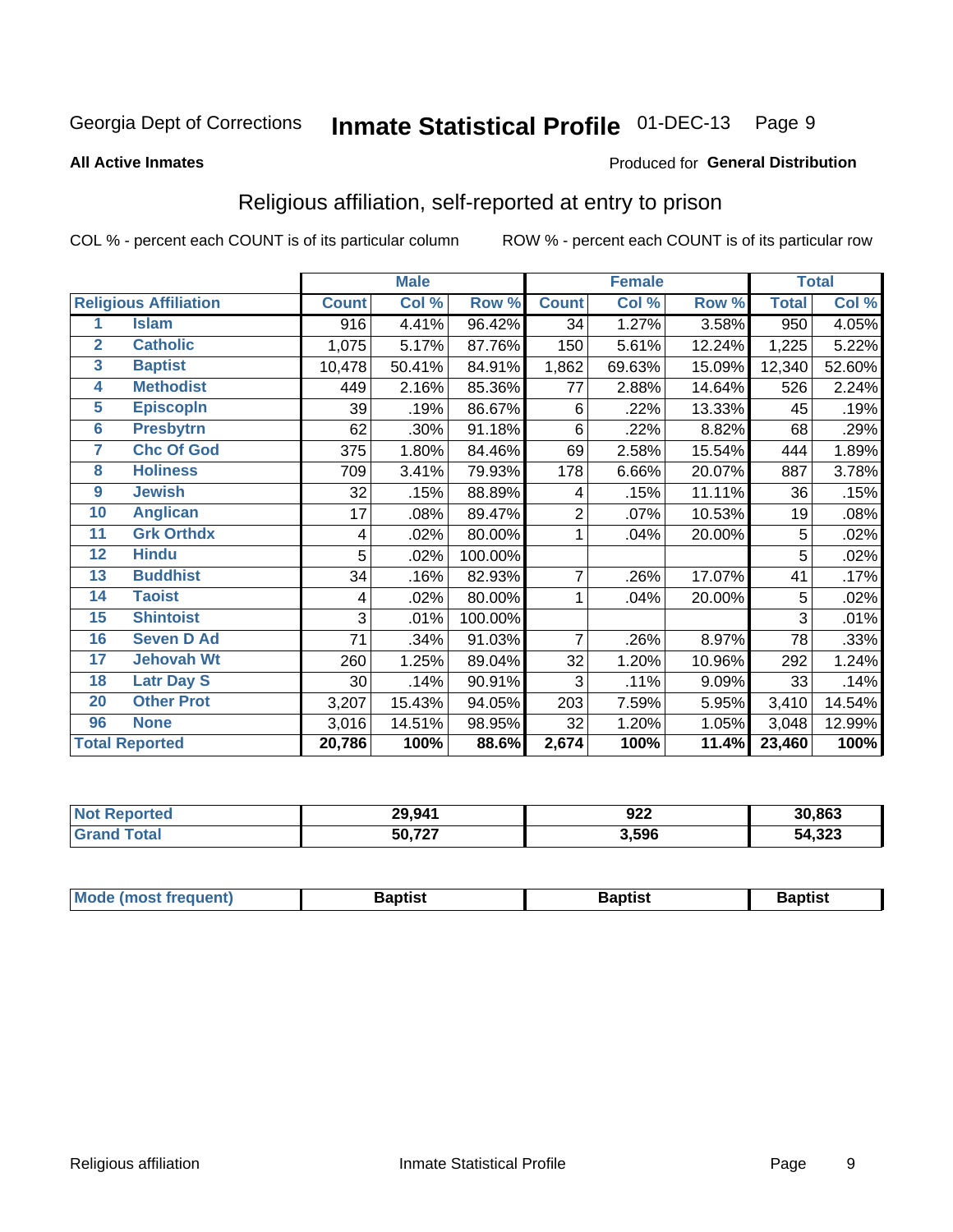# Inmate Statistical Profile 01-DEC-13 Page 10

### **All Active Inmates**

### Produced for General Distribution

### Home county, self-reported at entry to prison

COL % - percent each COUNT is of its particular column

|     | <b>Male</b>                 |              |        |                  | <b>Female</b>           |        | <b>Total</b> |              |        |
|-----|-----------------------------|--------------|--------|------------------|-------------------------|--------|--------------|--------------|--------|
|     | <b>Home County</b>          | <b>Count</b> | Col %  | Row <sup>%</sup> | <b>Count</b>            | Col %  | Row %        | <b>Total</b> | Col %  |
| 000 | <b>Unknown</b>              | 5,607        | 11.05% | 93.65%           | 380                     | 10.57% | 6.35%        | 5,987        | 11.02% |
| 001 | <b>Appling County</b>       | 104          | .21%   | 95.41%           | 5                       | .14%   | 4.59%        | 109          | .20%   |
| 002 | <b>Atkinson County</b>      | 39           | .08%   | 97.50%           | 1                       | .03%   | 2.50%        | 40           | .07%   |
| 003 | <b>Bacon County</b>         | 64           | .13%   | 94.12%           | 4                       | .11%   | 5.88%        | 68           | .13%   |
| 004 | <b>Baker County</b>         | 21           | .04%   | 100.00%          |                         |        |              | 21           | .04%   |
| 005 | <b>Baldwin County</b>       | 258          | .51%   | 92.81%           | 20                      | .56%   | 7.19%        | 278          | .51%   |
| 006 | <b>Banks County</b>         | 57           | .11%   | 95.00%           | $\mathbf{3}$            | .08%   | 5.00%        | 60           | .11%   |
| 007 | <b>Barrow County</b>        | 256          | .50%   | 88.89%           | 32                      | .89%   | 11.11%       | 288          | .53%   |
| 008 | <b>Bartow County</b>        | 524          | 1.03%  | 87.33%           | 76                      | 2.11%  | 12.67%       | 600          | 1.10%  |
| 009 | <b>Ben Hill County</b>      | 205          | .40%   | 94.04%           | 13                      | .36%   | 5.96%        | 218          | .40%   |
| 010 | <b>Berrien County</b>       | 91           | .18%   | 94.79%           | 5                       | .14%   | 5.21%        | 96           | .18%   |
| 011 | <b>Bibb County</b>          | 1,144        | 2.26%  | 95.57%           | 53                      | 1.47%  | 4.43%        | 1,197        | 2.20%  |
| 012 | <b>Bleckley County</b>      | 57           | .11%   | 95.00%           | 3                       | .08%   | 5.00%        | 60           | .11%   |
| 013 | <b>Brantley County</b>      | 48           | .09%   | 87.27%           | $\overline{7}$          | .19%   | 12.73%       | 55           | .10%   |
| 014 | <b>Brooks County</b>        | 148          | .29%   | 98.01%           | $\overline{3}$          | .08%   | 1.99%        | 151          | .28%   |
| 015 | <b>Bryan County</b>         | 117          | .23%   | 95.90%           | 5                       | .14%   | 4.10%        | 122          | .22%   |
| 016 | <b>Bulloch County</b>       | 346          | .68%   | 92.76%           | 27                      | .75%   | 7.24%        | 373          | .69%   |
| 017 | <b>Burke County</b>         | 203          | .40%   | 97.60%           | 5                       | .14%   | 2.40%        | 208          | .38%   |
| 018 | <b>Butts County</b>         | 137          | .27%   | 93.20%           | 10                      | .28%   | 6.80%        | 147          | .27%   |
| 019 | <b>Calhoun County</b>       | 76           | .15%   | 97.44%           | $\overline{2}$          | .06%   | 2.56%        | 78           | .14%   |
| 020 | <b>Camden County</b>        | 133          | .26%   | 91.72%           | 12                      | .33%   | 8.28%        | 145          | .27%   |
| 021 | <b>Candler County</b>       | 105          | .21%   | 89.74%           | 12                      | .33%   | 10.26%       | 117          | .22%   |
| 022 | <b>Carroll County</b>       | 537          | 1.06%  | 90.56%           | 56                      | 1.56%  | 9.44%        | 593          | 1.09%  |
| 023 | <b>Catoosa County</b>       | 223          | .44%   | 91.02%           | 22                      | .61%   | 8.98%        | 245          | .45%   |
| 024 | <b>Charlton County</b>      | 47           | .09%   | 97.92%           | 1                       | .03%   | 2.08%        | 48           | .09%   |
| 025 | <b>Chatham County</b>       | 1,927        | 3.80%  | 96.69%           | 66                      | 1.84%  | 3.31%        | 1,993        | 3.67%  |
| 026 | <b>Chattahoochee County</b> | 28           | .06%   | 96.55%           | 1                       | .03%   | 3.45%        | 29           | .05%   |
| 027 | <b>Chattooga County</b>     | 237          | .47%   | 88.43%           | 31                      | .86%   | 11.57%       | 268          | .49%   |
| 028 | <b>Cherokee County</b>      | 384          | .76%   | 91.00%           | 38                      | 1.06%  | 9.00%        | 422          | .78%   |
| 029 | <b>Clarke County</b>        | 452          | .89%   | 94.76%           | 25                      | .70%   | 5.24%        | 477          | .88%   |
| 030 | <b>Clay County</b>          | 41           | .08%   | 95.35%           | $\overline{2}$          | .06%   | 4.65%        | 43           | .08%   |
| 031 | <b>Clayton County</b>       | 1,474        | 2.91%  | 93.35%           | 105                     | 2.92%  | 6.65%        | 1,579        | 2.91%  |
| 032 | <b>Clinch County</b>        | 41           | .08%   | 95.35%           | $\overline{2}$          | .06%   | 4.65%        | 43           | .08%   |
| 033 | <b>Cobb County</b>          | 2,012        | 3.97%  | 91.21%           | 194                     | 5.39%  | 8.79%        | 2,206        | 4.06%  |
| 034 | <b>Coffee County</b>        | 254          | .50%   | 93.73%           | 17                      | .47%   | 6.27%        | 271          | .50%   |
| 035 | <b>Colquitt County</b>      | 240          | .47%   | 94.86%           | 13                      | .36%   | 5.14%        | 253          | .47%   |
| 036 | <b>Columbia County</b>      | 269          | .53%   | 91.81%           | 24                      | .67%   | 8.19%        | 293          | .54%   |
| 037 | <b>Cook County</b>          | 129          | .25%   | 96.99%           | $\overline{\mathbf{4}}$ | .11%   | 3.01%        | 133          | .24%   |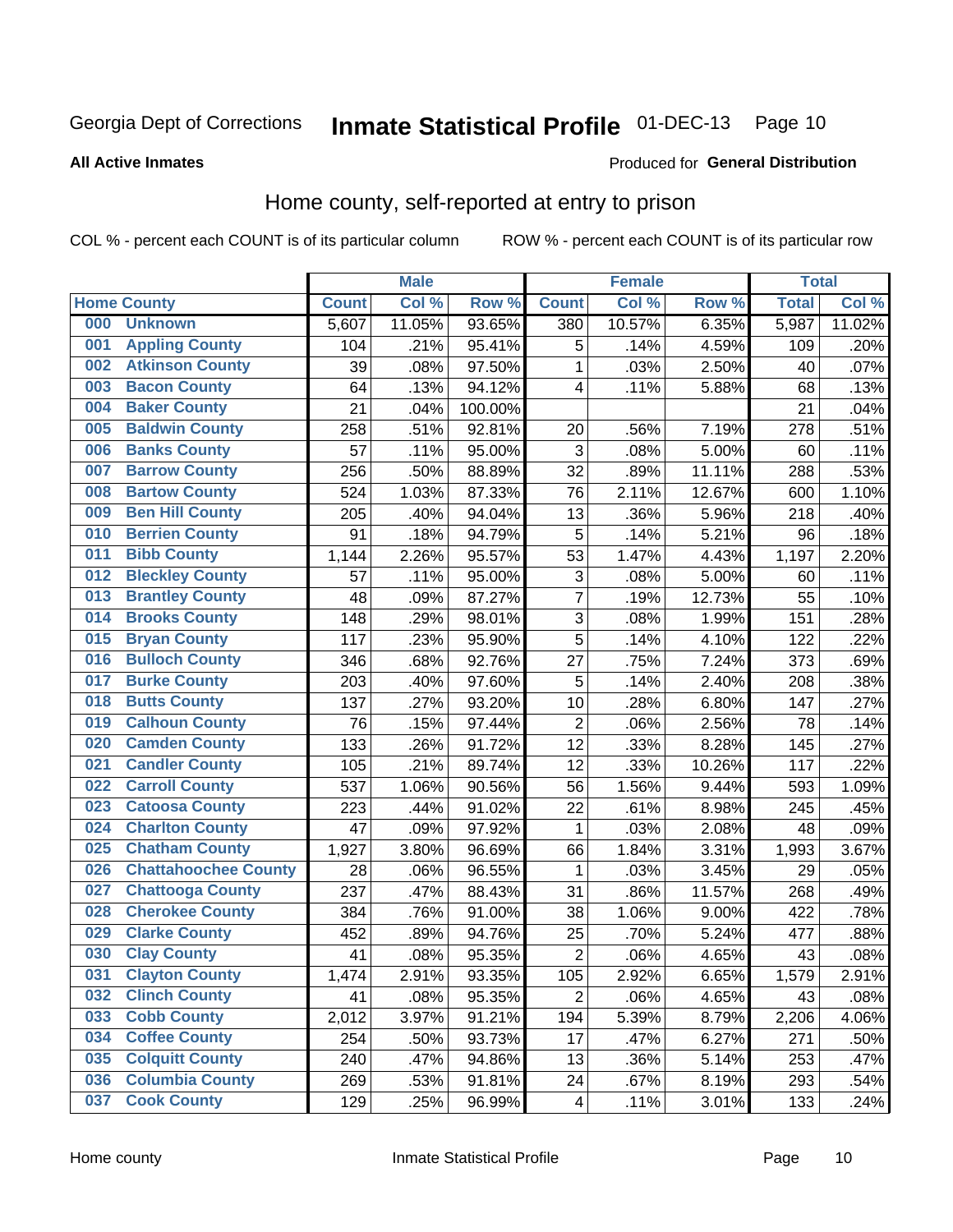#### Inmate Statistical Profile 01-DEC-13 Page 11

**All Active Inmates** 

### Produced for General Distribution

### Home county, self-reported at entry to prison

COL % - percent each COUNT is of its particular column

|     |                         |              | <b>Male</b> |                  |                         | <b>Female</b> |        | <b>Total</b> |        |
|-----|-------------------------|--------------|-------------|------------------|-------------------------|---------------|--------|--------------|--------|
|     | <b>Home County</b>      | <b>Count</b> | Col%        | Row <sup>%</sup> | <b>Count</b>            | Col %         | Row %  | <b>Total</b> | Col %  |
| 038 | <b>Coweta County</b>    | 421          | .83%        | 94.82%           | 23                      | .64%          | 5.18%  | 444          | .82%   |
| 039 | <b>Crawford County</b>  | 43           | .08%        | 93.48%           | 3                       | .08%          | 6.52%  | 46           | .08%   |
| 040 | <b>Crisp County</b>     | 196          | .39%        | 95.61%           | $\boldsymbol{9}$        | .25%          | 4.39%  | 205          | .38%   |
| 041 | <b>Dade County</b>      | 59           | .12%        | 89.39%           | $\overline{7}$          | .19%          | 10.61% | 66           | .12%   |
| 042 | <b>Dawson County</b>    | 87           | .17%        | 90.63%           | $\boldsymbol{9}$        | .25%          | 9.38%  | 96           | .18%   |
| 043 | <b>Decatur County</b>   | 284          | .56%        | 94.04%           | 18                      | .50%          | 5.96%  | 302          | .56%   |
| 044 | <b>Dekalb County</b>    | 3,087        | 6.09%       | 93.89%           | 201                     | 5.59%         | 6.11%  | 3,288        | 6.05%  |
| 045 | <b>Dodge County</b>     | 136          | .27%        | 88.31%           | 18                      | .50%          | 11.69% | 154          | .28%   |
| 046 | <b>Dooly County</b>     | 83           | .16%        | 92.22%           | 7                       | .19%          | 7.78%  | 90           | .17%   |
| 047 | <b>Dougherty County</b> | 900          | 1.77%       | 94.64%           | 51                      | 1.42%         | 5.36%  | 951          | 1.75%  |
| 048 | <b>Douglas County</b>   | 646          | 1.27%       | 93.22%           | 47                      | 1.31%         | 6.78%  | 693          | 1.28%  |
| 049 | <b>Early County</b>     | 84           | .17%        | 94.38%           | 5                       | .14%          | 5.62%  | 89           | .16%   |
| 050 | <b>Echols County</b>    | 12           | .02%        | 100.00%          |                         |               |        | 12           | .02%   |
| 051 | <b>Effingham County</b> | 191          | .38%        | 93.17%           | 14                      | .39%          | 6.83%  | 205          | .38%   |
| 052 | <b>Elbert County</b>    | 140          | .28%        | 93.96%           | $\boldsymbol{9}$        | .25%          | 6.04%  | 149          | .27%   |
| 053 | <b>Emanuel County</b>   | 168          | .33%        | 93.33%           | 12                      | .33%          | 6.67%  | 180          | .33%   |
| 054 | <b>Evans County</b>     | 75           | .15%        | 93.75%           | 5                       | .14%          | 6.25%  | 80           | .15%   |
| 055 | <b>Fannin County</b>    | 82           | .16%        | 87.23%           | 12                      | .33%          | 12.77% | 94           | .17%   |
| 056 | <b>Fayette County</b>   | 168          | .33%        | 88.42%           | 22                      | .61%          | 11.58% | 190          | .35%   |
| 057 | <b>Floyd County</b>     | 711          | 1.40%       | 89.43%           | 84                      | 2.34%         | 10.57% | 795          | 1.46%  |
| 058 | <b>Forsyth County</b>   | 178          | .35%        | 87.25%           | 26                      | .72%          | 12.75% | 204          | .38%   |
| 059 | <b>Franklin County</b>  | 122          | .24%        | 91.73%           | 11                      | .31%          | 8.27%  | 133          | .24%   |
| 060 | <b>Fulton County</b>    | 5,243        | 10.34%      | 95.15%           | 267                     | 7.42%         | 4.85%  | 5,510        | 10.14% |
| 061 | <b>Gilmer County</b>    | 112          | .22%        | 94.12%           | 7                       | .19%          | 5.88%  | 119          | .22%   |
| 062 | <b>Glascock County</b>  | 8            | .02%        | 100.00%          |                         |               |        | 8            | .01%   |
| 063 | <b>Glynn County</b>     | 395          | .78%        | 94.05%           | 25                      | .70%          | 5.95%  | 420          | .77%   |
| 064 | <b>Gordon County</b>    | 279          | .55%        | 85.85%           | 46                      | 1.28%         | 14.15% | 325          | .60%   |
| 065 | <b>Grady County</b>     | 178          | .35%        | 95.70%           | 8                       | .22%          | 4.30%  | 186          | .34%   |
| 066 | <b>Greene County</b>    | 104          | .21%        | 91.23%           | 10                      | .28%          | 8.77%  | 114          | .21%   |
| 067 | <b>Gwinnett County</b>  | 1,726        | 3.40%       | 92.55%           | 139                     | 3.87%         | 7.45%  | 1,865        | 3.43%  |
| 068 | <b>Habersham County</b> | 98           | .19%        | 95.15%           | 5                       | .14%          | 4.85%  | 103          | .19%   |
| 069 | <b>Hall County</b>      | 606          | 1.19%       | 90.85%           | 61                      | 1.70%         | 9.15%  | 667          | 1.23%  |
| 070 | <b>Hancock County</b>   | 57           | .11%        | 95.00%           | 3                       | .08%          | 5.00%  | 60           | .11%   |
| 071 | <b>Haralson County</b>  | 142          | .28%        | 91.03%           | 14                      | .39%          | 8.97%  | 156          | .29%   |
| 072 | <b>Harris County</b>    | 93           | .18%        | 90.29%           | 10                      | .28%          | 9.71%  | 103          | .19%   |
| 073 | <b>Hart County</b>      | 140          | .28%        | 95.89%           | 6                       | .17%          | 4.11%  | 146          | .27%   |
| 074 | <b>Heard County</b>     | 55           | .11%        | 93.22%           | $\overline{\mathbf{4}}$ | .11%          | 6.78%  | 59           | .11%   |
| 075 | <b>Henry County</b>     | 567          | 1.12%       | 93.72%           | 38                      | 1.06%         | 6.28%  | 605          | 1.11%  |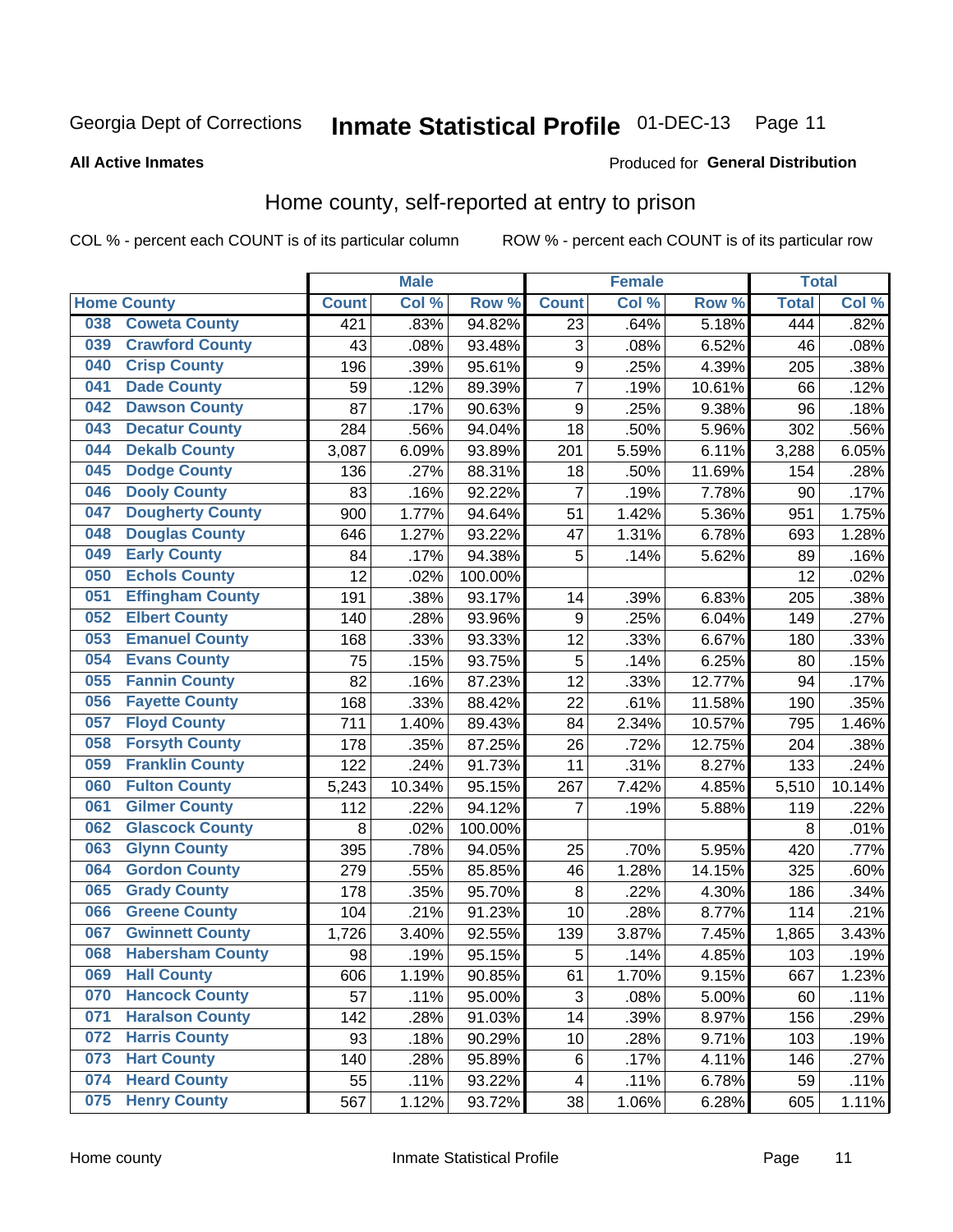# Inmate Statistical Profile 01-DEC-13 Page 12

#### **All Active Inmates**

#### Produced for General Distribution

### Home county, self-reported at entry to prison

COL % - percent each COUNT is of its particular column

|                  |                          |              | <b>Male</b> |         |                | <b>Female</b> |        | <b>Total</b> |       |
|------------------|--------------------------|--------------|-------------|---------|----------------|---------------|--------|--------------|-------|
|                  | <b>Home County</b>       | <b>Count</b> | Col %       | Row %   | <b>Count</b>   | Col %         | Row %  | <b>Total</b> | Col % |
| 076              | <b>Houston County</b>    | 542          | 1.07%       | 93.13%  | 40             | 1.11%         | 6.87%  | 582          | 1.07% |
| 077              | <b>Irwin County</b>      | 76           | .15%        | 95.00%  | 4              | .11%          | 5.00%  | 80           | .15%  |
| 078              | <b>Jackson County</b>    | 231          | .46%        | 92.03%  | 20             | .56%          | 7.97%  | 251          | .46%  |
| 079              | <b>Jasper County</b>     | 60           | .12%        | 88.24%  | 8              | .22%          | 11.76% | 68           | .13%  |
| 080              | <b>Jeff Davis County</b> | 83           | .16%        | 93.26%  | $\,6$          | .17%          | 6.74%  | 89           | .16%  |
| 081              | <b>Jefferson County</b>  | 200          | .39%        | 95.24%  | 10             | .28%          | 4.76%  | 210          | .39%  |
| 082              | <b>Jenkins County</b>    | 60           | .12%        | 95.24%  | 3              | .08%          | 4.76%  | 63           | .12%  |
| 083              | <b>Johnson County</b>    | 41           | .08%        | 91.11%  | 4              | .11%          | 8.89%  | 45           | .08%  |
| 084              | <b>Jones County</b>      | 120          | .24%        | 90.91%  | 12             | .33%          | 9.09%  | 132          | .24%  |
| 085              | <b>Lamar County</b>      | 63           | .12%        | 94.03%  | 4              | .11%          | 5.97%  | 67           | .12%  |
| 086              | <b>Lanier County</b>     | 44           | .09%        | 100.00% |                |               |        | 44           | .08%  |
| 087              | <b>Laurens County</b>    | 278          | .55%        | 92.98%  | 21             | .58%          | 7.02%  | 299          | .55%  |
| 088              | <b>Lee County</b>        | 89           | .18%        | 90.82%  | 9              | .25%          | 9.18%  | 98           | .18%  |
| 089              | <b>Liberty County</b>    | 257          | .51%        | 95.90%  | 11             | .31%          | 4.10%  | 268          | .49%  |
| 090              | <b>Lincoln County</b>    | 31           | .06%        | 93.94%  | $\overline{2}$ | .06%          | 6.06%  | 33           | .06%  |
| 091              | <b>Long County</b>       | 50           | .10%        | 92.59%  | 4              | .11%          | 7.41%  | 54           | .10%  |
| 092              | <b>Lowndes County</b>    | 504          | .99%        | 94.21%  | 31             | .86%          | 5.79%  | 535          | .98%  |
| 093              | <b>Lumpkin County</b>    | 82           | .16%        | 91.11%  | 8              | .22%          | 8.89%  | 90           | .17%  |
| 094              | <b>Macon County</b>      | 75           | .15%        | 96.15%  | 3              | .08%          | 3.85%  | 78           | .14%  |
| 095              | <b>Madison County</b>    | 128          | .25%        | 93.43%  | 9              | .25%          | 6.57%  | 137          | .25%  |
| 096              | <b>Marion County</b>     | 45           | .09%        | 91.84%  | 4              | .11%          | 8.16%  | 49           | .09%  |
| 097              | <b>Mcduffie County</b>   | 157          | .31%        | 95.73%  | $\overline{7}$ | .19%          | 4.27%  | 164          | .30%  |
| 098              | <b>Mcintosh County</b>   | 83           | .16%        | 94.32%  | 5              | .14%          | 5.68%  | 88           | .16%  |
| 099              | <b>Meriwether County</b> | 160          | .32%        | 95.24%  | 8              | .22%          | 4.76%  | 168          | .31%  |
| 100              | <b>Miller County</b>     | 41           | .08%        | 95.35%  | $\overline{c}$ | .06%          | 4.65%  | 43           | .08%  |
| 101              | <b>Mitchell County</b>   | 199          | .39%        | 93.43%  | 14             | .39%          | 6.57%  | 213          | .39%  |
| 102              | <b>Monroe County</b>     | 143          | .28%        | 95.33%  | $\overline{7}$ | .19%          | 4.67%  | 150          | .28%  |
| 103              | <b>Montgomery County</b> | 66           | .13%        | 91.67%  | $\,6$          | .17%          | 8.33%  | 72           | .13%  |
| 104              | <b>Morgan County</b>     | 106          | .21%        | 92.98%  | 8              | .22%          | 7.02%  | 114          | .21%  |
| 105              | <b>Murray County</b>     | 164          | .32%        | 87.70%  | 23             | .64%          | 12.30% | 187          | .34%  |
| 106              | <b>Muscogee County</b>   | 1,136        | 2.24%       | 95.22%  | 57             | 1.59%         | 4.78%  | 1,193        | 2.20% |
| 107              | <b>Newton County</b>     | 554          | 1.09%       | 91.57%  | 51             | 1.42%         | 8.43%  | 605          | 1.11% |
| 108              | <b>Oconee County</b>     | 43           | .08%        | 91.49%  | 4              | .11%          | 8.51%  | 47           | .09%  |
| 109              | <b>Oglethorpe County</b> | 60           | .12%        | 90.91%  | $\,6$          | .17%          | 9.09%  | 66           | .12%  |
| 110              | <b>Paulding County</b>   | 311          | .61%        | 93.67%  | 21             | .58%          | 6.33%  | 332          | .61%  |
| 111              | <b>Peach County</b>      | 114          | .22%        | 94.21%  | 7              | .19%          | 5.79%  | 121          | .22%  |
| $\overline{112}$ | <b>Pickens County</b>    | 103          | .20%        | 92.79%  | $\bf 8$        | .22%          | 7.21%  | 111          | .20%  |
| 113              | <b>Pierce County</b>     | 75           | .15%        | 92.59%  | $\,6\,$        | .17%          | 7.41%  | 81           | .15%  |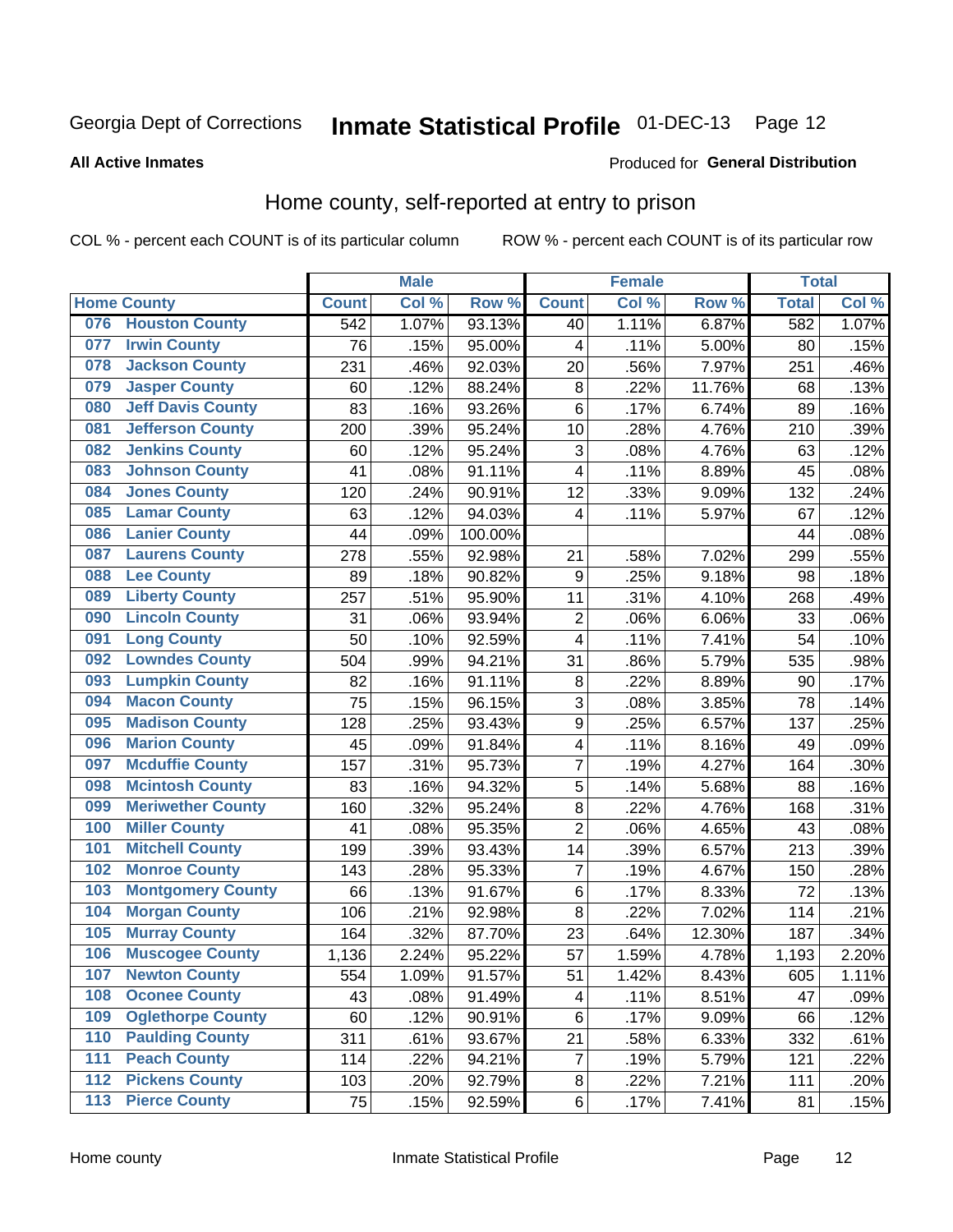# Inmate Statistical Profile 01-DEC-13 Page 13

### **All Active Inmates**

### Produced for General Distribution

### Home county, self-reported at entry to prison

COL % - percent each COUNT is of its particular column

|                                 |              | <b>Male</b> |                  |                | <b>Female</b> |        | <b>Total</b>    |         |
|---------------------------------|--------------|-------------|------------------|----------------|---------------|--------|-----------------|---------|
| <b>Home County</b>              | <b>Count</b> | Col %       | Row <sup>%</sup> | <b>Count</b>   | Col %         | Row %  | <b>Total</b>    | Col %   |
| 114<br><b>Pike County</b>       | 51           | .10%        | 92.73%           | 4              | .11%          | 7.27%  | $\overline{55}$ | .10%    |
| <b>Polk County</b><br>115       | 254          | .50%        | 92.36%           | 21             | .58%          | 7.64%  | 275             | .51%    |
| <b>Pulaski County</b><br>116    | 71           | .14%        | 89.87%           | 8              | .22%          | 10.13% | 79              | .15%    |
| <b>Putnam County</b><br>117     | 173          | .34%        | 92.02%           | 15             | .42%          | 7.98%  | 188             | .35%    |
| 118<br><b>Quitman County</b>    | 19           | .04%        | 95.00%           | 1              | .03%          | 5.00%  | 20              | .04%    |
| <b>Rabun County</b><br>119      | 48           | .09%        | 88.89%           | 6              | .17%          | 11.11% | 54              | .10%    |
| <b>Randolph County</b><br>120   | 79           | .16%        | 95.18%           | $\overline{4}$ | .11%          | 4.82%  | 83              | .15%    |
| <b>Richmond County</b><br>121   | 1,710        | 3.37%       | 94.95%           | 91             | 2.53%         | 5.05%  | 1,801           | 3.32%   |
| <b>Rockdale County</b><br>122   | 345          | .68%        | 92.99%           | 26             | .72%          | 7.01%  | 371             | .68%    |
| <b>Schley County</b><br>123     | 20           | .04%        | 100.00%          |                |               |        | 20              | .04%    |
| <b>Screven County</b><br>124    | 130          | .26%        | 94.89%           | 7              | .19%          | 5.11%  | 137             | .25%    |
| <b>Seminole County</b><br>125   | 52           | .10%        | 88.14%           | $\overline{7}$ | .19%          | 11.86% | 59              | .11%    |
| <b>Spalding County</b><br>126   | 461          | .91%        | 94.08%           | 29             | .81%          | 5.92%  | 490             | .90%    |
| <b>Stephens County</b><br>127   | 152          | .30%        | 90.48%           | 16             | .44%          | 9.52%  | 168             | .31%    |
| <b>Stewart County</b><br>128    | 27           | .05%        | 100.00%          |                |               |        | 27              | .05%    |
| <b>Sumter County</b><br>129     | 207          | .41%        | 92.41%           | 17             | .47%          | 7.59%  | 224             | .41%    |
| <b>Talbot County</b><br>130     | 53           | .10%        | 94.64%           | 3              | .08%          | 5.36%  | 56              | .10%    |
| <b>Taliaferro County</b><br>131 | 14           | .03%        | 93.33%           | 1              | .03%          | 6.67%  | 15              | .03%    |
| <b>Tattnall County</b><br>132   | 155          | .31%        | 95.09%           | $\bf 8$        | .22%          | 4.91%  | 163             | .30%    |
| <b>Taylor County</b><br>133     | 69           | .14%        | 92.00%           | $\,6$          | .17%          | 8.00%  | 75              | .14%    |
| <b>Telfair County</b><br>134    | 100          | .20%        | 95.24%           | 5              | .14%          | 4.76%  | 105             | .19%    |
| <b>Terrell County</b><br>135    | 83           | .16%        | 95.40%           | 4              | .11%          | 4.60%  | 87              | .16%    |
| <b>Thomas County</b><br>136     | 217          | .43%        | 91.95%           | 19             | .53%          | 8.05%  | 236             | .43%    |
| <b>Tift County</b><br>137       | 269          | .53%        | 95.73%           | 12             | .33%          | 4.27%  | 281             | .52%    |
| <b>Toombs County</b><br>138     | 300          | .59%        | 92.59%           | 24             | .67%          | 7.41%  | 324             | .60%    |
| <b>Towns County</b><br>139      | 21           | .04%        | 100.00%          |                |               |        | 21              | .04%    |
| <b>Treutlen County</b><br>140   | 69           | .14%        | 92.00%           | $\,6$          | .17%          | 8.00%  | 75              | .14%    |
| <b>Troup County</b><br>141      | 479          | .94%        | 94.29%           | 29             | .81%          | 5.71%  | 508             | .94%    |
| <b>Turner County</b><br>142     | 60           | .12%        | 89.55%           | 7              | .19%          | 10.45% | 67              | .12%    |
| <b>Twiggs County</b><br>143     | 66           | .13%        | 92.96%           | 5              | .14%          | 7.04%  | 71              | .13%    |
| <b>Union County</b><br>144      | 47           | .09%        | 82.46%           | 10             | .28%          | 17.54% | 57              | .10%    |
| 145<br><b>Upson County</b>      | 158          | .31%        | 95.76%           | $\overline{7}$ | .19%          | 4.24%  | 165             | .30%    |
| <b>Walker County</b><br>146     | 333          | .66%        | 91.74%           | 30             | .83%          | 8.26%  | 363             | .67%    |
| <b>Walton County</b><br>147     | 429          | .85%        | 91.47%           | 40             | 1.11%         | 8.53%  | 469             | .86%    |
| <b>Ware County</b><br>148       | 286          | .56%        | 95.97%           | 12             | .33%          | 4.03%  | 298             | .55%    |
| <b>Warren County</b><br>149     | 32           | .06%        | 91.43%           | 3              | .08%          | 8.57%  | 35              | .06%    |
| <b>Washington County</b><br>150 | 186          | .37%        | 89.42%           | 22             | .61%          | 10.58% | 208             | .38%    |
| <b>Wayne County</b><br>151      | 175          | .34%        | 89.74%           | 20             | .56%          | 10.26% | 195             | $.36\%$ |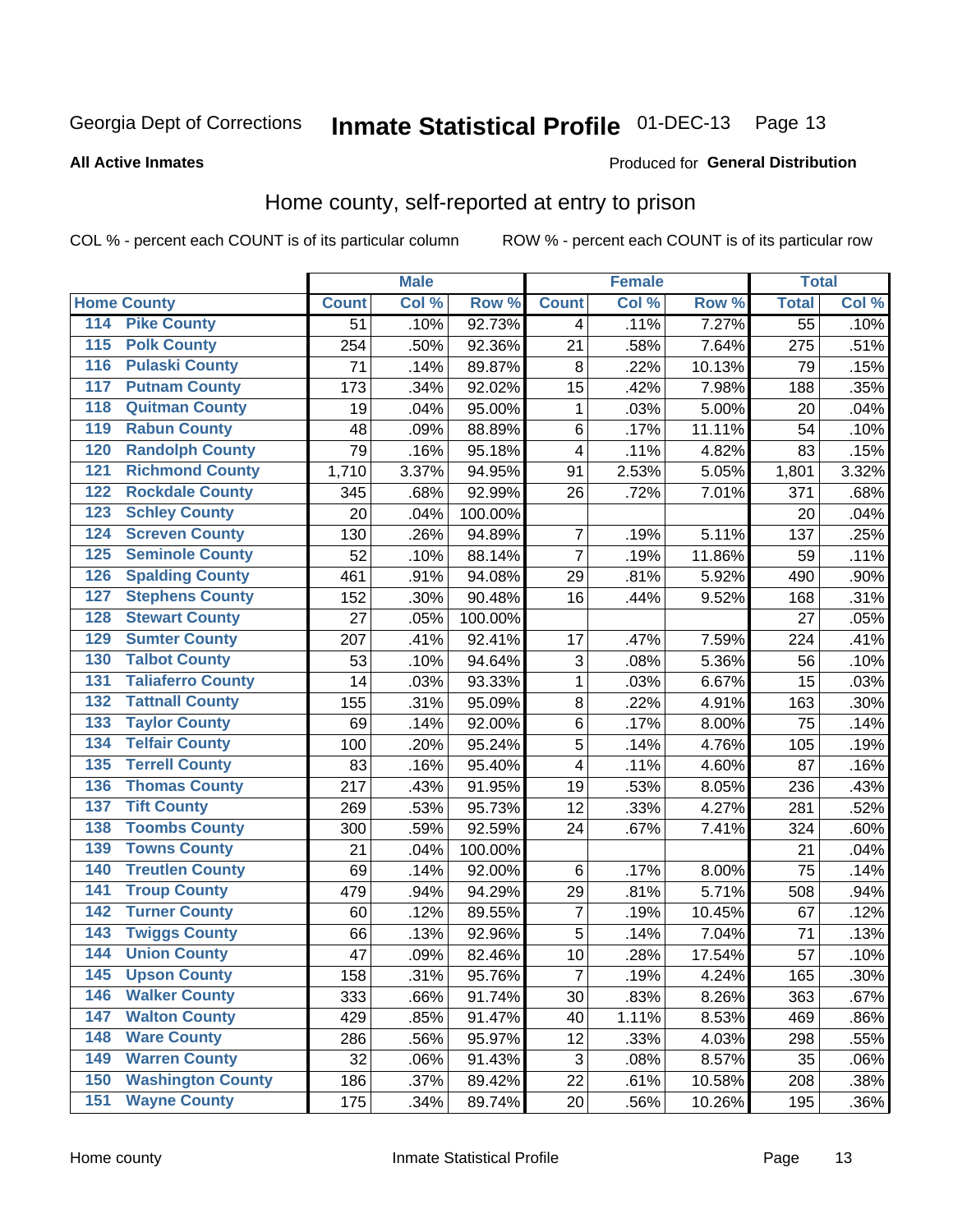# Inmate Statistical Profile 01-DEC-13 Page 14

**All Active Inmates** 

### Produced for General Distribution

### Home county, self-reported at entry to prison

COL % - percent each COUNT is of its particular column

|     |                             |              | <b>Male</b> |        |                | <b>Female</b> |        | <b>Total</b> |       |
|-----|-----------------------------|--------------|-------------|--------|----------------|---------------|--------|--------------|-------|
|     | <b>Home County</b>          | <b>Count</b> | Col %       | Row %  | <b>Count</b>   | Col %         | Row %  | <b>Total</b> | Col % |
| 152 | <b>Webster County</b>       | 11           | .02%        | 91.67% |                | .03%          | 8.33%  | 12           | .02%  |
| 153 | <b>Wheeler County</b>       | 25           | .05%        | 96.15% |                | .03%          | 3.85%  | 26           | .05%  |
| 154 | <b>White County</b>         | 74           | .15%        | 83.15% | 15             | .42%          | 16.85% | 89           | .16%  |
| 155 | <b>Whitfield County</b>     | 450          | .89%        | 90.36% | 48             | 1.33%         | 9.64%  | 498          | .92%  |
| 156 | <b>Wilcox County</b>        | 47           | .09%        | 88.68% | 6              | .17%          | 11.32% | 53           | .10%  |
| 157 | <b>Wilkes County</b>        | 56           | $.11\%$     | 91.80% | 5              | .14%          | 8.20%  | 61           | .11%  |
| 158 | <b>Wilkinson County</b>     | 49           | .10%        | 96.08% | $\overline{2}$ | .06%          | 3.92%  | 51           | .09%  |
| 159 | <b>Worth County</b>         | 106          | .21%        | 93.81% | 7              | .19%          | 6.19%  | 113          | .21%  |
| 999 | <b>Other Custody/Out Of</b> | 224          | .44%        | 92.56% | 18             | .50%          | 7.44%  | 242          | .45%  |
|     | <b>State</b>                |              |             |        |                |               |        |              |       |
|     | <b>Total Rported</b>        | 50,727       | 100%        | 93.38% | 3,596          | 100%          | 6.62%  | 54,323       | 100%  |

| τeα |        |      |                   |
|-----|--------|------|-------------------|
|     | 50,727 | 3506 | E A 222<br>54,323 |

| Mode<br><b>Tequent)</b><br>ns | nown | mown | เทown |
|-------------------------------|------|------|-------|
|                               |      |      |       |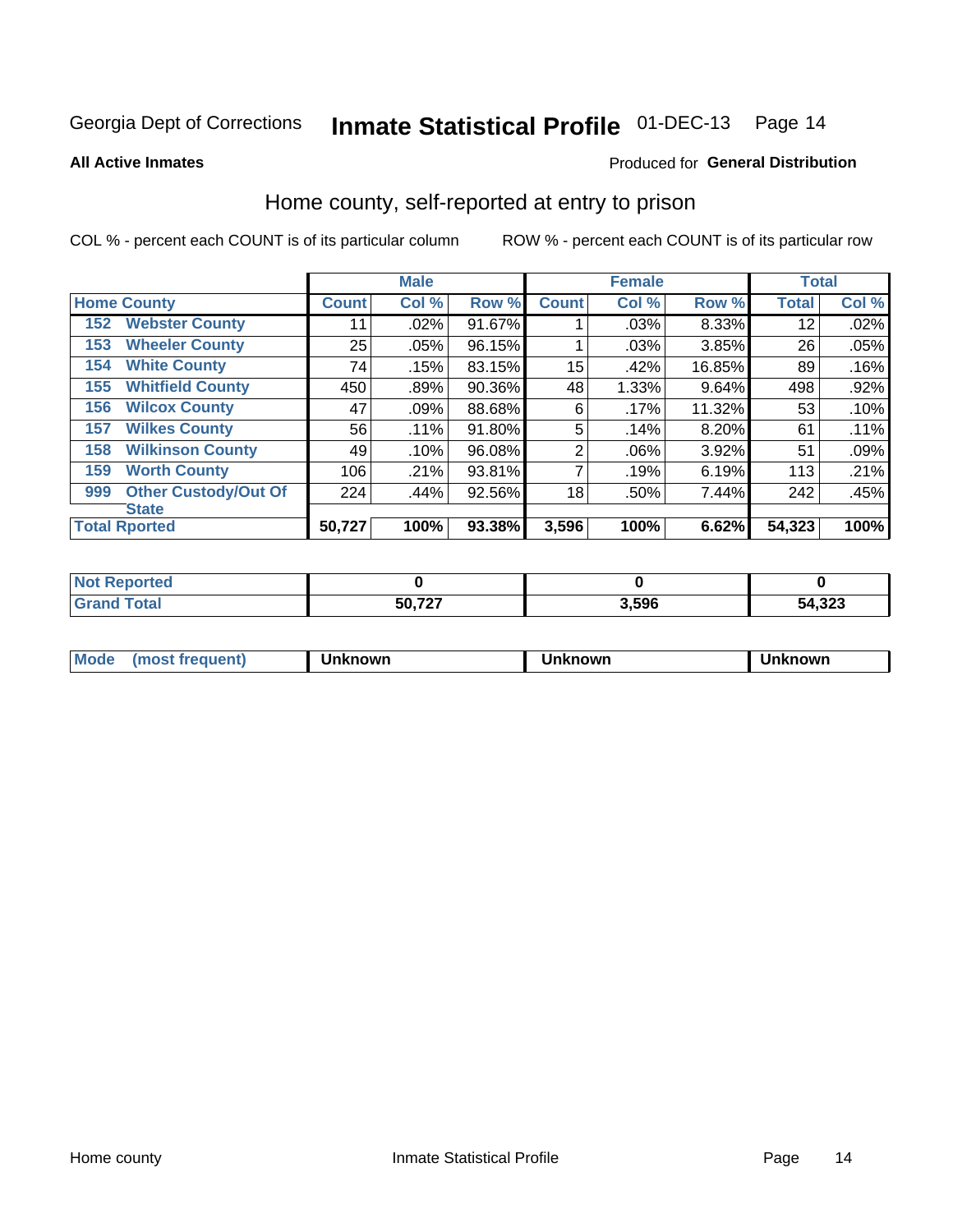# Inmate Statistical Profile 01-DEC-13 Page 15

### **All Active Inmates**

### **Produced for General Distribution**

### Socioeconomic class, self-reported at entry to prison

COL % - percent each COUNT is of its particular column

|                       |              | <b>Male</b> |        |                 | <b>Female</b> |       |        | <b>Total</b> |
|-----------------------|--------------|-------------|--------|-----------------|---------------|-------|--------|--------------|
| Socioeconomic Class   | <b>Count</b> | Col %       | Row %  | <b>Count</b>    | Col %         | Row % | Total  | Col %        |
| <b>Welfare</b>        | .674         | 9.81%       | 95.99% | 70 <sub>1</sub> | 10.53%        | 4.01% | 1.744  | 9.84%        |
| <b>Occ Employ</b>     | 713          | 4.18%       | 99.44% |                 | $.60\%$       | .56%  | 717    | 4.04%        |
| <b>Minimum Std</b>    | 7,112        | 41.69%      | 97.03% | 218             | 32.78%        | 2.97% | 7.330  | 41.35%       |
| <b>Middle</b>         | .562         | 44.32%      | 95.30% | 373             | 56.09%        | 4.70% | 7,935  | 44.76%       |
| <b>Total Reported</b> | 17,061       | 100%        | 96.25% | 665             | 100%          | 3.75% | 17,726 | 100%         |

| <b>Not Reported</b> | 33,666 | 2,931 | 36,597 |
|---------------------|--------|-------|--------|
| <b>Total</b>        | 50,727 | 3,596 | 54,323 |

| ____<br>_____<br>____ |
|-----------------------|
|-----------------------|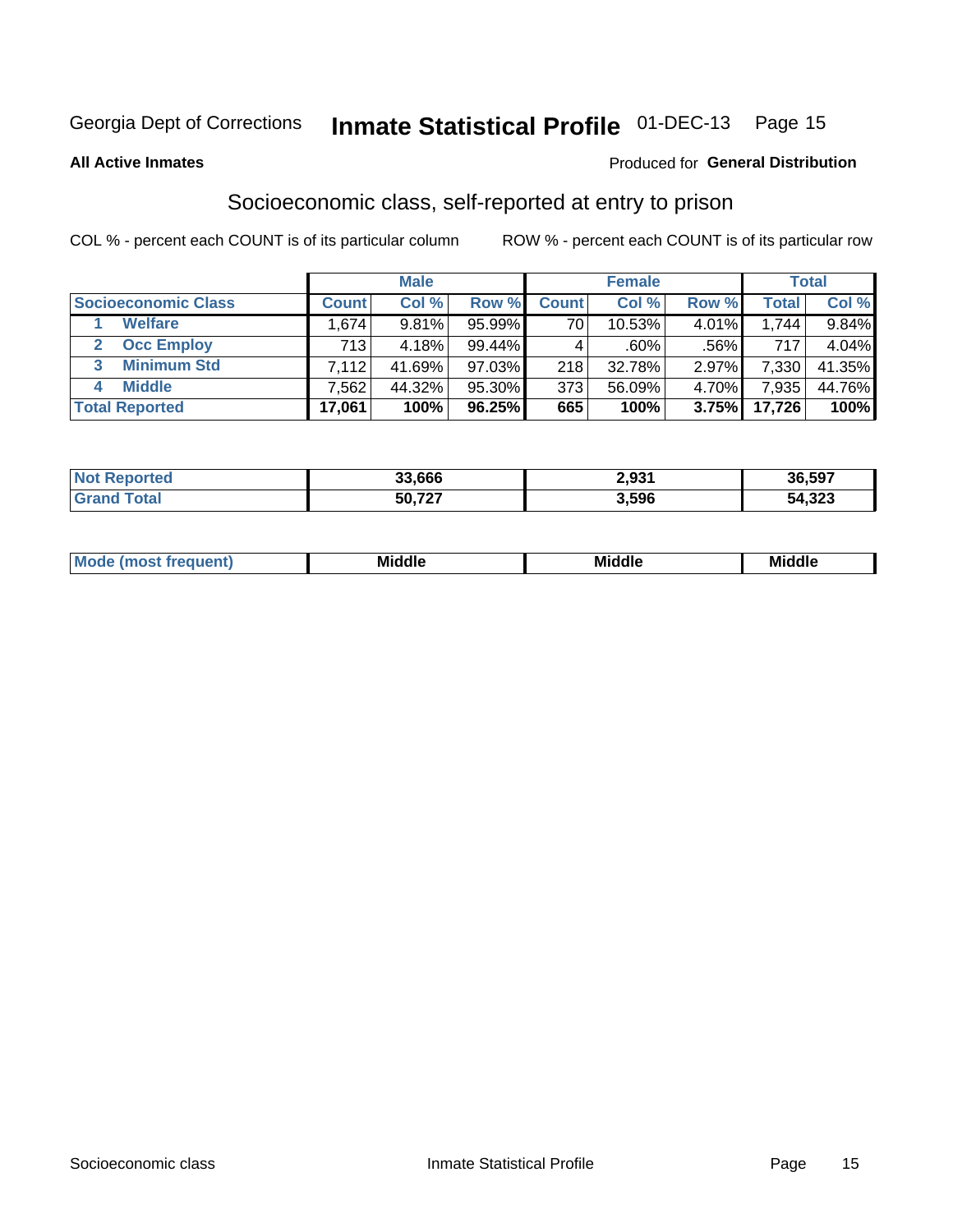# Inmate Statistical Profile 01-DEC-13 Page 16

#### **All Active Inmates**

### Produced for General Distribution

### Environment to age 16, self-reported at entry to prison

COL % - percent each COUNT is of its particular column

|                                   |              | <b>Male</b> |           |              | <b>Female</b> |       |        | <b>Total</b> |
|-----------------------------------|--------------|-------------|-----------|--------------|---------------|-------|--------|--------------|
| <b>Environment to age 16</b>      | <b>Count</b> | Col %       | Row %     | <b>Count</b> | Col %         | Row % | Total  | Col %        |
| <b>Rural/Farm</b>                 | 610          | 3.54%       | 96.67%    | 21           | 3.13%         | 3.33% | 631    | 3.53%        |
| <b>Rural/Nfarm</b><br>$2^{\circ}$ | 923          | 5.36%       | $92.12\%$ | 79           | 11.79%        | 7.88% | 1,002  | 5.60%        |
| <b>S.M.S.A</b><br>3 <sup>1</sup>  | 6,355        | 36.90%      | 98.01%    | 129          | 19.25%        | 1.99% | 6,484  | 36.24%       |
| <b>Urban</b><br>4                 | 3,857        | 22.40%      | 94.07%    | 243          | 36.27%        | 5.93% | 4,100  | 22.92%       |
| <b>Small Town</b><br>5.           | 5,476        | 31.80%      | 96.51%    | 198          | 29.55%        | 3.49% | 5,674  | 31.71%       |
| <b>Total Reported</b>             | 17,221       | 100%        | 96.26%    | 670          | 100%          | 3.74% | 17,891 | 100%         |

| <b>Not Reported</b> | 33,506 | 2,926 | 36,432 |
|---------------------|--------|-------|--------|
|                     | 50,727 | 3,596 | 54,323 |

| Mo | M | Irhan<br>rva<br>______ | M<br>______ |
|----|---|------------------------|-------------|
|    |   |                        |             |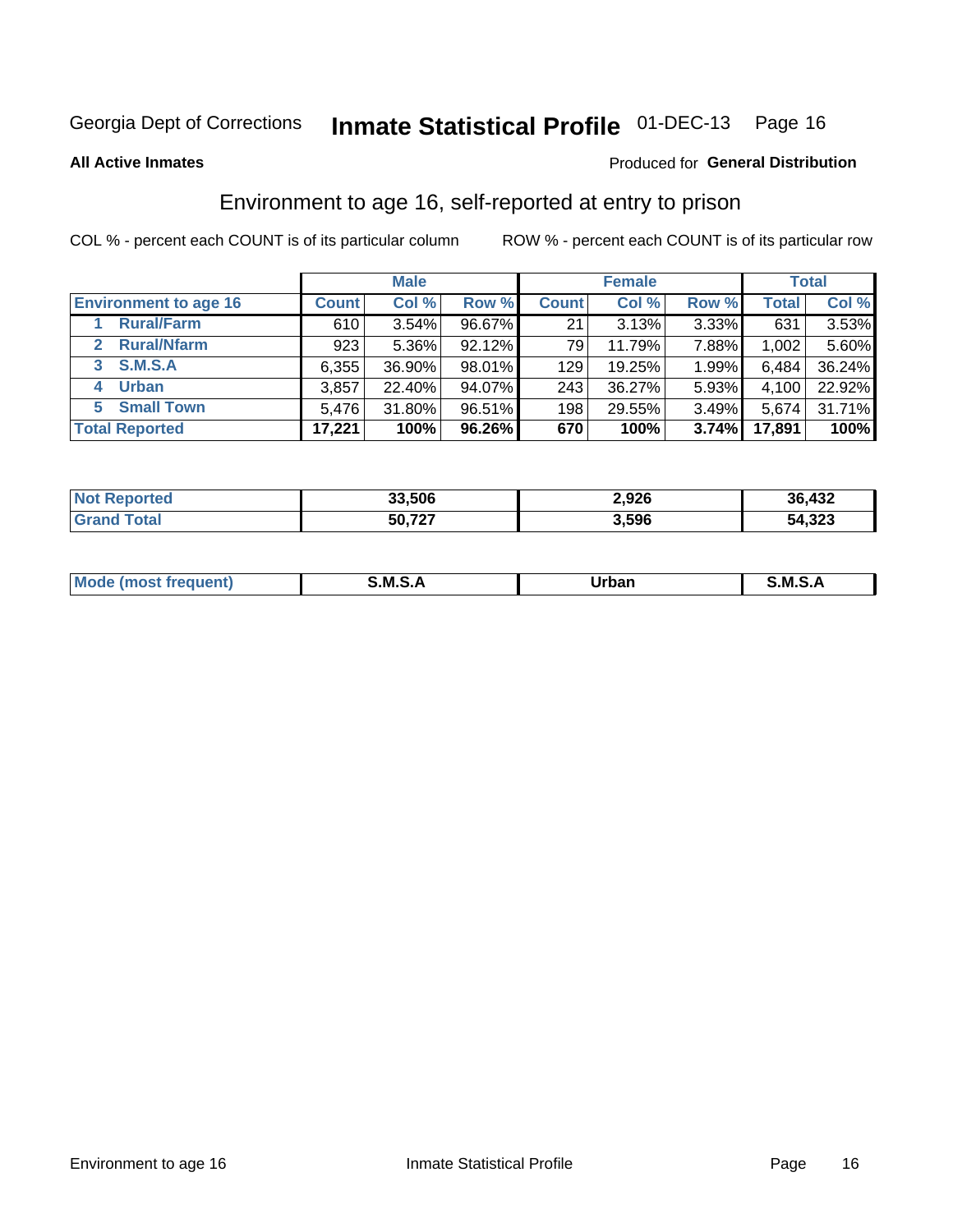# Inmate Statistical Profile 01-DEC-13 Page 17

#### **All Active Inmates**

### Produced for General Distribution

### Guardian status to age 16, self-reported at entry to prison

COL % - percent each COUNT is of its particular column

|                                  |              | <b>Male</b> |         |              | <b>Female</b> |       |        | <b>Total</b> |
|----------------------------------|--------------|-------------|---------|--------------|---------------|-------|--------|--------------|
| <b>Guardian Status To Age 16</b> | <b>Count</b> | Col %       | Row %   | <b>Count</b> | Col %         | Row % | Total  | Col %        |
| 1 Orphanage                      | 11           | $.07\%$     | 100.00% |              |               |       | 11     | $.07\%$      |
| 2 Father Only                    | 517          | 3.16%       | 97.92%  | 11           | 2.97%         | 2.08% | 528    | 3.16%        |
| <b>3 Both Parents</b>            | 6,266        | 38.33%      | 97.62%  | 153          | 41.35%        | 2.38% | 6,419  | 38.39%       |
| <b>4 Mother Only</b>             | 7,173        | 43.87%      | 98.26%  | 127          | 34.32%        | 1.74% | 7,300  | 43.66%       |
| <b>6 Oth Female</b>              | 423          | 2.59%       | 98.14%  | 8            | 2.16%         | 1.86% | 431    | 2.58%        |
| <b>7 Oth Male</b>                | 82           | .50%        | 97.62%  | 2            | .54%          | 2.38% | 84     | .50%         |
| 8 Step-Parents                   | 153          | .94%        | 100.00% |              |               |       | 153    | .92%         |
| 9 Foster Home                    | 269          | 1.65%       | 97.46%  | 7            | 1.89%         | 2.54% | 276    | 1.65%        |
| <b>10 Grand Parents</b>          | 1,455        | 8.90%       | 95.91%  | 62           | 16.76%        | 4.09% | 1,517  | $9.07\%$     |
| <b>Total Reported</b>            | 16,349       | 100%        | 97.79%  | 370          | 100%          | 2.21% | 16,719 | 100%         |

| rted<br>NO) | 27c<br>34.378 | 3,226 | 37,604 |
|-------------|---------------|-------|--------|
| . Gr        | 50 727        | 3,596 | 54,323 |

| <b>Mode (most frequent)</b> | วทIv<br>- -<br>MΩ | <b>Roth</b><br>ີ <sup>ລ</sup> າrents | l Mc<br>Only<br>- - |
|-----------------------------|-------------------|--------------------------------------|---------------------|
|                             |                   |                                      |                     |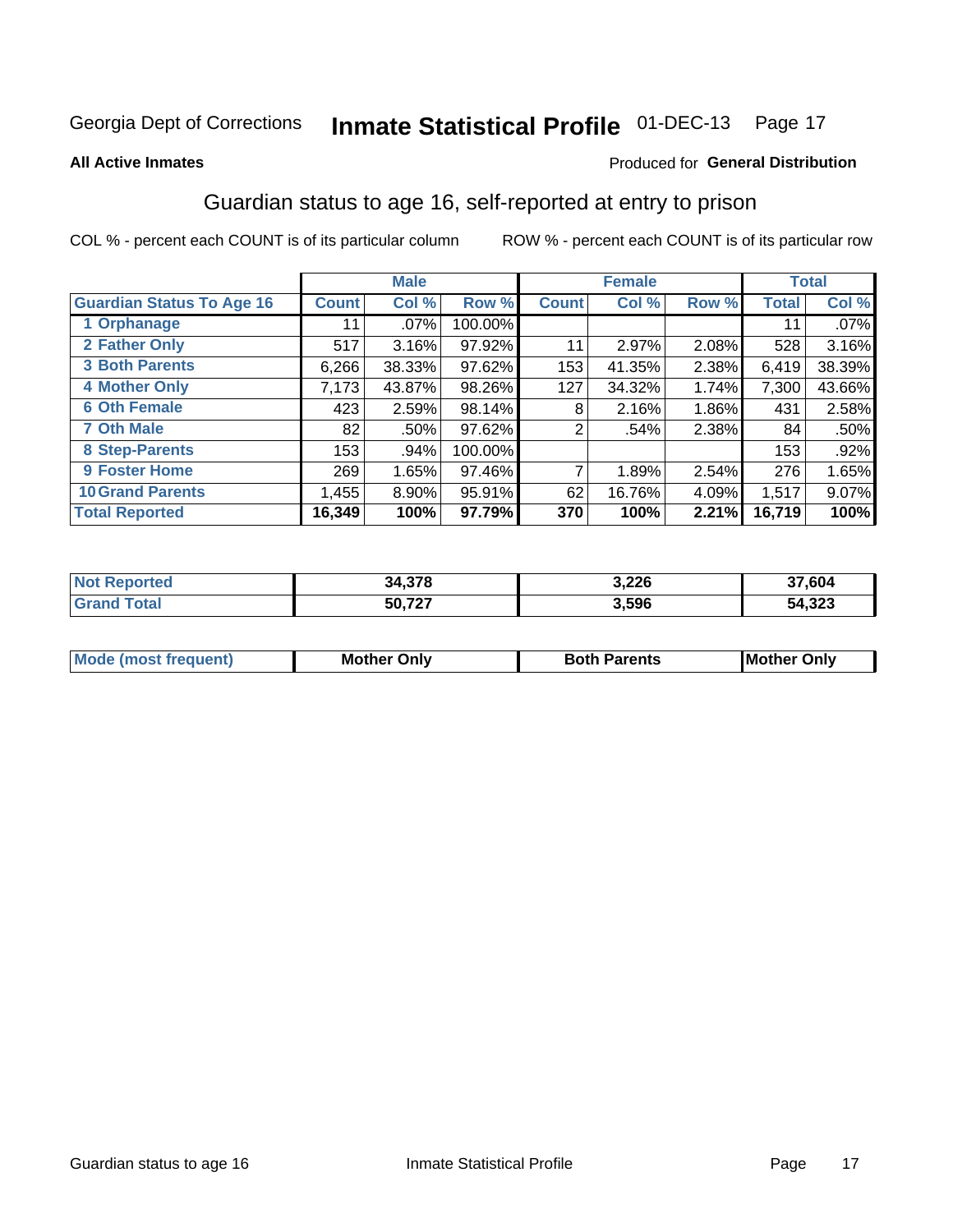#### Inmate Statistical Profile 01-DEC-13 Page 18

### **All Active Inmates**

### Produced for General Distribution

### Employment status before prison, self-reported at entry to prison

COL % - percent each COUNT is of its particular column

|                                  |              | <b>Male</b> |        |              | <b>Female</b> |        |              | <b>Total</b> |
|----------------------------------|--------------|-------------|--------|--------------|---------------|--------|--------------|--------------|
| <b>Employment Status</b>         | <b>Count</b> | Col %       | Row %  | <b>Count</b> | Col %         | Row %  | <b>Total</b> | Col %        |
| <b>Full Time</b>                 | 19,846       | 46.69%      | 96.89% | 636          | 20.42%        | 3.11%  | 20,482       | 44.90%       |
| <b>Part Time</b><br>$\mathbf{2}$ | 4,053        | 9.54%       | 96.41% | 151          | 4.85%         | 3.59%  | 4,204        | 9.22%        |
| Unempl $<$ 6m<br>3               | 2,998        | 7.05%       | 97.37% | 81           | 2.60%         | 2.63%  | 3,079        | 6.75%        |
| Unempl > 6m<br>4                 | 8,135        | 19.14%      | 83.06% | 1,659        | 53.28%        | 16.94% | 9,794        | 21.47%       |
| <b>Never Workd</b><br>5          | 4,403        | 10.36%      | 96.30% | 169          | 5.43%         | 3.70%  | 4,572        | 10.02%       |
| <b>Student</b><br>6              | 1,139        | 2.68%       | 95.00% | 60           | 1.93%         | 5.00%  | 1,199        | 2.63%        |
| <b>Incapable</b>                 | 1,931        | 4.54%       | 84.36% | 358          | 11.50%        | 15.64% | 2,289        | 5.02%        |
| <b>Total Reported</b>            | 42,505       | 100%        | 93.17% | 3,114        | 100%          | 6.83%  | 45,619       | 100%         |

| "Tet.<br>NO | 9.22<br>0. <i>LLL</i> | 482   | 8.704  |
|-------------|-----------------------|-------|--------|
|             | 50,727                | 3.596 | 54,323 |

| <b>Mode (most frequent)</b> | full "<br>the contract of the contract of the contract of the contract of the contract of the contract of the contract of | 6m | ïme<br>้นเ<br>the contract of the contract of the contract of the contract of the contract of the contract of the contract of |
|-----------------------------|---------------------------------------------------------------------------------------------------------------------------|----|-------------------------------------------------------------------------------------------------------------------------------|
|                             |                                                                                                                           |    |                                                                                                                               |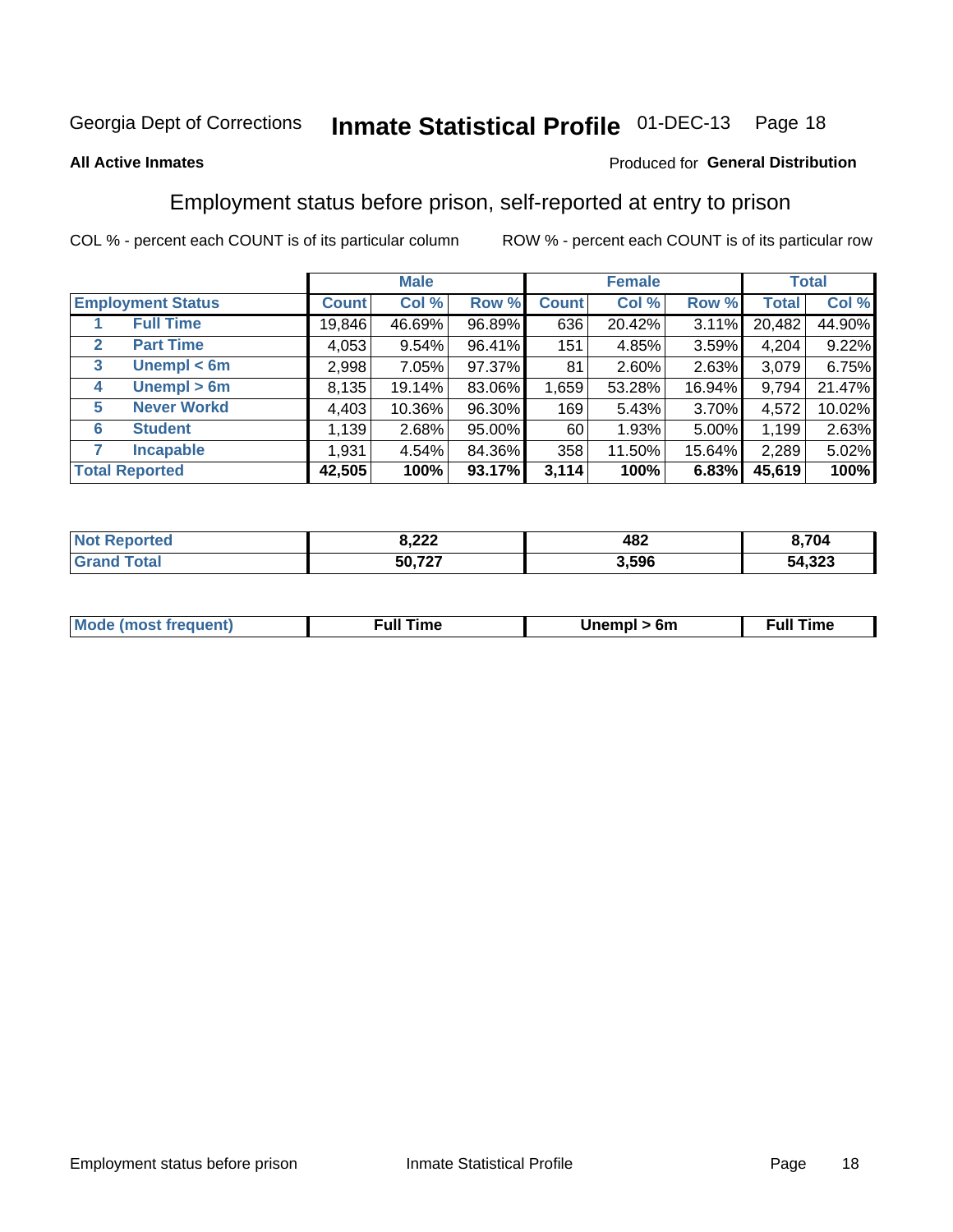### **All Active Inmates**

Produced for General Distribution

### Age at admission

COL % - percent each COUNT is of its particular column

|                         |              | <b>Male</b> |        |              | <b>Female</b> |       |              | <b>Total</b> |
|-------------------------|--------------|-------------|--------|--------------|---------------|-------|--------------|--------------|
| <b>Age At Admission</b> | <b>Count</b> | Col %       | Row %  | <b>Count</b> | Col %         | Row % | <b>Total</b> | Col %        |
| 14                      | 19           | 0.04%       | 95.00% | 1            | 0.03%         | 5.00% | 20           | 0.04%        |
| 15                      | 60           | 0.12%       | 98.36% | $\mathbf 1$  | 0.03%         | 1.64% | 61           | 0.11%        |
| 16                      | 187          | 0.37%       | 95.90% | 8            | 0.22%         | 4.10% | 195          | 0.36%        |
| $\overline{17}$         | 699          | 1.38%       | 96.81% | 23           | 0.64%         | 3.19% | 722          | 1.33%        |
| $\overline{18}$         | 1,470        | 2.90%       | 96.97% | 46           | 1.28%         | 3.03% | 1,516        | 2.79%        |
| 19                      | 2,088        | 4.12%       | 96.67% | 72           | 2.00%         | 3.33% | 2,160        | 3.98%        |
| $\overline{20}$         | 2,338        | 4.61%       | 95.70% | 105          | 2.92%         | 4.30% | 2,443        | 4.50%        |
| $\overline{21}$         | 2,274        | 4.48%       | 95.03% | 119          | 3.31%         | 4.97% | 2,393        | 4.41%        |
| $\overline{22}$         | 2,377        | 4.69%       | 95.39% | 115          | 3.20%         | 4.61% | 2,492        | 4.59%        |
| 23                      | 2,128        | 4.20%       | 93.50% | 148          | 4.12%         | 6.50% | 2,276        | 4.19%        |
| $\overline{24}$         | 2,046        | 4.03%       | 93.85% | 134          | 3.73%         | 6.15% | 2,180        | 4.01%        |
| 25                      | 1,935        | 3.81%       | 94.07% | 122          | 3.39%         | 5.93% | 2,057        | 3.79%        |
| $\overline{26}$         | 1,818        | 3.58%       | 94.20% | 112          | 3.12%         | 5.80% | 1,930        | 3.55%        |
| $\overline{27}$         | 1,813        | 3.57%       | 92.41% | 149          | 4.14%         | 7.59% | 1,962        | 3.61%        |
| 28                      | 1,745        | 3.44%       | 93.57% | 120          | 3.34%         | 6.43% | 1,865        | 3.43%        |
| 29                      | 1,658        | 3.27%       | 92.63% | 132          | 3.67%         | 7.37% | 1,790        | 3.30%        |
| 30                      | 1,646        | 3.24%       | 93.63% | 112          | 3.12%         | 6.37% | 1,758        | 3.24%        |
| $\overline{31}$         | 1,588        | 3.13%       | 92.54% | 128          | 3.56%         | 7.46% | 1,716        | 3.16%        |
| 32                      | 1,501        | 2.96%       | 92.14% | 128          | 3.56%         | 7.86% | 1,629        | 3.00%        |
| 33                      | 1,442        | 2.84%       | 91.91% | 127          | 3.53%         | 8.09% | 1,569        | 2.89%        |
| 34                      | 1,396        | 2.75%       | 91.66% | 127          | 3.53%         | 8.34% | 1,523        | 2.80%        |
| 35                      | 1,286        | 2.54%       | 93.05% | 96           | 2.67%         | 6.95% | 1,382        | 2.54%        |
| 36                      | 1,242        | 2.45%       | 92.20% | 105          | 2.92%         | 7.80% | 1,347        | 2.48%        |
| $\overline{37}$         | 1,150        | 2.27%       | 92.59% | 92           | 2.56%         | 7.41% | 1,242        | 2.29%        |
| 38                      | 1,119        | 2.21%       | 92.86% | 86           | 2.39%         | 7.14% | 1,205        | 2.22%        |
| 39                      | 1,040        | 2.05%       | 91.39% | 98           | 2.73%         | 8.61% | 1,138        | 2.09%        |
| 40                      | 1,043        | 2.06%       | 91.33% | 99           | 2.75%         | 8.67% | 1,142        | 2.10%        |
| 41                      | 1,002        | 1.98%       | 92.52% | 81           | 2.25%         | 7.48% | 1,083        | 1.99%        |
| 42                      | 949          | 1.87%       | 91.60% | 87           | 2.42%         | 8.40% | 1,036        | 1.91%        |
| 43                      | 887          | 1.75%       | 91.26% | 85           | 2.36%         | 8.74% | 972          | 1.79%        |
| 44                      | 815          | 1.61%       | 91.78% | 73           | 2.03%         | 8.22% | 888          | 1.63%        |
| 45                      | 785          | 1.55%       | 90.23% | 85           | 2.36%         | 9.77% | 870          | 1.60%        |
| 46                      | 763          | 1.50%       | 92.26% | 64           | 1.78%         | 7.74% | 827          | 1.52%        |
| 47                      | 752          | 1.48%       | 90.93% | 75           | 2.09%         | 9.07% | 827          | 1.52%        |
| 48                      | 724          | 1.43%       | 91.41% | 68           | 1.89%         | 8.59% | 792          | 1.46%        |
| 49                      | 644          | 1.27%       | 90.83% | 65           | 1.81%         | 9.17% | 709          | 1.31%        |
| 50                      | 570          | 1.12%       | 92.83% | 44           | 1.22%         | 7.17% | 614          | 1.13%        |
| 51                      | 504          | 0.99%       | 92.99% | 38           | 1.06%         | 7.01% | 542          | 1.00%        |
| 52                      | 484          | 0.95%       | 92.02% | 42           | 1.17%         | 7.98% | 526          | 0.97%        |
| 53                      | 439          | 0.87%       | 90.89% | 44           | 1.22%         | 9.11% | 483          | 0.89%        |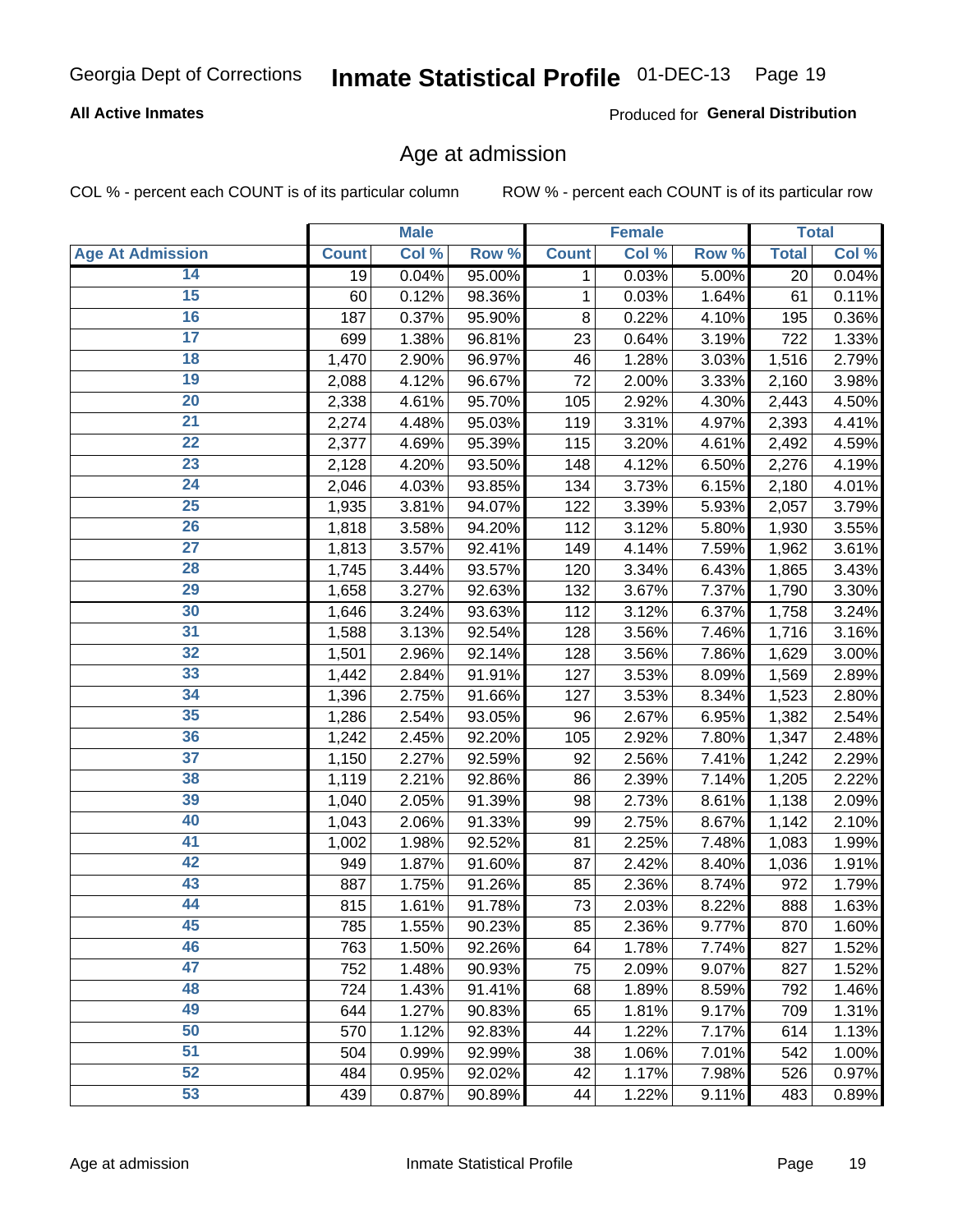### **All Active Inmates**

Produced for General Distribution

# Age at admission

COL % - percent each COUNT is of its particular column

|                         |                         | <b>Male</b> |                  | <b>Female</b>  |       |        | <b>Total</b>   |       |
|-------------------------|-------------------------|-------------|------------------|----------------|-------|--------|----------------|-------|
| <b>Age At Admission</b> | <b>Count</b>            | Col %       | Row <sup>%</sup> | <b>Count</b>   | Col % | Row %  | <b>Total</b>   | Col % |
| 54                      | 358                     | 0.71%       | 93.47%           | 25             | 0.70% | 6.53%  | 383            | 0.71% |
| 55                      | 315                     | 0.62%       | 93.75%           | 21             | 0.58% | 6.25%  | 336            | 0.62% |
| 56                      | 276                     | 0.54%       | 92.93%           | 21             | 0.58% | 7.07%  | 297            | 0.55% |
| 57                      | 234                     | 0.46%       | 95.51%           | 11             | 0.31% | 4.49%  | 245            | 0.45% |
| 58                      | 181                     | 0.36%       | 94.27%           | 11             | 0.31% | 5.73%  | 192            | 0.35% |
| 59                      | 157                     | 0.31%       | 94.58%           | 9              | 0.25% | 5.42%  | 166            | 0.31% |
| 60                      | 123                     | 0.24%       | 95.35%           | 6              | 0.17% | 4.65%  | 129            | 0.24% |
| 61                      | 125                     | 0.25%       | 93.28%           | 9              | 0.25% | 6.72%  | 134            | 0.25% |
| 62                      | 102                     | 0.20%       | 95.33%           | 5              | 0.14% | 4.67%  | 107            | 0.20% |
| 63                      | 75                      | 0.15%       | 97.40%           | $\overline{2}$ | 0.06% | 2.60%  | 77             | 0.14% |
| 64                      | 70                      | 0.14%       | 94.59%           | 4              | 0.11% | 5.41%  | 74             | 0.14% |
| 65                      | 42                      | 0.08%       | 93.33%           | 3              | 0.08% | 6.67%  | 45             | 0.08% |
| 66                      | 43                      | 0.08%       | 95.56%           | $\overline{2}$ | 0.06% | 4.44%  | 45             | 0.08% |
| 67                      | 34                      | 0.07%       | 94.44%           | $\overline{2}$ | 0.06% | 5.56%  | 36             | 0.07% |
| 68                      | 33                      | 0.07%       | 94.29%           | $\overline{2}$ | 0.06% | 5.71%  | 35             | 0.06% |
| 69                      | 29                      | 0.06%       | 100.00%          |                |       |        | 29             | 0.05% |
| 70                      | 20                      | 0.04%       | 86.96%           | 3              | 0.08% | 13.04% | 23             | 0.04% |
| $\overline{71}$         | 16                      | 0.03%       | 100.00%          |                |       |        | 16             | 0.03% |
| $\overline{72}$         | 18                      | 0.04%       | 94.74%           | 1              | 0.03% | 5.26%  | 19             | 0.03% |
| $\overline{73}$         | 10                      | 0.02%       | 90.91%           | 1              | 0.03% | 9.09%  | 11             | 0.02% |
| $\overline{74}$         | 9                       | 0.02%       | 100.00%          |                |       |        | 9              | 0.02% |
| $\overline{75}$         | 8                       | 0.02%       | 100.00%          |                |       |        | 8              | 0.01% |
| 76                      | 6                       | 0.01%       | 100.00%          |                |       |        | 6              | 0.01% |
| 77                      | 5                       | 0.01%       | 100.00%          |                |       |        | 5              | 0.01% |
| 78                      | $\overline{\mathbf{4}}$ | 0.01%       | 100.00%          |                |       |        | 4              | 0.01% |
| 79                      | 3                       | 0.01%       | 75.00%           | $\mathbf{1}$   | 0.03% | 25.00% | 4              | 0.01% |
| 82                      | $\overline{2}$          | 0.01%       | 100.00%          |                |       |        | $\overline{2}$ | 0.01% |
| 84                      | $\overline{2}$          | 0.01%       | 100.00%          |                |       |        | $\overline{2}$ | 0.01% |
| <b>Total Reported</b>   | 50,726                  | 100%        | 93.38%           | 3,595          | 100%  | 6.62%  | 54,321         | 100%  |

| --<br>те о |        |       |               |
|------------|--------|-------|---------------|
| 'ota.      | 50 727 | 3,596 | 54,323<br>54. |

| Mean<br>(average)       | 32.18 | 34.09   | 32.31     |
|-------------------------|-------|---------|-----------|
| Median (middle)         | 30    | ົ<br>აა | 30        |
| Mode<br>(most frequent) | ∸∸    |         | ne.<br>LL |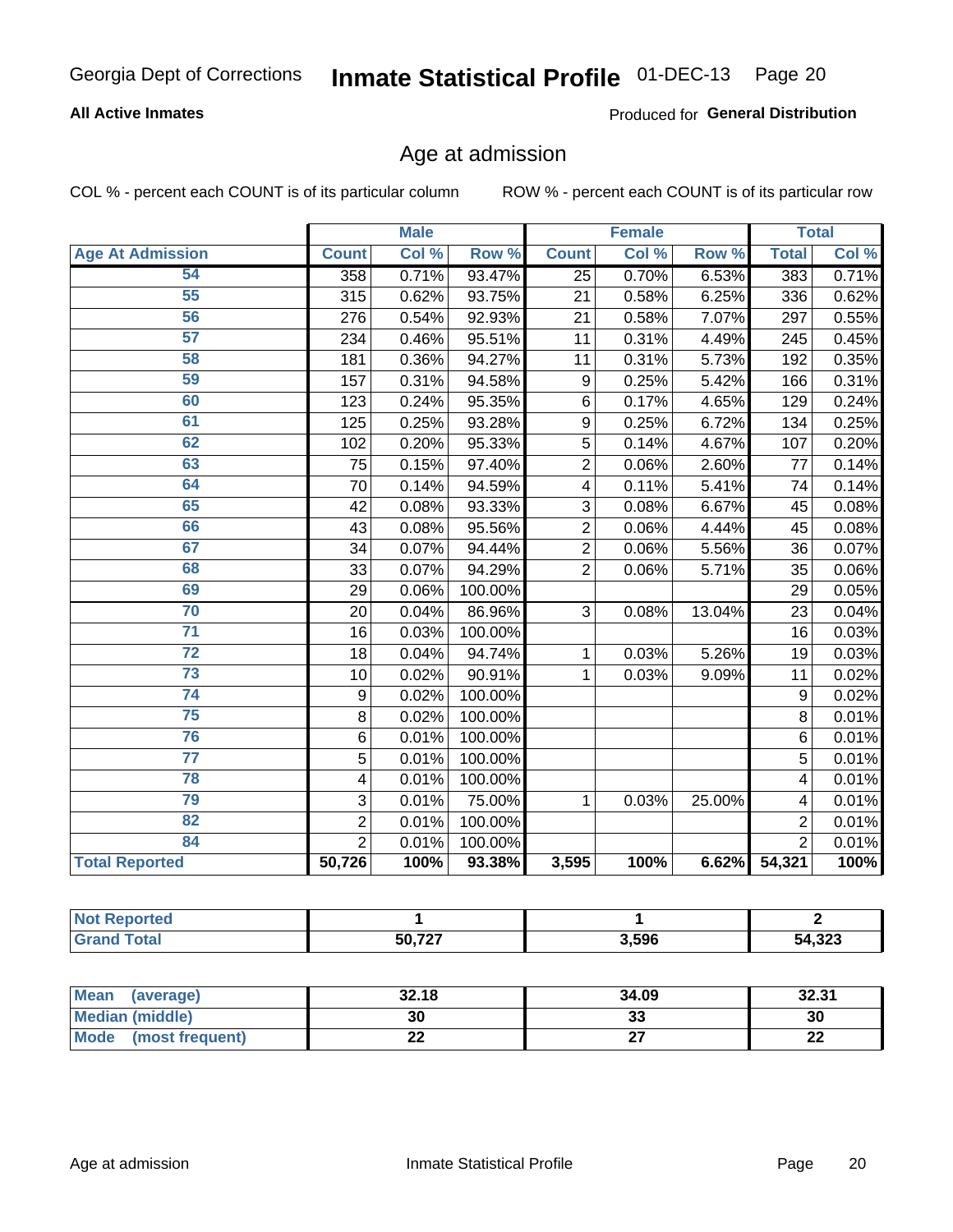### **All Active Inmates**

### Produced for General Distribution

### Height, measured at entry to prison

COL % - percent each COUNT is of its particular column

|                       | <b>Male</b>             |        |         | <b>Female</b>    |        |        | <b>Total</b>   |        |
|-----------------------|-------------------------|--------|---------|------------------|--------|--------|----------------|--------|
| <b>Height</b>         | <b>Count</b>            | Col %  | Row %   | <b>Count</b>     | Col %  | Row %  | <b>Total</b>   | Col %  |
| 4'10"                 | 2                       | 0.02%  | 11.76%  | 15               | 7.25%  | 88.24% | 17             | 0.14%  |
| 4'11''                | 8                       | 0.07%  | 10.26%  | 70               | 33.82% | 89.74% | 78             | 0.65%  |
| 5'02''                | $\mathbf 2$             | 0.02%  | 66.67%  | 1                | 0.48%  | 33.33% | 3              | 0.03%  |
| 5'03''                | 1                       | 0.01%  | 100.00% |                  |        |        | 1              | 0.01%  |
| 5'05''                | 6                       | 0.05%  | 100.00% |                  |        |        | 6              | 0.05%  |
| 5'06''                | 9                       | 0.08%  | 100.00% |                  |        |        | 9              | 0.08%  |
| 5'07''                | 10                      | 0.08%  | 100.00% |                  |        |        | 10             | 0.08%  |
| 5'08''                | 10                      | 0.08%  | 100.00% |                  |        |        | 10             | 0.08%  |
| 5'09''                | 12                      | 0.10%  | 100.00% |                  |        |        | 12             | 0.10%  |
| 5'10''                | 5,672                   | 48.20% | 98.71%  | 74               | 35.75% | 1.29%  | 5,746          | 47.99% |
| 5'11''                | 5,989                   | 50.90% | 99.22%  | 47               | 22.71% | 0.78%  | 6,036          | 50.41% |
| 6'00''                | 13                      | 0.11%  | 100.00% |                  |        |        | 13             | 0.11%  |
| 6'01''                | 6                       | 0.05%  | 100.00% |                  |        |        | 6              | 0.05%  |
| 6'02''                | 6                       | 0.05%  | 100.00% |                  |        |        | 6              | 0.05%  |
| 6'03''                | 1                       | 0.01%  | 100.00% |                  |        |        | 1              | 0.01%  |
| 6'04''                | $\overline{\mathbf{c}}$ | 0.02%  | 100.00% |                  |        |        | $\overline{2}$ | 0.02%  |
| 6'05''                | 1                       | 0.01%  | 100.00% |                  |        |        | 1              | 0.01%  |
| 6'10''                | 6                       | 0.05%  | 100.00% |                  |        |        | 6              | 0.05%  |
| 6'11''                | 10                      | 0.08%  | 100.00% |                  |        |        | 10             | 0.08%  |
| Seven feet +          | 1                       | 0.01%  | 100.00% |                  |        |        |                | 0.01%  |
| <b>Total Reported</b> | 11,767                  | 100%   | 98.27%  | $\overline{207}$ | 100%   | 1.73%  | 11,974         | 100%   |

| <b>Not Reported</b> | 38,960 | 3,389 | 42,349 |
|---------------------|--------|-------|--------|
| ™otal               | 50,727 | 3,596 | 54,323 |

| Mean<br>(average)              | 544"  | 5'06" | 5'10''       |
|--------------------------------|-------|-------|--------------|
| Median (middle)                | 544"  | 5'10" | 5'11"        |
| <b>Mode</b><br>(most frequent) | 5'11" | 5'10" | <b>5'44"</b> |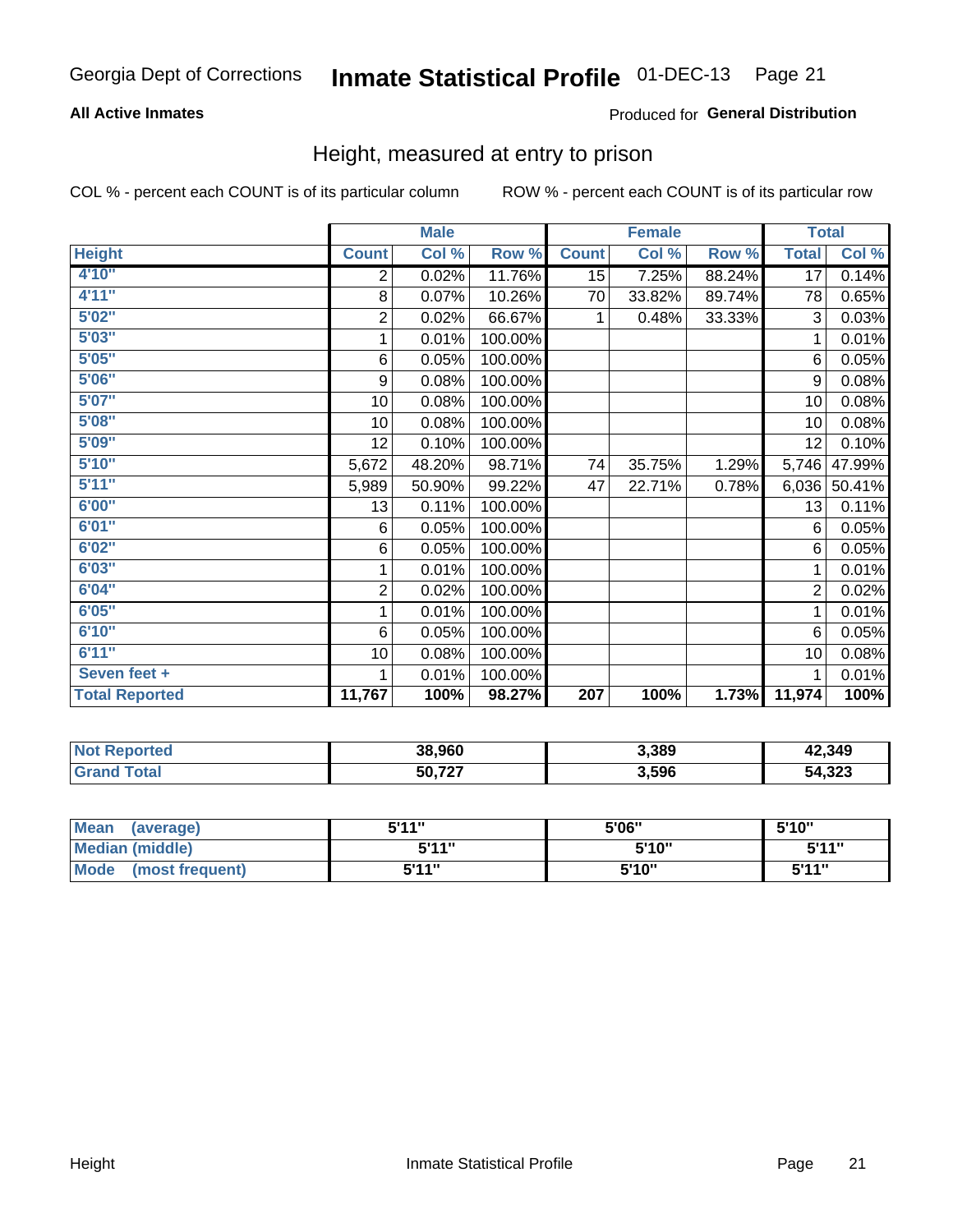### **All Active Inmates**

### Produced for General Distribution

# Weight, measured at entry to prison

COL % - percent each COUNT is of its particular column

|                        |                         | <b>Male</b> |         |                | <b>Female</b> |        | <b>Total</b>            |                     |
|------------------------|-------------------------|-------------|---------|----------------|---------------|--------|-------------------------|---------------------|
| Weight                 | <b>Count</b>            | Col %       | Row %   | <b>Count</b>   | Col %         | Row %  | <b>Total</b>            | Col %               |
| <b>Under 80 pounds</b> | $\overline{14}$         | 0.03%       | 100.00% |                |               |        | $\overline{14}$         | 0.03%               |
| 80 - 89 pounds         | 3                       | 0.01%       | 75.00%  | 1              | 0.03%         | 25.00% | $\overline{\mathbf{4}}$ | 0.01%               |
| 90 - 99 pounds         | $\overline{2}$          | 0.01%       | 25.00%  | 6              | 0.17%         | 75.00% | 8                       | 0.01%               |
| 100 - 109 pounds       | 26                      | 0.05%       | 48.15%  | 28             | 0.78%         | 51.85% | 54                      | 0.10%               |
| 110 - 119 pounds       | 88                      | 0.18%       | 44.67%  | 109            | 3.04%         | 55.33% | 197                     | 0.37%               |
| 120 - 129 pounds       | 423                     | 0.84%       | 66.41%  | 214            | 5.97%         | 33.59% | 637                     | 1.19%               |
| 130 - 139 pounds       | 1,410                   | 2.81%       | 80.43%  | 343            | 9.57%         | 19.57% | 1,753                   | 3.26%               |
| 140 - 149 pounds       | 3,127                   | 6.23%       | 89.24%  | 377            | 10.52%        | 10.76% | 3,504                   | 6.52%               |
| 150 - 159 pounds       | 4,984                   | 9.94%       | 92.38%  | 411            | 11.47%        | 7.62%  | 5,395                   | 10.04%              |
| 160 - 169 pounds       | 6,658                   | 13.27%      | 93.93%  | 430            | 12.00%        | 6.07%  | 7,088                   | 13.19%              |
| 170 - 179 pounds       | 6,461                   | 12.88%      | 94.97%  | 342            | 9.54%         | 5.03%  | 6,803                   | 12.66%              |
| 180 - 189 pounds       | 6,602                   | 13.16%      | 95.20%  | 333            | 9.29%         | 4.80%  | 6,935                   | 12.90%              |
| 190 - 199 pounds       | 4,660                   | 9.29%       | 95.34%  | 228            | 6.36%         | 4.66%  | 4,888                   | 9.10%               |
| 200 - 209 pounds       | 4,051                   | 8.08%       | 95.61%  | 186            | 5.19%         | 4.39%  | 4,237                   | 7.88%               |
| 210 - 219 pounds       | 3,072                   | 6.12%       | 96.06%  | 126            | 3.52%         | 3.94%  | 3,198                   | 5.95%               |
| 220 - 229 pounds       | 2,539                   | 5.06%       | 96.07%  | 104            | 2.90%         | 3.93%  | 2,643                   | 4.92%               |
| 230 - 239 pounds       | 1,735                   | 3.46%       | 95.49%  | 82             | 2.29%         | 4.51%  | 1,817                   | 3.38%               |
| 240 - 249 pounds       | 1,312                   | 2.62%       | 94.46%  | 77             | 2.15%         | 5.54%  | 1,389                   | 2.58%               |
| 250 - 259 pounds       | 889                     | 1.77%       | 95.08%  | 46             | 1.28%         | 4.92%  | 935                     | 1.74%               |
| 260 - 269 pounds       | 645                     | 1.29%       | 94.16%  | 40             | 1.12%         | 5.84%  | 685                     | 1.27%               |
| 270 - 279 pounds       | 420                     | 0.84%       | 93.54%  | 29             | 0.81%         | 6.46%  | 449                     | 0.84%               |
| 280 - 289 pounds       | 339                     | 0.68%       | 93.91%  | 22             | 0.61%         | 6.09%  | 361                     | 0.67%               |
| 290 - 299 pounds       | 186                     | 0.37%       | 95.38%  | 9              | 0.25%         | 4.62%  | 195                     | 0.36%               |
| 300 - 309 pounds       | 163                     | 0.32%       | 88.11%  | 22             | 0.61%         | 11.89% | 185                     | $\overline{0.34\%}$ |
| 310 - 319 pounds       | 89                      | 0.18%       | 97.80%  | $\overline{c}$ | 0.06%         | 2.20%  | 91                      | 0.17%               |
| 320 - 329 pounds       | 86                      | 0.17%       | 95.56%  | 4              | 0.11%         | 4.44%  | 90                      | 0.17%               |
| 330 - 339 pounds       | 50                      | 0.10%       | 94.34%  | 3              | 0.08%         | 5.66%  | 53                      | 0.10%               |
| 340 - 349 pounds       | 35                      | 0.07%       | 94.59%  | $\overline{2}$ | 0.06%         | 5.41%  | 37                      | 0.07%               |
| 350 - 359 pounds       | 34                      | 0.07%       | 97.14%  | $\mathbf{1}$   | 0.03%         | 2.86%  | 35                      | 0.07%               |
| 360 - 369 pounds       | 15                      | 0.03%       | 78.95%  | $\overline{4}$ | 0.11%         | 21.05% | 19                      | 0.04%               |
| 370 - 379 pounds       | 12                      | 0.02%       | 100.00% |                |               |        | 12                      | 0.02%               |
| 380 - 389 pounds       | $\overline{\mathbf{4}}$ | 0.01%       | 100.00% |                |               |        | $\overline{\mathbf{4}}$ | 0.01%               |
| 390 - 399 pounds       | 5                       | 0.01%       | 83.33%  | $\mathbf{1}$   | 0.03%         | 16.67% | $\,6$                   | 0.01%               |
| 400 pounds and over    | 20                      | 0.04%       | 90.91%  | $\overline{2}$ | 0.06%         | 9.09%  | 22                      | 0.04%               |
| <b>Total Reported</b>  | 50,159                  | 100%        | 93.33%  | 3,584          | 100%          | 6.67%  | $\overline{53,743}$     | 100.0%              |

| N<br>тео | 568    | . .   | 580    |
|----------|--------|-------|--------|
|          | 50 727 | 3.596 | 54,323 |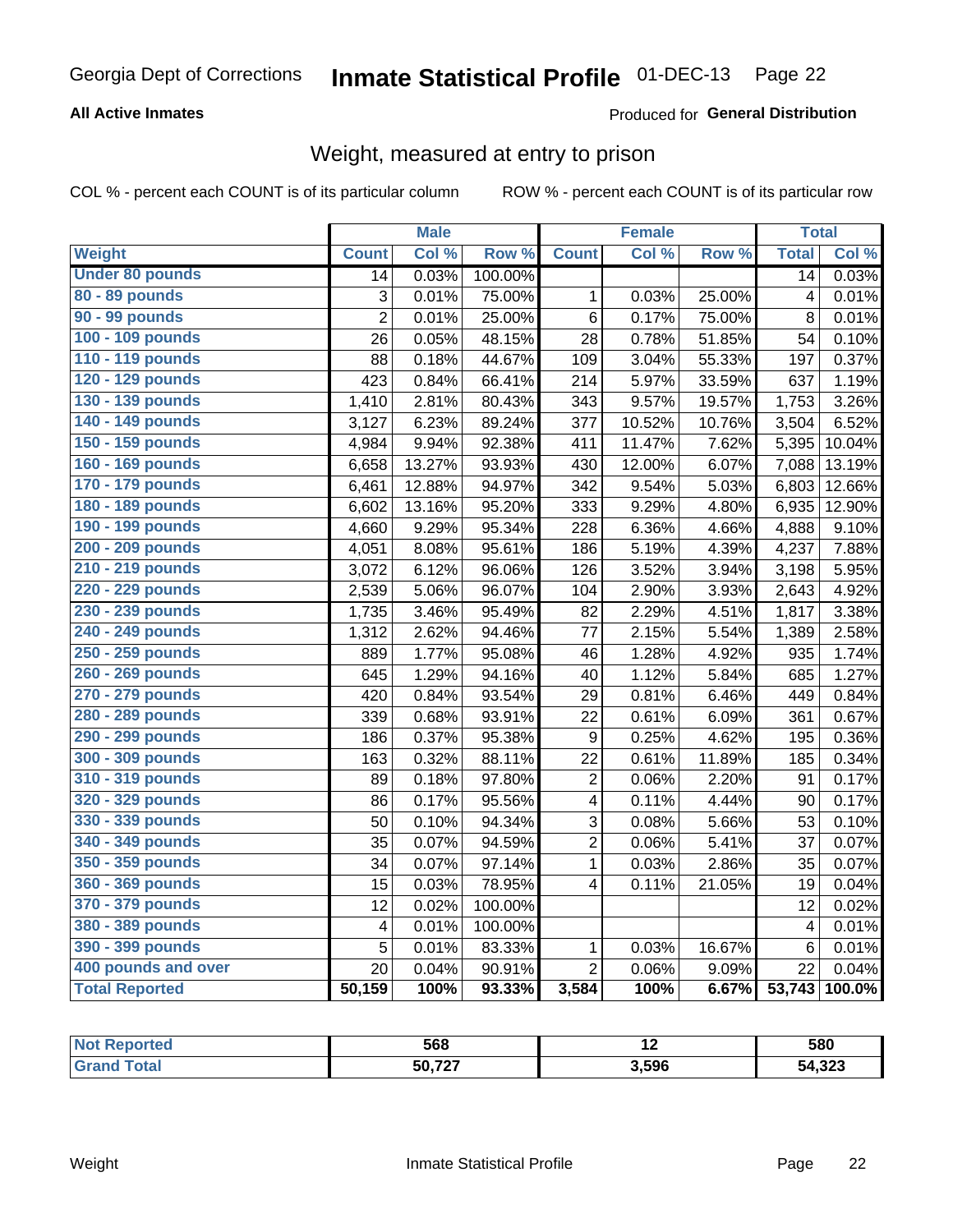### **All Active Inmates**

### Produced for General Distribution

# Weight, measured at entry to prison

COL % - percent each COUNT is of its particular column

|                                | <b>Male</b> | <b>Female</b> | Total |
|--------------------------------|-------------|---------------|-------|
| Mean<br>(average)              | 186         | 172           | 185   |
| <b>Median (middle)</b>         | 180         | 165           | 180   |
| <b>Mode</b><br>(most frequent) | 180         | 150           | 180   |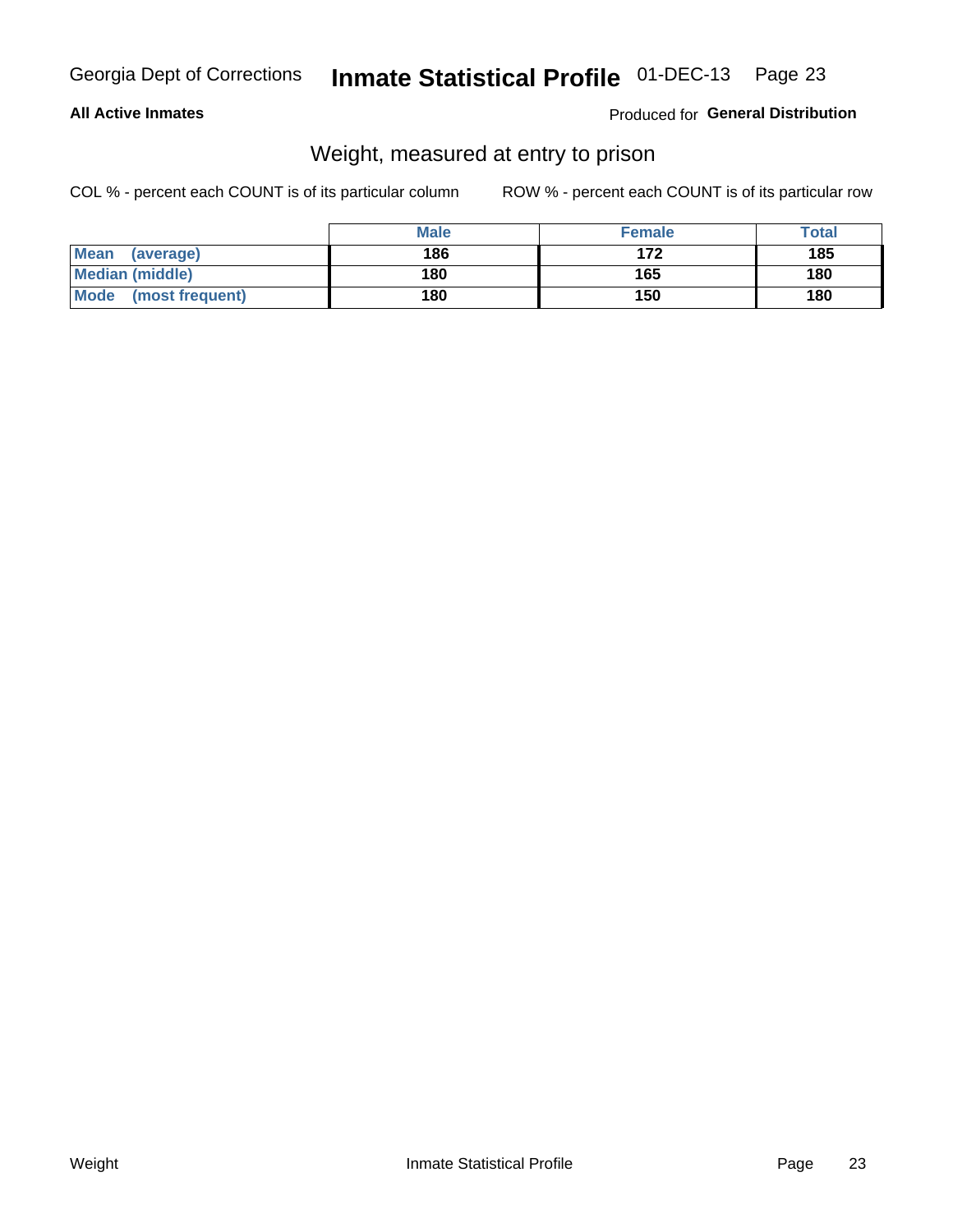#### Inmate Statistical Profile 01-DEC-13 Page 24

**All Active Inmates** 

**Produced for General Distribution** 

### Military service

COL % - percent each COUNT is of its particular column

|                               | <b>Male</b>  |          |                    | <b>Female</b> |        |       | <b>Total</b> |        |
|-------------------------------|--------------|----------|--------------------|---------------|--------|-------|--------------|--------|
| <b>Military service</b>       | <b>Count</b> | Col %    | <b>Row % Count</b> |               | Col %  | Row % | <b>Total</b> | Col %  |
| <b>Air Force</b>              | 1,515        | 59.83%   | 98.38%             | 25            | 62.50% | 1.62% | .540         | 59.88% |
| $\mathbf{2}^-$<br><b>Army</b> | 201          | $7.94\%$ | 98.05%             |               | 10.00% | 1.95% | 205          | 7.97%  |
| <b>Navy</b><br>3              | 447          | 17.65%   | 98.24%             | 8             | 20.00% | 1.76% | 455          | 17.69% |
| <b>Marines</b><br>4           | 20           | .79%     | 100.00%            |               |        |       | 20           | .78%   |
| <b>Coast Guard</b><br>5.      | 349          | 13.78%   | 99.15%             | 3             | 7.50%  | .85%  | 352          | 13.69% |
| <b>Total Reported</b>         | 2,532        | 100%     | $98.44\%$          | 40            | 100%   | 1.56% | 2,572        | 100%   |

| orted<br>. Not Renc | 48,195     | 3,556 | 51 751<br>,,,J |
|---------------------|------------|-------|----------------|
| ™ota⊫               | -707<br>50 | 3,596 | 54,323         |

| Mo | <br>ъc | . |
|----|--------|---|
|    |        |   |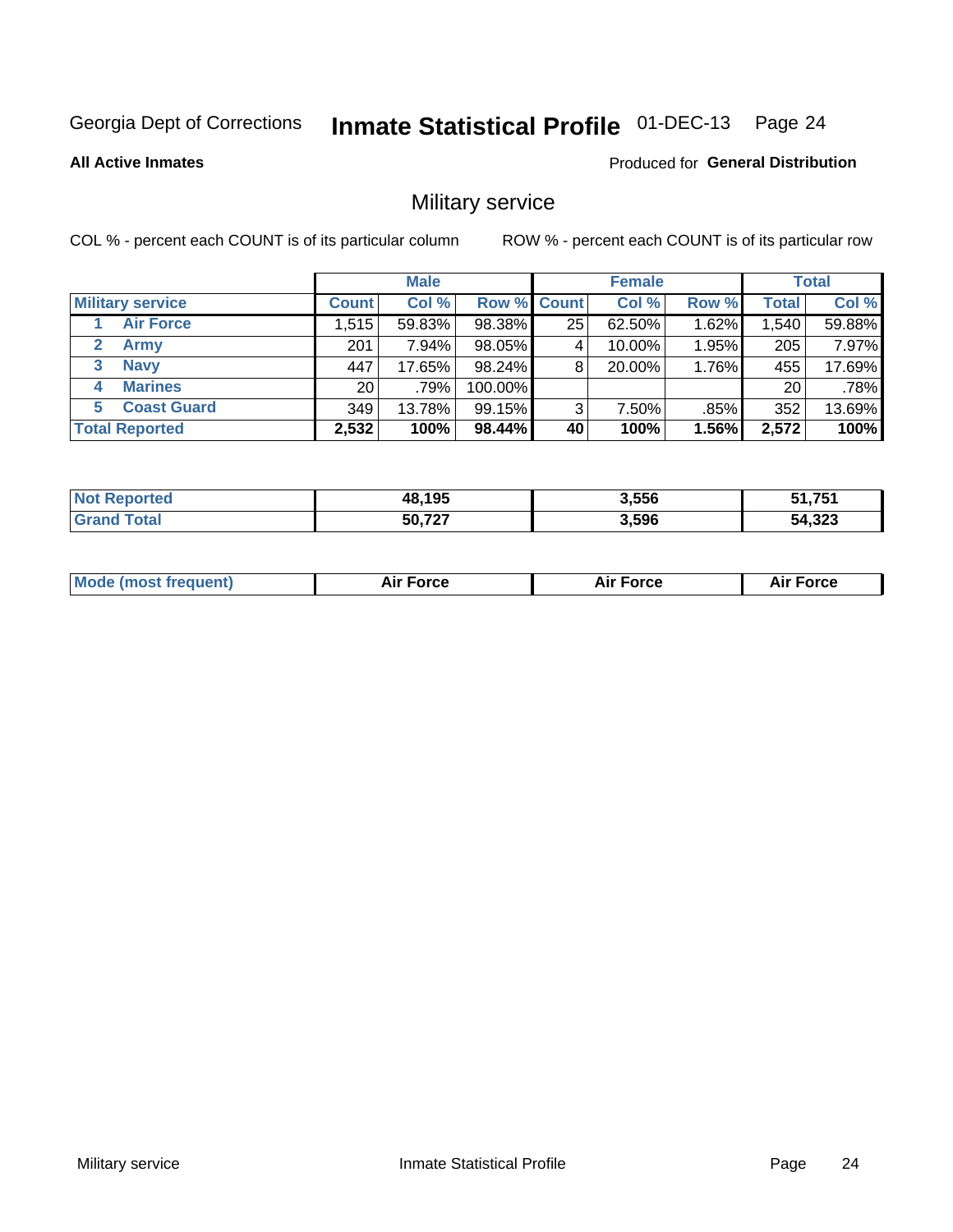# Inmate Statistical Profile 01-DEC-13 Page 25

**All Active Inmates** 

#### Produced for General Distribution

### Type of admission to prison

COL % - percent each COUNT is of its particular column

|    |                                |                  | <b>Male</b> |                    |     | <b>Female</b> |        | <b>Total</b>   |        |
|----|--------------------------------|------------------|-------------|--------------------|-----|---------------|--------|----------------|--------|
|    | <b>Type of Admission</b>       | <b>Count</b>     | Col %       | <b>Row % Count</b> |     | Col %         | Row %  | Total          | Col %  |
| 52 | <b>New Sentence</b>            | 41,183           | 81.23%      | 93.63% 2,803       |     | 77.97%        | 6.37%  | 43,986         | 81.01% |
| 53 | <b>Probation Rev Partial</b>   | 2,190            | 4.32%       | 89.21%             | 265 | 7.37%         | 10.79% | 2,455          | 4.52%  |
| 54 | <b>Probation Rev Remainder</b> | 3,114            | 6.14%       | 89.69%             | 358 | 9.96%         | 10.31% | 3,472          | 6.39%  |
| 55 | <b>Parole Rev New Sentence</b> | 2,785            | 5.49%       | 96.00%             | 116 | 3.23%         | 4.00%  | 2,901          | 5.34%  |
| 56 | <b>Parole Rev No New</b>       | 1,344            | 2.65%       | 96.21%             | 53  | 1.47%         | 3.79%  | 1,397          | 2.57%  |
|    | <b>Sentence</b>                |                  |             |                    |     |               |        |                |        |
| 57 | <b>Released In Error</b>       | 15 <sub>15</sub> | .03%        | 100.00%            |     |               |        | 15             | .03%   |
| 65 | <b>Return Appeal/Bond</b>      | 2                | .01%        | 100.00%            |     |               |        | 2              | .01%   |
| 66 | <b>Prob Viol/Total Rev</b>     | 2                | .01%        | 100.00%            |     |               |        | 2              | .01%   |
| 67 | <b>Admit Fm Other Cust</b>     | 7                | .01%        | 100.00%            |     |               |        | ⇁              | .01%   |
| 69 | <b>New Sent/Par Rev Pnd</b>    | 6                | .01%        | 100.00%            |     |               |        | 6              | .01%   |
| 70 | <b>Life W/O Parole</b>         | 15 <sub>15</sub> | .03%        | 100.00%            |     |               |        | 15             | .03%   |
| 72 | <b>Par Rev/Rsn Unknown</b>     | 32               | .06%        | 100.00%            |     |               |        | 32             | .06%   |
| 74 | <b>Pb Parole Rescinded</b>     | $\overline{2}$   | .01%        | 100.00%            |     |               |        | 2              | .01%   |
| 76 | <b>Par Rev/Revoc Center</b>    | 2                | .01%        | 100.00%            |     |               |        | $\overline{2}$ | .01%   |
|    | <b>Total Reported</b>          | 50,699           | 100%        | 93.38% 3,595       |     | 100%          | 6.62%  | 54,294         | 100%   |

| w. | ŽΌ     |      | 20<br>29     |
|----|--------|------|--------------|
|    | 50,727 | .596 | 54,323<br>54 |

| Mode (most frequent) | <b>New Sentence</b> | <b>New Sentence</b> | <b>New Sentence</b> |
|----------------------|---------------------|---------------------|---------------------|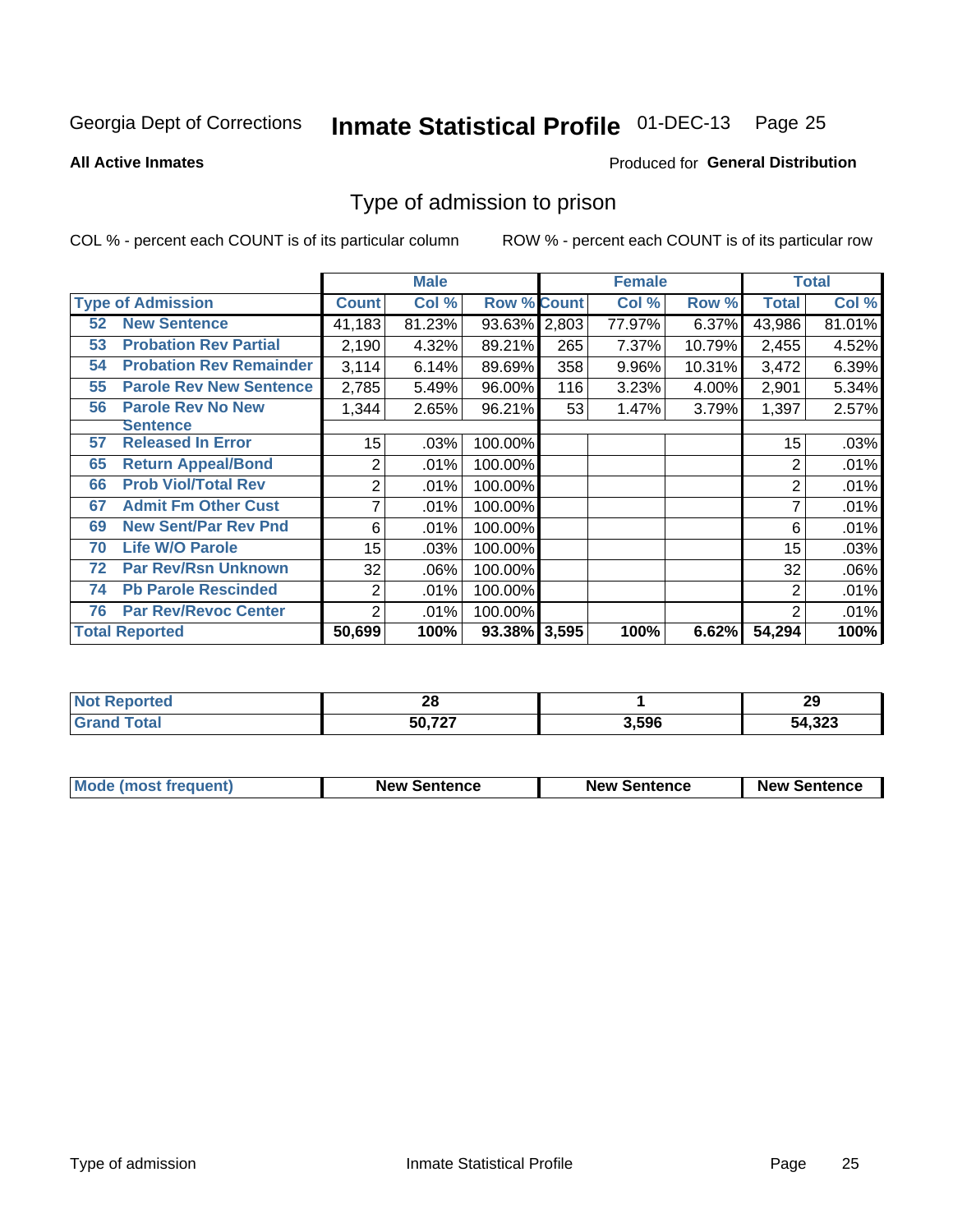# Inmate Statistical Profile 01-DEC-13 Page 26

**All Active Inmates** 

#### Produced for General Distribution

### Current / last security status

COL % - percent each COUNT is of its particular column

|                        |              | <b>Male</b> |             |       | <b>Female</b> |          |              | <b>Total</b> |  |
|------------------------|--------------|-------------|-------------|-------|---------------|----------|--------------|--------------|--|
| <b>Security Status</b> | <b>Count</b> | Col %       | Row % Count |       | Col %         | Row %    | <b>Total</b> | Col %        |  |
| 1 Wrk Releas           | 2            | $.01\%$     | 66.67%      |       | $.03\%$       | 33.33%   | 3            | .01%         |  |
| 2 Trusty               |              | $.01\%$     | 100.00%     |       | .00%          |          |              | .01%         |  |
| 3 Minimum              | 9,298        | 18.88%      | 86.22%      | 1,486 | 44.31%        | 13.78%   | 10,784       | 20.50%       |  |
| 4 Medium               | 30,701       | 62.35%      | 94.86%      | .665  | 49.64%        | $5.14\%$ | 32,366       | 61.54%       |  |
| 5 Close                | 9,154        | 18.59%      | 97.84%      | 202   | 6.02%         | 2.16%    | 9,356        | 17.79%       |  |
| <b>6 Maximum</b>       | 831          | .17%        | 100.00%     |       | .00%          |          | 83           | .16%         |  |
| <b>Total Reported</b>  | 49,242       | 100%        | 93.62%      | 3,354 | 100%          | 6.38%    | 52,596       | 100%         |  |

| <b>Still being diagnosed</b> |        |       |        |
|------------------------------|--------|-------|--------|
| <b>Not Reported</b>          | ,485   | 242   | 1.727  |
| <b>Grand Total</b>           | 50,727 | 3,596 | 54,323 |

| <b>Mo</b><br>ети | M<br>. .<br>dium | M٢<br>. | <br><b>Medium</b> |
|------------------|------------------|---------|-------------------|
|                  |                  |         |                   |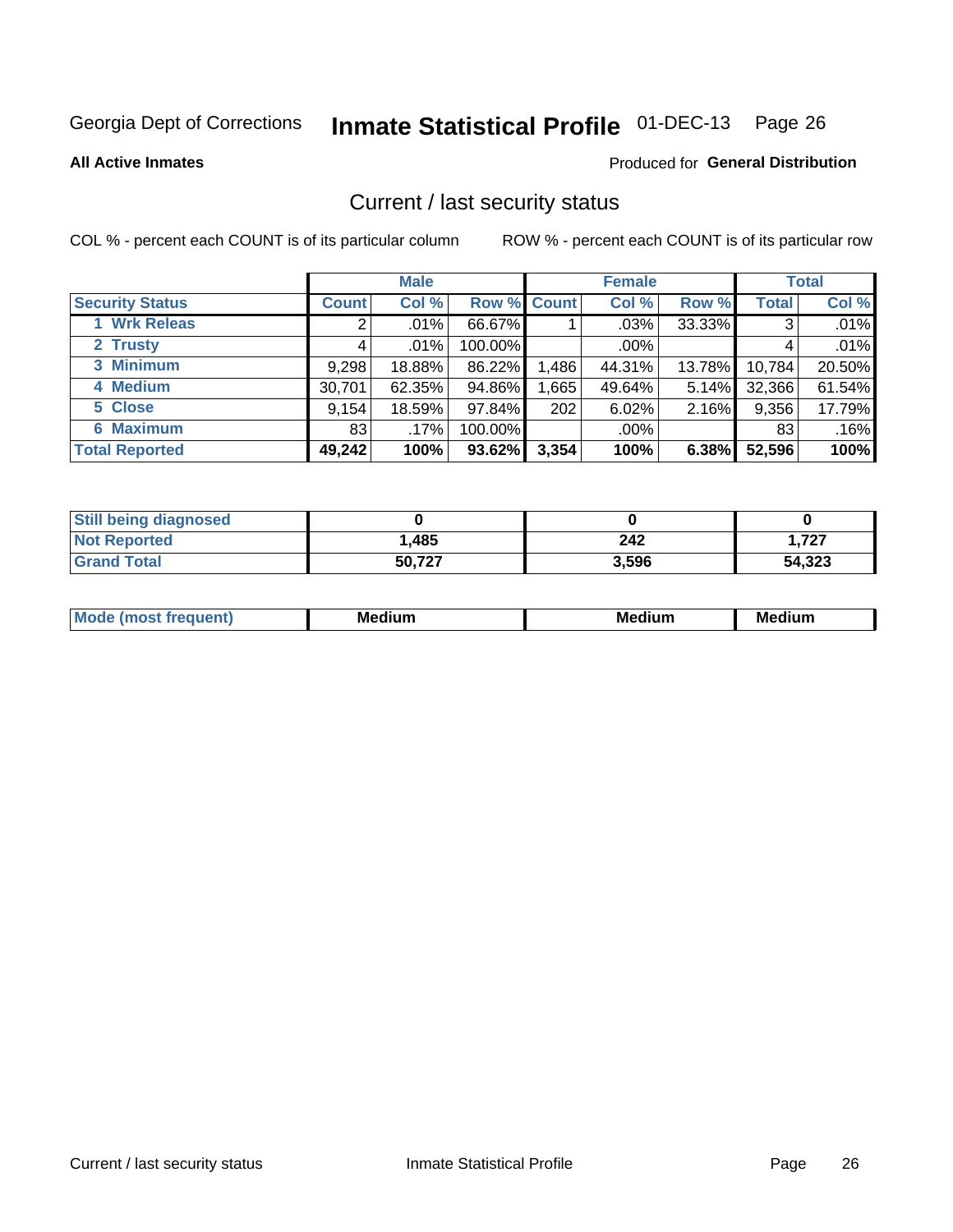# Inmate Statistical Profile 01-DEC-13 Page 27

**All Active Inmates** 

### Produced for General Distribution

# Current / last type of institution

COL % - percent each COUNT is of its particular column

|                                   |                | <b>Male</b> |             |       | <b>Female</b> |        |              | <b>Total</b> |
|-----------------------------------|----------------|-------------|-------------|-------|---------------|--------|--------------|--------------|
| <b>Type of Institution</b>        | <b>Count</b>   | Col %       | Row % Count |       | Col %         | Row %  | <b>Total</b> | Col %        |
| <b>County Ci</b>                  | 5,109          | 10.11%      | 99.98%      |       | .03%          | .02%   | 5,110        | 9.44%        |
| <b>Probation Detention Center</b> |                | .01%        | 100.00%     |       |               |        |              | .01%         |
| <b>State Prison</b>               | 35,352         | 69.96%      | 91.35%      | 3,347 | 93.08%        | 8.65%  | 38,699       | 71.49%       |
| <b>Transitional Center</b>        | 2,006          | $3.97\%$    | 89.55%      | 234   | 6.51%         | 10.45% | 2,240        | 4.14%        |
| <b>Private Prison</b>             | 8,047          | 15.92%      | 100.00%     |       |               |        | 8,047        | 14.87%       |
| <b>County Jail</b>                | 14             | .03%        | 93.33%      |       | $.03\%$       | 6.67%  | 15           | .03%         |
| <b>Rsat - Center</b>              |                | $.01\%$     | 7.69%       | 12    | .33%          | 92.31% | 13           | .02%         |
| <b>State Hospital</b>             | 3 <sup>1</sup> | .01%        | 75.00%      |       | .03%          | 25.00% | 4            | .01%         |
| <b>Total Reported</b>             | 50,533         | 100%        | 93.36%      | 3,596 | 100%          | 6.64%  | 54,129       | 100%         |

| Reported     |        |       |        |
|--------------|--------|-------|--------|
| <b>Total</b> | 50,533 | 3,596 | 54,129 |

| Mode (most frequent) | <b>State Prison</b> | <b>State Prison</b> | <b>State Prison</b> |
|----------------------|---------------------|---------------------|---------------------|
|                      |                     |                     |                     |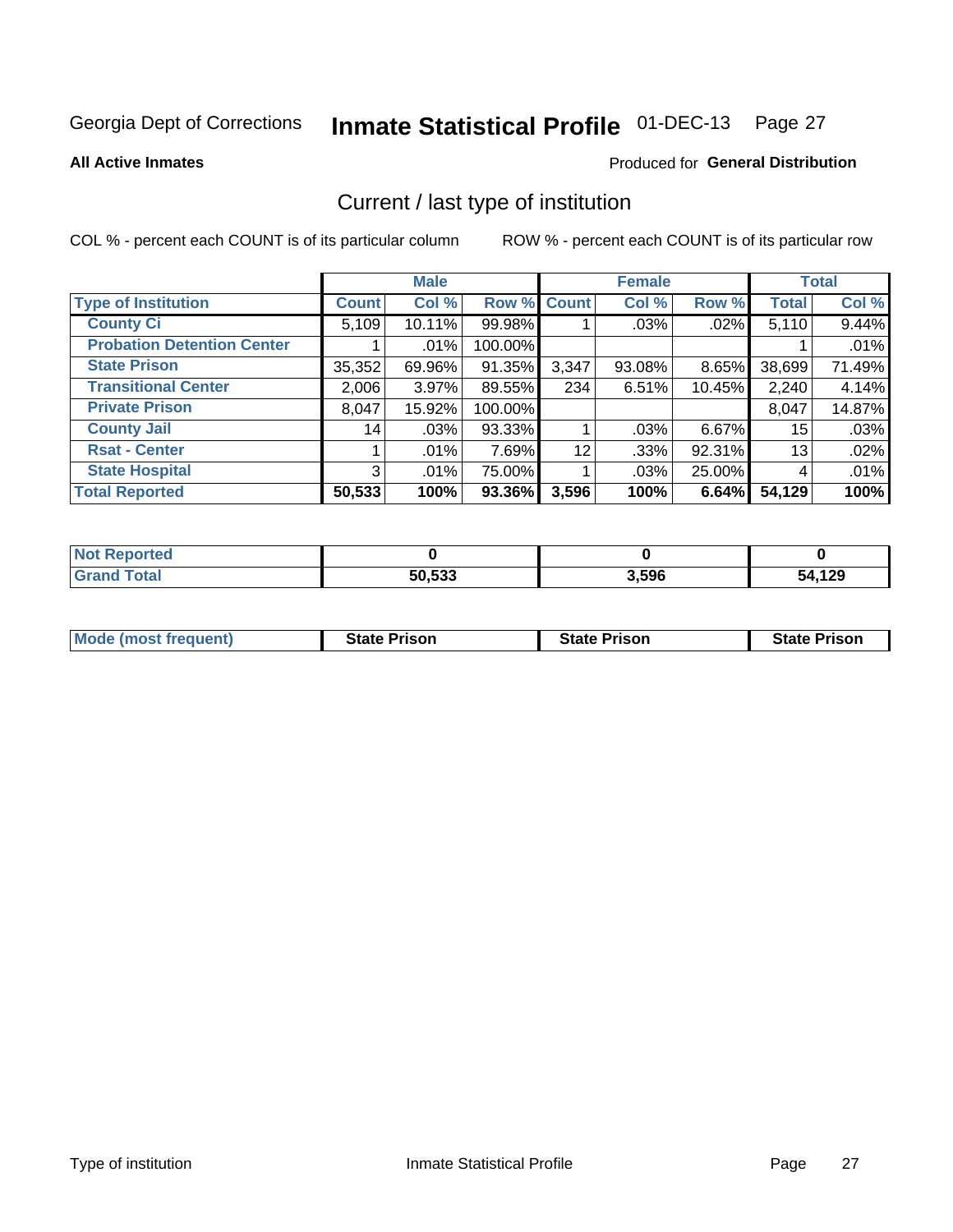#### Inmate Statistical Profile 01-DEC-13 Page 28

#### **All Active Inmates**

### Produced for General Distribution

### Institution type - transitional centers

COL % - percent each COUNT is of its particular column

|                                          |              | <b>Male</b> |         |              | <b>Female</b> |         |              | <b>Total</b> |
|------------------------------------------|--------------|-------------|---------|--------------|---------------|---------|--------------|--------------|
| <b>Institution Type - Trans. Centers</b> | <b>Count</b> | Col %       | Row %   | <b>Count</b> | Col %         | Row %   | <b>Total</b> | Col %        |
| <b>Albany Transitional Ct</b>            | 150          | 6.53%       | 100.00% |              |               |         | 150          | 5.68%        |
| <b>Arrendale State Prison</b>            |              |             |         | 110          | 31.98%        | 100.00% | 110          | 4.17%        |
| <b>Atl. Transitional Ctr (M)</b>         | 251          | 10.93%      | 100.00% |              |               |         | 251          | 9.50%        |
| <b>Augusta Tc</b>                        | 197          | 8.58%       | 100.00% |              |               |         | 197          | 7.46%        |
| <b>Clayton Tc</b>                        | 339          | 14.76%      | 100.00% |              |               |         | 339          | 12.84%       |
| <b>Coastal Tc</b>                        | 263          | 11.45%      | 100.00% |              |               |         | 263          | 9.96%        |
| <b>Columbus Tc</b>                       | 140          | 6.09%       | 100.00% |              |               |         | 140          | 5.30%        |
| <b>Lagrange Tc</b>                       | 151          | 6.57%       | 100.00% |              |               |         | 151          | 5.72%        |
| <b>Macon Transitional Ctr (M)</b>        | 152          | 6.62%       | 100.00% |              |               |         | 152          | 5.76%        |
| <b>Macon Womens Transit Ctr</b>          |              |             |         | 3            | .87%          | 100.00% | 3            | .11%         |
| <b>Metro Transitional Ctr</b>            |              |             |         | 231          | 67.15%        | 100.00% | 231          | 8.75%        |
| <b>Phillips State Prison</b>             | 291          | 12.67%      | 100.00% |              |               |         | 291          | 11.02%       |
| Smith T.C                                | 211          | 9.19%       | 100.00% |              |               |         | 211          | 7.99%        |
| <b>Valdosta Tc</b>                       | 152          | 6.62%       | 100.00% |              |               |         | 152          | 5.76%        |
| <b>Total Reported</b>                    | 2,297        | 100%        | 86.97%  | 344          | 100%          | 13.03%  | 2,641        | 100%         |

| NO<br>rtea |       |     |       |
|------------|-------|-----|-------|
| _____      | 2,297 | 344 | .,641 |

| Mode (most frequent) | <b>Phillips State Prison</b> | Arrendale State Prison | <b>Phillips State</b><br><b>Prison</b> |
|----------------------|------------------------------|------------------------|----------------------------------------|
|                      |                              |                        |                                        |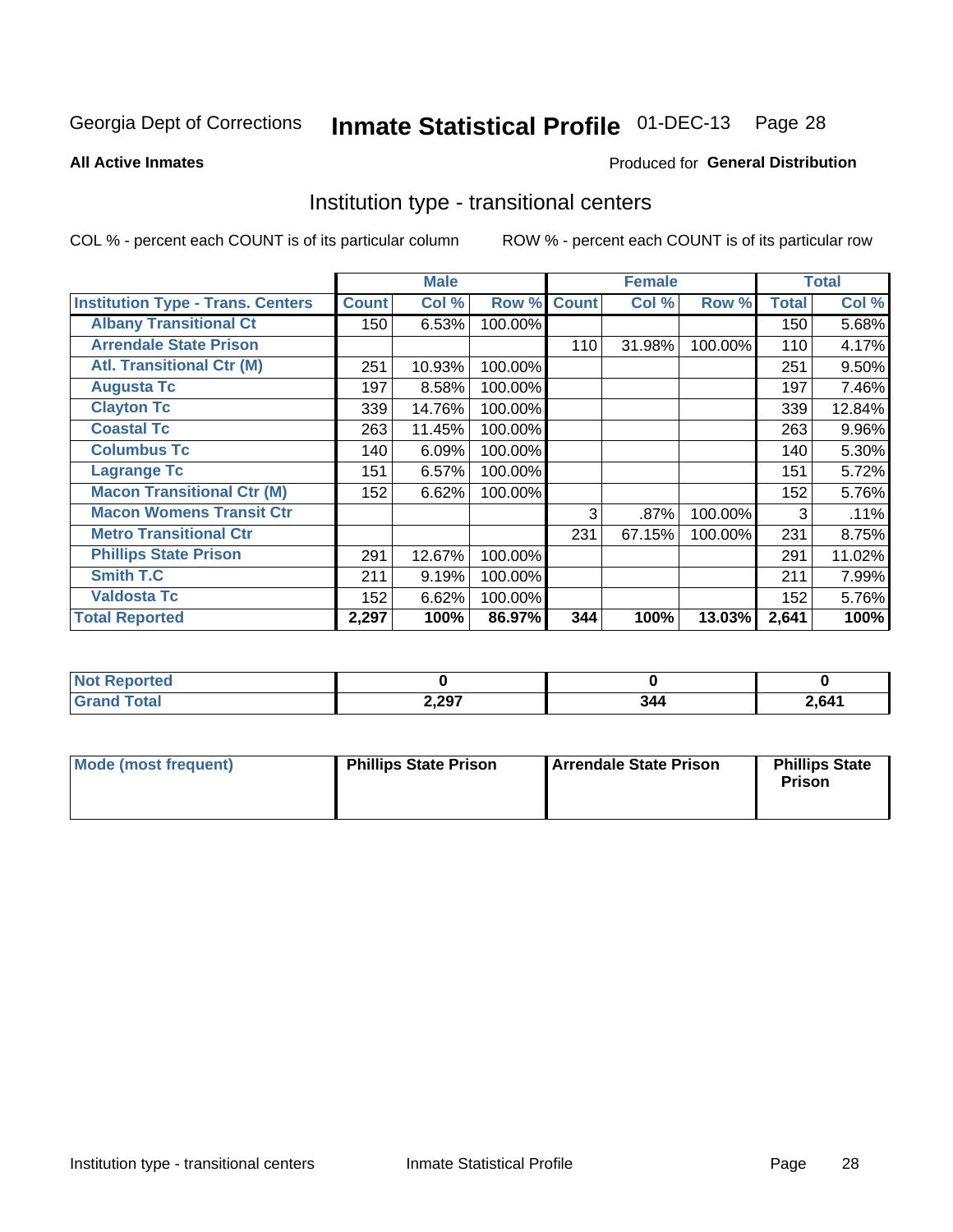# Inmate Statistical Profile 01-DEC-13 Page 29

#### **All Active Inmates**

### **Produced for General Distribution**

### Institution type - county prisons

COL % - percent each COUNT is of its particular column

|                                          |                | <b>Male</b> |         |              | <b>Female</b> |       |                | <b>Total</b> |
|------------------------------------------|----------------|-------------|---------|--------------|---------------|-------|----------------|--------------|
| <b>Institution Type - County Prisons</b> | <b>Count</b>   | Col %       | Row %   | <b>Count</b> | Col %         | Row % | <b>Total</b>   | Col %        |
| <b>Baldwin County Ci</b>                 | $\overline{2}$ | .04%        | 100.00% |              |               |       | $\overline{2}$ | .04%         |
| <b>Bulloch County Ci</b>                 | 141            | 2.76%       | 100.00% |              |               |       | 141            | 2.76%        |
| <b>Carroll County Ci</b>                 | 247            | 4.83%       | 100.00% |              |               |       | 247            | 4.83%        |
| <b>Clarke County Ci</b>                  | 107            | 2.09%       | 100.00% |              |               |       | 107            | 2.09%        |
| <b>Clayton County Ci</b>                 | 241            | 4.72%       | 100.00% |              |               |       | 241            | 4.72%        |
| <b>Colquitt County Ci</b>                | 186            | 3.64%       | 100.00% |              |               |       | 186            | 3.64%        |
| <b>Cook County Ci</b>                    | 1              | .02%        | 100.00% |              |               |       | 1              | .02%         |
| <b>Coweta County Ci</b>                  | 206            | 4.03%       | 100.00% |              |               |       | 206            | 4.03%        |
| <b>Decatur County Ci</b>                 | 220            | 4.31%       | 100.00% |              |               |       | 220            | 4.31%        |
| Dougherty County Ci                      | 1              | .02%        | 100.00% |              |               |       | 1              | .02%         |
| <b>Effingham County Ci</b>               | 192            | 3.76%       | 100.00% |              |               |       | 192            | 3.76%        |
| <b>Floyd County Ci</b>                   | 422            | 8.26%       | 100.00% |              |               |       | 422            | 8.26%        |
| <b>Fulton County Ci</b>                  | 9              | .18%        | 100.00% |              |               |       | 9              | .18%         |
| <b>Gilmer County Ci</b>                  | 5              | .10%        | 100.00% |              |               |       | 5              | .10%         |
| <b>Grady County Ci</b>                   | $\overline{2}$ | .04%        | 100.00% |              |               |       | $\overline{2}$ | .04%         |
| <b>Gwinnett County Ci</b>                | 125            | 2.45%       | 100.00% |              |               |       | 125            | 2.45%        |
| <b>Hall County Ci</b>                    | 211            | 4.13%       | 100.00% |              |               |       | 211            | 4.13%        |
| <b>Hancock County Ci</b>                 | 1              | .02%        | 100.00% |              |               |       | 1              | .02%         |
| <b>Harris County Ci</b>                  | 116            | 2.27%       | 100.00% |              |               |       | 116            | 2.27%        |
| <b>Hart County Ci</b>                    | 5              | .10%        | 100.00% |              |               |       | 5              | .10%         |
| <b>Henry County Ci</b>                   | 1              | .02%        | 100.00% |              |               |       | $\mathbf{1}$   | .02%         |
| <b>Jackson County Ci</b>                 | 152            | 2.98%       | 100.00% |              |               |       | 152            | 2.97%        |
| Jefferson County Ci                      | 196            | 3.84%       | 100.00% |              |               |       | 196            | 3.84%        |
| <b>Meriwether County Ci</b>              | 3              | .06%        | 100.00% |              |               |       | 3              | .06%         |
| <b>Miller County Ci</b>                  | $\overline{2}$ | .04%        | 100.00% |              |               |       | $\overline{2}$ | .04%         |
| <b>Mitchell County Ci</b>                | 92             | 1.80%       | 100.00% |              |               |       | 92             | 1.80%        |
| <b>Morgan County Ci</b>                  | 1              | .02%        | 100.00% |              |               |       | 1              | .02%         |
| <b>Muscogee County Ci</b>                | 531            | 10.39%      | 100.00% |              |               |       | 531            | 10.39%       |
| <b>Richmond County Ci</b>                | 217            | 4.25%       | 100.00% |              |               |       | 217            | 4.25%        |
| <b>Screven County Ci</b>                 | 138            | 2.70%       | 100.00% |              |               |       | 138            | 2.70%        |
| <b>Spalding County Ci</b>                | 385            | 7.54%       | 100.00% |              |               |       | 385            | 7.53%        |
| <b>Stewart County Ci</b>                 | $\overline{2}$ | .04%        | 100.00% |              |               |       | $\overline{2}$ | .04%         |
| <b>Sumter County Ci</b>                  | 354            | 6.93%       | 100.00% |              |               |       | 354            | 6.93%        |
| <b>Terrell County Ci</b>                 | 137            | 2.68%       | 100.00% |              |               |       | 137            | 2.68%        |
| <b>Thomas County Ci</b>                  | 181            | 3.54%       | 100.00% |              |               |       | 181            | 3.54%        |
| <b>Tift County Ci</b>                    | 1.             | .02%        | 100.00% |              |               |       | 1              | .02%         |
| <b>Troup County Ci</b>                   | 265            | 5.19%       | 100.00% |              |               |       | 265            | 5.19%        |
| <b>Turner County Ci</b>                  | $\mathbf 1$    | .02%        | 100.00% |              |               |       | 1              | .02%         |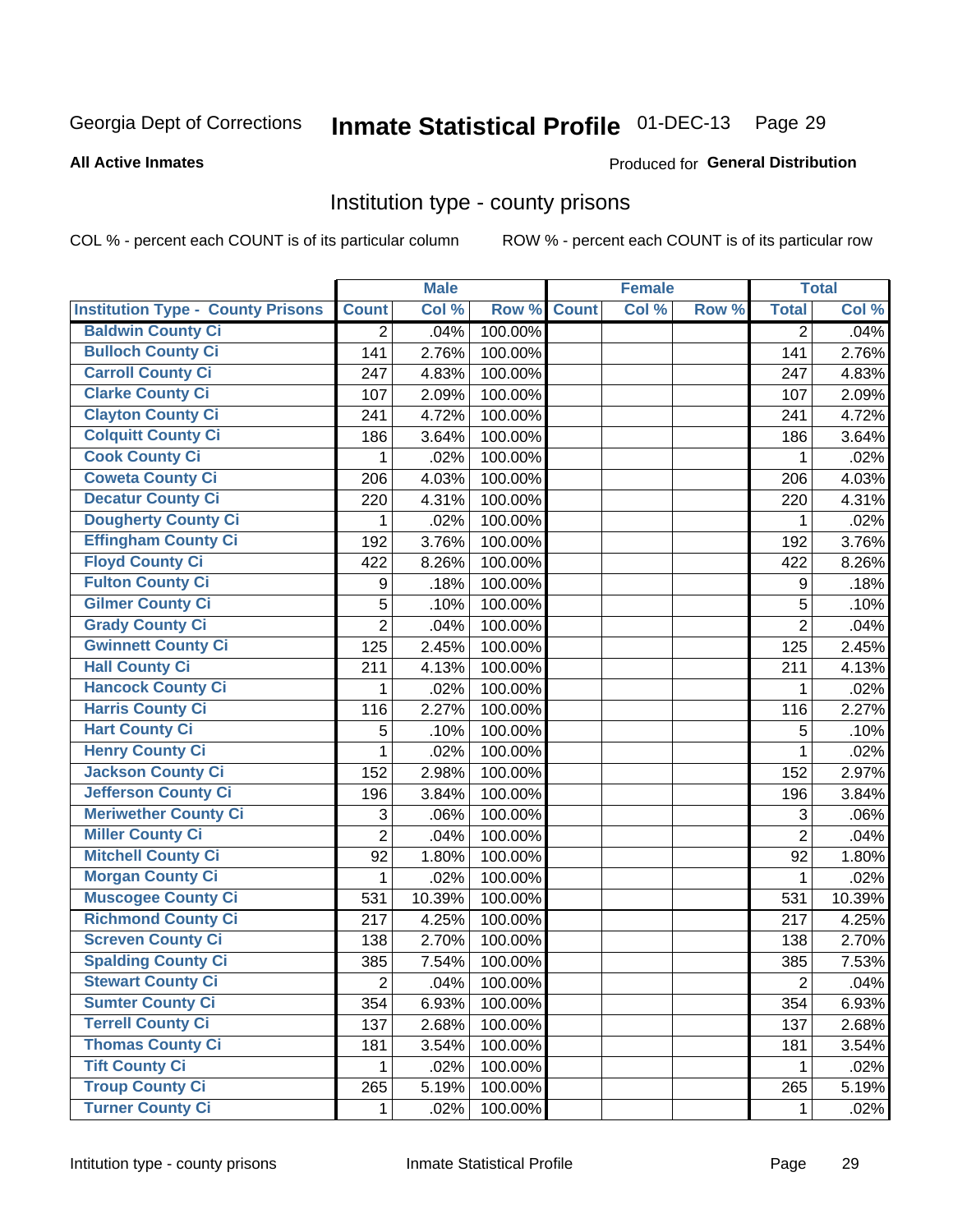# Inmate Statistical Profile 01-DEC-13 Page 30

**All Active Inmates** 

### **Produced for General Distribution**

### Institution type - county prisons

COL % - percent each COUNT is of its particular column

|                                          |              | <b>Male</b> |             | <b>Female</b> |         |              | <b>Total</b> |
|------------------------------------------|--------------|-------------|-------------|---------------|---------|--------------|--------------|
| <b>Institution Type - County Prisons</b> | <b>Count</b> | Col %       | Row % Count | Col %         | Row %   | <b>Total</b> | Col %        |
| <b>Upson County Ci</b>                   | 2            | .04%        | 100.00%     |               |         |              | .04%         |
| <b>Walker County Ci</b>                  | 3            | $.06\%$     | 100.00%     |               |         |              | .06%         |
| <b>Walton County Ci</b>                  | 3            | $.06\%$     | 100.00%     |               |         |              | .06%         |
| <b>Wilkes County Ci</b>                  |              | $.02\%$     | 100.00%     |               |         |              | .02%         |
| <b>Womens Ci</b>                         |              |             |             | 100.00%       | 100.00% |              | .02%         |
| <b>Worth County Ci</b>                   |              | $.02\%$     | 100.00%     |               |         |              | .02%         |
| <b>Total Reported</b>                    | 5,109        | 100%        | 99.98%      | 100%          | .02%    | 5,110        | 100%         |

| <b>Reported</b><br>⊹NO1∶ |       |      |
|--------------------------|-------|------|
| <b>Total</b>             | 5,109 | 110, |

| Mode (most frequent) | Muscogee County Ci | Womens Ci | Muscogee County |
|----------------------|--------------------|-----------|-----------------|
|----------------------|--------------------|-----------|-----------------|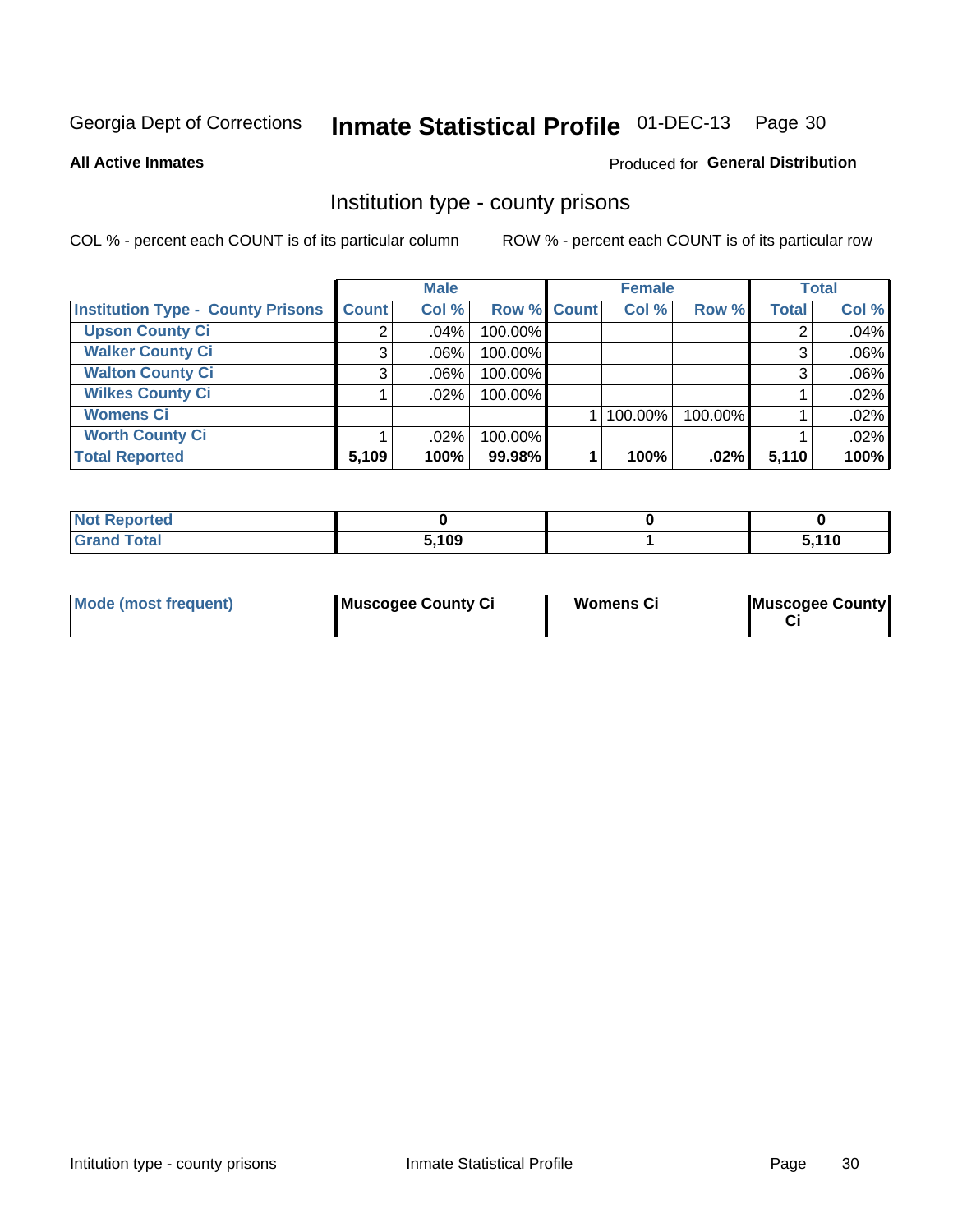#### Inmate Statistical Profile 01-DEC-13 Page 31

Produced for General Distribution

#### **All Active Inmates**

### Institution type - state prisons

COL % - percent each COUNT is of its particular column

|                                         |                | <b>Male</b> |         |              | <b>Female</b> |         | <b>Total</b>   |       |
|-----------------------------------------|----------------|-------------|---------|--------------|---------------|---------|----------------|-------|
| <b>Institution Type - State Prisons</b> | <b>Count</b>   | Col %       | Row %   | <b>Count</b> | Col %         | Row %   | <b>Total</b>   | Col % |
| <b>Arrendale State Prison</b>           |                |             |         | 1,424        | 42.55%        | 100.00% | 1,424          | 3.68% |
| <b>Augusta State Med. Prison</b>        | 1,261          | 3.57%       | 99.61%  | 5            | .15%          | .39%    | 1,266          | 3.27% |
| <b>Autry State Prison</b>               | 1,701          | 4.81%       | 100.00% |              |               |         | 1,701          | 4.40% |
| <b>Baldwin State Prison</b>             | 989            | 2.80%       | 100.00% |              |               |         | 989            | 2.56% |
| <b>Burrus Corr Trn Cntr</b>             | 594            | 1.68%       | 100.00% |              |               |         | 594            | 1.53% |
| <b>Calhoun State Prison</b>             | 1,646          | 4.66%       | 100.00% |              |               |         | 1,646          | 4.25% |
| <b>Central State Prison</b>             | 1,123          | 3.18%       | 100.00% |              |               |         | 1,123          | 2.90% |
| <b>Chatham State Prison</b>             | $\overline{7}$ | .02%        | 100.00% |              |               |         | $\overline{7}$ | .02%  |
| <b>Coastal State Prison</b>             | 1,544          | 4.37%       | 100.00% |              |               |         | 1,544          | 3.99% |
| <b>Dodge State Prison</b>               | 1,232          | 3.48%       | 100.00% |              |               |         | 1,232          | 3.18% |
| <b>Dooly State Prison</b>               | 1,685          | 4.77%       | 100.00% |              |               |         | 1,685          | 4.35% |
| <b>Emanuel - Swainsboro</b>             |                |             |         | 300          | 8.96%         | 100.00% | 300            | .78%  |
| <b>Ga Diag Class Prison</b>             | 2,851          | 8.06%       | 100.00% |              |               |         | 2,851          | 7.37% |
| <b>Ga State Prison</b>                  | 1,500          | 4.24%       | 100.00% |              |               |         | 1,500          | 3.88% |
| <b>Hancock State Prison</b>             | 1,098          | 3.11%       | 100.00% |              |               |         | 1,098          | 2.84% |
| <b>Hays State Prison</b>                | 1,284          | 3.63%       | 100.00% |              |               |         | 1,284          | 3.32% |
| <b>Helms Facility</b>                   | 12             | .03%        | 42.86%  | 16           | .48%          | 57.14%  | 28             | .07%  |
| <b>Johnson State Prison</b>             | 1,560          | 4.41%       | 100.00% |              |               |         | 1,560          | 4.03% |
| <b>Lee State Prison</b>                 | 750            | 2.12%       | 100.00% |              |               |         | 750            | 1.94% |
| Long                                    | 225            | .64%        | 100.00% |              |               |         | 225            | .58%  |
| <b>Lowndes Unit</b>                     | $\,6$          | .02%        | 100.00% |              |               |         | 6              | .02%  |
| <b>Macon State Prison</b>               | 1,645          | 4.65%       | 100.00% |              |               |         | 1,645          | 4.25% |
| <b>Metro State Prison (W)</b>           |                |             |         | $\mathbf{1}$ | .03%          | 100.00% | 1              | .01%  |
| <b>Montgomery State Prison</b>          | 388            | 1.10%       | 100.00% |              |               |         | 388            | 1.00% |
| <b>Phillips State Prison</b>            | 1,146          | 3.24%       | 100.00% |              |               |         | 1,146          | 2.96% |
| <b>Pulaski State Prison</b>             |                |             |         | 1,172        | 35.02%        | 100.00% | 1,172          | 3.03% |
| <b>Putnam State Prison</b>              | 3              | .01%        | 100.00% |              |               |         | 3              | .01%  |
| <b>Rivers State Prison</b>              | 1              | .01%        | 100.00% |              |               |         | 1              | .01%  |
| <b>Rogers State Prison</b>              | 1,433          | 4.05%       | 100.00% |              |               |         | 1,433          | 3.70% |
| <b>Rutledge State Prison</b>            | 611            | 1.73%       | 100.00% |              |               |         | 611            | 1.58% |
| <b>Smith State Prison</b>               | 1,549          | 4.38%       | 100.00% |              |               |         | 1,549          | 4.00% |
| <b>Telfair State Prison</b>             | 1,277          | 3.61%       | 100.00% |              |               |         | 1,277          | 3.30% |
| <b>Valdosta Sp</b>                      | 1,151          | 3.26%       | 100.00% |              |               |         | 1,151          | 2.97% |
| <b>Walker State Prison</b>              | 408            | 1.15%       | 100.00% |              |               |         | 408            | 1.05% |
| <b>Ware State Prison</b>                | 1,444          | 4.08%       | 100.00% |              |               |         | 1,444          | 3.73% |
| <b>Washington State Prison</b>          | 1,347          | 3.81%       | 100.00% |              |               |         | 1,347          | 3.48% |
| <b>Wayne State Prison</b>               | 2              | .01%        | 100.00% |              |               |         | $\overline{2}$ | .01%  |
| <b>Whitworth Facility</b>               |                |             |         | 429          | 12.82%        | 100.00% | 429            | 1.11% |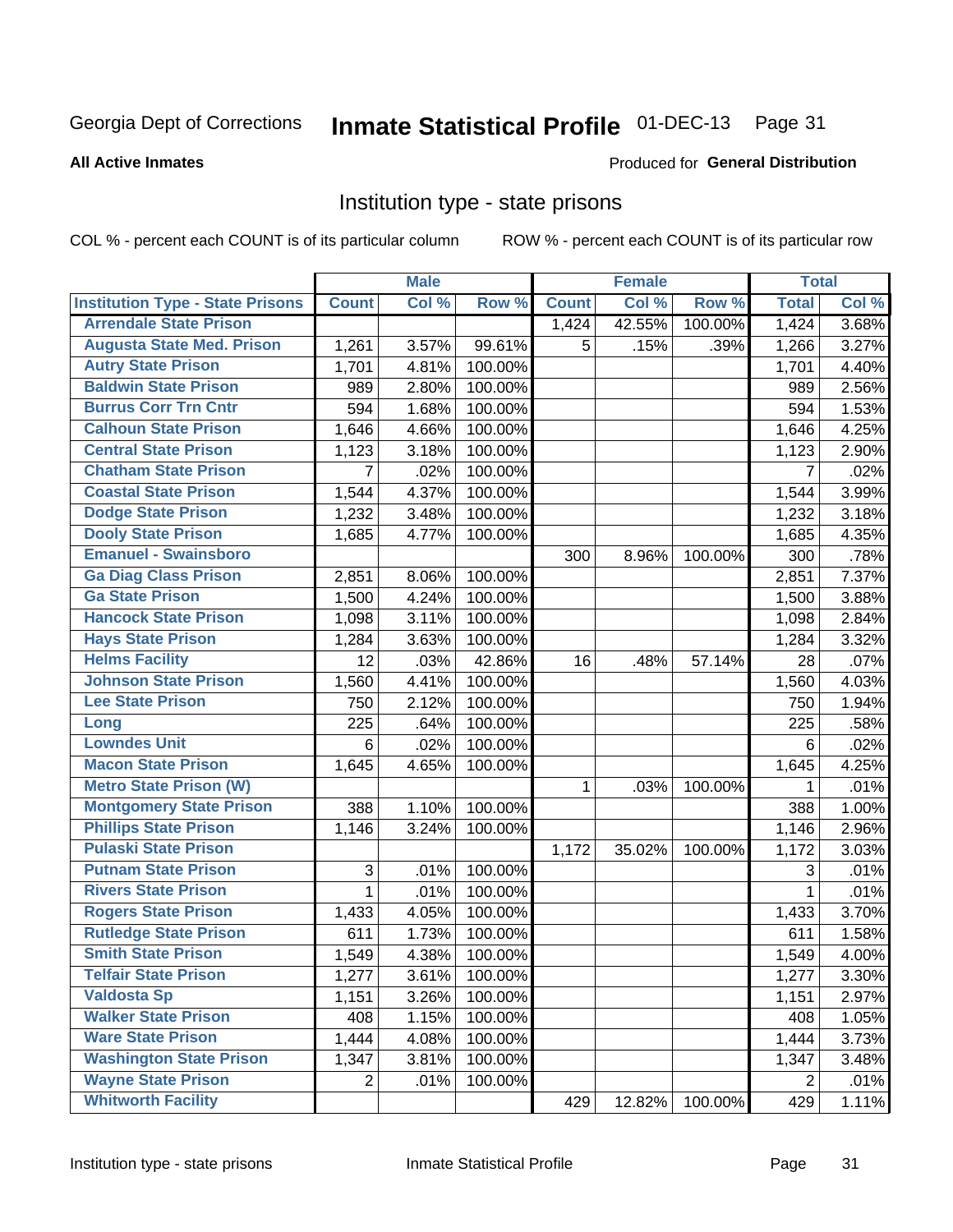# Inmate Statistical Profile 01-DEC-13 Page 32

**All Active Inmates** 

Produced for General Distribution

### Institution type - state prisons

COL % - percent each COUNT is of its particular column ROW % - percent each COUNT is of its particular row

|                                         |              | <b>Male</b>                 |           |              | <b>Female</b>                 |       | Total                                 |        |  |
|-----------------------------------------|--------------|-----------------------------|-----------|--------------|-------------------------------|-------|---------------------------------------|--------|--|
| <b>Institution Type - State Prisons</b> | <b>Count</b> | Col %                       | Row %     | <b>Count</b> | Col %                         | Row % | <b>Total</b>                          | Col %  |  |
| <b>Wilcox State Prison</b>              | 1,879        | 5.32%                       | 100.00%   |              |                               |       | 1,879                                 | 4.86%  |  |
| <b>Total Reported</b>                   | 35,352       | 100%                        | $91.35\%$ | 3,347        | 100%                          | 8.65% | 38,699                                | 100%   |  |
|                                         |              |                             |           |              |                               |       |                                       |        |  |
| <b>Not Reported</b>                     |              |                             |           |              |                               |       |                                       |        |  |
| <b>Grand Total</b>                      |              | 35,352                      |           |              | 3.347                         |       |                                       | 38,699 |  |
| <b>Mode (most frequent)</b>             |              | <b>Ga Diag Class Prison</b> |           |              | <b>Arrendale State Prison</b> |       | <b>Ga Diag Class</b><br><b>Prison</b> |        |  |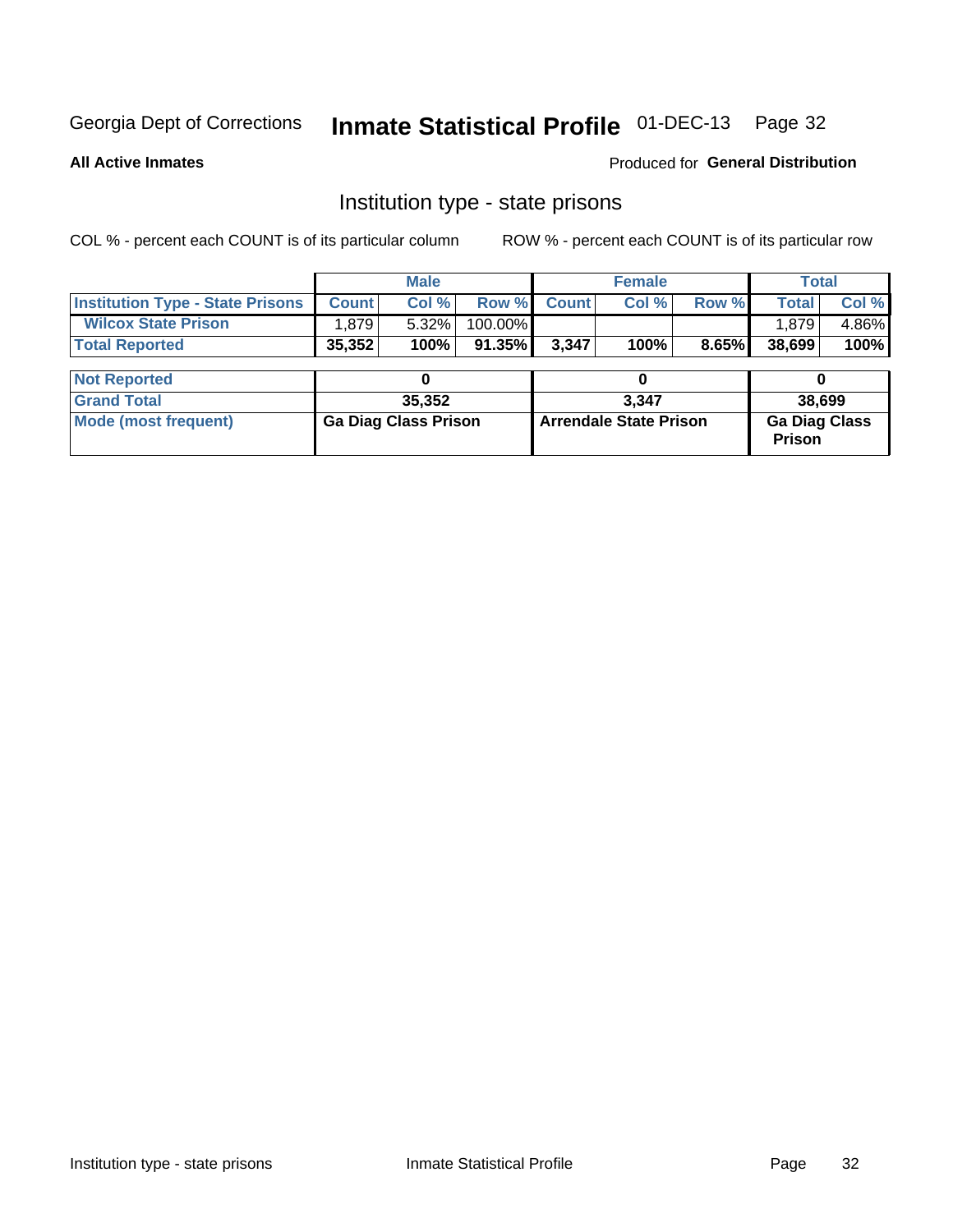# Inmate Statistical Profile 01-DEC-13 Page 33

**All Active Inmates** 

### Produced for General Distribution

### Institution type - private prisons

COL % - percent each COUNT is of its particular column

|                                           | <b>Male</b>  |           |             | <b>Female</b> |       |              | <b>Total</b> |  |
|-------------------------------------------|--------------|-----------|-------------|---------------|-------|--------------|--------------|--|
| <b>Institution Type - Private Prisons</b> | <b>Count</b> | Col %     | Row % Count | Col %         | Row % | <b>Total</b> | Col %        |  |
| <b>Coffee Corr Facility</b>               | 2.642        | 32.83%    | 100.00%     |               |       | 2,642        | 32.83%       |  |
| <b>Jenkins Corr Facility</b>              | 1.173        | 14.58%    | $100.00\%$  |               |       | 1,173        | 14.58%       |  |
| <b>Riverbend Corr Facility</b>            | 1.5111       | 18.78%    | 100.00%     |               |       | 1,511        | 18.78%       |  |
| <b>Wheeler Corr Facility</b>              | 2.721        | $33.81\%$ | 100.00%     |               |       | 2.721        | 33.81%       |  |
| <b>Total Reported</b>                     | 8,047        | 100%      | $100\%$     |               | %∣    | 8,047        | 100%         |  |

| <b>Reported</b> |       |                   |
|-----------------|-------|-------------------|
| <b>otal</b>     | 8.047 | <b>047</b><br>v-1 |

| Mode (most frequent) | <b>Wheeler Corr Facility</b> | <b>Null</b> | <b>Wheeler Corr</b><br><b>Facility</b> |
|----------------------|------------------------------|-------------|----------------------------------------|
|----------------------|------------------------------|-------------|----------------------------------------|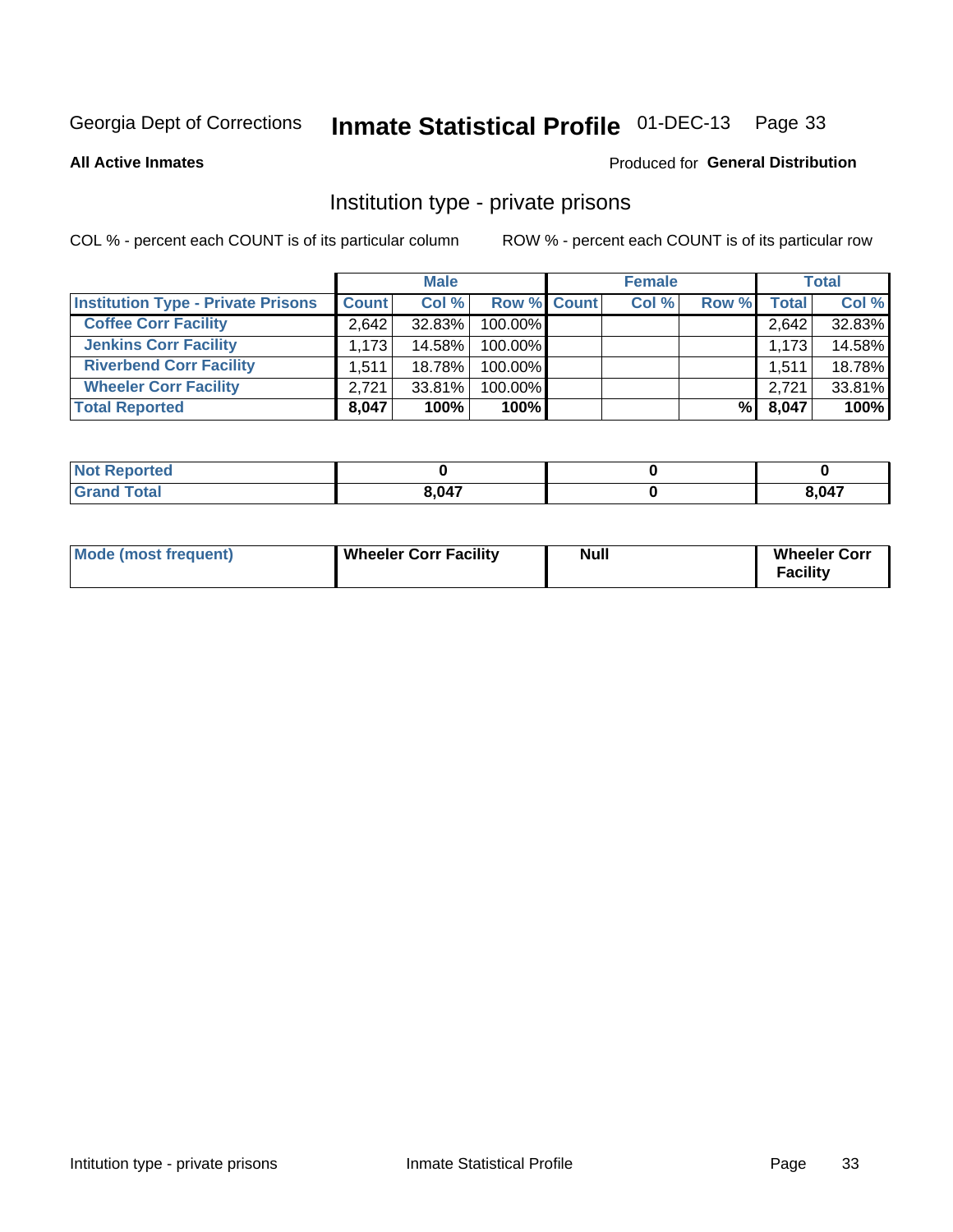# Inmate Statistical Profile 01-DEC-13 Page 34

**All Active Inmates** 

Produced for General Distribution

# Institution type - pre-release centers

COL % - percent each COUNT is of its particular column

|                                                   | <b>Male</b> |             | <b>Female</b> |             | <b>Total</b> |
|---------------------------------------------------|-------------|-------------|---------------|-------------|--------------|
| <b>Institution Type - Prison Annexe   Count  </b> | Col %       | Row % Count | Col %         | Row % Total | Col %        |
| <b>Total Reported</b>                             |             |             |               |             |              |

| <b>Reported</b><br>I NOT |  |  |
|--------------------------|--|--|
| <b>Total</b><br>$C$ ren  |  |  |

| <b>Mode</b>     | <b>Null</b> | <b>Null</b> | <b>Null</b> |
|-----------------|-------------|-------------|-------------|
| most frequent). |             |             |             |
|                 |             |             |             |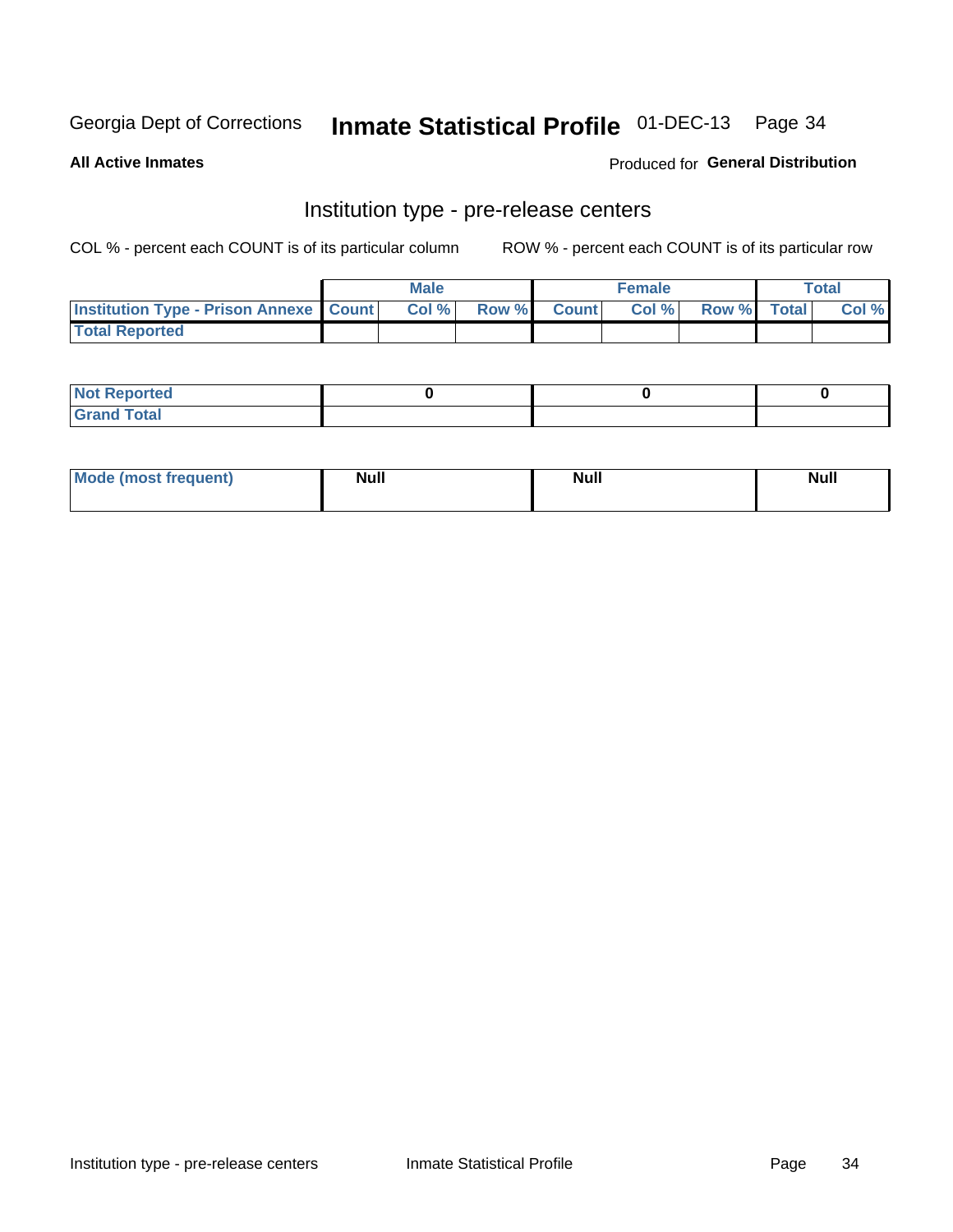# Inmate Statistical Profile 01-DEC-13 Page 35

**All Active Inmates** 

### Produced for General Distribution

### Institution type - inmate boot camp

COL % - percent each COUNT is of its particular column

|                                      |                 | <b>Male</b> |              |              | <b>Female</b> |             | <b>Total</b> |
|--------------------------------------|-----------------|-------------|--------------|--------------|---------------|-------------|--------------|
| <b>Institution Type - Boot Camps</b> | <b>I</b> Count⊥ | Col %       | <b>Row %</b> | <b>Count</b> | Col %         | Row % Total | Col %        |
| <b>Total Rported</b>                 |                 |             |              |              |               |             |              |

| <b>Not Reported</b>            |  |  |
|--------------------------------|--|--|
| <b>Total</b><br>C <sub>r</sub> |  |  |

| <b>I Mode (most frequent)</b> | <b>Null</b> | <b>Null</b> | <b>Null</b> |
|-------------------------------|-------------|-------------|-------------|
|                               |             |             |             |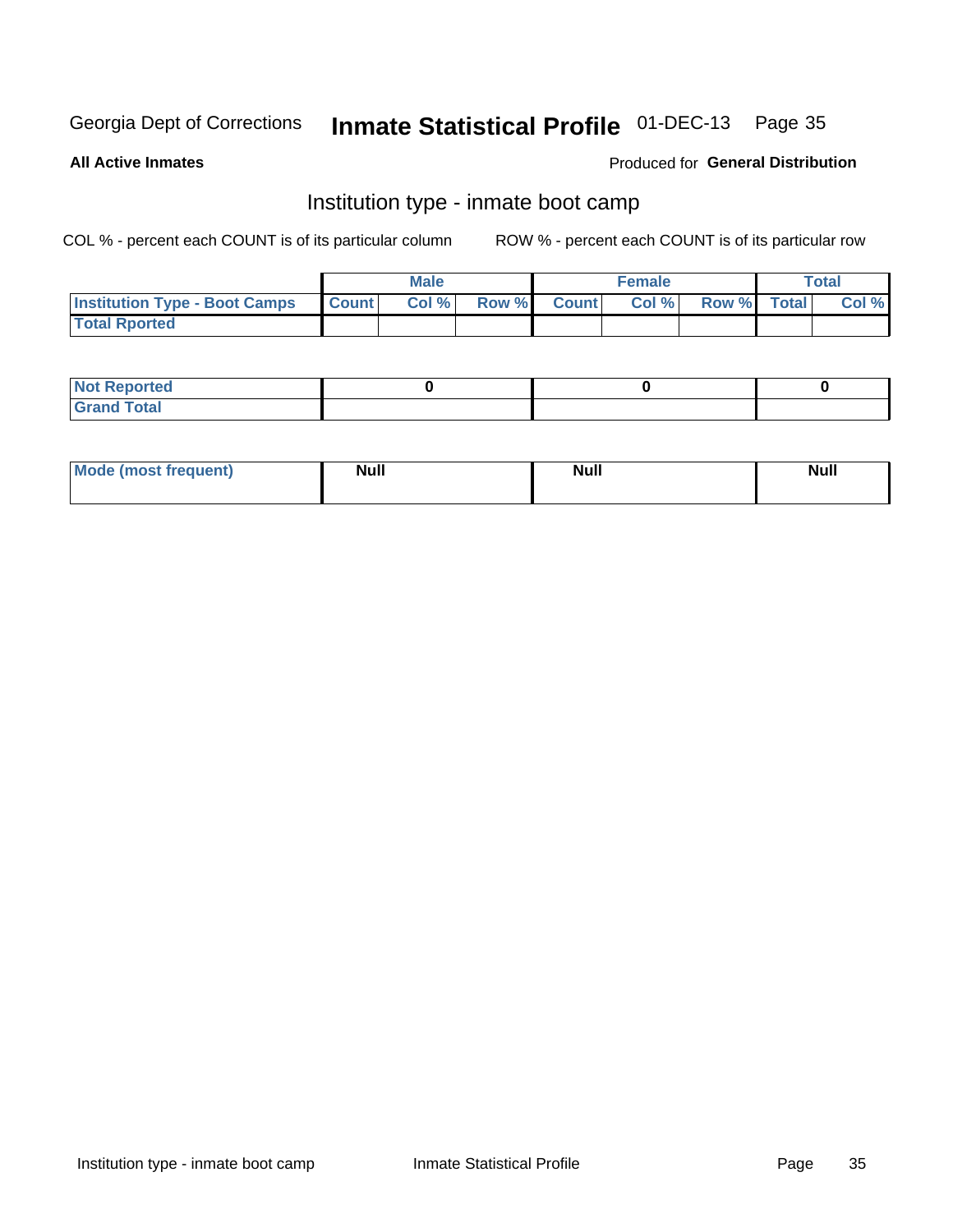# Inmate Statistical Profile 01-DEC-13 Page 36

#### **All Active Inmates**

#### Produced for General Distribution

### Number of disciplinary reports

COL % - percent each COUNT is of its particular column

|                                       |              | <b>Male</b> |        |       | <b>Female</b> |          |              | <b>Total</b> |
|---------------------------------------|--------------|-------------|--------|-------|---------------|----------|--------------|--------------|
| <b>Number of Disciplinary Reports</b> | <b>Count</b> | Col %       | Row %  | Count | Col %         | Row %    | <b>Total</b> | Col %        |
| $\bf{0}$                              | 22,047       | 43.46%      | 91.56% | 2,033 | 56.54%        | $8.44\%$ | 24,080       | 44.33%       |
|                                       | 6,503        | 12.82%      | 92.56% | 523   | 14.54%        | 7.44%    | 7,026        | 12.93%       |
| $\overline{2}$                        | 4,088        | $8.06\%$    | 94.41% | 242   | 6.73%         | 5.59%    | 4,330        | 7.97%        |
| 3                                     | 2,623        | 5.17%       | 94.52% | 152   | 4.23%         | $5.48\%$ | 2,775        | 5.11%        |
| 4                                     | 1,965        | 3.87%       | 94.65% | 111   | 3.09%         | 5.35%    | 2,076        | 3.82%        |
| 5                                     | 1,642        | 3.24%       | 95.47% | 78    | 2.17%         | 4.53%    | 1,720        | 3.17%        |
| <b>More Than 5</b>                    | 11,859       | 23.38%      | 96.29% | 457   | 12.71%        | 3.71%    | 12,316       | 22.67%       |
| <b>Total Reported</b>                 | 50,727       | 100%        | 93.38% | 3,596 | 100.0%        | 6.62%    | 54,323       | 100%         |

| orted<br>NO. |        |       |        |
|--------------|--------|-------|--------|
| <b>Total</b> | 50 727 | 3,596 | 54,323 |

| Mean (average)         | 5.38 | 2.92 | よ つつ<br>3.ZZ |
|------------------------|------|------|--------------|
| <b>Median (middle)</b> |      |      |              |
| Mode (most frequent)   |      |      |              |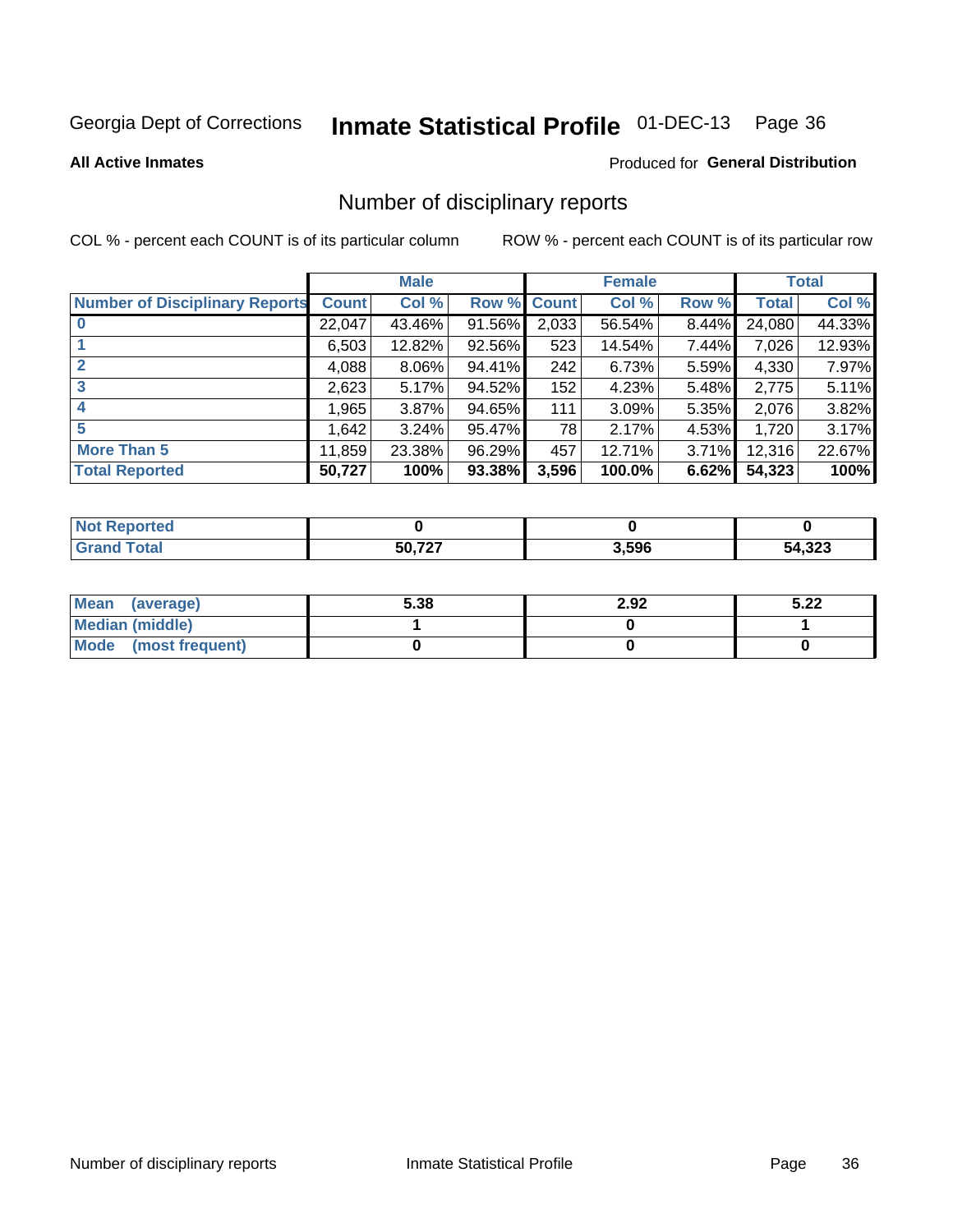# Inmate Statistical Profile 01-DEC-13 Page 37

#### **All Active Inmates**

#### **Produced for General Distribution**

## Number of transfers

COL % - percent each COUNT is of its particular column

|                            |         | <b>Male</b> |        |       | <b>Female</b> |          |        | <b>Total</b> |
|----------------------------|---------|-------------|--------|-------|---------------|----------|--------|--------------|
| <b>Number of Transfers</b> | Count l | Col %       | Row %  | Count | Col %         | Row %    | Total  | Col %        |
| $\bf{0}$                   | 3,882   | 7.65%       | 83.94% | 743   | 20.66%        | 16.06%   | 4,625  | 8.51%        |
|                            | 447     | 0.88%       | 85.63% | 75    | 2.09%         | 14.37%   | 522    | 0.96%        |
| $\overline{2}$             | 15,971  | 31.48%      | 91.72% | 1,441 | 40.07%        | 8.28%    | 17,412 | 32.05%       |
| 3                          | 2,017   | 3.98%       | 91.89% | 178   | 4.95%         | $8.11\%$ | 2,195  | 4.04%        |
| $\boldsymbol{4}$           | 6,917   | 13.64%      | 93.82% | 456   | 12.68%        | 6.18%    | 7,373  | 13.57%       |
| 5                          | 2,362   | 4.66%       | 95.24% | 118   | 3.28%         | 4.76%    | 2,480  | 4.57%        |
| <b>More Than 5</b>         | 19,131  | 37.71%      | 97.03% | 585   | 16.27%        | $2.97\%$ | 19,716 | 36.29%       |
| <b>Total Reported</b>      | 50,727  | 100%        | 93.38% | 3,596 | 100%          | 6.62%    | 54,323 | 100%         |

| prted<br>NOT |       |       |        |
|--------------|-------|-------|--------|
| ⊺otaı        | 50727 | 3,596 | 54,323 |

| Mean (average)         | 6.00 | 3.02 | 5.81 |
|------------------------|------|------|------|
| <b>Median (middle)</b> |      |      |      |
| Mode (most frequent)   |      |      |      |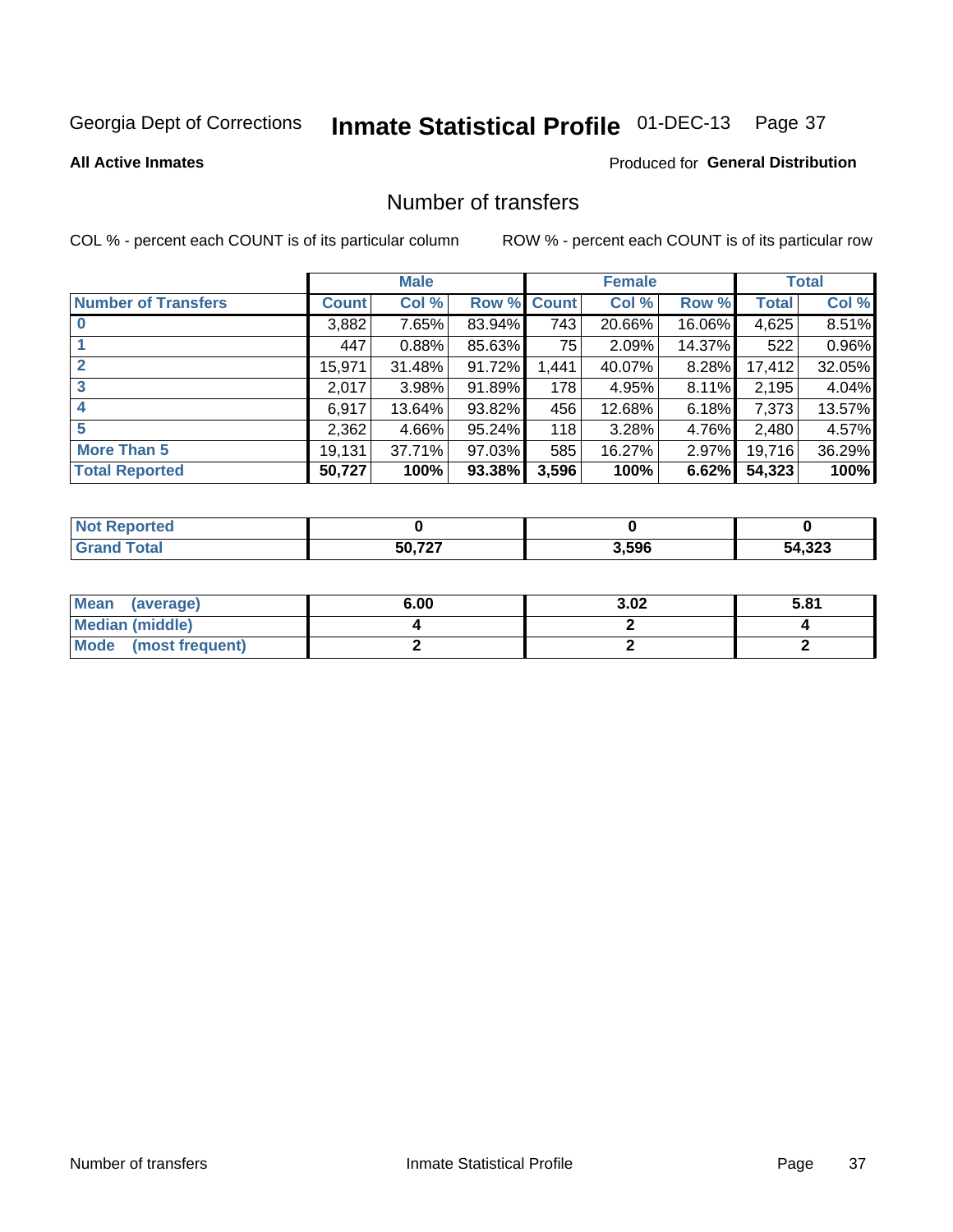## Inmate Statistical Profile 01-DEC-13 Page 38

**All Active Inmates** 

#### **Produced for General Distribution**

## Number of escapes

COL % - percent each COUNT is of its particular column

|                          |              | <b>Male</b> |                    |       | <b>Female</b> |       |        | <b>Total</b> |
|--------------------------|--------------|-------------|--------------------|-------|---------------|-------|--------|--------------|
| <b>Number of Escapes</b> | <b>Count</b> | Col %       | <b>Row % Count</b> |       | Col %         | Row % | Total  | Col %        |
|                          | 50,148       | 98.86%      | 93.33%             | 3,582 | 99.61%        | 6.67% | 53,730 | 98.91%       |
|                          | 521          | 1.03%       | $97.38\%$          | 14    | 0.39%         | 2.62% | 535    | 0.98%        |
|                          | 51           | 0.10%       | 100.00%            |       |               |       | 51     | 0.09%        |
|                          | 6.           | 0.01%       | $100.00\%$         |       |               |       | 6      | 0.01%        |
|                          |              | 0.01%       | 100.00%            |       |               |       |        | 0.01%        |
| <b>Total Reported</b>    | 50,727       | 100%        | $93.38\%$          | 3,596 | 100%          | 6.62% | 54,323 | 100%         |

| rted |                 |       |        |
|------|-----------------|-------|--------|
|      | 50 727<br>- - - | 3,596 | 54,323 |

| Mean (average)         |  | .ט |
|------------------------|--|----|
| <b>Median (middle)</b> |  |    |
| Mode (most frequent)   |  |    |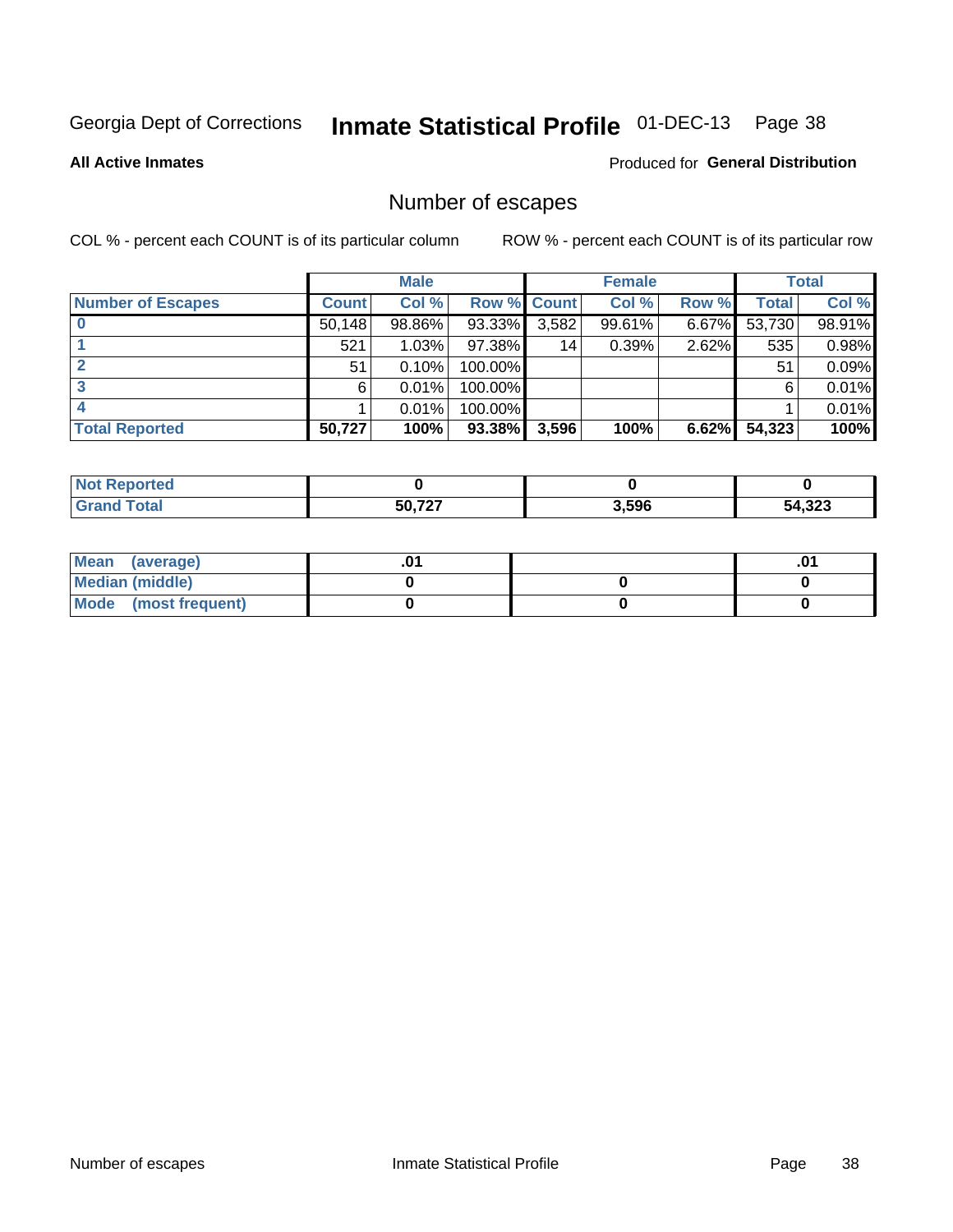## Inmate Statistical Profile 01-DEC-13 Page 39

**All Active Inmates** 

#### Produced for General Distribution

## Split sentences - Probation to follow

COL % - percent each COUNT is of its particular column

|                            |              | <b>Male</b> |                 |     | <b>Female</b> |              |              | <b>Total</b> |
|----------------------------|--------------|-------------|-----------------|-----|---------------|--------------|--------------|--------------|
| <b>Probation to follow</b> | <b>Count</b> | Col%        | Row % Count     |     | Col %         | <b>Row %</b> | <b>Total</b> | Col %        |
| <b>Yes</b>                 | 33.592       | 66.22%      | $92.73\%$ 2.634 |     | 73.25%        |              | 7.27% 36,226 | 66.69%       |
| <b>No</b>                  | 17.135       | 33.78%      | 94.68%          | 962 | 26.75%        | $5.32\%$     | 18.097       | 33.31%       |
| <b>Total Reported</b>      | 50,727       | 100%        | $93.38\%$ 3,596 |     | 100%          | $6.62\%$     | 54,323       | 100%         |

|  | _______ | $F^{\wedge}$ 707<br>. | 3.596 | <br>ົງ4.32ວ |
|--|---------|-----------------------|-------|-------------|
|--|---------|-----------------------|-------|-------------|

| reauent)<br>Yes<br>v^c<br>0٥<br>.<br>. .<br>$\sim$ |  | <b>Mode</b> |  |  |  |
|----------------------------------------------------|--|-------------|--|--|--|
|----------------------------------------------------|--|-------------|--|--|--|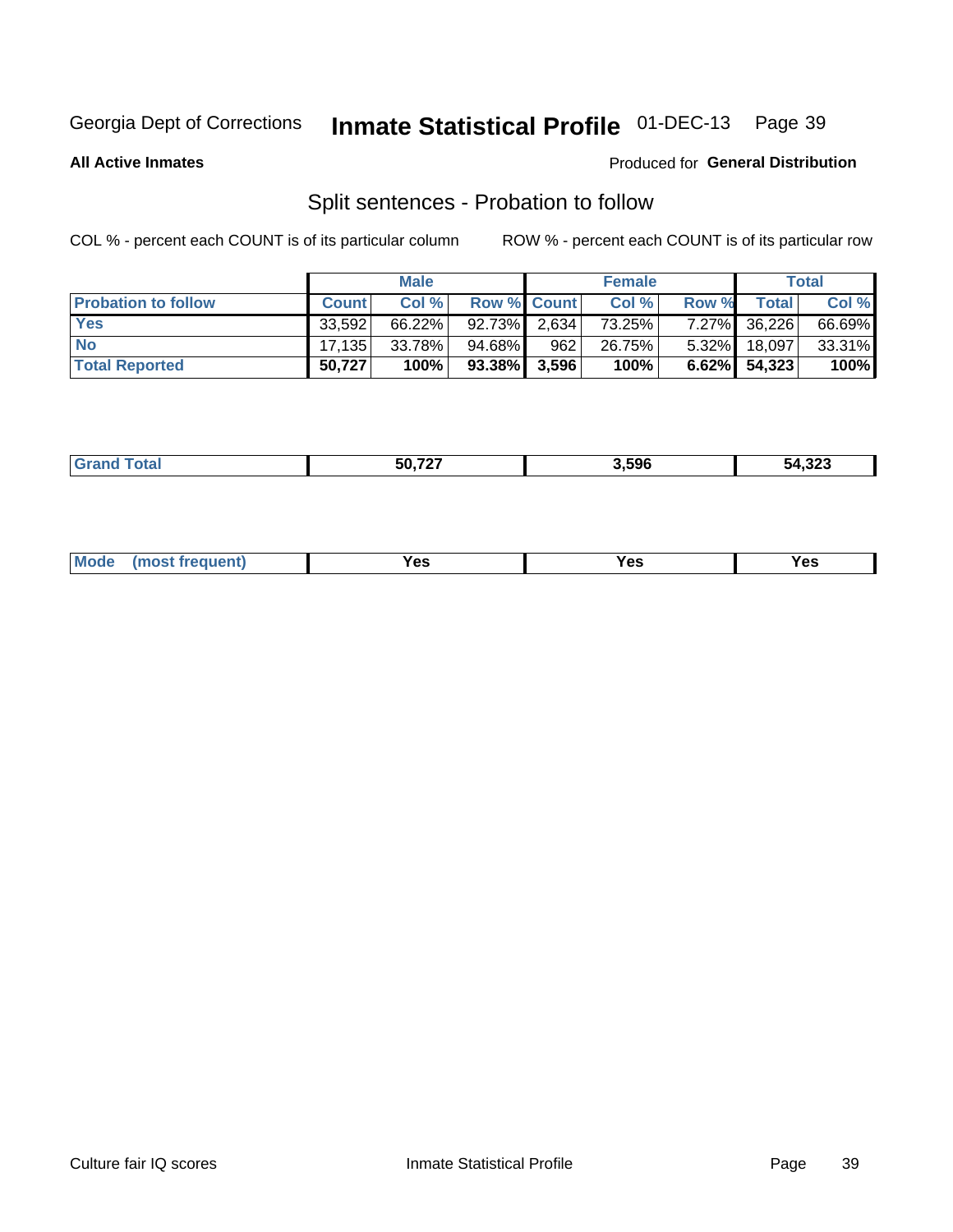## Inmate Statistical Profile 01-DEC-13 Page 40

**All Active Inmates** 

#### Produced for General Distribution

## Probable future release type of still active inmates

COL % - percent each COUNT is of its particular column

|                                         |              | <b>Male</b> |                    |     | <b>Female</b> |          | <b>Total</b> |        |
|-----------------------------------------|--------------|-------------|--------------------|-----|---------------|----------|--------------|--------|
| <b>Probable Future Release Type</b>     | <b>Count</b> | Col %       | <b>Row % Count</b> |     | Col %         | Row %    | <b>Total</b> | Col %  |
| <b>Paroled with probation to follow</b> | 9,888        | 19.65%      | 91.90%             | 871 | 24.40%        | 8.10%    | 10,759       | 19.97% |
| Paroled w/o probation to follow         | 2,930        | 5.82%       | 93.88%             | 191 | 5.35%         | 6.12%    | 3,121        | 5.79%  |
| <b>Maxout with probation to follow</b>  | 22,616       | 44.95%      | 92.89% 1,732       |     | 48.52%        | 7.11%    | 24,348       | 45.19% |
| <b>Maxout w/o probation to follow</b>   | 6,971        | 13.86%      | 94.43%             | 411 | 11.51%        | 5.57%    | 7,382        | 13.70% |
| Life, LWOP or death sentence            | 7,904        | 15.71%      | 95.59%             | 365 | 10.22%        | $4.41\%$ | 8,269        | 15.35% |
| <b>Total Reported</b>                   | 50,309       | 100%        | 93.37% 3,570       |     | 100%          | 6.63%    | 53,879       | 100%   |

| $C = 4 - 7$ | 50,309 | 3.570 | ,879<br>-0<br>აა |
|-------------|--------|-------|------------------|

| <b>Mode (most frequent)</b> | Maxout with PROB follow   Maxout with PROB follow   Maxout with PROB |        |
|-----------------------------|----------------------------------------------------------------------|--------|
|                             |                                                                      | follow |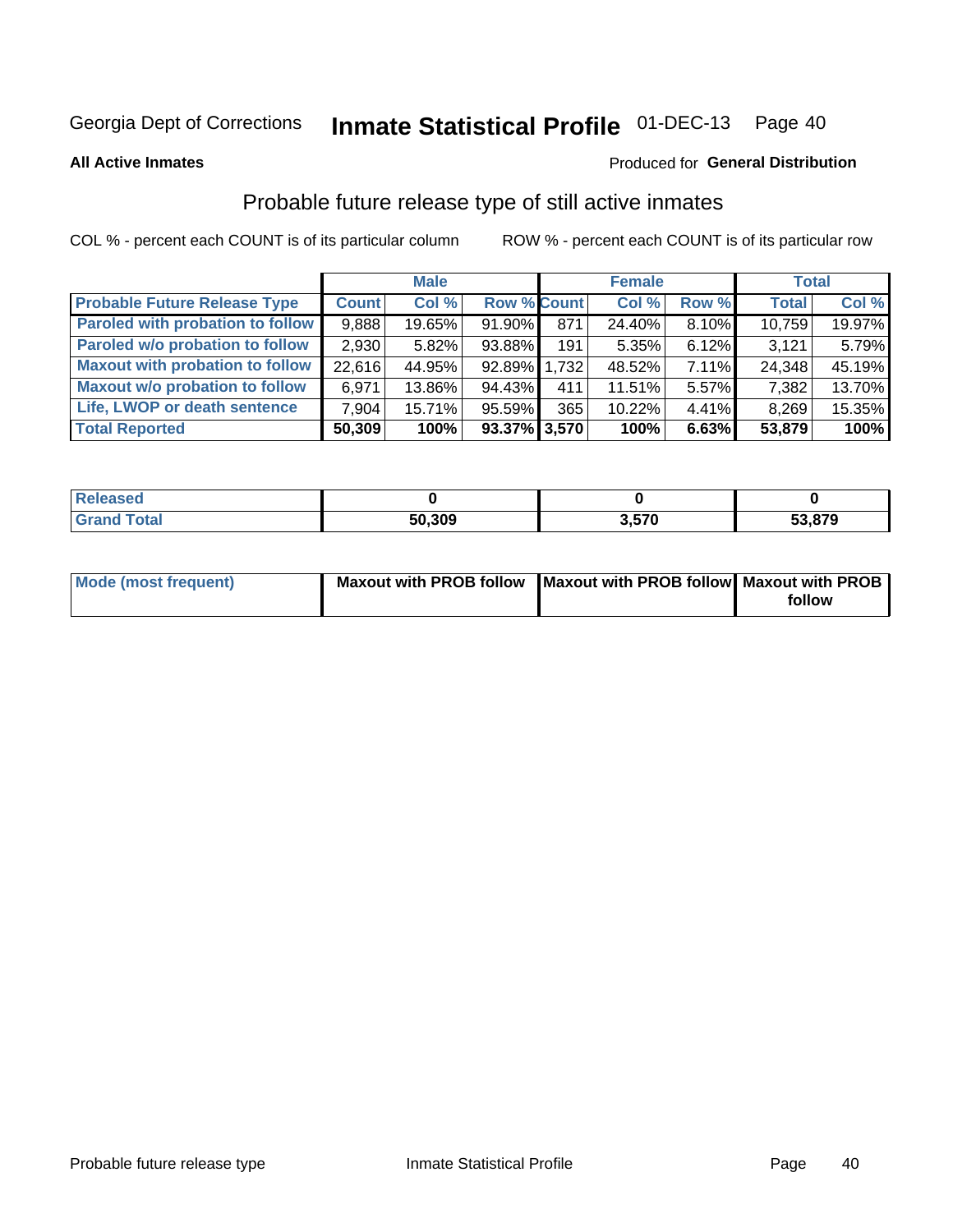### **All Active Inmates**

### **Produced for General Distribution**

## Time served in current (or last) institution

COL % - percent each COUNT is of its particular column

|                            |              | <b>Male</b> |        |              | <b>Female</b> |        |              | <b>Total</b> |
|----------------------------|--------------|-------------|--------|--------------|---------------|--------|--------------|--------------|
| <b>Time In Institution</b> | <b>Count</b> | Col %       | Row %  | <b>Count</b> | Col %         | Row %  | <b>Total</b> | Col %        |
| 0 to 3 months              | 11,814       | 23.29%      | 93.09% | 877          | 24.39%        | 6.91%  | 12,691       | 23.36%       |
| 3.01 to 6 months           | 7,778        | 15.33%      | 93.74% | 519          | 14.43%        | 6.26%  | 8,297        | 15.27%       |
| 6.01 to 9 months           | 5,690        | 11.22%      | 91.19% | 550          | 15.29%        | 8.81%  | 6,240        | 11.49%       |
| 9.01 to 12 months          | 4,289        | 8.46%       | 90.87% | 431          | 11.99%        | 9.13%  | 4,720        | 8.69%        |
| 12.01 to 18 months         | 5,842        | 11.52%      | 95.04% | 305          | 8.48%         | 4.96%  | 6,147        | 11.32%       |
| <b>18.01 to 24 months</b>  | 4,375        | 8.62%       | 95.82% | 191          | 5.31%         | 4.18%  | 4,566        | 8.41%        |
| $2.01$ to 3 years          | 4,473        | 8.82%       | 92.38% | 369          | 10.26%        | 7.62%  | 4,842        | 8.91%        |
| $3.01$ to 4 years          | 2,412        | 4.75%       | 95.19% | 122          | 3.39%         | 4.81%  | 2,534        | 4.66%        |
| 4.01 to 5 years            | 1,395        | 2.75%       | 95.22% | 70           | 1.95%         | 4.78%  | 1,465        | 2.70%        |
| 5.01 to 6 years            | 849          | 1.67%       | 94.75% | 47           | 1.31%         | 5.25%  | 896          | 1.65%        |
| 6.01 to 7 years            | 396          | 0.78%       | 95.65% | 18           | 0.50%         | 4.35%  | 414          | 0.76%        |
| 7.01 to 8 years            | 281          | 0.55%       | 91.83% | 25           | 0.70%         | 8.17%  | 306          | 0.56%        |
| $8.01$ to 9 years          | 211          | 0.42%       | 86.48% | 33           | 0.92%         | 13.52% | 244          | 0.45%        |
| 9.01 to 10 years           | 132          | 0.26%       | 92.96% | 10           | 0.28%         | 7.04%  | 142          | 0.26%        |
| Over 10 years              | 790          | 1.56%       | 96.46% | 29           | 0.81%         | 3.54%  | 819          | 1.51%        |
| <b>Total Reported</b>      | 50,727       | 100%        | 93.38% | 3,596        | 100%          | 6.62%  | 54,323       | 100%         |

| NO1<br>orreg |        |      |        |
|--------------|--------|------|--------|
| ntar         | 50,727 | .596 | 54,323 |

| <b>Mean</b><br>(average) | 22 months | 16 months | 21 months |  |
|--------------------------|-----------|-----------|-----------|--|
| Median (middle)          | 9 months  | 8 months  | 9 months  |  |
| Mode<br>(most frequent)  | 0 months  | months    | ∖ months  |  |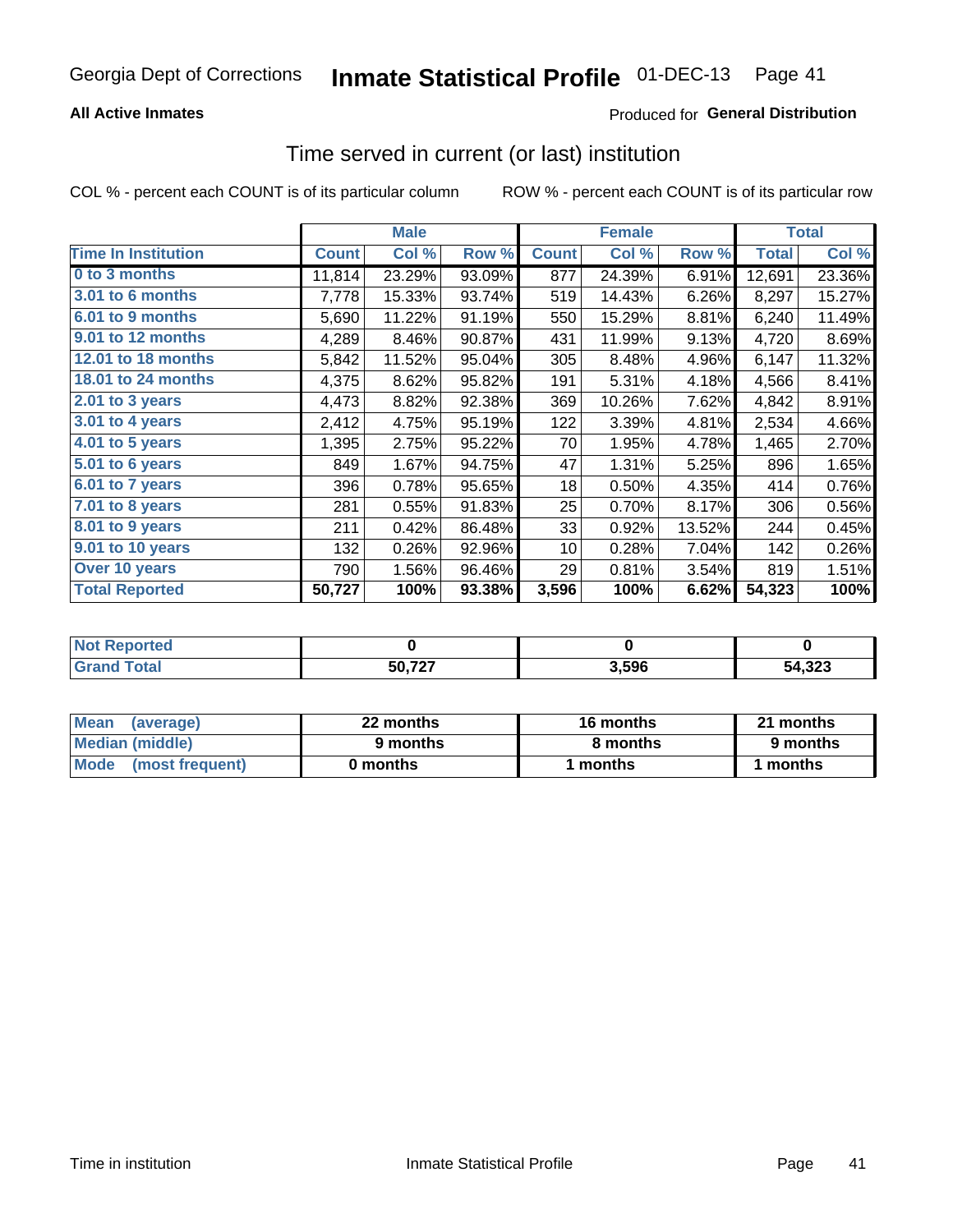# Inmate Statistical Profile 01-DEC-13 Page 42

#### **All Active Inmates**

#### Produced for General Distribution

## Highest grade level attained

COL % - percent each COUNT is of its particular column

|                              |                 | <b>Male</b> |         |                | <b>Female</b> |        |                 | <b>Total</b> |
|------------------------------|-----------------|-------------|---------|----------------|---------------|--------|-----------------|--------------|
| <b>Grade Level</b>           | <b>Count</b>    | Col %       | Row %   | <b>Count</b>   | Col %         | Row %  | <b>Total</b>    | Col %        |
| No school at all             | $\overline{16}$ | 0.03%       | 94.12%  | 1              | 0.03%         | 5.88%  | $\overline{17}$ | 0.03%        |
| Grade 1                      | 36              | 0.07%       | 97.30%  | 1              | 0.03%         | 2.70%  | 37              | 0.07%        |
| <b>Grade 2</b>               | 76              | 0.16%       | 96.20%  | 3              | 0.09%         | 3.80%  | 79              | 0.15%        |
| <b>Grade 3</b>               | 116             | 0.24%       | 94.31%  | 7              | 0.20%         | 5.69%  | 123             | 0.24%        |
| Grade 4                      | 131             | 0.27%       | 97.76%  | 3              | 0.09%         | 2.24%  | 134             | 0.26%        |
| Grade 5                      | 169             | 0.35%       | 95.48%  | $\bf 8$        | 0.23%         | 4.52%  | 177             | 0.34%        |
| Grade 6                      | 638             | 1.33%       | 94.80%  | 35             | 1.00%         | 5.20%  | 673             | 1.30%        |
| Grade 7                      | 863             | 1.80%       | 93.00%  | 65             | 1.86%         | 7.00%  | 928             | 1.80%        |
| Grade 8                      | 3,230           | 6.72%       | 92.63%  | 257            | 7.34%         | 7.37%  | 3,487           | 6.76%        |
| Grade 9                      | 5,813           | 12.09%      | 94.63%  | 330            | 9.42%         | 5.37%  | 6,143           | 11.91%       |
| Grade 10                     | 7,753           | 16.13%      | 95.36%  | 377            | 10.77%        | 4.64%  | 8,130           | 15.76%       |
| Grade 11                     | 7,841           | 16.31%      | 95.54%  | 366            | 10.45%        | 4.46%  | 8,207           | 15.91%       |
| <b>Grade 12 or GED</b>       | 16,269          | 33.85%      | 93.37%  | 1,156          | 33.01%        | 6.63%  | 17,425          | 33.79%       |
| Some tech school             | 265             | 0.55%       | 71.05%  | 108            | 3.08%         | 28.95% | 373             | 0.72%        |
| <b>Completed tech school</b> | 291             | 0.61%       | 65.84%  | 151            | 4.31%         | 34.16% | 442             | 0.86%        |
| College, 1 year              | 1,433           | 2.98%       | 88.51%  | 186            | 5.31%         | 11.49% | 1,619           | 3.14%        |
| College, 2 year              | 1,878           | 3.91%       | 88.09%  | 254            | 7.25%         | 11.91% | 2,132           | 4.13%        |
| College, 3 year              | 476             | 0.99%       | 87.34%  | 69             | 1.97%         | 12.66% | 545             | 1.06%        |
| <b>Bachelor's degree</b>     | 603             | 1.25%       | 86.02%  | 98             | 2.80%         | 13.98% | 701             | 1.36%        |
| <b>Master's degree</b>       | 119             | 0.25%       | 86.23%  | 19             | 0.54%         | 13.77% | 138             | 0.27%        |
| Ph.D. degree                 | 20              | 0.04%       | 95.24%  | 1              | 0.03%         | 4.76%  | 21              | 0.04%        |
| Law degree                   | 20              | 0.04%       | 80.00%  | 5              | 0.14%         | 20.00% | 25              | 0.05%        |
| <b>Some medical school</b>   | 3               | 0.01%       | 100.00% |                |               |        | 3               | 0.01%        |
| <b>Medical degree</b>        | 10              | 0.02%       | 83.33%  | $\overline{2}$ | 0.06%         | 16.67% | 12              | 0.02%        |
| <b>Total Reported</b>        | 48,069          | 100%        | 93.21%  | 3,502          | 100.0%        | 6.79%  | 51,571          | 100%         |

| 2,658                  | 94    | ר דר ר<br>$\overline{\phantom{a}}$ |
|------------------------|-------|------------------------------------|
| $F^{\alpha}$ 707<br>50 | 3.596 | ົາງາ<br>دعد                        |

| <b>Mean</b><br>(average)       | 10.85           | 11.43           | 10.89           |
|--------------------------------|-----------------|-----------------|-----------------|
| Median (middle)                | Grade 11        | Grade 12 or GED | Grade 11        |
| <b>Mode</b><br>(most frequent) | Grade 12 or GED | Grade 12 or GED | Grade 12 or GED |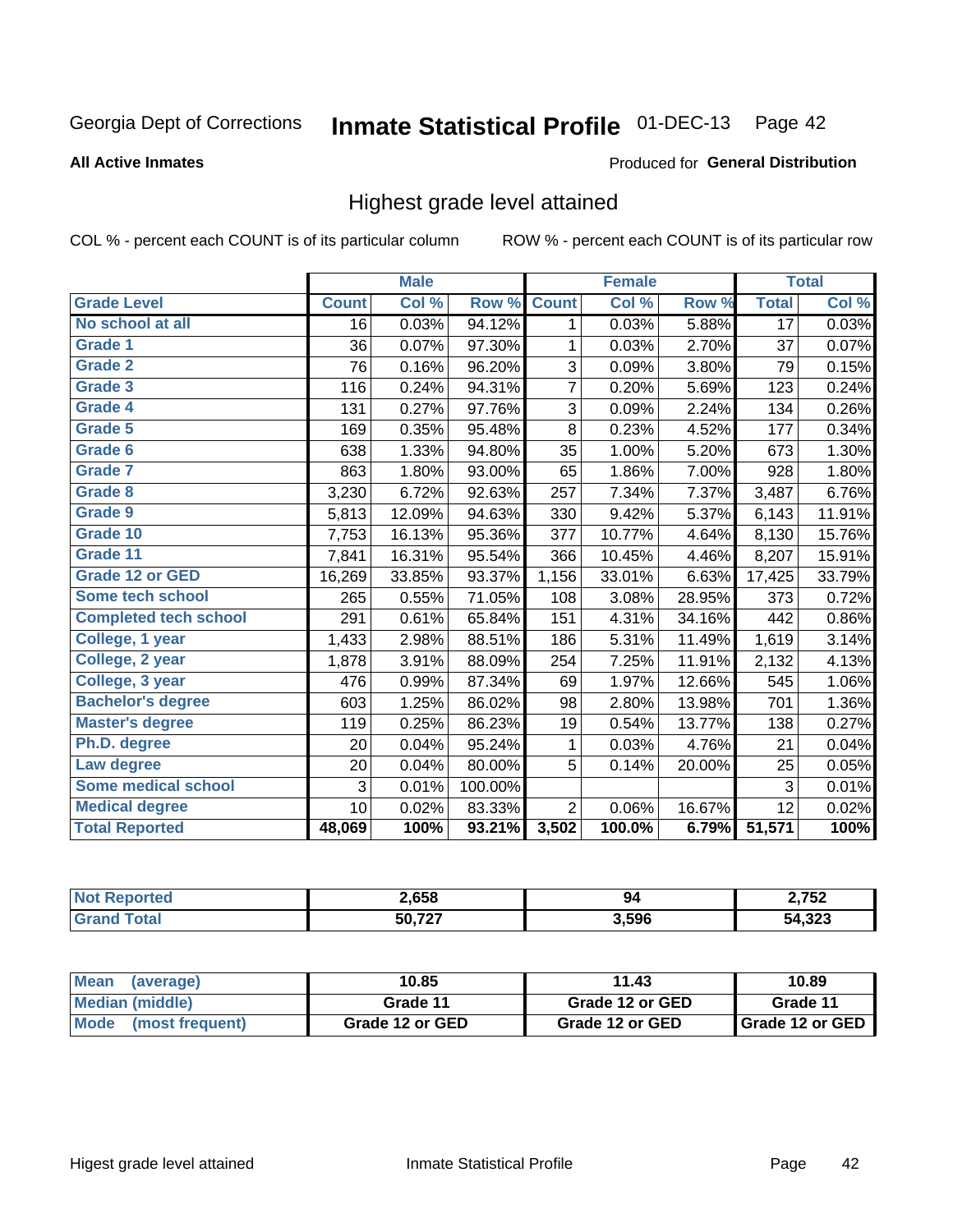# Inmate Statistical Profile 01-DEC-13 Page 43

#### **All Active Inmates**

#### **Produced for General Distribution**

## Culture fair IQ scores

COL % - percent each COUNT is of its particular column

|                       |              | <b>Male</b> |        |              | <b>Female</b> |          |              | <b>Total</b> |
|-----------------------|--------------|-------------|--------|--------------|---------------|----------|--------------|--------------|
| <b>IQ Scores</b>      | <b>Count</b> | Col %       | Row %  | <b>Count</b> | Col %         | Row %    | <b>Total</b> | Col %        |
| $60 - 69$             | 1,176        | $2.56\%$    | 94.69% | 66           | 2.09%         | 5.31%    | 1,242        | 2.53%        |
| $70 - 79$             | 3,392        | 7.39%       | 92.88% | 260          | 8.25%         | $7.12\%$ | 3,652        | 7.44%        |
| $80 - 89$             | 7,009        | 15.26%      | 89.91% | 787          | 24.96%        | 10.09%   | 7,796        | 15.88%       |
| $90 - 99$             | 12,922       | 28.14%      | 91.80% | 1,155        | 36.63%        | 8.20%    | 14,077       | 28.68%       |
| $100 - 109$           | 12,239       | 26.65%      | 96.21% | 482          | 15.29%        | 3.79%    | 12,721       | 25.92%       |
| $110 - 119$           | 7,745        | 16.86%      | 97.35% | 211          | 6.69%         | 2.65%    | 7,956        | 16.21%       |
| $120 - 129$           | 1,376        | $3.00\%$    | 91.73% | 124          | 3.93%         | 8.27%    | 1,500        | 3.06%        |
| $130 - 139$           | 56           | 0.12%       | 53.33% | 49           | 1.55%         | 46.67%   | 105          | 0.21%        |
| 140 & Up              | 11           | 0.02%       | 36.67% | 19           | 0.60%         | 63.33%   | 30           | $0.06\%$     |
| <b>Total Reported</b> | 45,926       | 100%        | 93.58% | 3,153        | 100%          | 6.42%    | 49,079       | 100%         |

| <b>Not Reported</b>         | 3,917  | 262   | 4.179  |
|-----------------------------|--------|-------|--------|
| <b>Not Valid (under 60)</b> | 884    | 181   | 1,065  |
| <b>Grand Total</b>          | 50,727 | 3,596 | 54,323 |

| <b>Mean</b><br>(average) | 98 | 95 | 98 |
|--------------------------|----|----|----|
| <b>Median (middle)</b>   | 99 | 94 | 99 |
| Mode<br>(most frequent)  | 99 | 99 | 99 |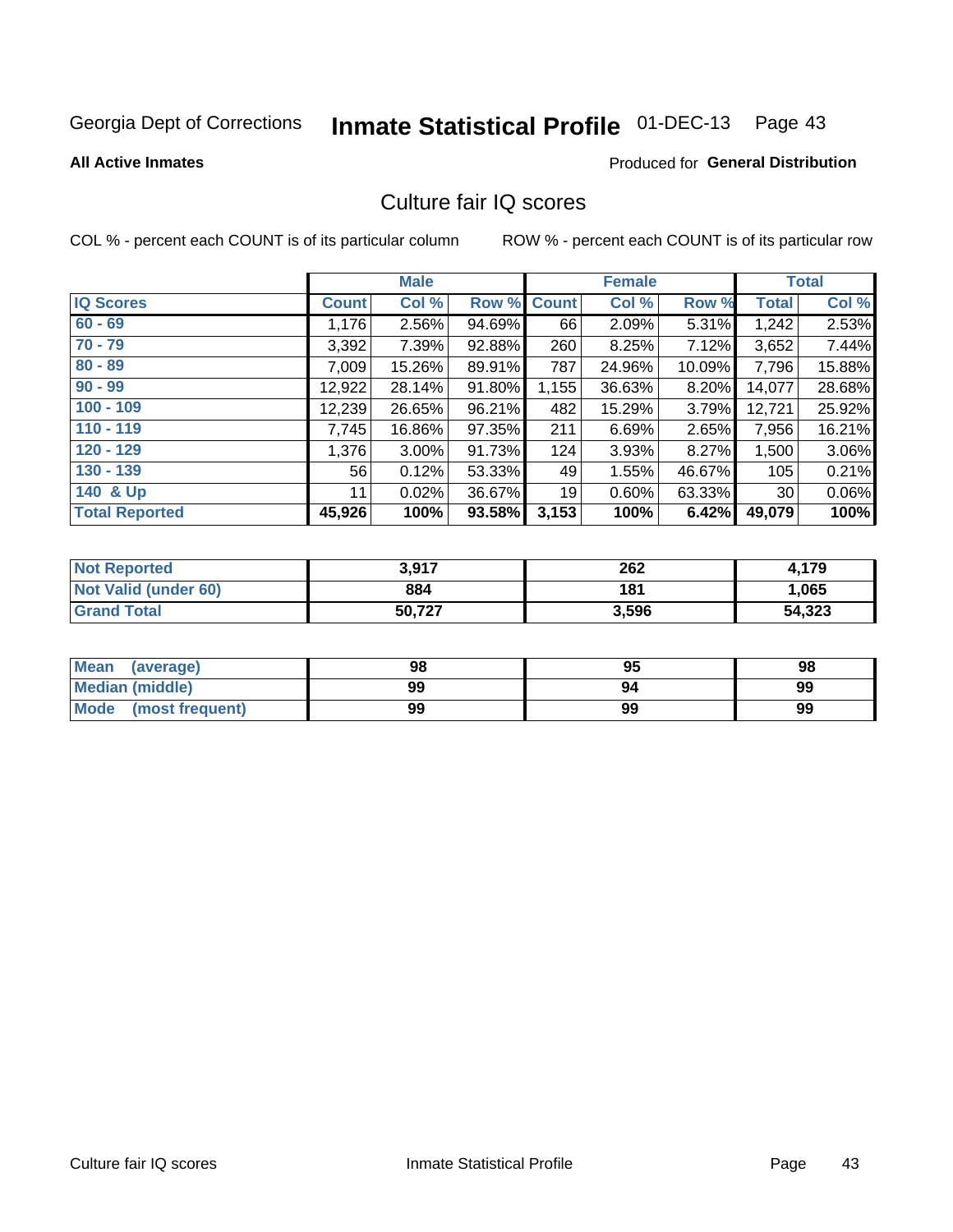# Inmate Statistical Profile 01-DEC-13 Page 44

#### **All Active Inmates**

#### Produced for General Distribution

## Wide Range Achievement Test (WRAT) reading score

COL % - percent each COUNT is of its particular column

|                           |              | <b>Male</b> |        |              | <b>Female</b> |       |              | <b>Total</b> |
|---------------------------|--------------|-------------|--------|--------------|---------------|-------|--------------|--------------|
| <b>WRAT Reading Score</b> | <b>Count</b> | Col %       | Row %  | <b>Count</b> | Col %         | Row % | <b>Total</b> | Col %        |
| $0.1$ to $0.9$            | 457          | 2.03%       | 98.70% | 6            | 0.68%         | 1.30% | 463          | 1.98%        |
| 1.0 to 1.9                | 527          | 2.35%       | 98.32% | 9            | 1.02%         | 1.68% | 536          | 2.29%        |
| 2.0 to 2.9                | 1,027        | 4.57%       | 97.81% | 23           | 2.60%         | 2.19% | 1,050        | 4.50%        |
| 3.0 to 3.9                | 1,885        | 8.39%       | 97.97% | 39           | 4.42%         | 2.03% | 1,924        | 8.24%        |
| 4.0 to 4.9                | 2,185        | 9.72%       | 96.90% | 70           | 7.93%         | 3.10% | 2,255        | 9.65%        |
| 5.0 to 5.9                | 1,910        | 8.50%       | 97.55% | 48           | 5.44%         | 2.45% | 1,958        | 8.38%        |
| 6.0 to 6.9                | 1,884        | 8.38%       | 96.71% | 64           | 7.25%         | 3.29% | 1,948        | 8.34%        |
| 7.0 to 7.9                | 933          | 4.15%       | 95.59% | 43           | 4.87%         | 4.41% | 976          | 4.18%        |
| 8.0 to 8.9                | 1,861        | 8.28%       | 96.47% | 68           | 7.70%         | 3.53% | 1,929        | 8.26%        |
| 9.0 to 9.9                | 1,508        | 6.71%       | 97.23% | 43           | 4.87%         | 2.77% | 1,551        | 6.64%        |
| 10.0 to 10.9              | 1,198        | 5.33%       | 95.76% | 53           | 6.00%         | 4.24% | 1,251        | 5.36%        |
| 11.0 to 11.9              | 1,508        | 6.71%       | 95.69% | 68           | 7.70%         | 4.31% | 1,576        | 6.75%        |
| 12.0 to 12.9              | 4,488        | 19.97%      | 95.13% | 230          | 26.05%        | 4.87% | 4,718        | 20.20%       |
| 13                        | 1,102        | 4.90%       | 90.25% | 119          | 13.48%        | 9.75% | 1,221        | 5.23%        |
| <b>Total Reported</b>     | 22,473       | 100%        | 96.22% | 883          | 100.0%        | 3.78% | 23,356       | 100%         |
|                           |              |             |        |              |               |       |              |              |

| <b>Not Reported</b>        | 28,254 | 2712<br><b>2.113</b> | 30,967 |
|----------------------------|--------|----------------------|--------|
| $\mathsf{Total}$<br>'Grand | 50,727 | 3,596                | 54,323 |

| <b>Mean</b><br>(average) | 8.03       | 9.41 | 8.08 |
|--------------------------|------------|------|------|
| <b>Median (middle)</b>   | י ה<br>0.Z | 10.5 | o.z  |
| Mode<br>(most frequent)  | 12.8       | 12.9 | 12.8 |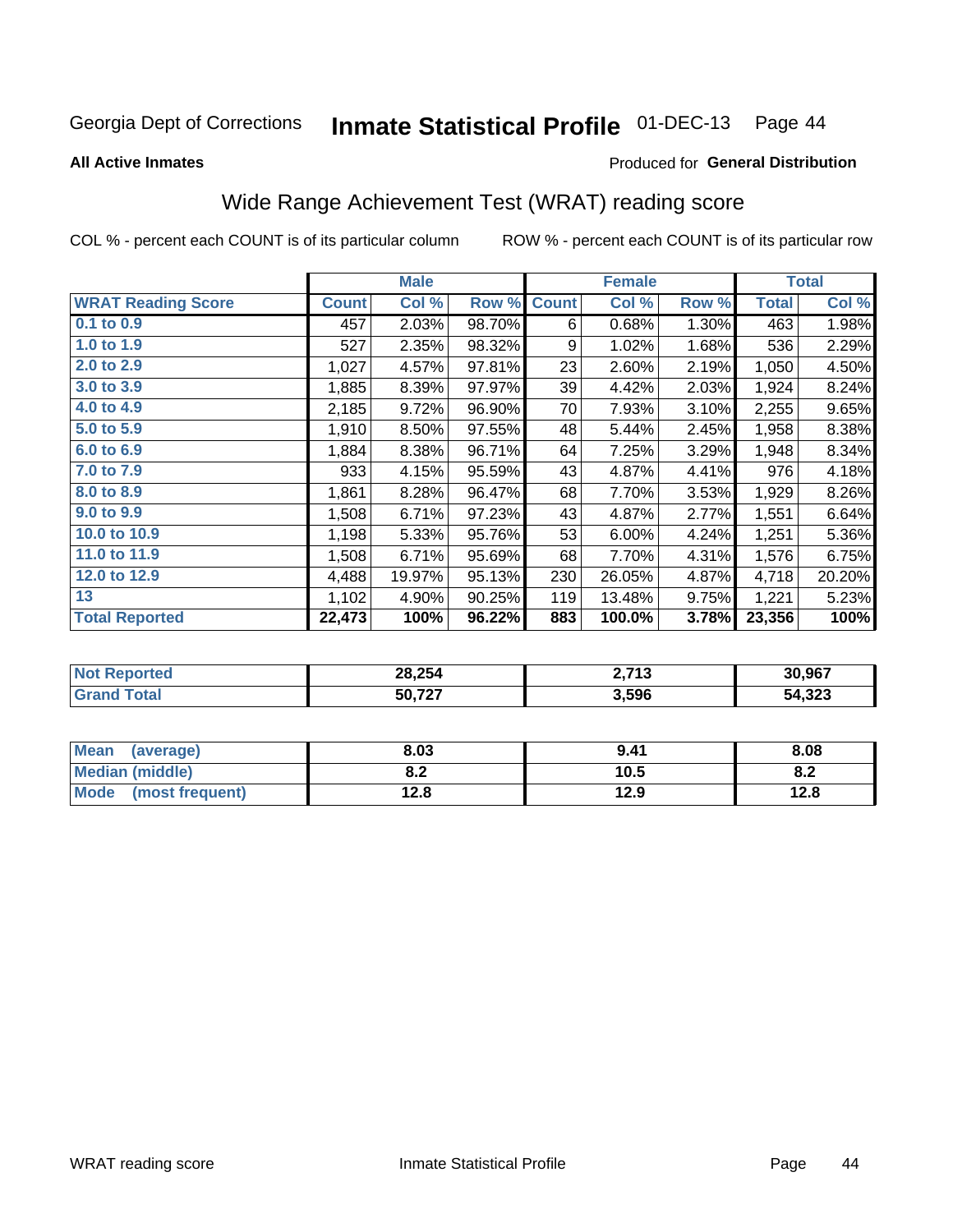#### Inmate Statistical Profile 01-DEC-13 Page 45

**All Active Inmates** 

#### Produced for General Distribution

## Wide Range Achievement Test (WRAT) math score

COL % - percent each COUNT is of its particular column

|                              |              | <b>Male</b> |         |              | <b>Female</b> |        |              | <b>Total</b> |
|------------------------------|--------------|-------------|---------|--------------|---------------|--------|--------------|--------------|
| <b>WRAT Mathematic Score</b> | <b>Count</b> | Col %       | Row %   | <b>Count</b> | Col %         | Row %  | <b>Total</b> | Col %        |
| 0.1 to 0.9                   | 68           | 0.30%       | 100.00% |              |               |        | 68           | 0.29%        |
| 1.0 to 1.9                   | 149          | 0.66%       | 98.03%  | 3            | 0.34%         | 1.97%  | 152          | 0.65%        |
| 2.0 to 2.9                   | 532          | 2.37%       | 96.90%  | 17           | 1.94%         | 3.10%  | 549          | 2.36%        |
| 3.0 to 3.9                   | 1,368        | 6.10%       | 97.44%  | 36           | 4.11%         | 2.56%  | 1,404        | 6.03%        |
| 4.0 to 4.9                   | 2,619        | 11.68%      | 97.32%  | 72           | 8.22%         | 2.68%  | 2,691        | 11.55%       |
| 5.0 to 5.9                   | 3,279        | 14.63%      | 97.01%  | 101          | 11.53%        | 2.99%  | 3,380        | 14.51%       |
| 6.0 to 6.9                   | 5,118        | 22.83%      | 96.82%  | 168          | 19.18%        | 3.18%  | 5,286        | 22.69%       |
| 7.0 to 7.9                   | 2,632        | 11.74%      | 96.34%  | 100          | 11.42%        | 3.66%  | 2,732        | 11.73%       |
| 8.0 to 8.9                   | 1,874        | 8.36%       | 95.22%  | 94           | 10.73%        | 4.78%  | 1,968        | 8.45%        |
| 9.0 to 9.9                   | 1,540        | 6.87%       | 95.95%  | 65           | 7.42%         | 4.05%  | 1,605        | 6.89%        |
| 10.0 to 10.9                 | 761          | 3.39%       | 97.07%  | 23           | 2.63%         | 2.93%  | 784          | 3.37%        |
| 11.0 to 11.9                 | 784          | 3.50%       | 93.89%  | 51           | 5.82%         | 6.11%  | 835          | 3.58%        |
| 12.0 to 12.9                 | 1,557        | 6.95%       | 92.62%  | 124          | 14.16%        | 7.38%  | 1,681        | 7.22%        |
| 13                           | 138          | 0.62%       | 86.25%  | 22           | 2.51%         | 13.75% | 160          | 0.69%        |
| <b>Total Reported</b>        | 22,419       | 100%        | 96.24%  | 876          | 100.0%        | 3.76%  | 23,295       | 100.0%       |

| <b>Not</b><br><b>Reported</b> | 28,308 | 2,720 | 31,028 |
|-------------------------------|--------|-------|--------|
| <b>Total</b>                  | 50 727 | 3,596 | 54,323 |

| <b>Mean</b><br>(average) | 7.06 | 7.99 | 7.10 |
|--------------------------|------|------|------|
| <b>Median (middle)</b>   | כ.ס  |      | o.o  |
| Mode<br>(most frequent)  | υ.υ  | 12.9 | დ.g  |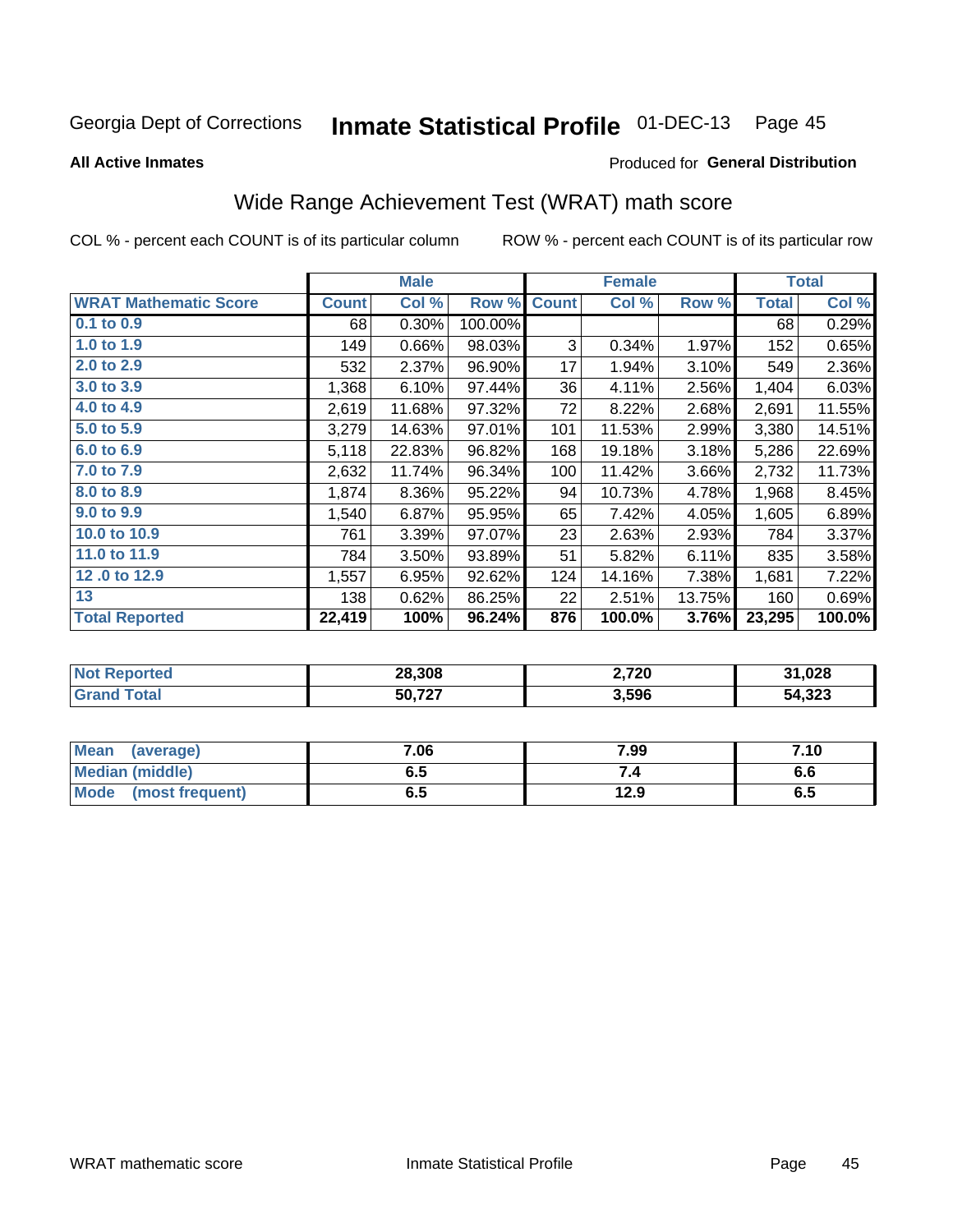#### **Inmate Statistical Profile 01-DEC-13** Page 46

#### **All Active Inmates**

#### Produced for General Distribution

## Wide Range Achievement Test (WRAT) spelling score

COL % - percent each COUNT is of its particular column

|                            |              | <b>Male</b> |        |              | <b>Female</b> |        |              | <b>Total</b> |
|----------------------------|--------------|-------------|--------|--------------|---------------|--------|--------------|--------------|
| <b>WRAT Spelling Score</b> | <b>Count</b> | Col %       | Row %  | <b>Count</b> | Col %         | Row %  | <b>Total</b> | Col %        |
| 0.1 to 0.9                 | 471          | 2.09%       | 99.37% | 3            | 0.34%         | 0.63%  | 474          | 2.03%        |
| 1.0 to 1.9                 | 861          | 3.83%       | 98.74% | 11           | 1.24%         | 1.26%  | 872          | 3.73%        |
| 2.0 to 2.9                 | 1,447        | 6.43%       | 98.70% | 19           | 2.14%         | 1.30%  | 1,466        | 6.27%        |
| 3.0 to 3.9                 | 1,906        | 8.47%       | 98.50% | 29           | 3.27%         | 1.50%  | 1,935        | 8.27%        |
| 4.0 to 4.9                 | 1,943        | 8.63%       | 97.83% | 43           | 4.84%         | 2.17%  | 1,986        | 8.49%        |
| 5.0 to 5.9                 | 2,658        | 11.81%      | 97.26% | 75           | 8.45%         | 2.74%  | 2,733        | 11.68%       |
| 6.0 to 6.9                 | 2,429        | 10.79%      | 96.97% | 76           | 8.56%         | 3.03%  | 2,505        | 10.71%       |
| 7.0 to 7.9                 | 1,880        | 8.35%       | 96.26% | 73           | 8.22%         | 3.74%  | 1,953        | 8.35%        |
| 8.0 to 8.9                 | 1,729        | 7.68%       | 95.79% | 76           | 8.56%         | 4.21%  | 1,805        | 7.72%        |
| 9.0 to 9.9                 | 1,396        | 6.20%       | 96.08% | 57           | 6.42%         | 3.92%  | 1,453        | 6.21%        |
| 10.0 to 10.9               | 1,287        | 5.72%       | 95.69% | 58           | 6.53%         | 4.31%  | 1,345        | 5.75%        |
| 11.0 to 11.9               | 1,177        | 5.23%       | 95.07% | 61           | 6.87%         | 4.93%  | 1,238        | 5.29%        |
| 12.0 to 12.9               | 2,811        | 12.49%      | 92.16% | 239          | 26.91%        | 7.84%  | 3,050        | 13.04%       |
| 13                         | 512          | 2.27%       | 88.28% | 68           | 7.66%         | 11.72% | 580          | 2.48%        |
| <b>Total Reported</b>      | 22,507       | 100%        | 96.20% | 888          | 100.0%        | 3.80%  | 23,395       | 100.0%       |

| тес.<br>NO | 28,220 | 2,708 | 30,928 |
|------------|--------|-------|--------|
|            | 50,727 | 3,596 | 54,323 |

| Mean<br>(average)    | 7.19 | 9.26 | 7 07<br>1 .ZI |
|----------------------|------|------|---------------|
| Median (middle)      | o.4  | 9.6  | ο.            |
| Mode (most frequent) | 12.9 | 12.9 | 12.9          |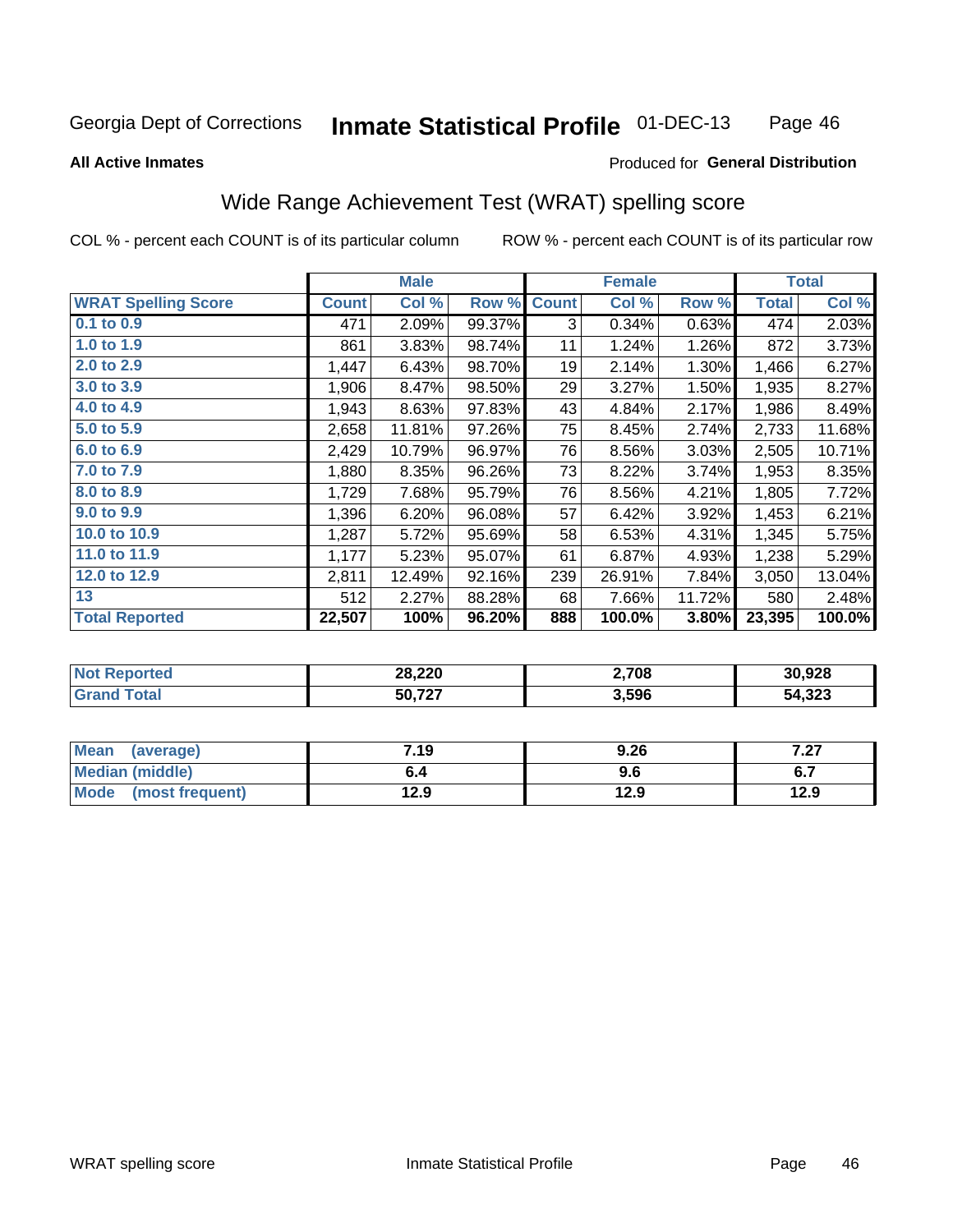#### **All Active Inmates**

### Produced for General Distribution

## Scope of substance abuse - summary

COL % - percent each COUNT is of its particular column

|                        |              | <b>Male</b> |        |              | <b>Female</b> |       |              | <b>Total</b> |
|------------------------|--------------|-------------|--------|--------------|---------------|-------|--------------|--------------|
| <b>Substance Abuse</b> | <b>Count</b> | Col %       | Row %  | <b>Count</b> | Col %         | Row % | <b>Total</b> | Col %        |
| <b>None</b>            | 39,448       | 77.77%      | 92.48% | 3,208        | 89.21%        | 7.52% | 42,656       | 78.52%       |
| <b>Drugs only</b>      | 6,033        | 11.89%      | 95.50% | 284          | 7.90%         | 4.50% | 6,317        | 11.63%       |
| <b>Alcohol only</b>    | .324         | 2.61%       | 98.07% | 26           | 0.72%         | 1.93% | 1,350        | 2.49%        |
| Drugs and alcohol      | 3,922        | 7.73%       | 98.05% | 78           | 2.17%         | 1.95% | 4,000        | 7.36%        |
| <b>Total Reported</b>  | 50,727       | 100%        | 93.38% | 3,596        | 100%          | 6.62% | 54,323       | 100%         |

| <b>Not Reported</b> |        |       |        |
|---------------------|--------|-------|--------|
| <b>Grand Total</b>  | 50.727 | 3,596 | 54,323 |

|  | Mode<br>auenu | None | None | None |
|--|---------------|------|------|------|
|--|---------------|------|------|------|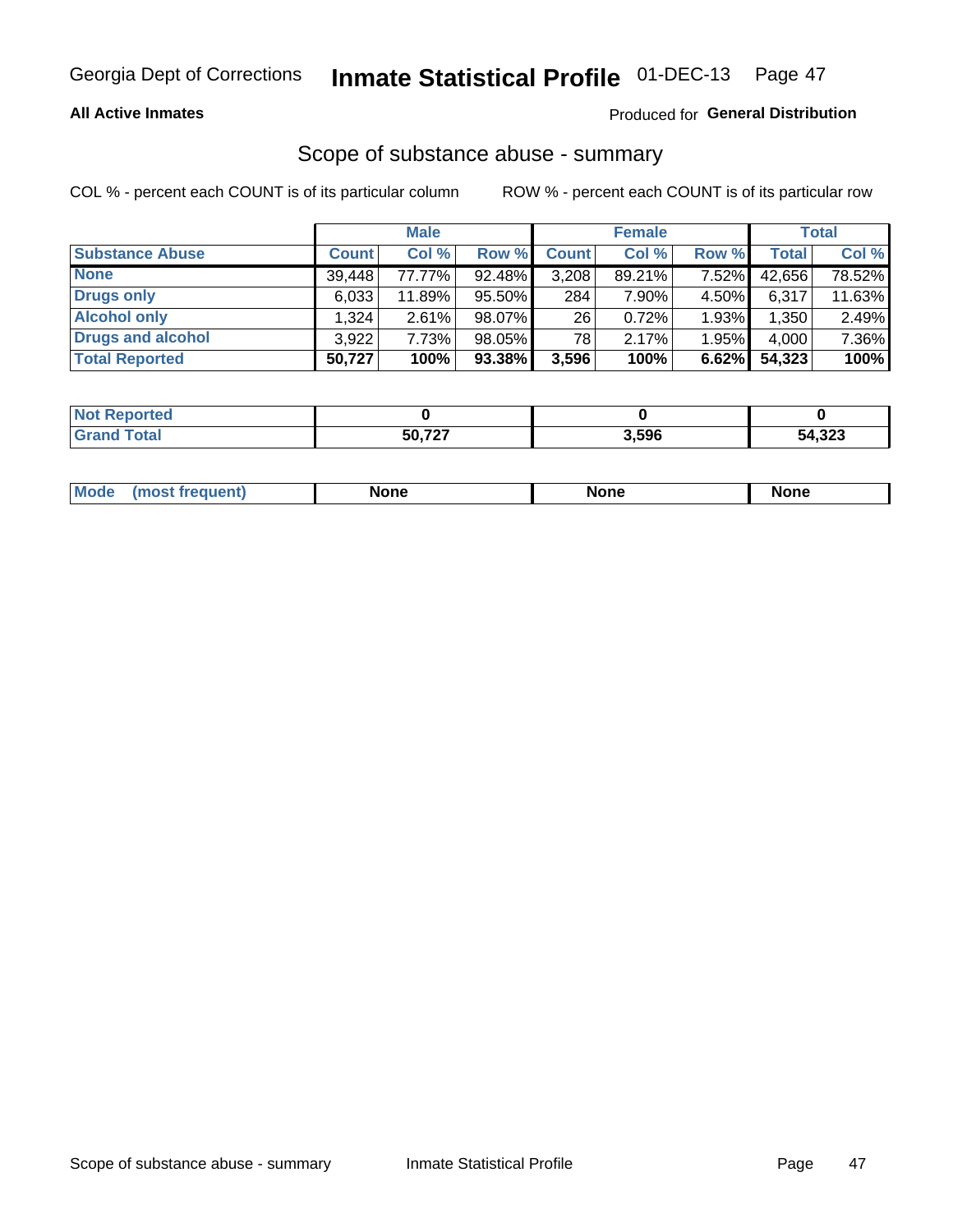#### **All Active Inmates**

### **Produced for General Distribution**

### Scope of substance abuse - detail

COL % - percent each COUNT is of its particular column

|                                      |              | <b>Male</b> |         |              | <b>Female</b> |       |              | <b>Total</b> |
|--------------------------------------|--------------|-------------|---------|--------------|---------------|-------|--------------|--------------|
| <b>Substance Abuse</b>               | <b>Count</b> | Col %       | Row %   | <b>Count</b> | Col %         | Row % | <b>Total</b> | Col %        |
| No drug or alcohol problems          | 39,448       | 77.77%      | 92.48%  | 3,208        | 89.21%        | 7.52% | 42,656       | 78.52%       |
| Drug addiction but no alcohol        | 114          | 0.22%       | 93.44%  | 8            | 0.22%         | 6.56% | 122          | 0.22%        |
| <b>Drug addiction and alcohol</b>    | 60           | 0.12%       | 100.00% |              |               |       | 60           | 0.11%        |
| <b>labuse</b>                        |              |             |         |              |               |       |              |              |
| <b>Drug addiction and alcoholism</b> | 43           | 0.08%       | 100.00% |              |               |       | 43           | 0.08%        |
| No drug problem but alcohol          | 1,093        | 2.15%       | 99.09%  | 10           | 0.28%         | 0.91% | 1,103        | 2.03%        |
| <b>labuse</b>                        |              |             |         |              |               |       |              |              |
| No drug problem but alcoholism       | 231          | 0.46%       | 93.52%  | 16           | 0.44%         | 6.48% | 247          | 0.45%        |
| Drug experiment but no alcohol       | 3,137        | 6.18%       | 97.48%  | 81           | 2.25%         | 2.52% | 3,218        | 5.92%        |
| <b>Drug experiment &amp; alcohol</b> | 637          | 1.26%       | 98.61%  | 9            | 0.25%         | 1.39% | 646          | 1.19%        |
| abuse                                |              |             |         |              |               |       |              |              |
| Drug experiment & alcoholism         | 204          | 0.40%       | 95.77%  | 9            | 0.25%         | 4.23% | 213          | 0.39%        |
| Drug abuse but no alcohol            | 2,782        | 5.48%       | 93.45%  | 195          | 5.42%         | 6.55% | 2,977        | 5.48%        |
| Drug abuse and alcohol abuse         | 2,500        | 4.93%       | 98.74%  | 32           | 0.89%         | 1.26% | 2,532        | 4.66%        |
| <b>Drug abuse and alcoholism</b>     | 478          | 0.94%       | 94.47%  | 28           | 0.78%         | 5.53% | 506          | 0.93%        |
| <b>Total Reported</b>                | 50,727       | 100%        | 93.38%  | 3,596        | 100%          | 6.62% | 54,323       | 100%         |

| orted<br>NOT |        |       |        |
|--------------|--------|-------|--------|
|              | 50,727 | 3,596 | 54,323 |

| Mode (most frequent) | No drug or alcohol problems No drug or alcohol problems No drug or alcohol |          |
|----------------------|----------------------------------------------------------------------------|----------|
|                      |                                                                            | problems |
|                      |                                                                            |          |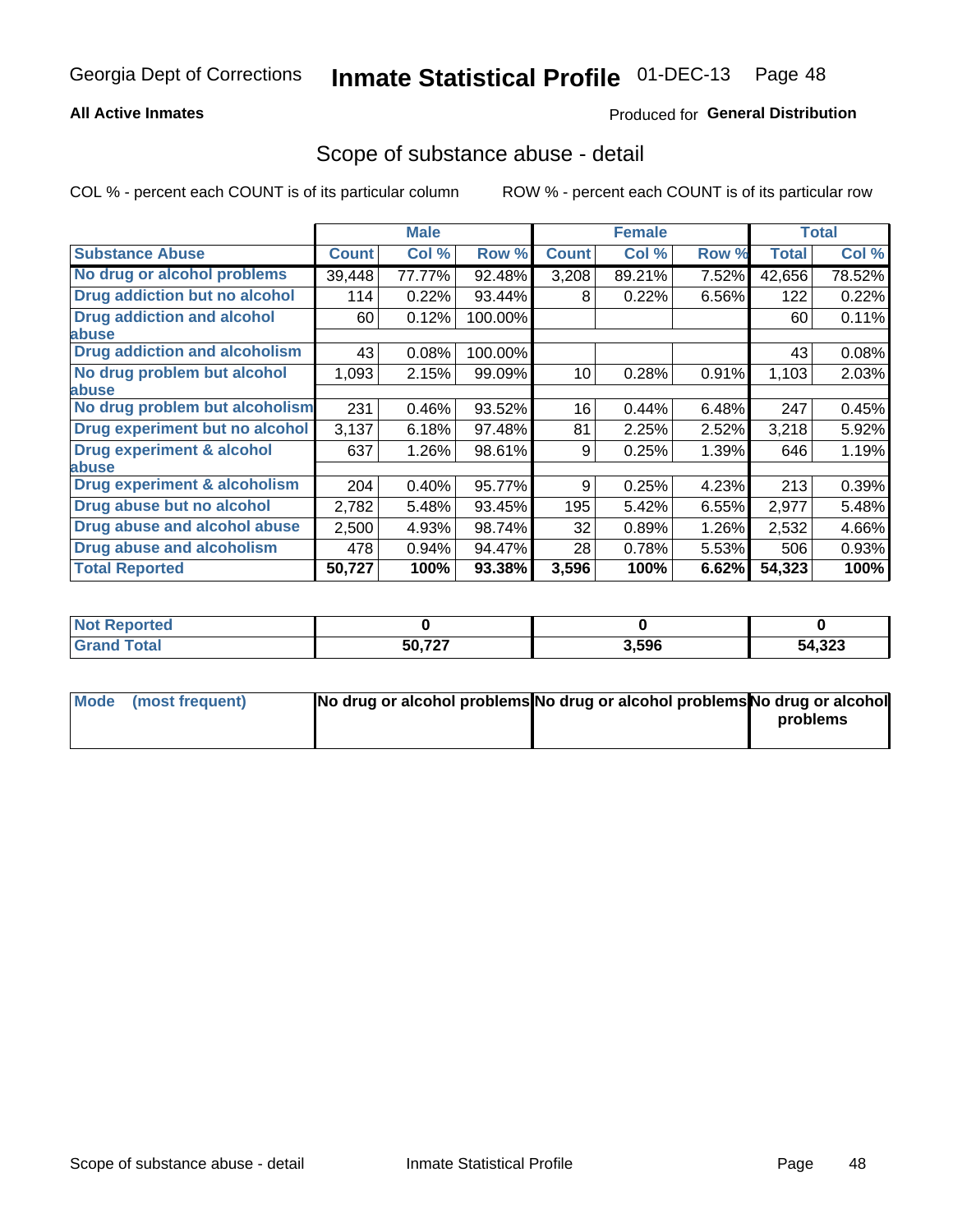## Inmate Statistical Profile 01-DEC-13 Page 49

**All Active Inmates** 

#### **Produced for General Distribution**

## Current / last mental health treatment level

COL % - percent each COUNT is of its particular column

|                                    |              | <b>Male</b> |         |                 | <b>Female</b> |          |              | <b>Total</b> |
|------------------------------------|--------------|-------------|---------|-----------------|---------------|----------|--------------|--------------|
| <b>Mental Health Treatment Lev</b> | <b>Count</b> | Col %       | Row %   | <b>Count</b>    | Col %         | Row %    | <b>Total</b> | Col %        |
| 1 No problem at current time       | 7,873        | 51.80%      | 92.22%  | 664             | 27.62%        | 7.78%    | 8,537        | 48.50%       |
| <b>2 Receiving outpatient</b>      | 5,372        | 35.34%      | 76.09%  | 1,688           | 70.22%        | 23.91%   | 7,060        | 40.11%       |
| <b>Treatment</b>                   |              |             |         |                 |               |          |              |              |
| 3 Inpatient, moderate              | 1,574        | 10.36%      | 97.58%  | 39              | 1.62%         | 2.42%    | 1,613        | 9.16%        |
| <b>Treatment</b>                   |              |             |         |                 |               |          |              |              |
| 4 Inpatient, intensive             | 363          | 2.39%       | 96.54%  | 13 <sub>1</sub> | 0.54%         | $3.46\%$ | 376          | 2.14%        |
| <b>Treatment</b>                   |              |             |         |                 |               |          |              |              |
| 5 Undergoing crisis                | 13           | 0.09%       | 100.00% |                 |               |          | 13           | 0.07%        |
| <b>stabilization</b>               |              |             |         |                 |               |          |              |              |
| <b>6 Hospital for criminally</b>   | 4            | 0.03%       | 100.00% |                 |               |          | 4            | 0.02%        |
| <b>Tinsane</b>                     |              |             |         |                 |               |          |              |              |
| <b>Total Evaluated</b>             | 15,199       | 100%        | 86.34%  | 2,404           | 100%          | 13.66%   | 17,603       | 100%         |

| Never had MH evaluation | 35,528 | 192. ا | 36,720 |
|-------------------------|--------|--------|--------|
| <b>Grand Total</b>      | 50,727 | 3,596  | 54,323 |

| Median (middle) | No problem at current time | <b>Receiving outpatient</b><br>treatment | <b>Receiving</b><br>outpatient<br>treatment |
|-----------------|----------------------------|------------------------------------------|---------------------------------------------|
| <b>Mode</b>     | No problem at current time | <b>Receiving outpatient</b>              | No problem at                               |
| (most frequent) |                            | treatment                                | current time                                |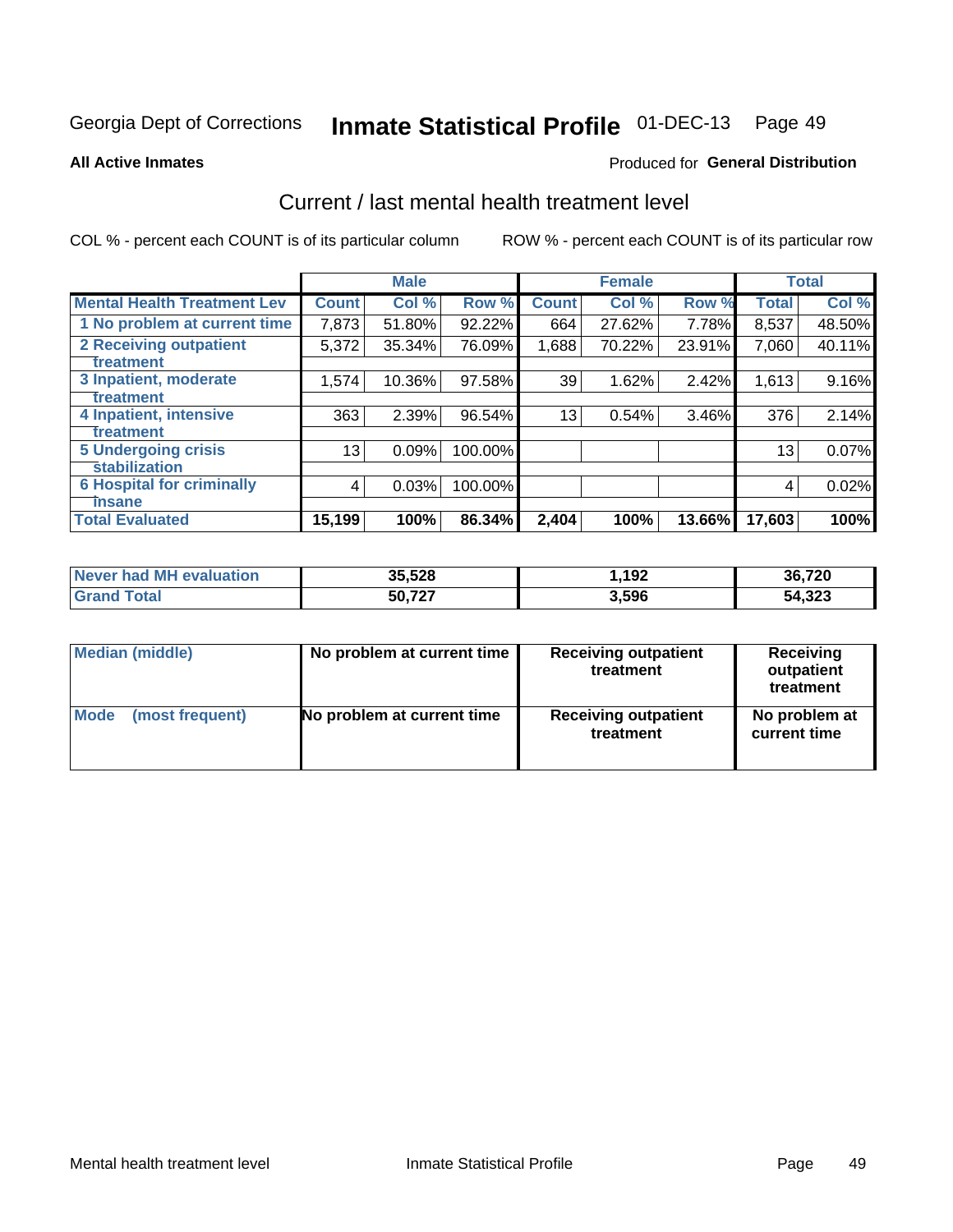#### **All Active Inmates**

### Produced for General Distribution

## PULHESDWIT medical scale - 'P' overall condition ('P'hysical)

COL % - percent each COUNT is of its particular column

|                                  |                 | <b>Male</b> |         |              | <b>Female</b> |         |                 | <b>Total</b> |
|----------------------------------|-----------------|-------------|---------|--------------|---------------|---------|-----------------|--------------|
| 'P' Overall Condition            | <b>Count</b>    | Col %       | Row %   | <b>Count</b> | Col %         | Row %   | <b>Total</b>    | Col %        |
| 1 No medical illness             | 34,329          | 73.75%      | 94.40%  | 2,038        | 61.00%        | 5.60%   | 36,367          | 72.90%       |
| 2 Well-controlled chronic        | 11,037          | 23.71%      | 90.37%  | 1,176        | 35.20%        | 9.63%   | 12,213          | 24.48%       |
| <b>illness</b>                   |                 |             |         |              |               |         |                 |              |
| 3 Poorly-controlled chronic      | 1,085           | $2.33\%$    | 94.27%  | 66           | 1.98%         | 5.73%   | 1,151           | 2.31%        |
| <b>lillness</b>                  |                 |             |         |              |               |         |                 |              |
| 4 Significant problems requiring | 79              | 0.17%       | 87.78%  | 11           | 0.33%         | 12.22%  | 90 <sup>°</sup> | 0.18%        |
| special housing                  |                 |             |         |              |               |         |                 |              |
| 5 Terminal illness, < 6 months   | 17 <sub>1</sub> | 0.04%       | 100.00% |              |               |         | 17              | 0.03%        |
| to live                          |                 |             |         |              |               |         |                 |              |
| 6 Inmate is pregnant             |                 |             |         | 50           | 1.50%         | 100.00% | 50              | 0.10%        |
| <b>Total Reported</b>            | 46,547          | 100%        | 93.30%  | 3,341        | 100%          | 6.70%   | 49,888          | 100%         |

| тео | .180   | つにに<br>ZJJ | 12E<br>4ວະ           |
|-----|--------|------------|----------------------|
|     | この フクフ | .596       | $\sim$<br>54<br>.323 |

| Mode | (most frequent) | 1 No medical illness | 1 No medical illness | 1 No medical<br>illness |
|------|-----------------|----------------------|----------------------|-------------------------|
|------|-----------------|----------------------|----------------------|-------------------------|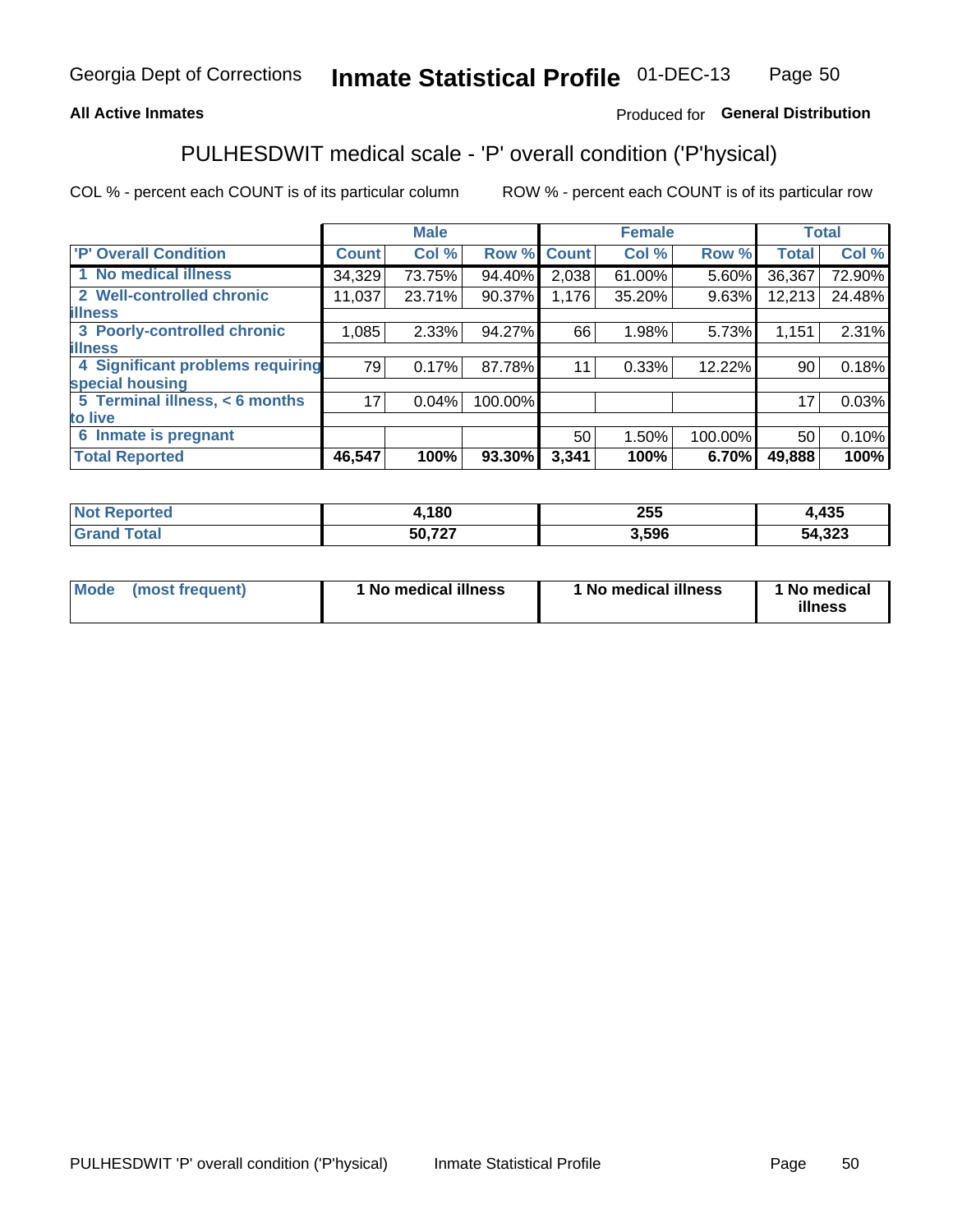#### **All Active Inmates**

### Produced for General Distribution

## PULHESDWIT medical scale - 'U' upper body

COL % - percent each COUNT is of its particular column

|                              |              | <b>Male</b> |         |              | <b>Female</b> |       |              | <b>Total</b> |
|------------------------------|--------------|-------------|---------|--------------|---------------|-------|--------------|--------------|
| <b>U' Upper Body</b>         | <b>Count</b> | Col %       | Row %   | <b>Count</b> | Col %         | Row % | <b>Total</b> | Col %        |
| 1 Upper bones, joints,       | 44,274       | 95.31%      | 93.29%  | 3,183        | 95.27%        | 6.71% | 47,457       | 95.30%       |
| muscles all OK               |              |             |         |              |               |       |              |              |
| 2 One or both arms minimally | 1,864        | 4.01%       | 92.97%  | 141          | 4.22%         | 7.03% | 2,005        | 4.03%        |
| limited                      |              |             |         |              |               |       |              |              |
| 3 One or both arms           | 273          | 0.59%       | 94.46%  | 16           | 0.48%         | 5.54% | 289          | 0.58%        |
| <b>moderately limited</b>    |              |             |         |              |               |       |              |              |
| 4 One arm disabled,          | 40           | 0.09%       | 97.56%  |              | 0.03%         | 2.44% | 41           | 0.08%        |
| paralyzed, or amputated      |              |             |         |              |               |       |              |              |
| 5 Both arms disabled,        | 3            | 0.01%       | 100.00% |              |               |       | 3            | 0.01%        |
| paralyzed, or amputated      |              |             |         |              |               |       |              |              |
| <b>Total Reported</b>        | 46,454       | 100%        | 93.29%  | 3,341        | 100%          | 6.71% | 49,795       | 100%         |

| <b>Not Reported</b> | פית<br>4.ZI J | 255   | 4,528  |
|---------------------|---------------|-------|--------|
| Total<br>Grand      | 50,727        | 3,596 | 54,323 |

| Mode (most frequent) | 1 Upper bones, joints,<br>muscles all OK | 1 Upper bones, joints,<br>muscles all OK | 1 Upper bones,<br>joints, muscles all<br>ΟK |
|----------------------|------------------------------------------|------------------------------------------|---------------------------------------------|
|----------------------|------------------------------------------|------------------------------------------|---------------------------------------------|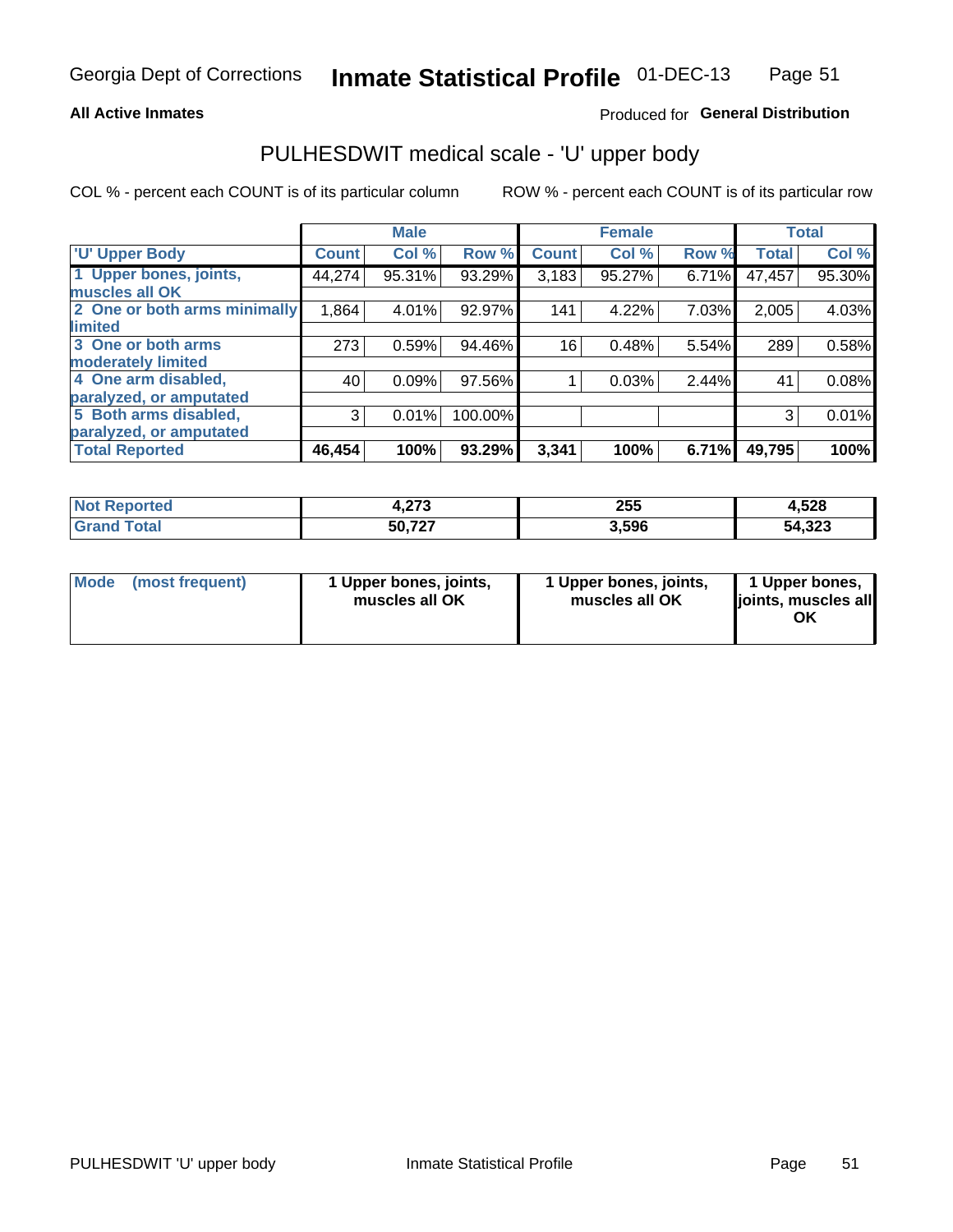#### **All Active Inmates**

### Produced for General Distribution

## PULHESDWIT medical scale - 'L' lower body

COL % - percent each COUNT is of its particular column

|                                |              | <b>Male</b> |         |              | <b>Female</b> |       |              | <b>Total</b> |
|--------------------------------|--------------|-------------|---------|--------------|---------------|-------|--------------|--------------|
| 'L' Lower Body                 | <b>Count</b> | Col %       | Row %   | <b>Count</b> | Col %         | Row % | <b>Total</b> | Col %        |
| 1 Lower bones, joints,         | 40,922       | 88.10%      | 93.16%  | 3,005        | 89.94%        | 6.84% | 43,927       | 88.22%       |
| muscles all OK                 |              |             |         |              |               |       |              |              |
| 2 One or both legs minimally   | 4,711        | 10.14%      | 93.88%  | 307          | 9.19%         | 6.12% | 5,018        | 10.08%       |
| limited                        |              |             |         |              |               |       |              |              |
| 3 One or both legs             | 690          | 1.49%       | 96.50%  | 25           | 0.75%         | 3.50% | 715          | 1.44%        |
| moderately limited             |              |             |         |              |               |       |              |              |
| 4 One leg disabled, paralyzed, | 120          | 0.26%       | 96.77%  | 4            | 0.12%         | 3.23% | 124          | 0.25%        |
| or amputated                   |              |             |         |              |               |       |              |              |
| 5 Both legs disabled,          | 8            | 0.02%       | 100.00% |              |               |       | 8            | 0.02%        |
| paralyzed, or amputated        |              |             |         |              |               |       |              |              |
| <b>Total Reported</b>          | 46,451       | 100%        | 93.29%  | 3,341        | 100%          | 6.71% | 49,792       | 100.0%       |

| <b>Not Reported</b> | 27c<br>4.Z I O | 255   | 4,531  |
|---------------------|----------------|-------|--------|
| Total<br>Grang      | 50,727         | 3,596 | 54,323 |

| Mode | (most frequent) | 1 Lower bones, joints,<br>muscles all OK | I Lower bones, joints,<br>muscles all OK | 1 Lower bones,<br>joints, muscles all<br>ΟK |
|------|-----------------|------------------------------------------|------------------------------------------|---------------------------------------------|
|------|-----------------|------------------------------------------|------------------------------------------|---------------------------------------------|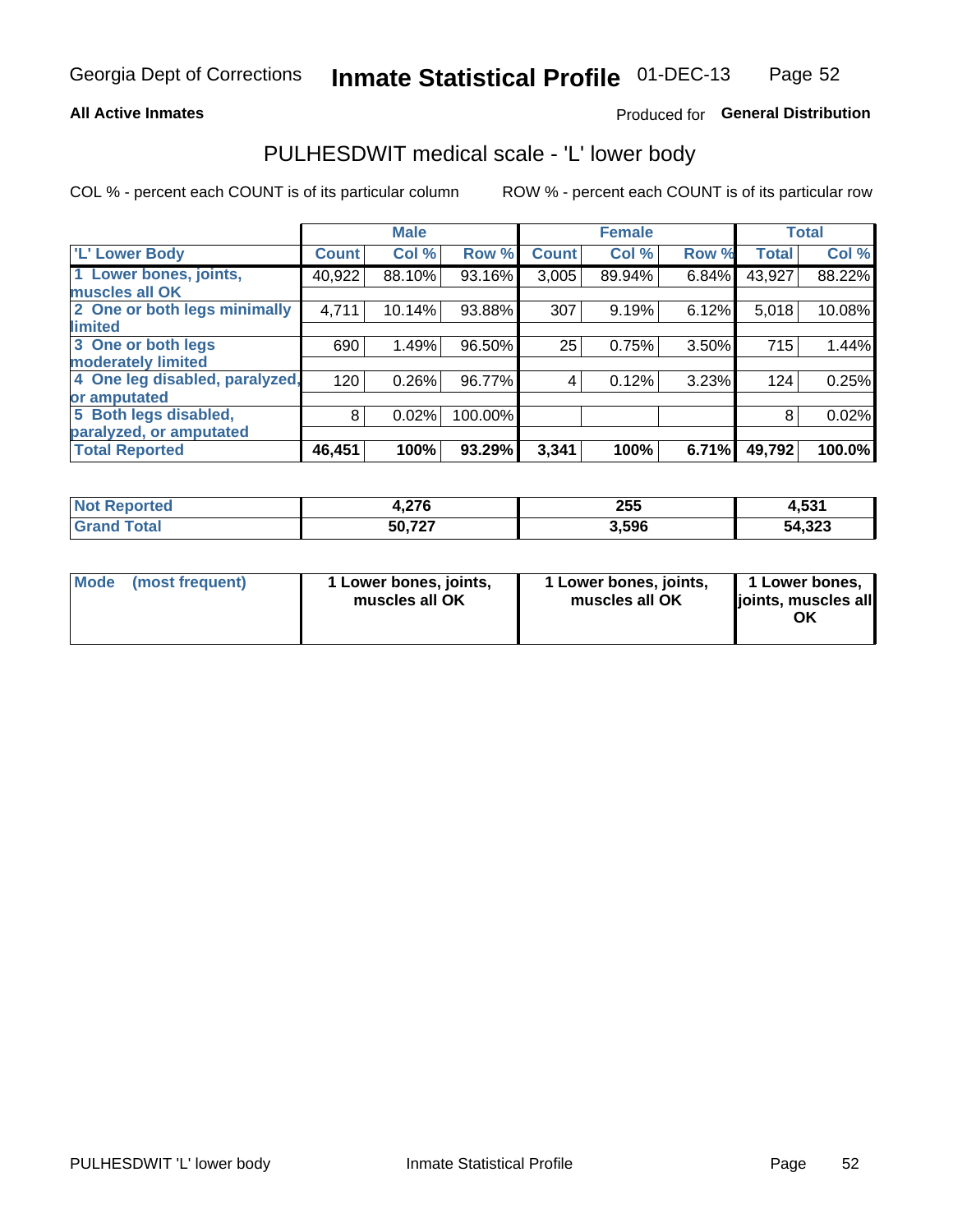#### **All Active Inmates**

### Produced for General Distribution

## PULHESDWIT medical scale - 'H' hearing

COL % - percent each COUNT is of its particular column

|                                |              | <b>Male</b> |                    |       | <b>Female</b> |       | <b>Total</b> |        |
|--------------------------------|--------------|-------------|--------------------|-------|---------------|-------|--------------|--------|
| <b>H' Hearing</b>              | <b>Count</b> | Col %       | <b>Row % Count</b> |       | Col %         | Row % | <b>Total</b> | Col %  |
| 1 Normal hearing both ears     | 45,830       | 98.69%      | 93.29%             | 3,299 | 98.86%        | 6.71% | 49,129       | 98.71% |
| 2 Some loss in one ear with    | 461          | 0.99%       | 93.13%             | 34    | 1.02%         | 6.87% | 495          | 0.99%  |
| other OK, or mild loss in both |              |             |                    |       |               |       |              |        |
| 3 Total loss in one ear with   | 106          | 0.23%       | 98.15%             | 2     | $0.06\%$      | 1.85% | 108          | 0.22%  |
| mild loss in other             |              |             |                    |       |               |       |              |        |
| 4 Severe loss in both ears     | 28           | 0.06%       | 96.55%             |       | 0.03%         | 3.45% | 29           | 0.06%  |
| 5 Total loss in both ears,     | 11           | 0.02%       | 91.67%             |       | 0.03%         | 8.33% | 12           | 0.02%  |
| requiring special housing      |              |             |                    |       |               |       |              |        |
| <b>Total Reported</b>          | 46,436       | 100%        | 93.30%             | 3,337 | 100%          | 6.70% | 49,773       | 100%   |

| ∕ החר<br>. <i>.</i> . | 259   | .,550  |
|-----------------------|-------|--------|
| 50 727<br>JV. I L I   | 3,596 | 54,323 |

| Mode (most frequent) | 1 Normal hearing both ears 1 Normal hearing both ears 1 Normal hearing | both ears |
|----------------------|------------------------------------------------------------------------|-----------|
|                      |                                                                        |           |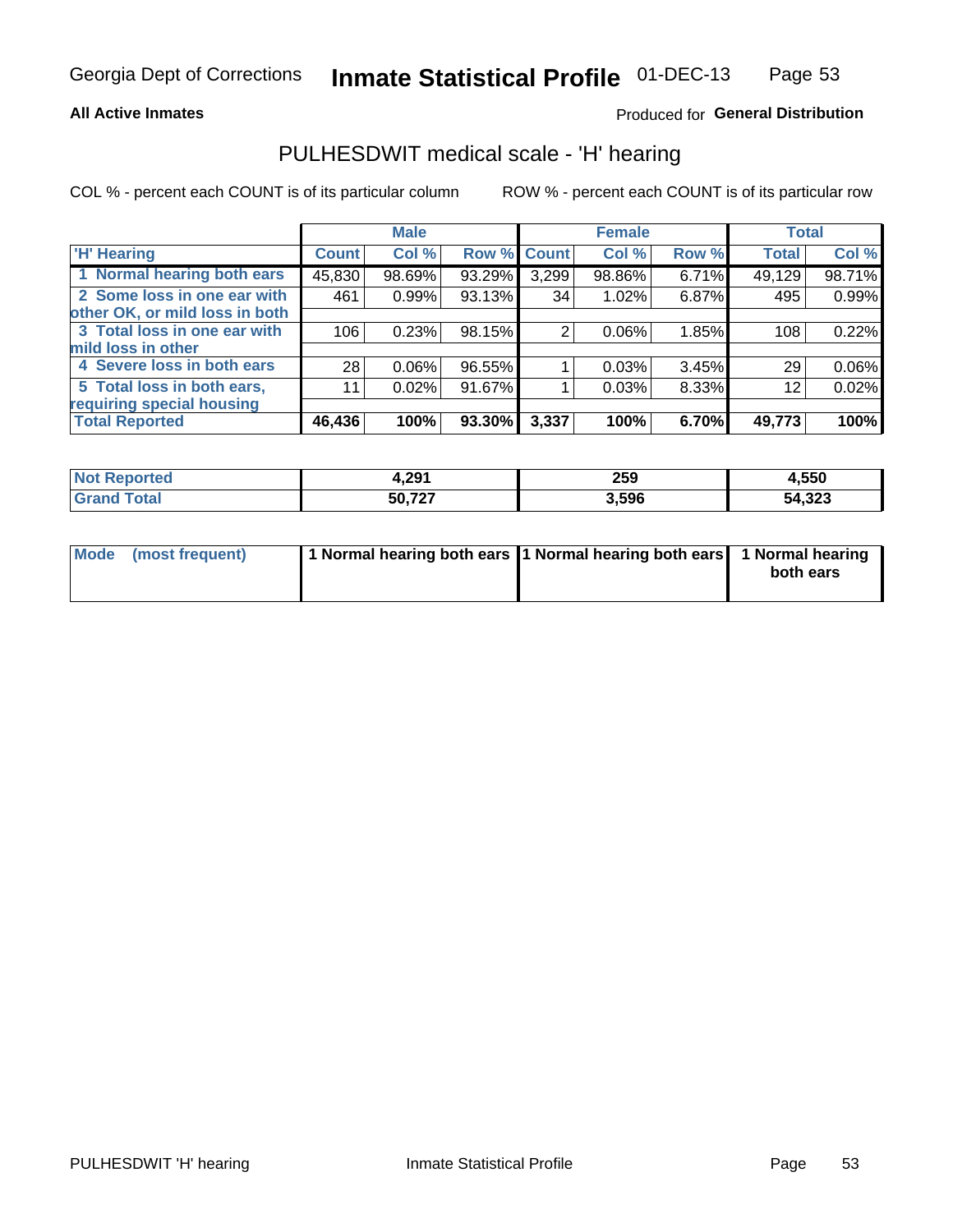#### **All Active Inmates**

### Produced for General Distribution

## PULHESDWIT medical scale - 'E' vision

COL % - percent each COUNT is of its particular column

|                                 |              | <b>Male</b> |        |              | <b>Female</b> |        |              | <b>Total</b> |
|---------------------------------|--------------|-------------|--------|--------------|---------------|--------|--------------|--------------|
| <b>E' Vision</b>                | <b>Count</b> | Col %       | Row %  | <b>Count</b> | Col %         | Row %  | <b>Total</b> | Col %        |
| 1 Correctable to 20/40 in both  | 35,601       | 77.94%      | 95.95% | .504         | 45.21%        | 4.05%  | 37,105       | 75.72%       |
| eyes                            |              |             |        |              |               |        |              |              |
| 2 Correctable to 20/70 in one   | 9,112        | 19.95%      | 85.74% | 1,516        | 45.57%        | 14.26% | 10,628       | 21.69%       |
| eye, may be blind in other      |              |             |        |              |               |        |              |              |
| 3 Correctable to 20/200 in one  | 819          | 1.79%       | 76.04% | 258          | 7.75%         | 23.96% | 1,077        | 2.20%        |
| eye, may be blind in other      |              |             |        |              |               |        |              |              |
| 4 One eye not correctable to    | 131          | 0.29%       | 73.18% | 48           | 1.44%         | 26.82% | 179          | 0.37%        |
| 20/200, other may be blind      |              |             |        |              |               |        |              |              |
| 5 Blind in both eyes, requiring | 16           | 0.04%       | 94.12% |              | 0.03%         | 5.88%  | 17           | 0.03%        |
| special housing                 |              |             |        |              |               |        |              |              |
| <b>Total Reported</b>           | 45,679       | 100%        | 93.21% | 3,327        | 100%          | 6.79%  | 49,006       | 100.0%       |

| <b>Not Reported</b> | 5,048  | 269   | - 947<br><b>J.JI.</b> |
|---------------------|--------|-------|-----------------------|
| <b>Grand Total</b>  | 50,727 | 3,596 | 54,323                |

| Mode (most frequent) | <sup>1</sup> Correctable to 20/40 in both 2 Correctable to 20/70 in one 1 Correctable to |                                               |  |
|----------------------|------------------------------------------------------------------------------------------|-----------------------------------------------|--|
|                      | eves                                                                                     | eye, may be blind in other 20/40 in both eyes |  |
|                      |                                                                                          |                                               |  |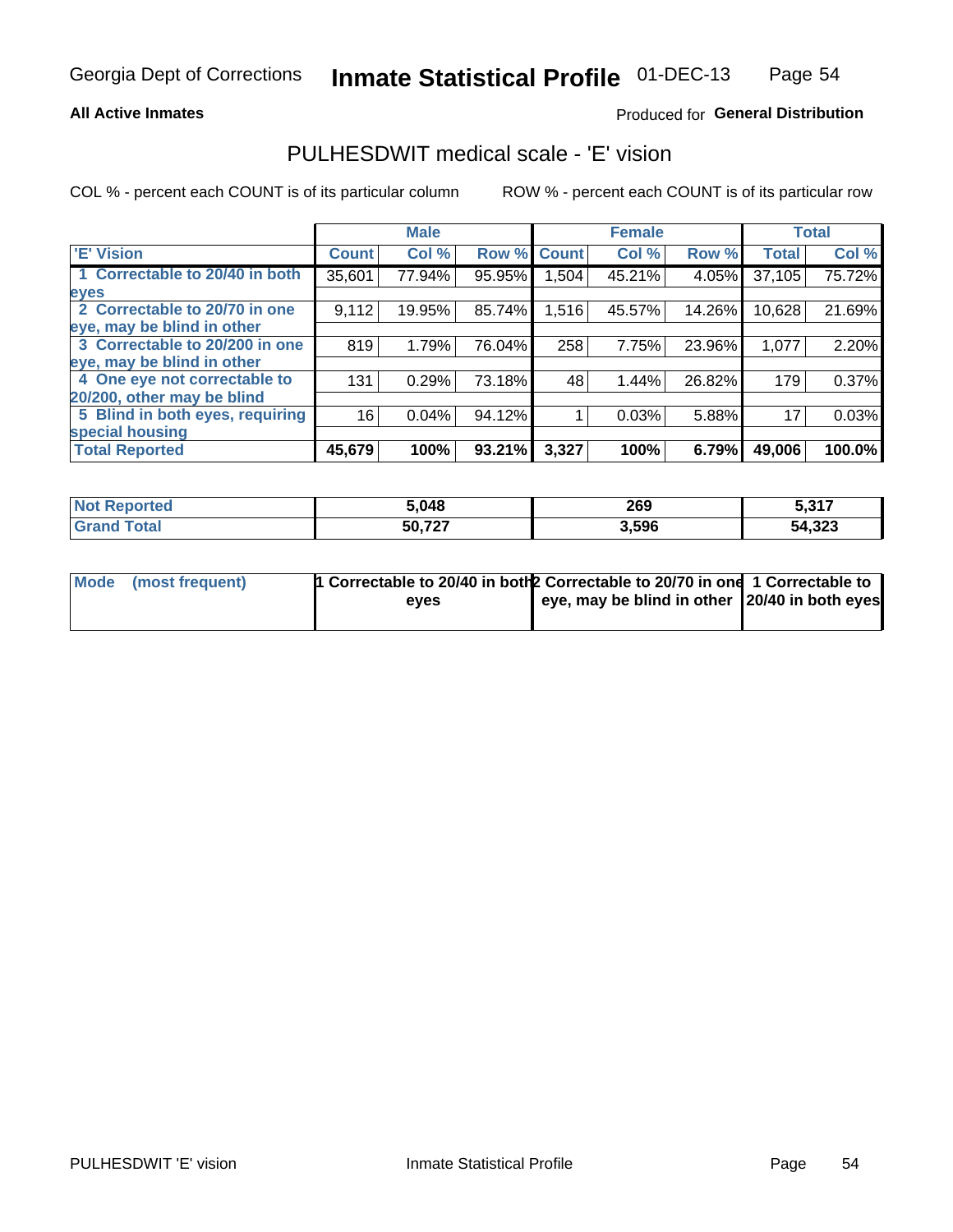#### **All Active Inmates**

### Produced for General Distribution

## PULHESDWIT medical scale - 'S' pSychiatric

COL % - percent each COUNT is of its particular column

|                                        |                 | <b>Male</b> |        |             | <b>Female</b> |        |              | <b>Total</b> |
|----------------------------------------|-----------------|-------------|--------|-------------|---------------|--------|--------------|--------------|
| 'S' pSychiatric                        | <b>Count</b>    | Col %       |        | Row % Count | Col %         | Row %  | <b>Total</b> | Col %        |
| 1 No impairment or disorders           | 39,205          | 86.67%      | 95.86% | .692        | 54.34%        | 4.14%  | 40,897       | 84.59%       |
| 2 Stable, or in remission, or          | 4,754           | 10.51%      | 77.29% | 1,397       | 44.86%        | 22.71% | 6,151        | 12.72%       |
| mild impairment or retardation         |                 |             |        |             |               |        |              |              |
| 3 Requires moderate inpatient          | 1,059           | 2.34%       | 98.42% | 17          | 0.55%         | 1.58%  | 1,076        | 2.23%        |
| treatment                              |                 |             |        |             |               |        |              |              |
| 4 Requires intensive inpatient         | 196             | 0.43%       | 96.55% |             | 0.22%         | 3.45%  | 203          | 0.42%        |
| treatment                              |                 |             |        |             |               |        |              |              |
| <b>5 Requires Crisis Stabilization</b> | 20 <sub>1</sub> | 0.04%       | 95.24% |             | 0.03%         | 4.76%  | 21           | 0.04%        |
| Unit (CSU) inpatient care              |                 |             |        |             |               |        |              |              |
| <b>Total Reported</b>                  | 45,234          | 100%        | 93.56% | 3,114       | 100%          | 6.44%  | 48,348       | 100%         |

| <b>Not Reported</b> | 5,493  | 482   | 5,975  |
|---------------------|--------|-------|--------|
| <b>Total</b>        | 50,727 | 3,596 | 54,323 |

| Mode<br>1 No impairment or disorders<br>(most frequent) | 1 No impairment or<br>disorders | 1 No impairment or<br>disorders |
|---------------------------------------------------------|---------------------------------|---------------------------------|
|---------------------------------------------------------|---------------------------------|---------------------------------|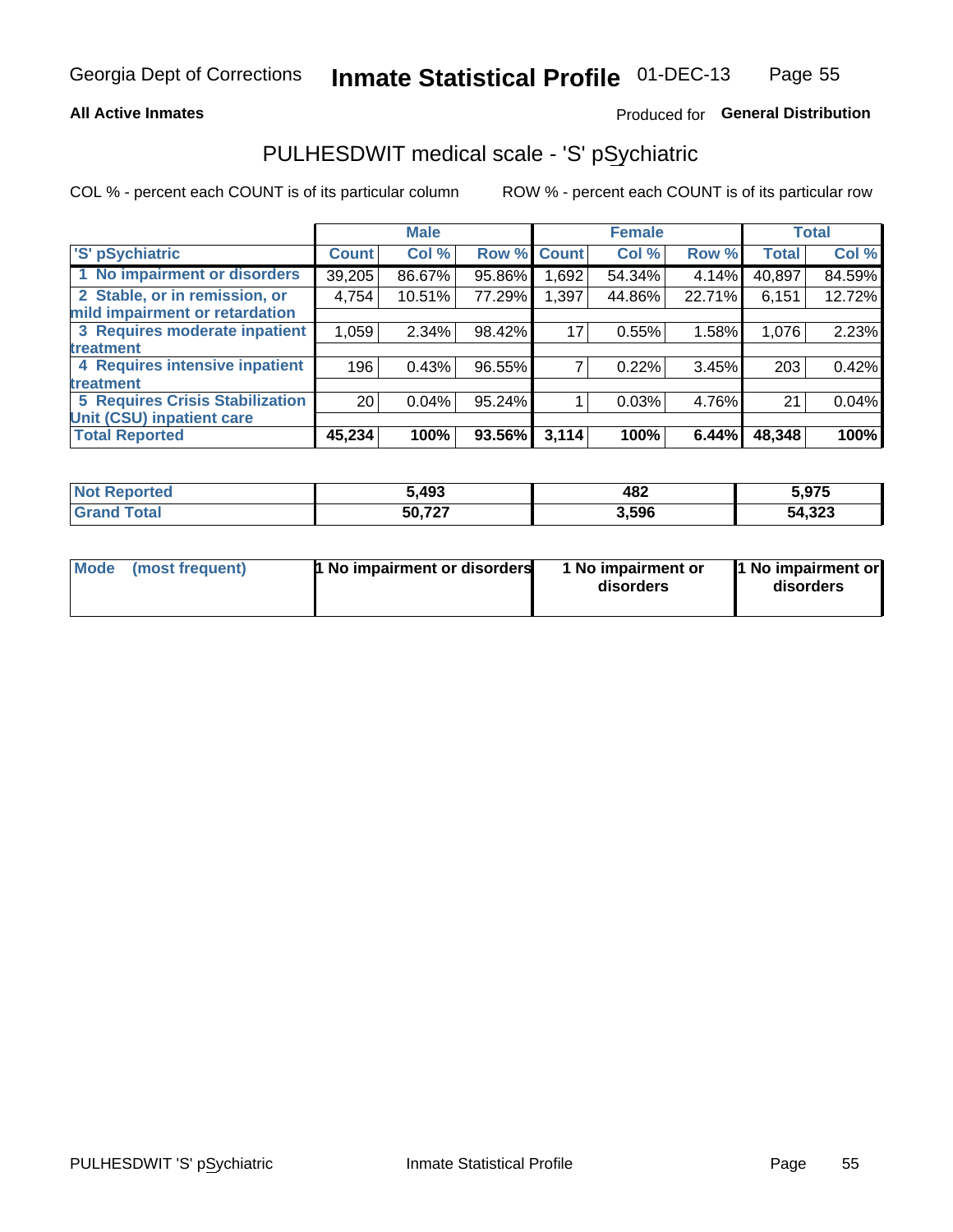#### **All Active Inmates**

### Produced for General Distribution

## PULHESDWIT medical scale - 'D' dental

COL % - percent each COUNT is of its particular column

|                                 |                 | <b>Male</b> |         |              | <b>Female</b> |       |              | <b>Total</b> |
|---------------------------------|-----------------|-------------|---------|--------------|---------------|-------|--------------|--------------|
| 'D' Dental                      | <b>Count</b>    | Col %       | Row %   | <b>Count</b> | Col %         | Row % | <b>Total</b> | Col %        |
| 1 Minimal routine dental health | 24,332          | 56.29%      | 92.66%  | 1,927        | 60.98%        | 7.34% | 26,259       | 56.61%       |
| <b>needs</b>                    |                 |             |         |              |               |       |              |              |
| 2 Moderate cavities and/or gum  | 14,987          | 34.67%      | 93.59%  | 1,026        | 32.47%        | 6.41% | 16,013       | 34.52%       |
| disease                         |                 |             |         |              |               |       |              |              |
| 3 Extensive gum disease         | 3,893           | 9.01%       | 94.97%  | 206          | 6.52%         | 5.03% | 4,099        | 8.84%        |
| and/or widespread decay         |                 |             |         |              |               |       |              |              |
| 4 Urgent need for dental        | 16 <sub>1</sub> | 0.04%       | 94.12%  |              | 0.03%         | 5.88% | 17           | 0.04%        |
| <b>services</b>                 |                 |             |         |              |               |       |              |              |
| 5 Life-threatening disease or   |                 | 0.01%       | 100.00% |              |               |       |              | 0.01%        |
| extreme pain or infection       |                 |             |         |              |               |       |              |              |
| <b>Total Reported</b>           | 43,229          | 100%        | 93.19%  | 3,160        | 100%          | 6.81% | 46,389       | 100.0%       |

| <b>Not Reported</b>     | ,498   | $\overline{ }$<br>436 | 7,934  |
|-------------------------|--------|-----------------------|--------|
| <b>Total</b><br>' Grand | 50,727 | 3,596                 | 54,323 |

| 1 Minimal routine dental<br>Mode<br>(most frequent)<br>health needs | 1 Minimal routine dental 1 Minimal routine<br>health needs | dental health<br>needs |
|---------------------------------------------------------------------|------------------------------------------------------------|------------------------|
|---------------------------------------------------------------------|------------------------------------------------------------|------------------------|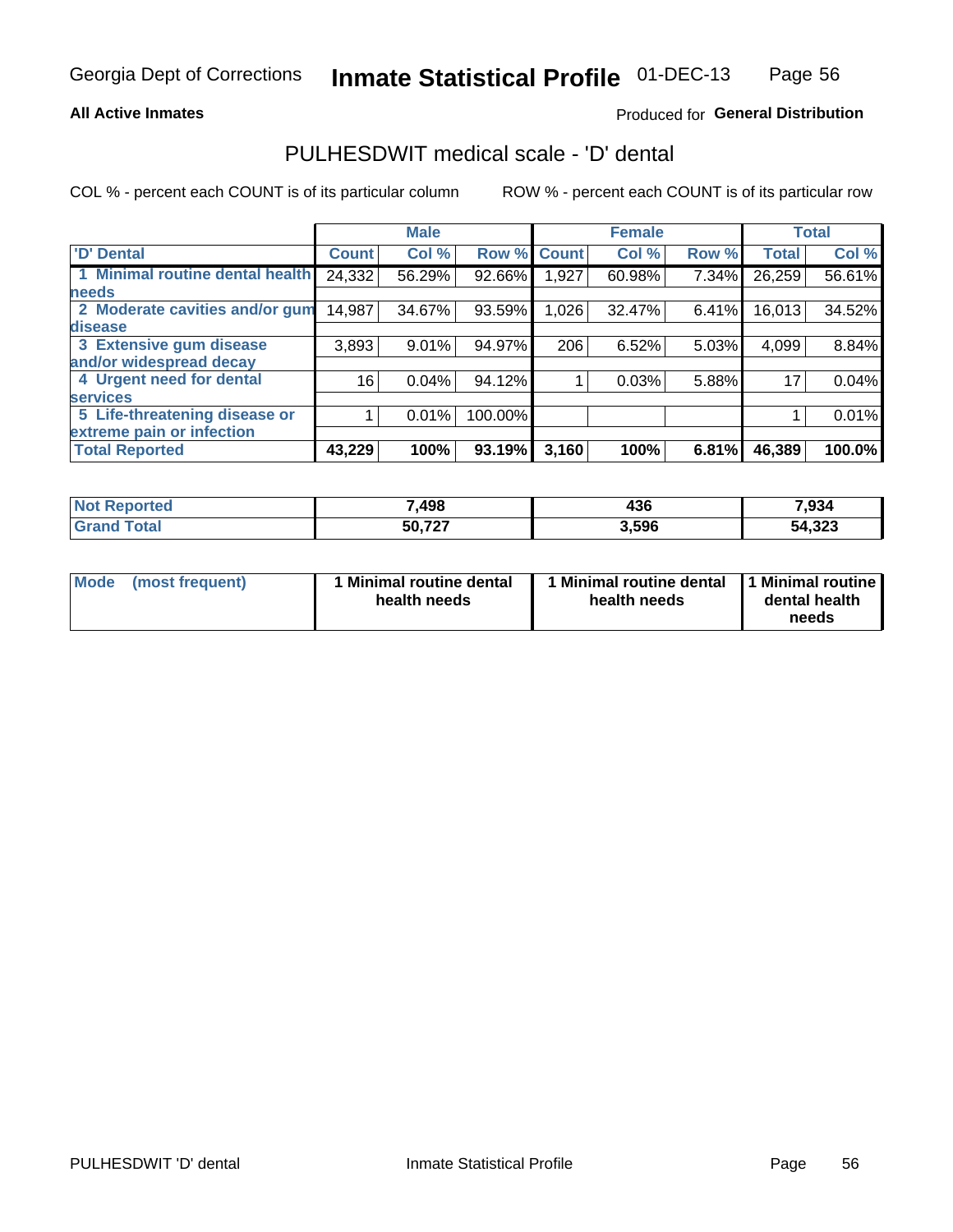#### **All Active Inmates**

### Produced for General Distribution

## PULHESDWIT medical scale - 'W' work ability

COL % - percent each COUNT is of its particular column

|                                 |              | <b>Male</b> |        |              | <b>Female</b> |        |              | <b>Total</b> |
|---------------------------------|--------------|-------------|--------|--------------|---------------|--------|--------------|--------------|
| <b>W' work ability</b>          | <b>Count</b> | Col %       | Row %  | <b>Count</b> | Col %         | Row %  | <b>Total</b> | Col %        |
| 1 Unrestricted work or activity | 38,550       | 82.98%      | 93.10% | 2,856        | 85.48%        | 6.90%  | 41,406       | 83.15%       |
| 2 Minor restrictions on type of | 6,270        | 13.50%      | 95.07% | 325          | 9.73%         | 4.93%  | 6,595        | 13.24%       |
| <b>work</b>                     |              |             |        |              |               |        |              |              |
| 3 Moderate restrictions on type | 1,090        | 2.35%       | 93.16% | 80           | 2.39%         | 6.84%  | 1,170        | 2.35%        |
| lof work                        |              |             |        |              |               |        |              |              |
| 4 Major restrictions on type of | 403          | 0.87%       | 88.57% | 52           | 1.56%         | 11.43% | 455          | 0.91%        |
| <b>work</b>                     |              |             |        |              |               |        |              |              |
| 5 Cannot work under any         | 145          | 0.31%       | 83.82% | 28           | 0.84%         | 16.18% | 173          | 0.35%        |
| <b>circumstances</b>            |              |             |        |              |               |        |              |              |
| <b>Total Reported</b>           | 46,458       | 100%        | 93.29% | 3,341        | 100%          | 6.71%  | 49,799       | 100%         |

| <b>Not Reported</b> | 4,269  | 255   | 4,524  |
|---------------------|--------|-------|--------|
| Total<br>na         | 50,727 | 3,596 | 54,323 |

| Mode            | 1 Unrestricted work or | 1 Unrestricted work or | 1 Unrestricted   |
|-----------------|------------------------|------------------------|------------------|
| (most frequent) | activity               | activity               | work or activity |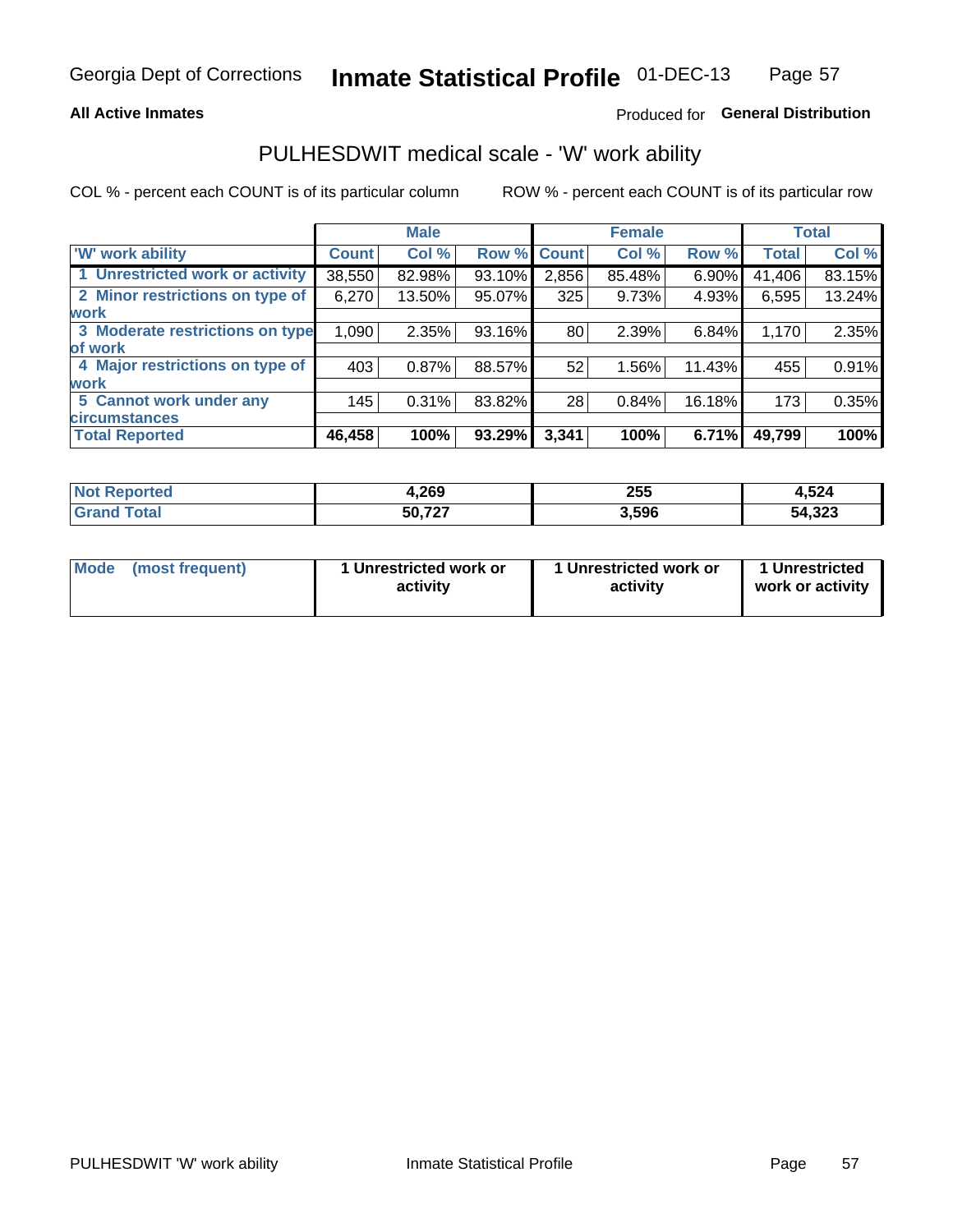#### **All Active Inmates**

### Produced for General Distribution

## PULHESDWIT medical scale - 'I' impairment

COL % - percent each COUNT is of its particular column

|                                   |                 | <b>Male</b> |        |                | <b>Female</b> |       |              | <b>Total</b> |
|-----------------------------------|-----------------|-------------|--------|----------------|---------------|-------|--------------|--------------|
| <b>T' Impairment</b>              | <b>Count</b>    | Col %       |        | Row % Count    | Col %         | Row % | <b>Total</b> | Col %        |
| 1 No impairments or               | 46,089          | 99.25%      | 93.29% | 3,314          | 99.25%        | 6.71% | 49,403       | 99.25%       |
| disabilities                      |                 |             |        |                |               |       |              |              |
| 2 Wheelchair-bound but            | 240             | 0.52%       | 91.95% | 21             | 0.63%         | 8.05% | 261          | 0.52%        |
| otherwise OK                      |                 |             |        |                |               |       |              |              |
| <b>3 Needs low-level Assisted</b> | 36              | 0.08%       | 94.74% | $\overline{2}$ | 0.06%         | 5.26% | 38           | 0.08%        |
| Living (level I)                  |                 |             |        |                |               |       |              |              |
| 4 Needs moderate Assisted         | 16 <sup>1</sup> | 0.03%       | 94.12% |                | 0.03%         | 5.88% | 17           | 0.03%        |
| Living (level II)                 |                 |             |        |                |               |       |              |              |
| <b>5 Needs maximal Assisted</b>   | 58              | 0.12%       | 98.31% | 1              | 0.03%         | 1.69% | 59           | 0.12%        |
| <b>Living (level III)</b>         |                 |             |        |                |               |       |              |              |
| <b>Total Reported</b>             | 46,439          | 100%        | 93.29% | 3,339          | 100%          | 6.71% | 49,778       | 100%         |

| Reported<br>NOI | 1,288  | 257<br>$-$ | 4,545  |
|-----------------|--------|------------|--------|
| ™otal           | 50,727 | 3,596      | 54,323 |

| Mode | (most frequent) | 1 No impairments or<br>disabilities | 1 No impairments or<br>disabilities | 1 No impairments<br>or disabilities |
|------|-----------------|-------------------------------------|-------------------------------------|-------------------------------------|
|------|-----------------|-------------------------------------|-------------------------------------|-------------------------------------|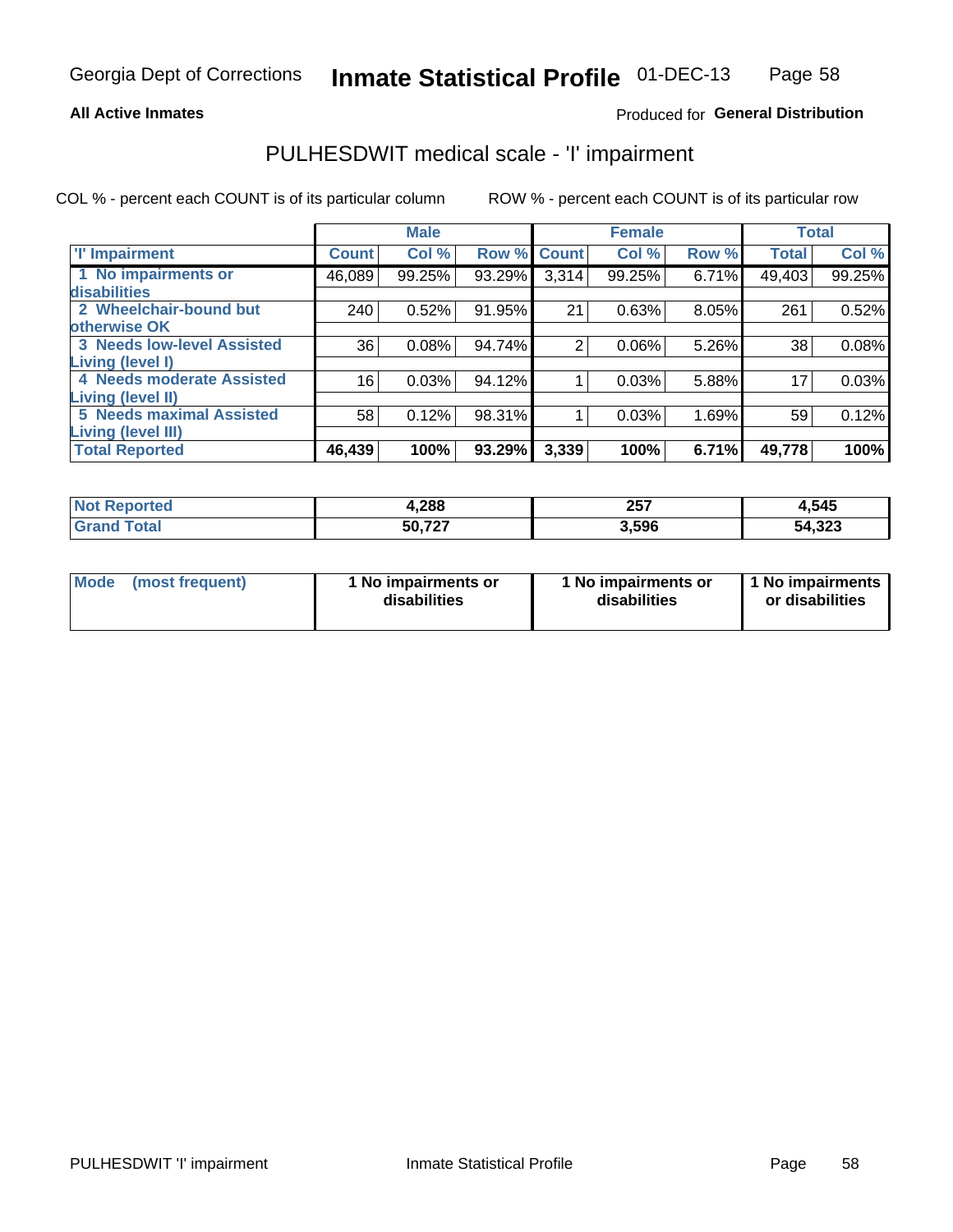#### **All Active Inmates**

### Produced fo General Distribution

## PULHESDWIT medical scale - 'T' transportability

COL % - percent each COUNT is of its particular column

|                              |                 | <b>Male</b> |         |              | <b>Female</b> |        |              | <b>Total</b> |
|------------------------------|-----------------|-------------|---------|--------------|---------------|--------|--------------|--------------|
| <b>T' Transportability</b>   | <b>Count</b>    | Col %       | Row %   | <b>Count</b> | Col %         | Row %  | <b>Total</b> | Col %        |
| 1 Can be transported in any  | 46,187          | 99.42%      | 93.31%  | 3,309        | 99.40%        | 6.69%  | 49,496       | 99.42%       |
| ordinary approved vehicle    |                 |             |         |              |               |        |              |              |
| 2 Wheelchair-bound, not      | 78              | 0.17%       | 91.76%  | 7            | 0.21%         | 8.24%  | 85           | 0.17%        |
| needing special vehicle      |                 |             |         |              |               |        |              |              |
| 3 Wheelchair-bound, requires | 12              | 0.03%       | 80.00%  | 3            | 0.09%         | 20.00% | 15           | 0.03%        |
| special vehicle              |                 |             |         |              |               |        |              |              |
| 4 Needs specially-equipped   | 10 <sub>1</sub> | 0.02%       | 100.00% |              |               |        | 10           | 0.02%        |
| medical vehicle              |                 |             |         |              |               |        |              |              |
| 5 Requires ambulance         | 169             | 0.36%       | 94.41%  | 10           | 0.30%         | 5.59%  | 179          | 0.36%        |
| transport                    |                 |             |         |              |               |        |              |              |
| <b>Total Reported</b>        | 46,456          | 100%        | 93.31%  | 3,329        | 100%          | 6.69%  | 49,785       | 100%         |

| Reported | 274    | 267           | 4,538  |
|----------|--------|---------------|--------|
| NOI      |        | $\sim$ $\sim$ |        |
| Total    | 50,727 | 3.596         | 54,323 |

|  | Mode (most frequent) | 1 Can be transported in any 1 Can be transported in any<br>ordinary approved vehicle   ordinary approved vehicle   transported in any |  | 1 Can be<br>  ordinary approved  <br>vehicle |
|--|----------------------|---------------------------------------------------------------------------------------------------------------------------------------|--|----------------------------------------------|
|--|----------------------|---------------------------------------------------------------------------------------------------------------------------------------|--|----------------------------------------------|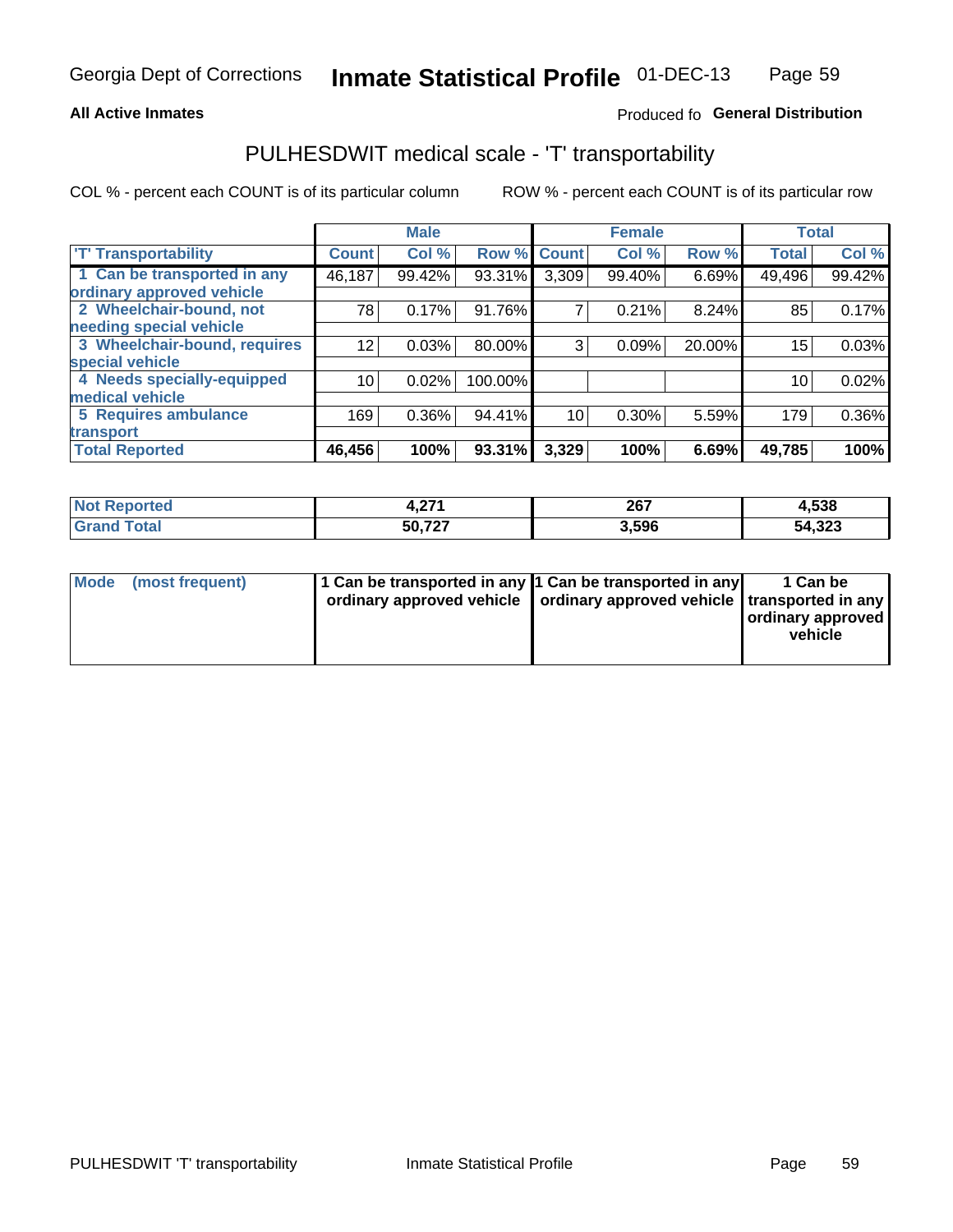#### **All Active Inmates**

### Produced for General Distribution

### Criminality in family, self-reported

COL % - percent each COUNT is of its particular column

|                              |              | <b>Male</b> |        |              | <b>Female</b> |          |              | Total  |
|------------------------------|--------------|-------------|--------|--------------|---------------|----------|--------------|--------|
| <b>Criminality In Family</b> | <b>Count</b> | Col%        | Row %  | <b>Count</b> | Col %         | Row %    | <b>Total</b> | Col %  |
| Yes, criminality in family   | 4.303        | 23.62%      | 94.28% | 261          | 38.27%        | $5.72\%$ | 4.564        | 24.15% |
| No criminality in family     | 13.912       | 76.38%      | 97.06% | 421          | 61.73%        | $2.94\%$ | 14,333       | 75.85% |
| <b>Total Reported</b>        | 18,215       | 100%        | 96.39% | 682          | 100%          |          | 3.61% 18,897 | 100%   |

| <b>Not Reported</b> | 32,512 | 2,914 | 35,426 |
|---------------------|--------|-------|--------|
| iotal               | 50,727 | 3,596 | 54,323 |

|  | Mode (most frequent) | No criminality in family | No criminality in family | No criminality in<br>family |
|--|----------------------|--------------------------|--------------------------|-----------------------------|
|--|----------------------|--------------------------|--------------------------|-----------------------------|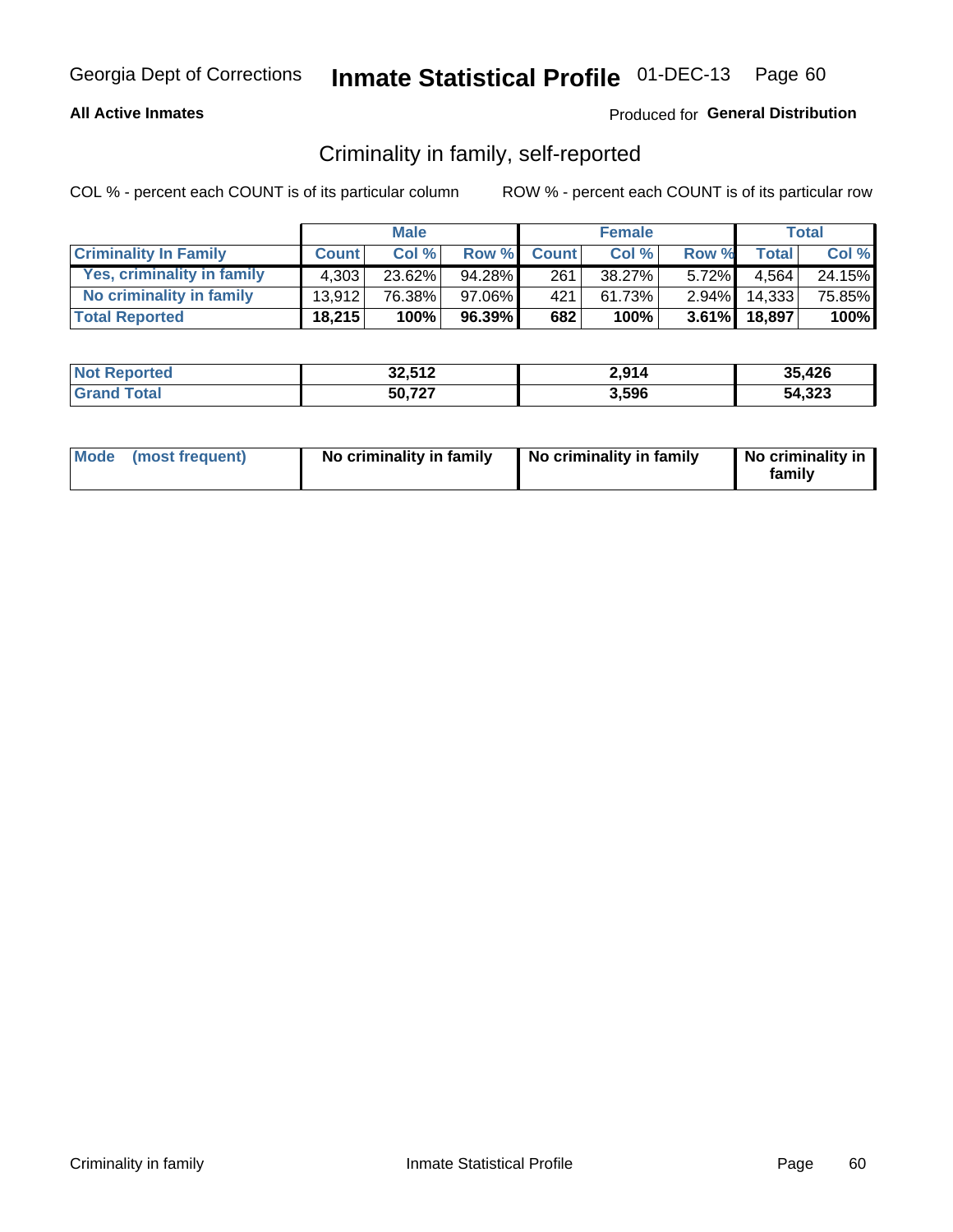#### **All Active Inmates**

### Produced for General Distribution

### Alcoholism in family, self-reported

COL % - percent each COUNT is of its particular column

|                             |              | <b>Male</b> |        |              | <b>Female</b> |          |                 | Total   |
|-----------------------------|--------------|-------------|--------|--------------|---------------|----------|-----------------|---------|
| <b>Alcoholism In Family</b> | <b>Count</b> | Col %       | Row %  | <b>Count</b> | Col %         | Row %    | <b>Total</b>    | Col %   |
| Yes, alcoholism in family   | 2,682        | 14.72%      | 93.97% | 172          | 25.22%        | $6.03\%$ | 2,854           | 15.10%  |
| No alcoholism in family     | 15.533       | 85.28%      | 96.82% | 510          | 74.78%        |          | $3.18\%$ 16,043 | 84.90%  |
| <b>Total Reported</b>       | 18,215       | 100%        | 96.39% | 682          | 100%          |          | 3.61% 18,897    | $100\%$ |

| <b>Not Reported</b> | 32,512 | 2,914 | 35,426 |
|---------------------|--------|-------|--------|
| l Grand<br>⊺otal    | 50,727 | 3,596 | 54,323 |

|  | Mode (most frequent) | No alcoholism in family | No alcoholism in family | No alcoholism in<br>family |
|--|----------------------|-------------------------|-------------------------|----------------------------|
|--|----------------------|-------------------------|-------------------------|----------------------------|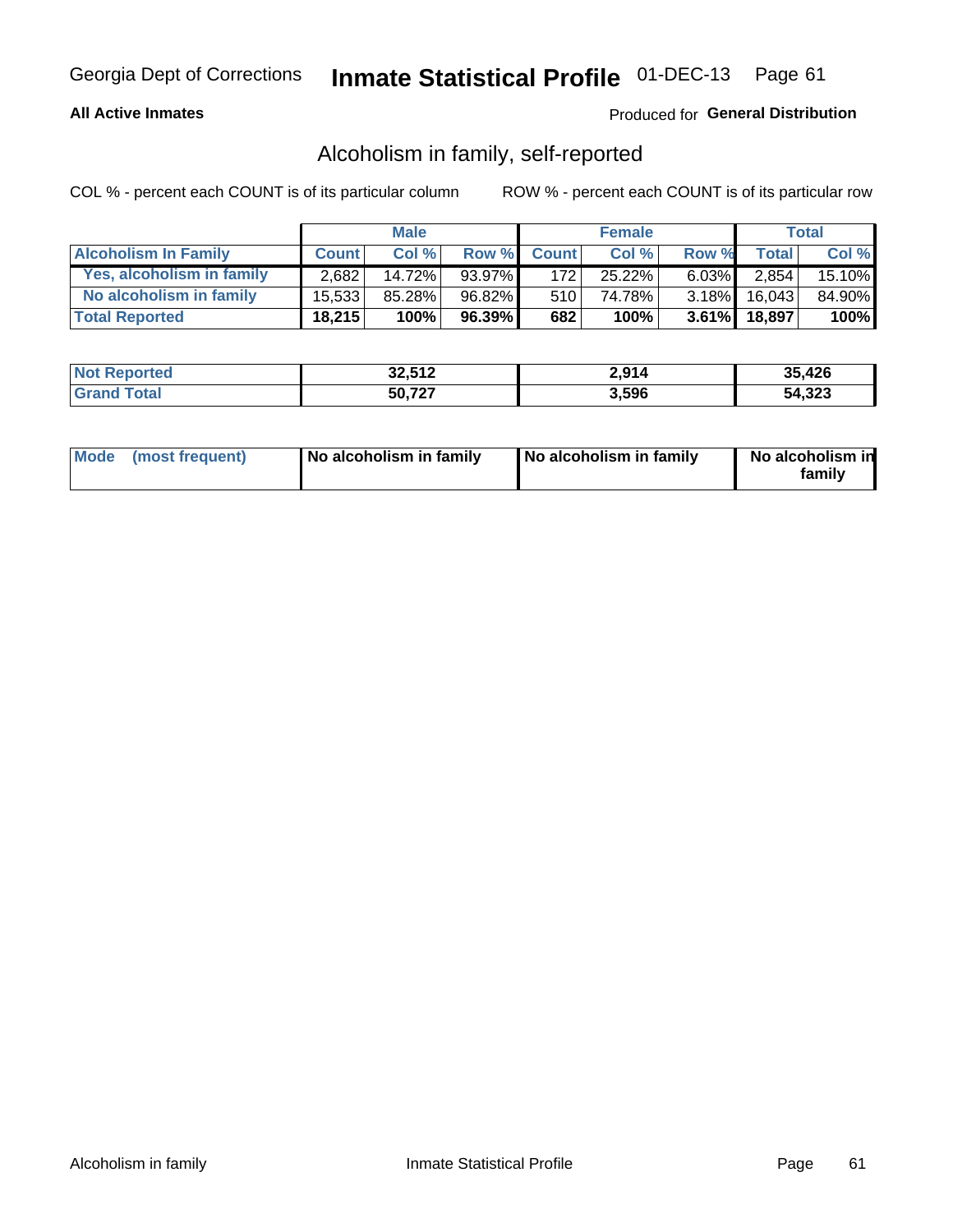#### **All Active Inmates**

### Produced for General Distribution

### Drug abuse in family, self-reported

COL % - percent each COUNT is of its particular column

|                           |              | <b>Male</b> |           |              | <b>Female</b> |          |              | Total   |
|---------------------------|--------------|-------------|-----------|--------------|---------------|----------|--------------|---------|
| Drug Abuse In Family      | <b>Count</b> | Col%        | Row %     | <b>Count</b> | Col%          | Row %    | <b>Total</b> | Col %   |
| Yes, drug abuse in family | 1,506        | $8.27\%$    | $91.27\%$ | 1441         | 21.11%        | 8.73%    | .650         | 8.73%   |
| No drug abuse in family   | 16.709       | 91.73%      | 96.88%    | 538          | 78.89%        | $3.12\%$ | 17.247       | 91.27%  |
| <b>Total Reported</b>     | 18,215       | 100%        | 96.39%    | 682          | 100%          |          | 3.61% 18,897 | $100\%$ |

| <b>Not Reported</b> | 32,512 | 2,914 | 35,426 |
|---------------------|--------|-------|--------|
| <b>Srand Total</b>  | 50,727 | 3,596 | 54,323 |

|  | Mode (most frequent) | No drug abuse in family | No drug abuse in family | No drug abuse in<br>familv |
|--|----------------------|-------------------------|-------------------------|----------------------------|
|--|----------------------|-------------------------|-------------------------|----------------------------|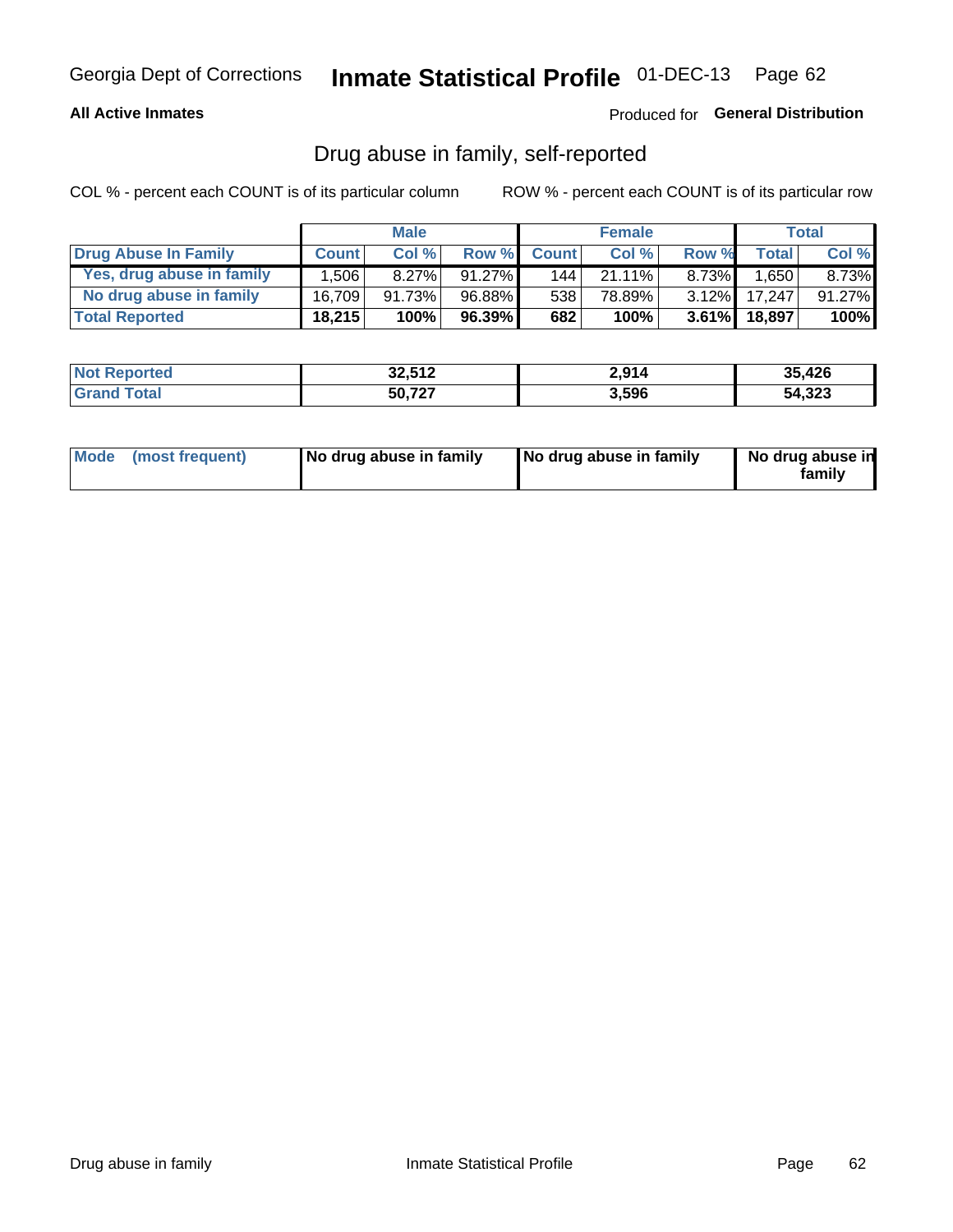#### **All Active Inmates**

### **Produced for General Distribution**

## Subjected to frequent beatings, self-reported

COL % - percent each COUNT is of its particular column

|                            |              | <b>Male</b> |        |              | <b>Female</b> |          |              | Total  |
|----------------------------|--------------|-------------|--------|--------------|---------------|----------|--------------|--------|
| <b>Frequent beatings</b>   | <b>Count</b> | Col %       | Row %  | <b>Count</b> | Col %         | Row %    | <b>Total</b> | Col %  |
| Yes, subjected to frequent | 875          | 4.80%       | 87.94% | 120          | 17.60%        | 12.06%   | 995          | 5.27%  |
| beatings                   |              |             |        |              |               |          |              |        |
| Not subjected to frequent  | 17.340       | 95.20%      | 96.86% | 562          | 82.40%        | $3.14\%$ | 17,902       | 94.73% |
| beatings                   |              |             |        |              |               |          |              |        |
| <b>Total Reported</b>      | 18,215       | 100%        | 96.39% | 682          | 100%          | $3.61\%$ | 18,897       | 100%   |

| <b>Not Reported</b> | 32,512 | 2,914 | 35,426 |
|---------------------|--------|-------|--------|
| <b>'Grand Total</b> | 50,727 | 3,596 | 54,323 |

| Mode (most frequent) | Not subjected to frequent<br>beatings | Not subjected to frequent<br>beatings | Not subjected to<br><b>frequent beatings</b> |
|----------------------|---------------------------------------|---------------------------------------|----------------------------------------------|
|                      |                                       |                                       |                                              |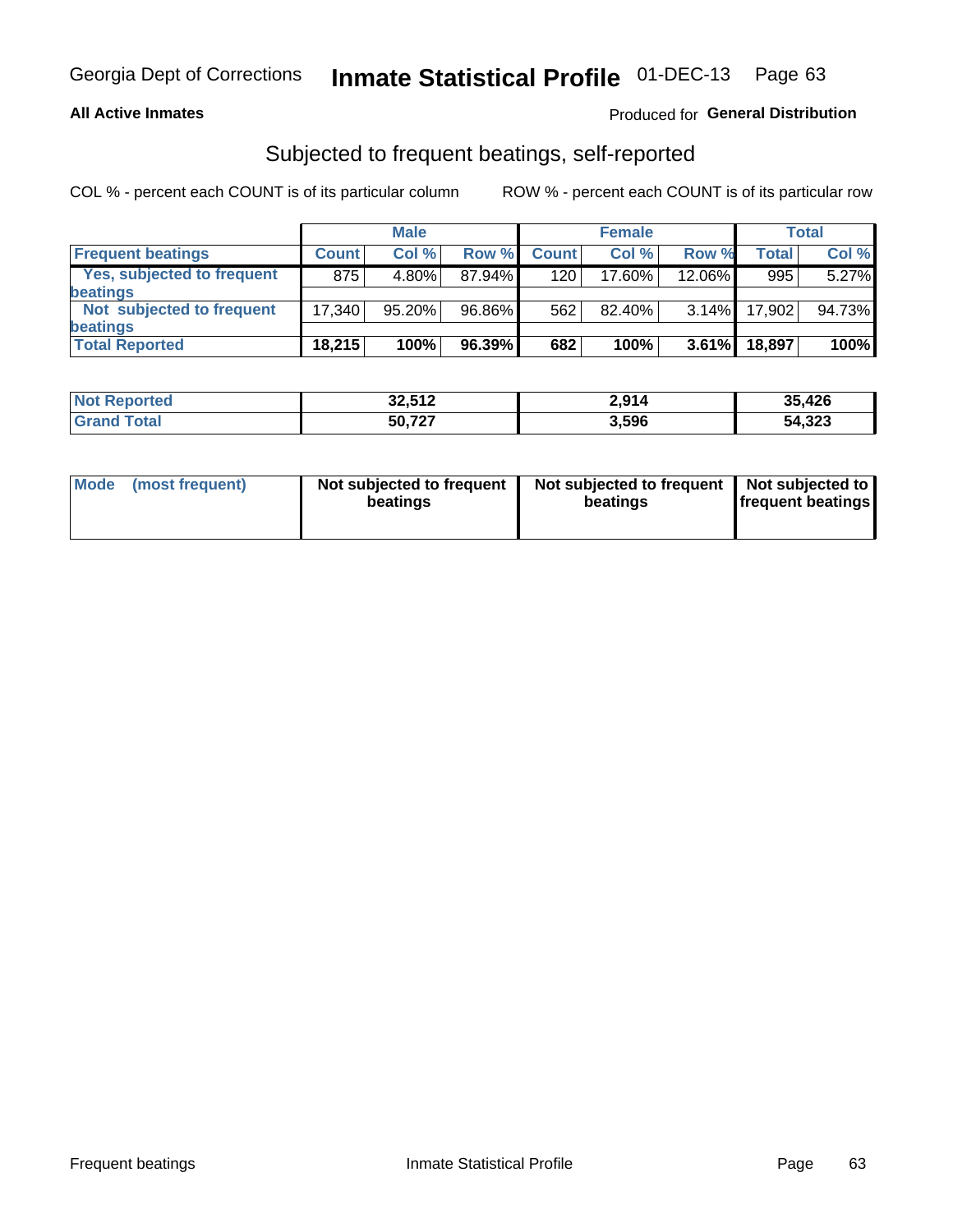#### **All Active Inmates**

### Produced for General Distribution

### Father absent during inmate's childhood

COL % - percent each COUNT is of its particular column

|                           |              | <b>Male</b> |           |              | <b>Female</b> |          |        | <b>Total</b> |
|---------------------------|--------------|-------------|-----------|--------------|---------------|----------|--------|--------------|
| <b>Father Absent</b>      | <b>Count</b> | Col%        | Row %     | <b>Count</b> | Col %         | Row %    | Total  | Col %        |
| Yes, father was absent    | 8.849        | 48.58%      | $97.18\%$ | 257          | 37.68%        | $2.82\%$ | 9,106  | 48.19%       |
| No, father was not absent | 9.366        | 51.42%      | 95.66%    | 425'         | 62.32%        | $4.34\%$ | 9.791  | 51.81%       |
| <b>Total Reported</b>     | 18,215       | 100%        | $96.39\%$ | 682          | 100%          | $3.61\%$ | 18,897 | 100%         |

| <b>Not Reported</b> | 32,512 | 2,914 | 35,426 |
|---------------------|--------|-------|--------|
| <b>Srand Total</b>  | 50,727 | 3,596 | 54,323 |

|  | Mode (most frequent) | No, father was not absent No, father was not absent |  | No, father was not<br>absent |
|--|----------------------|-----------------------------------------------------|--|------------------------------|
|--|----------------------|-----------------------------------------------------|--|------------------------------|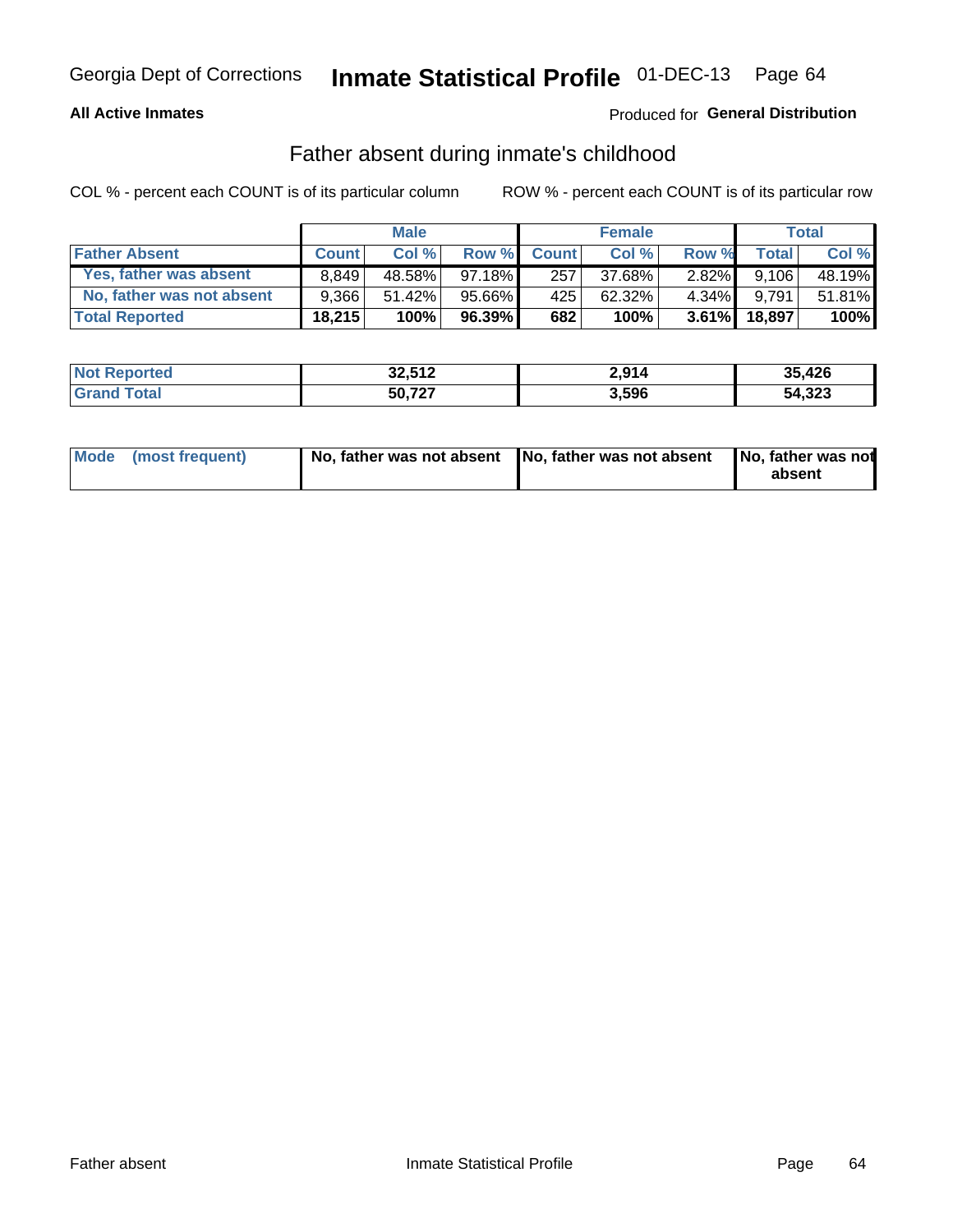#### **All Active Inmates**

### Produced for General Distribution

### Mother absent during inmate's childhood

COL % - percent each COUNT is of its particular column

|                           |              | <b>Male</b> |           |              | <b>Female</b> |          |              | <b>Total</b> |
|---------------------------|--------------|-------------|-----------|--------------|---------------|----------|--------------|--------------|
| <b>Mother Absent</b>      | <b>Count</b> | Col%        | Row %     | <b>Count</b> | Col %         | Row %    | <b>Total</b> | Col %        |
| Yes, mother was absent    | 2.317        | 12.72%      | 96.06%    | 95           | $13.93\%$     | $3.94\%$ | 2,412        | 12.76%       |
| No, mother was not absent | 15.898       | 87.28%      | 96.44%    | 587          | 86.07%        | $3.56\%$ | 16.485       | 87.24%       |
| <b>Total Reported</b>     | 18,215       | 100%        | $96.39\%$ | 682          | 100%          | $3.61\%$ | 18.897       | 100%         |

| <b>Not Reported</b> | 32,512 | 2,914 | 35,426 |
|---------------------|--------|-------|--------|
| iotal               | 50,727 | 3,596 | 54,323 |

| Mode (most frequent) | No, mother was not absent   No, mother was not absent   No, mother was | not absent |
|----------------------|------------------------------------------------------------------------|------------|
|                      |                                                                        |            |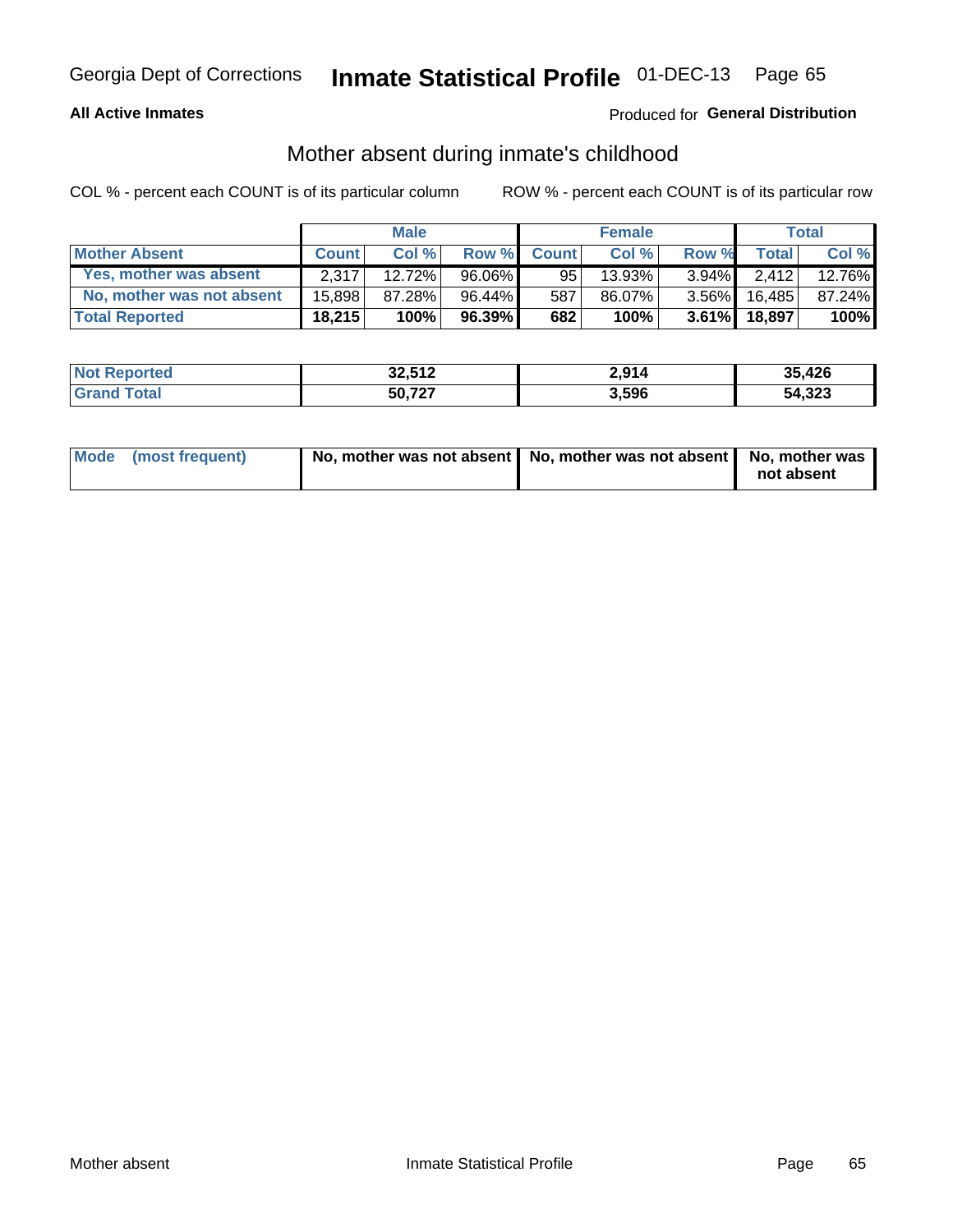#### **All Active Inmates**

### Produced for General Distribution

### Inmate diagnosed as manipulative

COL % - percent each COUNT is of its particular column

|                       | <b>Male</b>  |        |           | <b>Female</b> |          |          | Total        |        |
|-----------------------|--------------|--------|-----------|---------------|----------|----------|--------------|--------|
| <b>Manipulative</b>   | <b>Count</b> | Col %  | Row %     | <b>Count</b>  | Col%     | Row %    | <b>Total</b> | Col %  |
| Yes, manipulative     | 3.520        | 20.08% | 99.60%    | 14            | $2.06\%$ | 0.40%    | 3.534        | 19.40% |
| No, not manipulative  | 14.012       | 79.92% | $95.46\%$ | 667           | 97.94%   | $4.54\%$ | 14.679       | 80.60% |
| <b>Total Reported</b> | 17,532       | 100%   | 96.26%    | 681           | 100%     | $3.74\%$ | 18.213       | 100%   |

| <b>Not Reported</b>   | 33,195<br>າາ | 2,915 | 36,110 |
|-----------------------|--------------|-------|--------|
| <b>Grand</b><br>⊺otal | 50,727       | 3,596 | 54,323 |

| Mode | (most frequent) | No, not manipulative | No, not manipulative | No. not<br><b>I</b> manipulative |
|------|-----------------|----------------------|----------------------|----------------------------------|
|------|-----------------|----------------------|----------------------|----------------------------------|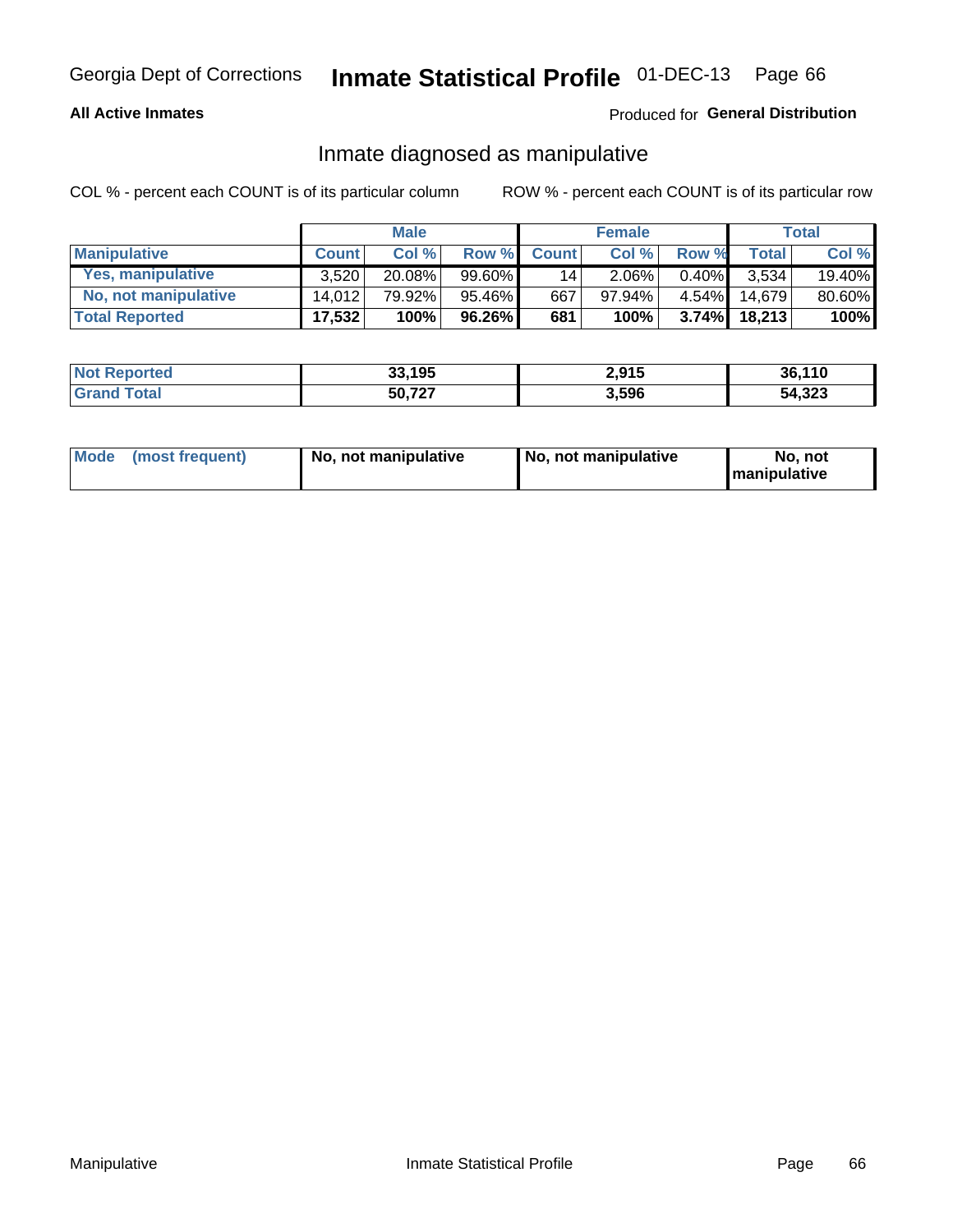#### **All Active Inmates**

#### Produced for General Distribution

### Inmate diagnosed as assaultive

COL % - percent each COUNT is of its particular column

|                       |              | <b>Male</b> |        |              | <b>Female</b> |          |              | Total  |
|-----------------------|--------------|-------------|--------|--------------|---------------|----------|--------------|--------|
| <b>Assaultive</b>     | <b>Count</b> | Col%        | Row %  | <b>Count</b> | Col %         | Row %    | <b>Total</b> | Col %  |
| Yes, assaultive       | 10.560       | 60.23%      | 95.90% | 451          | 66.23%        | $4.10\%$ | 11.0111      | 60.46% |
| No, not assaultive    | 6.972        | $39.77\%$   | 96.81% | 230          | 33.77%        | $3.19\%$ | 7,202        | 39.54% |
| <b>Total Reported</b> | 17,532       | 100%        | 96.26% | 681          | 100%          | $3.74\%$ | 18,213       | 100%   |

| <b>Not Reported</b> | 33,195 | 2,915 | 36.110 |
|---------------------|--------|-------|--------|
| Tota                | 50,727 | 3,596 | 54,323 |

| Mode<br>(most frequent) | Yes, assaultive | Yes, assaultive | <b>Yes, assaultive</b> |
|-------------------------|-----------------|-----------------|------------------------|
|-------------------------|-----------------|-----------------|------------------------|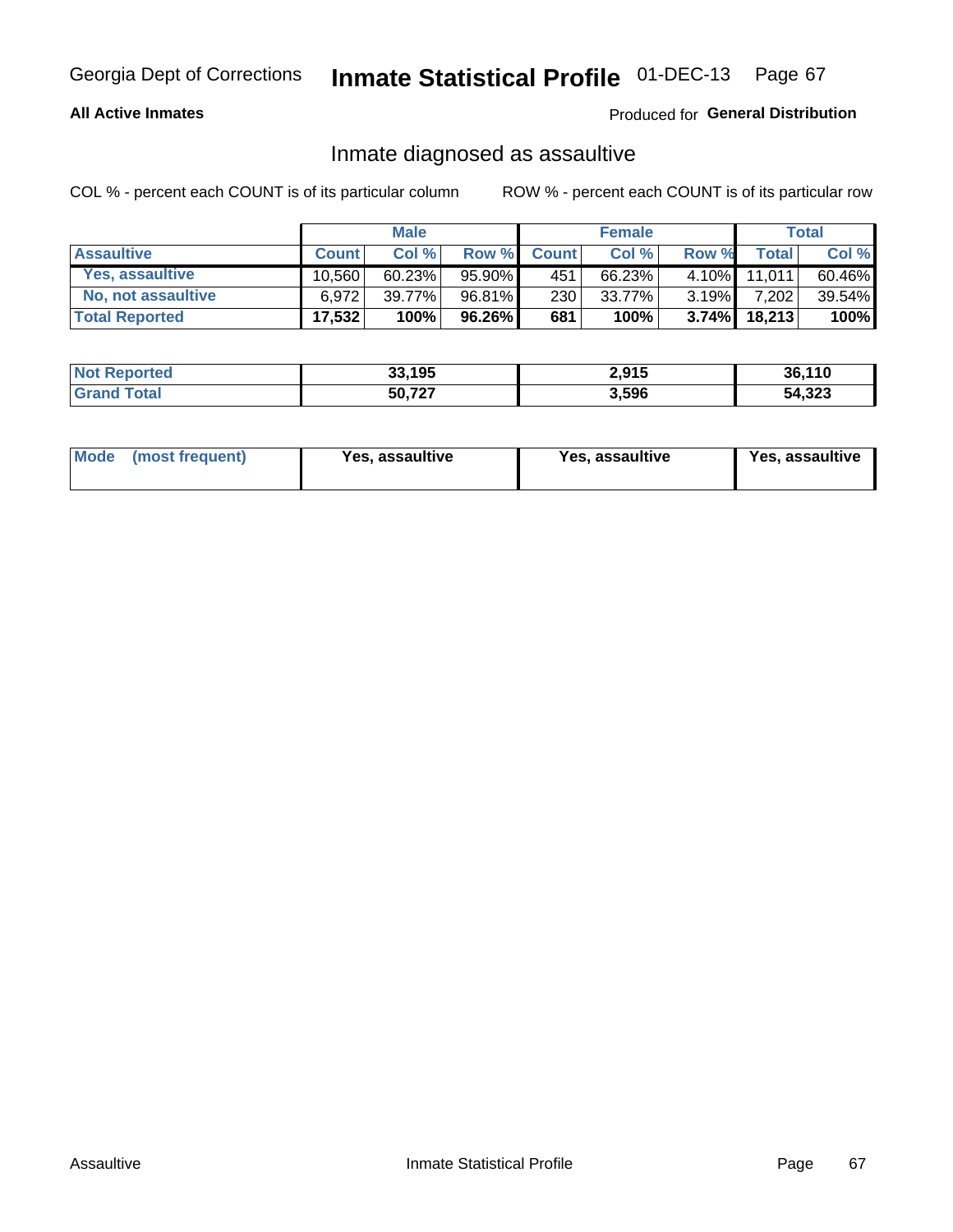# Inmate Statistical Profile 01-DEC-13 Page 68

#### **All Active Inmates**

#### Produced for General Distribution

## Number of prior Georgia incarcerations

COL % - percent each COUNT is of its particular column

|                                       |        | <b>Male</b> |             |       | <b>Female</b> |       |        | <b>Total</b> |
|---------------------------------------|--------|-------------|-------------|-------|---------------|-------|--------|--------------|
| <b>Num of Prior GA Incarcerations</b> | Count  | Col %       | Row % Count |       | Col %         | Row % | Total  | Col %        |
|                                       | 29,211 | 57.58%      | 91.67%      | 2,655 | 73.83%        | 8.33% | 31,866 | 58.66%       |
|                                       | 9,056  | 17.85%      | 95.46%      | 431   | 11.99%        | 4.54% | 9,487  | 17.46%       |
| $\overline{2}$                        | 5,124  | 10.10%      | 96.03%      | 212   | 5.90%         | 3.97% | 5,336  | 9.82%        |
| 3                                     | 2,905  | 5.73%       | $95.25\%$   | 145   | 4.03%         | 4.75% | 3,050  | 5.61%        |
| $\boldsymbol{4}$                      | 1,819  | 3.59%       | 96.96%      | 57    | 1.59%         | 3.04% | 1,876  | 3.45%        |
| 5                                     | 1,073  | 2.12%       | 97.02%      | 33    | 0.92%         | 2.98% | 1,106  | 2.04%        |
| <b>More Than 5</b>                    | 1,539  | 3.03%       | 96.07%      | 63    | 1.75%         | 3.93% | 1,602  | 2.95%        |
| <b>Total Reported</b>                 | 50,727 | 100%        | 93.38%      | 3,596 | 100.0%        | 6.62% | 54,323 | 100%         |

| orted<br>NA |                 |       |        |
|-------------|-----------------|-------|--------|
|             | $E0$ 707<br>71. | 3,596 | 54,323 |

| Mean (average)       | $\overline{.02}$ | .59 | .99 |
|----------------------|------------------|-----|-----|
| Median (middle)      |                  |     |     |
| Mode (most frequent) |                  |     |     |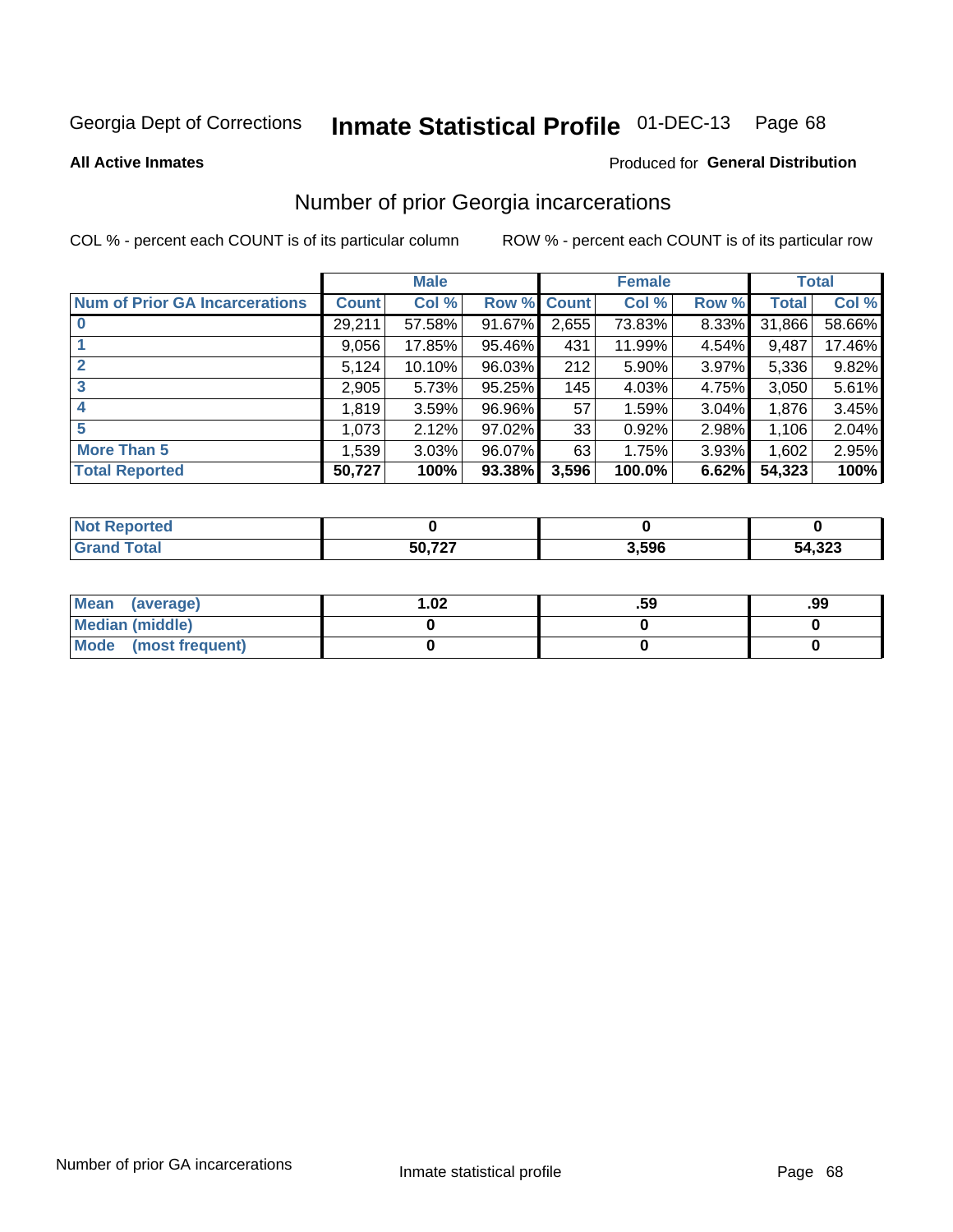#### Inmate Statistical Profile 01-DEC-13 Page 69

#### **All Active Inmates**

#### Produced for General Distribution

### Prison sentence in years

COL % - percent each COUNT is of its particular column

ROW % - percent each COUNT is of its particular row

|                                 | <b>Male</b>  |        |         | <b>Female</b> |        |       | <b>Total</b>   |        |
|---------------------------------|--------------|--------|---------|---------------|--------|-------|----------------|--------|
| <b>Prison Sentence In Years</b> | <b>Count</b> | Col %  | Row %   | <b>Count</b>  | Col %  | Row % | <b>Total</b>   | Col %  |
| $0 - 1$                         | 470          | 0.93%  | 93.81%  | 31            | 0.86%  | 6.19% | 501            | 0.92%  |
| $1.1 - 2$                       | 735          | 1.45%  | 91.19%  | 71            | 1.97%  | 8.81% | 806            | 1.48%  |
| $2.1 - 3$                       | 921          | 1.82%  | 91.64%  | 84            | 2.34%  | 8.36% | 1,005          | 1.85%  |
| $3.1 - 4$                       | 909          | 1.79%  | 92.47%  | 74            | 2.06%  | 7.53% | 983            | 1.81%  |
| $4.1 - 5$                       | 2,211        | 4.36%  | 90.88%  | 222           | 6.17%  | 9.12% | 2,433          | 4.48%  |
| $5.1 - 6$                       | 1,148        | 2.26%  | 90.25%  | 124           | 3.45%  | 9.75% | 1,272          | 2.34%  |
| $6.1 - 7$                       | 1,241        | 2.45%  | 91.86%  | 110           | 3.06%  | 8.14% | 1,351          | 2.49%  |
| $7.1 - 8$                       | 1,225        | 2.41%  | 91.15%  | 119           | 3.31%  | 8.85% | 1,344          | 2.47%  |
| $8.1 - 9$                       | 1,173        | 2.31%  | 92.14%  | 100           | 2.78%  | 7.86% | 1,273          | 2.34%  |
| $9.1 - 10$                      | 5,685        | 11.21% | 90.83%  | 574           | 15.96% | 9.17% | 6,259          | 11.52% |
| $10.1 - 12$                     | 2,852        | 5.62%  | 91.79%  | 255           | 7.09%  | 8.21% | 3,107          | 5.72%  |
| $12.1 - 15$                     | 5,491        | 10.82% | 92.24%  | 462           | 12.85% | 7.76% | 5,953          | 10.96% |
| $15.1 - 20$                     | 9,593        | 18.91% | 94.25%  | 585           | 16.27% | 5.75% | 10,178         | 18.74% |
| 20.1 - Over                     | 9,114        | 17.97% | 95.62%  | 417           | 11.60% | 4.38% | 9,531          | 17.55% |
| <b>Life</b>                     | 6,940        | 13.68% | 95.32%  | 341           | 9.48%  | 4.68% | 7,281          | 13.40% |
| <b>Life Without Parole</b>      | 919          | 1.81%  | 97.25%  | 26            | 0.72%  | 2.75% | 945            | 1.74%  |
| <b>Death</b>                    | 98           | 0.19%  | 98.99%  |               | 0.03%  | 1.01% | 99             | 0.18%  |
| <b>Youthful Offenders</b>       | 2            | 0.01%  | 100.00% |               |        |       | $\overline{2}$ | 0.01%  |
| <b>Total Reported</b>           | 50,727       | 100%   | 93.38%  | 3,596         | 100%   | 6.62% | 54,323         | 100%   |

| ported<br>I NOT |               |       |               |
|-----------------|---------------|-------|---------------|
|                 | 50.727<br>- - | 3,596 | 4,323<br>- מר |

#### **Determinate (numeric) sentences only**

| <b>Mean</b> | ם הו | .<br>70<br>19.7 | 18.04 | 19.68 |
|-------------|------|-----------------|-------|-------|
|             |      |                 |       |       |

All sentences (including determinate), with life, life without parole, and death sentences figured at 45 years

| חה חה               |           |         |             |       |
|---------------------|-----------|---------|-------------|-------|
| ____<br>___<br>____ | $M\Omega$ | ↗Ч<br>- | .ძ.26<br>28 | 28.29 |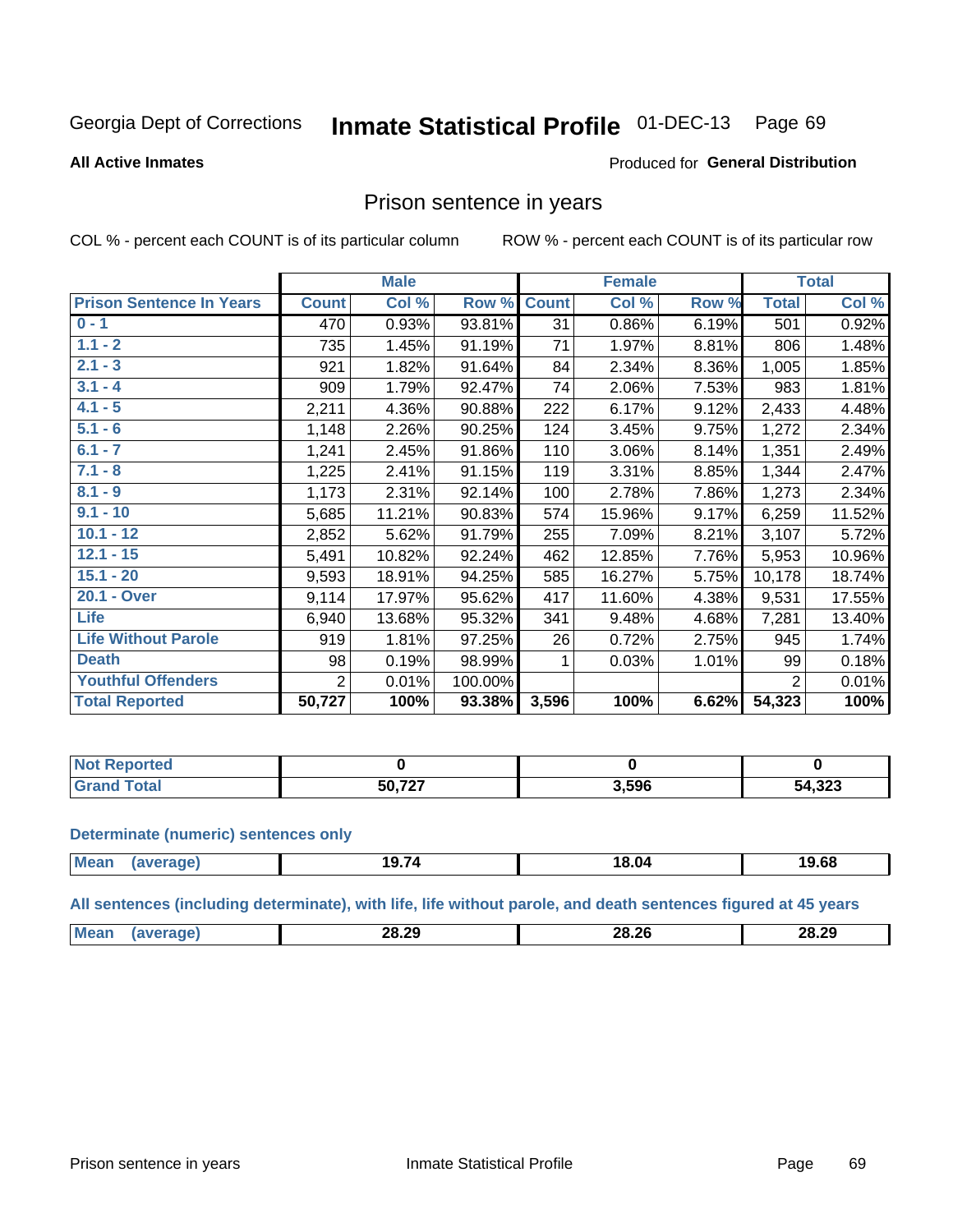#### Inmate Statistical Profile 01-DEC-13 Page 70

#### **All Active Inmates**

#### **Produced for General Distribution**

## Primary offense, broken out into felonies vs misdemeanors

COL % - percent each COUNT is of its particular column

|                                  | <b>Male</b>  |        |           | <b>Female</b>      |                   |       | Total  |        |
|----------------------------------|--------------|--------|-----------|--------------------|-------------------|-------|--------|--------|
| <b>Felonies and Misdemeanors</b> | <b>Count</b> | Col%   |           | <b>Row % Count</b> | Col%              | Row % | Total, | Col %  |
| <b>Felonies</b>                  | 50,527       | 99.75% | $93.37\%$ | 3.589              | 99.81%            | 6.63% | 54.116 | 99.75% |
| <b>Misdemeanors</b>              | 127          | .25%   | 94.78%    |                    | .19% <sup> </sup> | 5.22% | 134    | .25%   |
| <b>Total Reported</b>            | 50,654       | 100%   | $93.37\%$ | 3,596              | 100%              | 6.63% | 54.250 | 100%   |

| <b>Not Reported</b> | $\sim$ |        | --     |  |
|---------------------|--------|--------|--------|--|
| Grano<br>™otal      | 50 727 | 50,654 | 54,323 |  |

| M      | .    | nes | onies |
|--------|------|-----|-------|
| nuenti | ____ | .   | .     |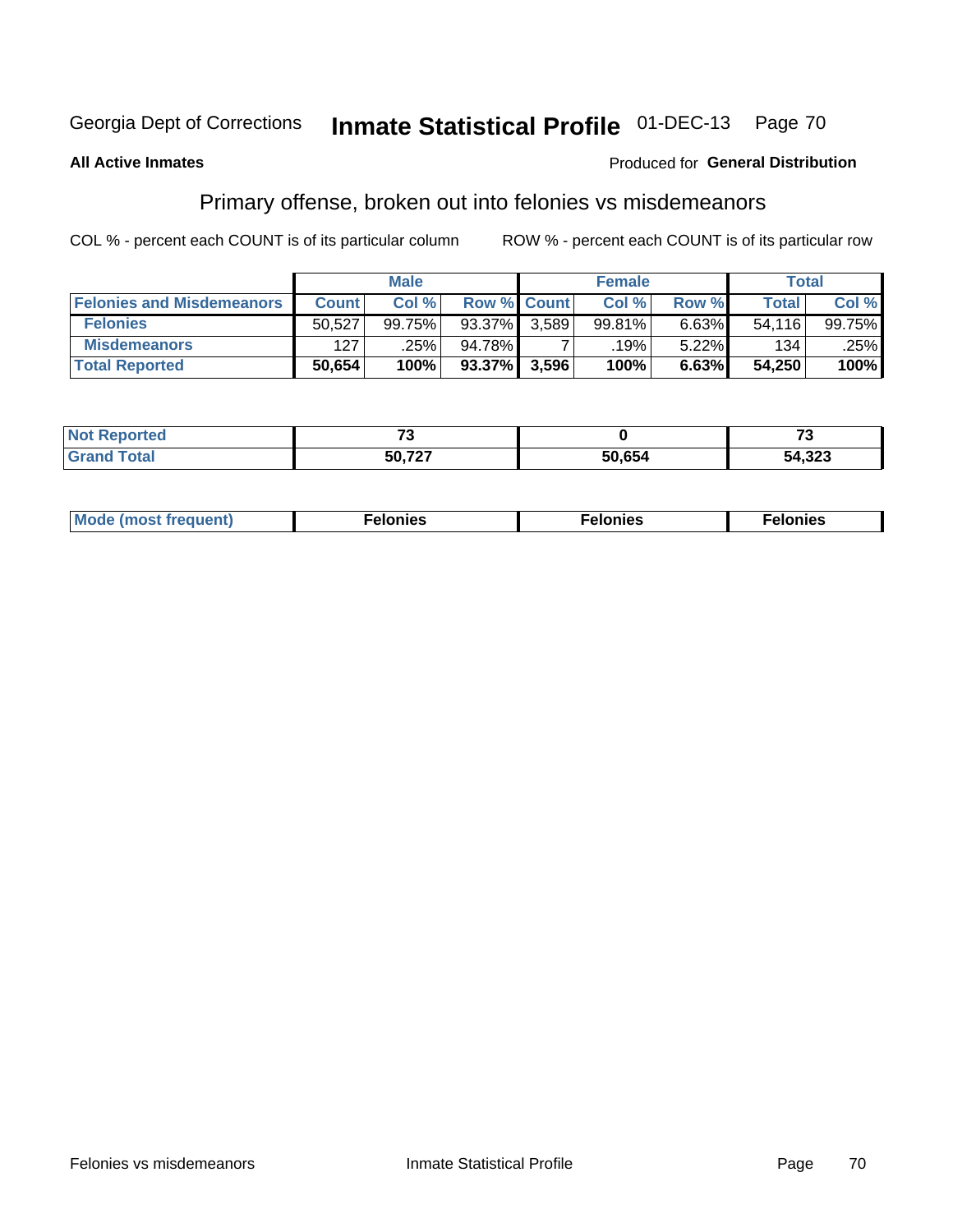## Georgia Dept of Corrections **Inmate Statistical Profile** 01-DEC-13 Page 71

#### **All Active Inmates**

#### Produced for **General Distribution**

## Primary offense, broken out into six broad crime categories

COL % - percent each COUNT is of its particular column ROW % - percent each COUNT is of its particular row

|                                 | <b>Male</b>  |        |        | <b>Female</b> |          |        | <b>Total</b> |        |
|---------------------------------|--------------|--------|--------|---------------|----------|--------|--------------|--------|
| <b>Crime Categories</b>         | <b>Count</b> | Col %  |        | Row % Count   | Col %    | Row %  | <b>Total</b> | Col %  |
| <b>Violent</b>                  | 24,926       | 49.50% | 94.15% | 1,550         | 43.38%   | 5.85%  | 26,476       | 49.09% |
| <b>Sex Crime</b><br>2           | 8,217        | 16.32% | 98.51% | 124           | $3.47\%$ | 1.49%  | 8,341        | 15.47% |
| $\mathbf{3}$<br><b>Property</b> | 9,298        | 18.46% | 89.59% | 1,080         | 30.23%   | 10.41% | 10,378       | 19.24% |
| <b>Drug</b><br>4                | 5,843        | 11.60% | 89.78% | 665           | 18.61%   | 10.22% | 6,508        | 12.07% |
| <b>Habit/DUI</b><br>5           | 95           | .19%   | 84.07% | 18            | .50%     | 15.93% | 113          | .21%   |
| <b>Other</b><br>6               | 1,978        | 3.93%  | 93.57% | 136           | 3.81%    | 6.43%  | 2,114        | 3.92%  |
| <b>Total Reported</b>           | 50,357       | 100%   | 93.37% | 3,573         | 100%     | 6.63%  | 53,930       | 100%   |

| rtea | 270    | n.    | 393           |
|------|--------|-------|---------------|
| NO   | u v    | Zv    |               |
|      | 50,727 | 3,596 | າາາ<br>54.323 |

| Mo<br>uent)<br>nos | .<br>/iolent | <br>Violent | - --<br><b>Tiolent</b> |
|--------------------|--------------|-------------|------------------------|
|                    |              |             |                        |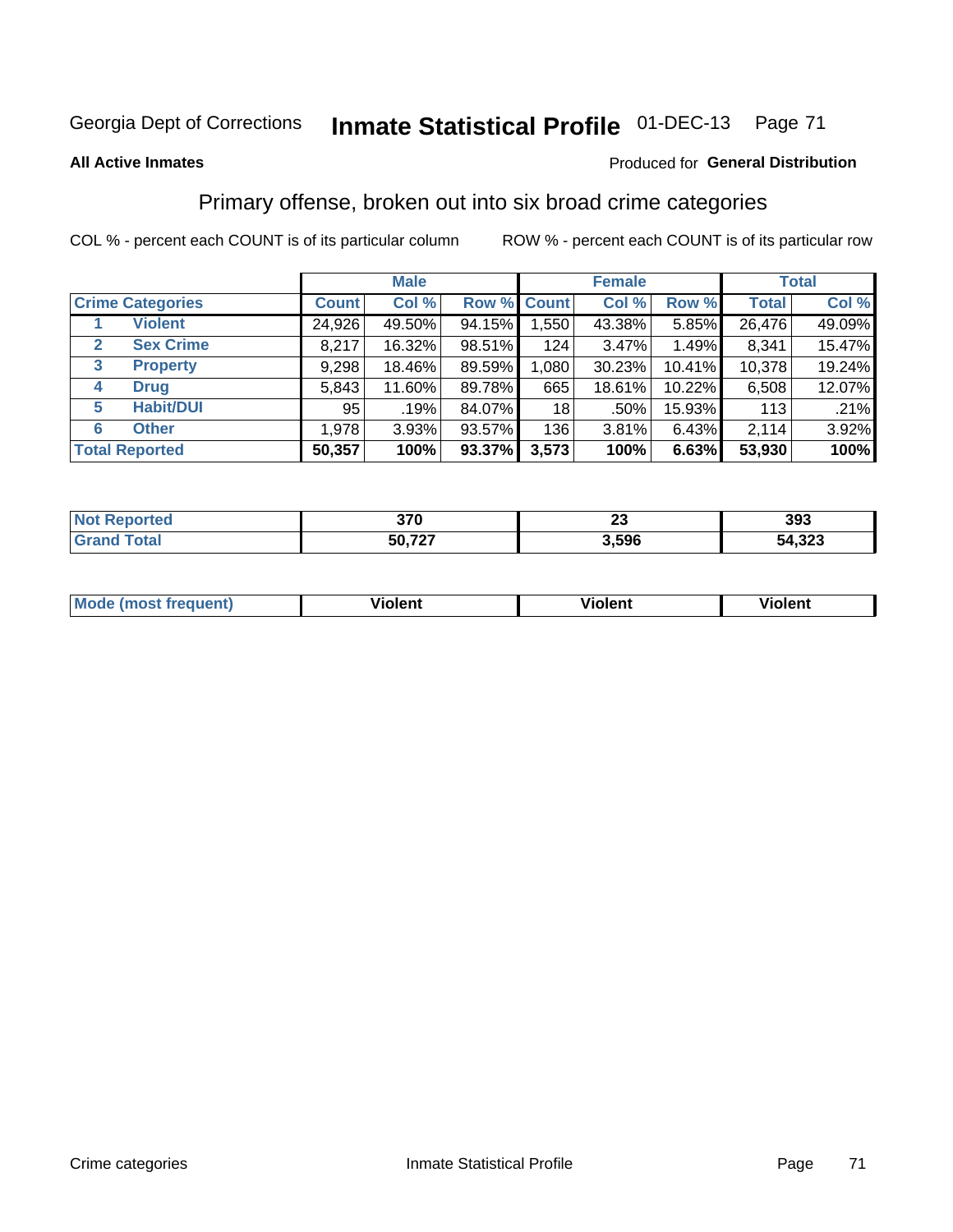## Georgia Dept of Corrections **Inmate Statistical Profile** 01-DEC-13 Page 72

#### **All Active Inmates**

#### Produced for **General Distribution**

## Primary offense, detailed offense code

COL % - percent each COUNT is of its particular column ROW % - percent each COUNT is of its particular row

|   |                                                | <b>Male</b>    |        |         | <b>Female</b>       | <b>Total</b> |         |                |        |
|---|------------------------------------------------|----------------|--------|---------|---------------------|--------------|---------|----------------|--------|
|   | <b>Primary Offense</b>                         | <b>Count</b>   | Col %  | Row %   | <b>Count</b>        | Col %        | Row %   | <b>Total</b>   | Col %  |
| F | <b>Abuse, Neglect</b>                          |                |        |         | 1.                  | .03%         | 100.00% | 1              | .01%   |
|   | <b>Elder/Disab</b>                             |                |        |         |                     |              |         |                |        |
| F | <b>Agg Aslt W Intnt To Rape</b>                | 58             | .11%   | 100.00% |                     |              |         | 58             | .11%   |
| F | <b>Agg Sex Battery Atmpt</b>                   | 3              | .01%   | 100.00% |                     |              |         | 3              | .01%   |
| F | <b>Aggrav Assault</b>                          | 4,941          | 9.75%  | 94.71%  | 276                 | 7.68%        | 5.29%   | 5,217          | 9.62%  |
| F | <b>Aggrav Assault Peace</b><br><b>Ofcr</b>     | 281            | .55%   | 96.23%  | 11                  | .31%         | 3.77%   | 292            | .54%   |
| F | <b>Aggrav Battery</b>                          | 1,127          | 2.22%  | 94.23%  | 69                  | 1.92%        | 5.77%   | 1,196          | 2.20%  |
| F | <b>Aggrav Battery Peace</b><br><b>Ofcr</b>     | 17             | .03%   | 94.44%  | 1                   | .03%         | 5.56%   | 18             | .03%   |
| F | <b>Aggrav Ch Molest, Atmpt</b>                 | 4              | .01%   | 100.00% |                     |              |         | 4              | .01%   |
| F | <b>Aggrav Child Molestation</b>                | 1,254          | 2.48%  | 98.35%  | 21                  | .58%         | 1.65%   | 1,275          | 2.35%  |
| F | <b>Aggrav Cruelty To</b>                       | 9              | .02%   | 100.00% |                     |              |         | 9              | .02%   |
| F | <b>Animals</b><br><b>Aggrav Sexual Battery</b> |                |        |         |                     |              |         |                |        |
| F | <b>Aggrav Sodomy</b>                           | 183            | .36%   | 99.46%  | 1                   | .03%         | .54%    | 184            | .34%   |
| F | <b>Aggrav Stalking</b>                         | 208            | .41%   | 99.05%  | $\overline{2}$<br>9 | .06%         | .95%    | 210            | .39%   |
| F | <b>Aggravated Assault On</b>                   | 280            | .55%   | 96.89%  |                     | .25%         | 3.11%   | 289            | .53%   |
|   | $65+$                                          | 5              | .01%   | 100.00% |                     |              |         | 5              | .01%   |
| F | <b>Aiding Escape</b>                           | 1              | .01%   | 100.00% |                     |              |         | 1              | .01%   |
| F | <b>Aircraft Hijacking</b>                      | 6              | .01%   | 100.00% |                     |              |         | 6              | .01%   |
| F | <b>Alter Id</b>                                | 1              | .01%   | 100.00% |                     |              |         | 1              | .01%   |
| F | <b>Armed Robbery</b>                           | 5,586          | 11.03% | 96.69%  | 191                 | 5.31%        | 3.31%   | 5,777          | 10.65% |
| F | <b>Arson 1st Degree</b>                        | 73             | .14%   | 90.12%  | 8                   | .22%         | 9.88%   | 81             | .15%   |
| F | <b>Arson 2nd Degree</b>                        | 7              | .01%   | 87.50%  | 1                   | .03%         | 12.50%  | 8              | .01%   |
| F | <b>Arson 3rd Degree</b>                        | $\overline{2}$ | .01%   | 66.67%  | 1                   | .03%         | 33.33%  | 3              | .01%   |
| F | <b>Arson Misc</b>                              | 1              | .01%   | 100.00% |                     |              |         | 1              | .01%   |
| F | <b>Atmpt Aggrav Assault</b>                    | 10             | .02%   | 90.91%  | 1                   | .03%         | 9.09%   | 11             | .02%   |
| F | <b>Atmpt Aggrav Sodomy</b>                     | 5              | .01%   | 100.00% |                     |              |         | 5              | .01%   |
| F | <b>Atmpt Armed Robbery</b>                     | 108            | .21%   | 95.58%  | 5                   | .14%         | 4.42%   | 113            | .21%   |
| F | <b>Atmpt Burglary</b>                          | 42             | .08%   | 95.45%  | $\overline{2}$      | .06%         | 4.55%   | 44             | .08%   |
| F | <b>Atmpt Child Molestation</b>                 | 20             | .04%   | 100.00% |                     |              |         | 20             | .04%   |
| F | <b>Atmpt Escape</b>                            | 1              | .01%   | 100.00% |                     |              |         | 1              | .01%   |
| F | <b>Atmpt Kidnap</b>                            | 5              | .01%   | 100.00% |                     |              |         | 5              | .01%   |
| F | <b>Atmpt Murder</b>                            | 50             | .10%   | 92.59%  | 4                   | .11%         | 7.41%   | 54             | .10%   |
| F | <b>Atmpt Rape</b>                              | 42             | .08%   | 97.67%  | $\mathbf{1}$        | .03%         | 2.33%   | 43             | .08%   |
| F | <b>Atmpt Robbery</b>                           | 56             | .11%   | 93.33%  | 4                   | .11%         | 6.67%   | 60             | .11%   |
| F | <b>Atmpt Sodomy</b>                            | 1              | .01%   | 100.00% |                     |              |         | 1              | .01%   |
| F | <b>Atmpt Theft By Taking</b>                   | 7              | .01%   | 100.00% |                     |              |         | $\overline{7}$ | .01%   |
| F | <b>Atmpt Viol Substance</b>                    | 19             | .04%   | 82.61%  | $\vert 4 \vert$     | .11%         | 17.39%  | 23             | .04%   |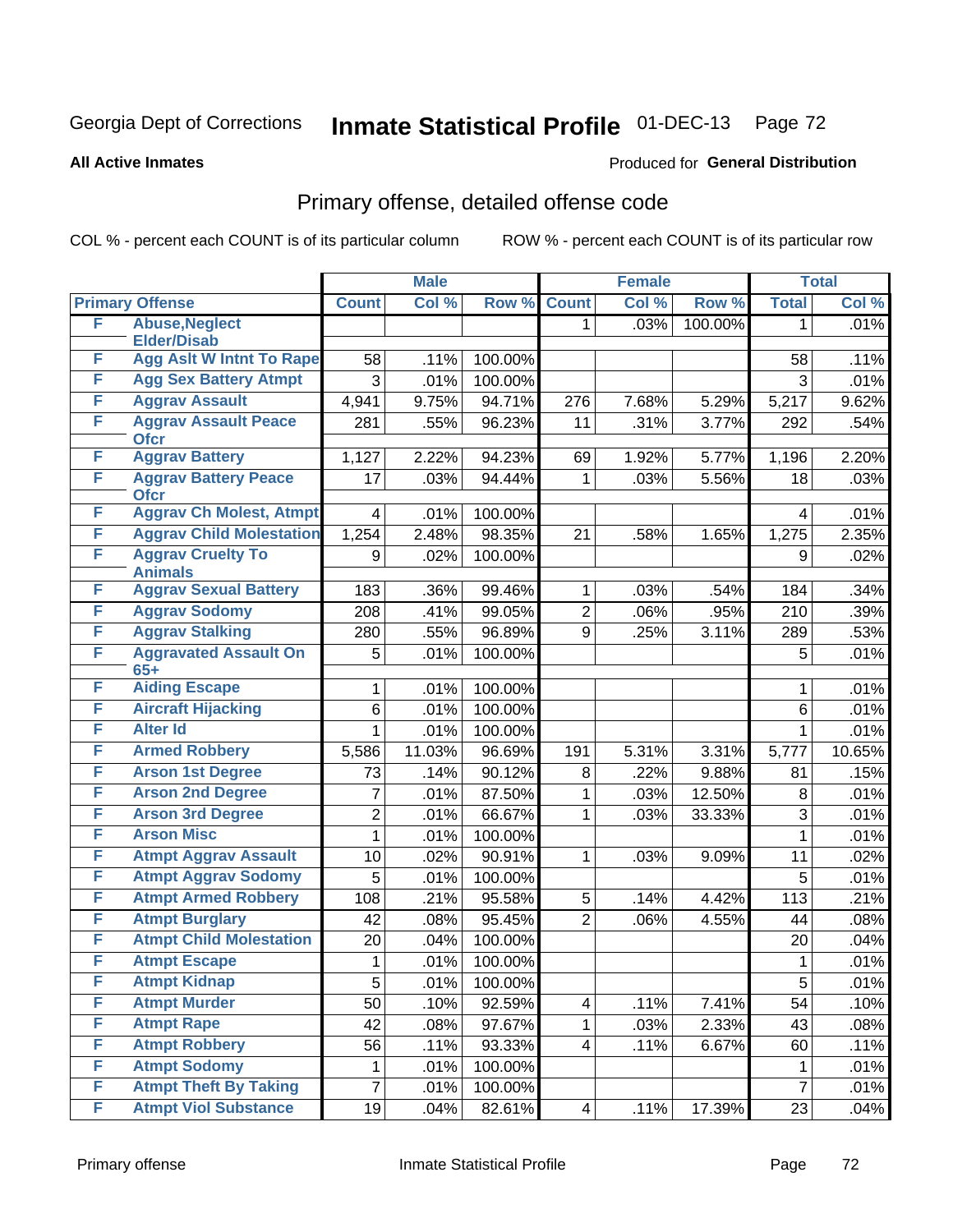#### **All Active Inmates**

#### Produced for **General Distribution**

### Primary offense, detailed offense code

|        |                                            |                         | <b>Male</b> |         |                | <b>Female</b> |         |                         | <b>Total</b> |
|--------|--------------------------------------------|-------------------------|-------------|---------|----------------|---------------|---------|-------------------------|--------------|
|        | <b>Primary Offense</b>                     | <b>Count</b>            | Col %       | Row %   | <b>Count</b>   | Col %         | Row %   | <b>Total</b>            | Col %        |
|        | <b>Act</b>                                 |                         |             |         |                |               |         |                         |              |
| F      | <b>Att/Consprcy Commt</b><br>C/S/Of        | 49                      | .10%        | 89.09%  | 6              | .17%          | 10.91%  | 55                      | .10%         |
| F      | <b>Bad Checks</b>                          | 5                       | .01%        | 55.56%  | 4              | .11%          | 44.44%  | 9                       | .02%         |
| F      | <b>Bail Jumping</b>                        | 4                       | .01%        | 50.00%  | $\overline{4}$ | .11%          | 50.00%  | 8                       | .01%         |
| F      | <b>Barratry</b>                            | 1                       | .01%        | 100.00% |                |               |         | $\mathbf{1}$            | .01%         |
| F      | <b>Bestiality</b>                          | 1                       | .01%        | 50.00%  | 1              | .03%          | 50.00%  | $\overline{2}$          | .01%         |
| F      | <b>Bribery Govt Officer</b>                | 1                       | .01%        | 100.00% |                |               |         | $\mathbf{1}$            | .01%         |
| F      | <b>Burg 1st Aft 6/30/12</b>                | 109                     | .22%        | 93.16%  | 8              | .22%          | 6.84%   | 117                     | .22%         |
| F      | <b>Burg 2nd Aft 6/30/12</b>                | 27                      | .05%        | 96.43%  | $\mathbf{1}$   | .03%          | 3.57%   | 28                      | .05%         |
| F      | <b>Burg Bef 7/1/12</b>                     | 5,632                   | 11.12%      | 96.19%  | 223            | 6.20%         | 3.81%   | 5,855                   | 10.79%       |
| F      | <b>Carry Concealed Weapon</b>              | 3                       | .01%        | 100.00% |                |               |         | 3                       | .01%         |
| F      | <b>Carry Weapon At School</b>              | 6                       | .01%        | 100.00% |                |               |         | 6                       | .01%         |
| F      | <b>Child Molestation</b>                   | 2,655                   | 5.24%       | 97.79%  | 60             | 1.67%         | 2.21%   | 2,715                   | 5.00%        |
| F      | <b>Chop Shop Violation</b>                 | 2                       | .01%        | 100.00% |                |               |         | 2                       | .01%         |
| F      | <b>Cnspire Traffic Cntrl Sub</b>           | 10                      | .02%        | 100.00% |                |               |         | 10                      | .02%         |
| F      | <b>Cntrbtng Delingency</b>                 |                         |             |         | $\mathbf 1$    | .03%          | 100.00% | 1                       | .01%         |
|        | <b>Minor</b>                               |                         |             |         |                |               |         |                         |              |
| F<br>F | <b>Computer Pornography</b>                | 64                      | .13%        | 100.00% |                |               |         | 64                      | .12%         |
|        | <b>Computer Theft</b>                      | 10                      | .02%        | 55.56%  | 8              | .22%          | 44.44%  | 18                      | .03%         |
| F      | <b>Conceal Contraband</b>                  | 1                       | .01%        | 100.00% |                |               |         | 1                       | .01%         |
| F      | <b>Conceal Death Of</b><br><b>Another</b>  | 10                      | .02%        | 76.92%  | 3              | .08%          | 23.08%  | 13                      | .02%         |
| F      | <b>Conspiracy</b>                          | 32                      | .06%        | 82.05%  | $\overline{7}$ | .19%          | 17.95%  | 39                      | .07%         |
| F      | <b>Convsn Paymnts Real</b>                 | 1                       | .01%        | 100.00% |                |               |         | 1                       | .01%         |
| F      | <b>Propy</b>                               |                         |             |         |                |               |         |                         |              |
|        | <b>Crmnl Damage 1st</b><br><b>Degree</b>   | 33                      | .07%        | 91.67%  | 3              | .08%          | 8.33%   | 36                      | .07%         |
| F      | <b>Crmnl Damage 2nd</b><br><b>Degree</b>   | 101                     | .20%        | 90.99%  | 10             | .28%          | 9.01%   | 111                     | .20%         |
| F      | <b>Crmnl Interfere Govt</b><br><b>Prop</b> | 21                      | .04%        | 91.30%  | $\overline{2}$ | .06%          | 8.70%   | 23                      | .04%         |
| F      | <b>Crmnl Poss Explosives</b>               | 1                       | .01%        | 100.00% |                |               |         | 1                       | .01%         |
| F      | <b>Crmnl Solicitation</b>                  |                         |             |         | $\mathbf 1$    | .03%          | 100.00% | $\mathbf 1$             | .01%         |
| F      | <b>Crmnl Trespassing</b>                   | 2                       | .01%        | 100.00% |                |               |         | $\overline{2}$          | .01%         |
| F      | <b>Cruelty To Animals</b>                  | $\overline{\mathbf{4}}$ | .01%        | 100.00% |                |               |         | $\overline{\mathbf{4}}$ | .01%         |
| F      | <b>Cruelty To Children</b>                 | 305                     | .60%        | 79.63%  | 78             | 2.17%         | 20.37%  | 383                     | .71%         |
| F      | <b>Cruelty To Elder Person</b>             | 16                      | .03%        | 72.73%  | 6              | .17%          | 27.27%  | 22                      | .04%         |
| F      | <b>Defrauding State</b>                    | $\overline{2}$          | .01%        | 66.67%  | $\mathbf{1}$   | .03%          | 33.33%  | 3                       | .01%         |
| F      | <b>Dogfighting</b>                         | 1                       | .01%        | 100.00% |                |               |         | $\mathbf{1}$            | .01%         |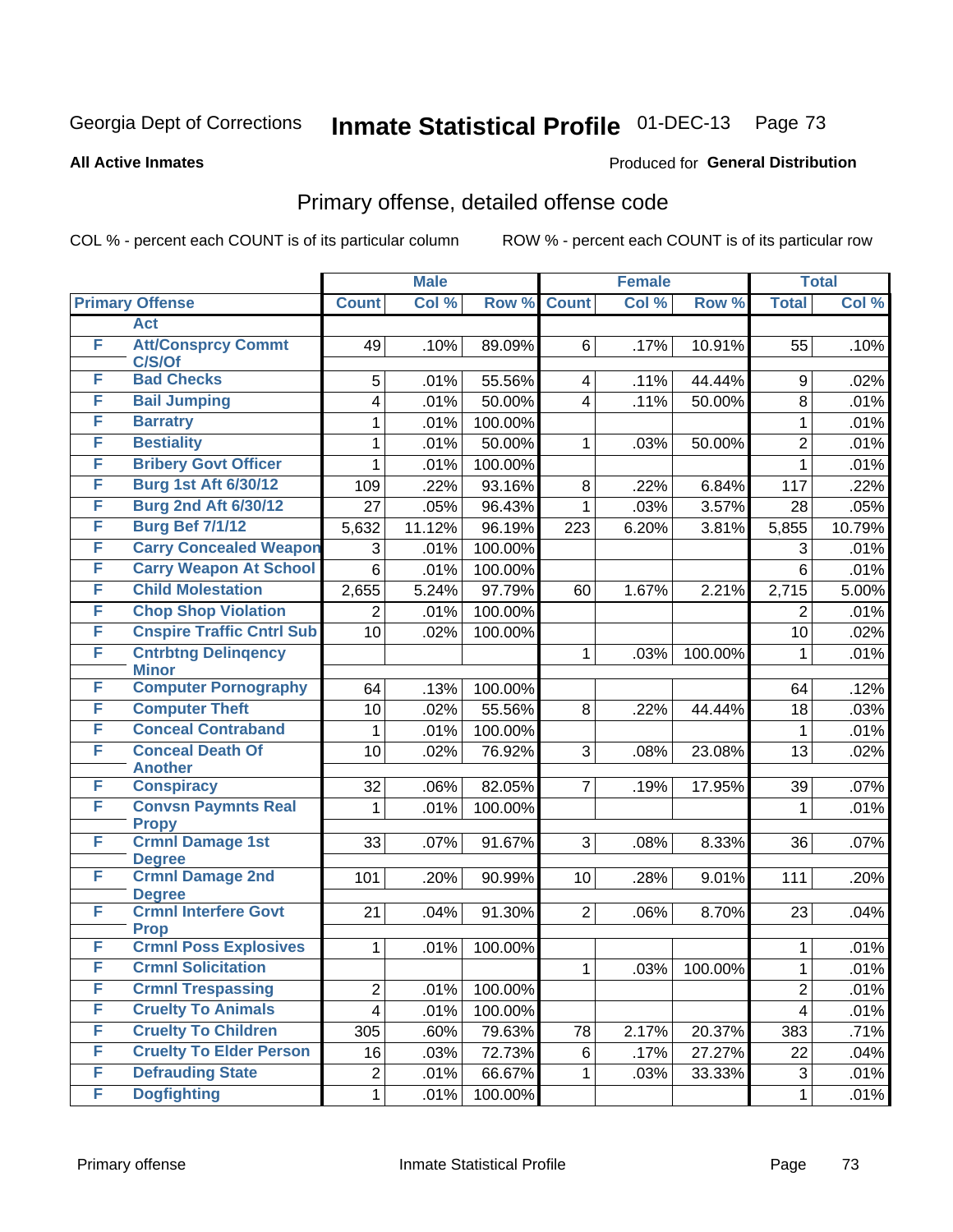**All Active Inmates**

#### Produced for **General Distribution**

### Primary offense, detailed offense code

|   |                                            |                           | <b>Male</b> |         |                | <b>Female</b> |        |                         | <b>Total</b> |
|---|--------------------------------------------|---------------------------|-------------|---------|----------------|---------------|--------|-------------------------|--------------|
|   | <b>Primary Offense</b>                     | <b>Count</b>              | Col %       | Row %   | <b>Count</b>   | Col %         | Row %  | <b>Total</b>            | Col %        |
| F | <b>Drvng Habtl Violator</b>                | 7                         | .01%        | 100.00% |                |               |        | $\overline{7}$          | .01%         |
| F | <b>Eavesdrop &amp;</b>                     | 4                         | .01%        | 100.00% |                |               |        | 4                       | .01%         |
|   | <b>Surveillance</b>                        |                           |             |         |                |               |        |                         |              |
| F | <b>Entering Vehicle</b>                    | 102                       | .20%        | 98.08%  | $\overline{2}$ | .06%          | 1.92%  | 104                     | .19%         |
| F | <b>Entice Child, Attempted</b>             | 8                         | .02%        | 100.00% |                |               |        | 8                       | .01%         |
| F | <b>Enticing Child-Indec</b>                | 76                        | .15%        | 96.20%  | 3              | .08%          | 3.80%  | 79                      | .15%         |
| F | <b>Purp</b><br><b>Escape</b>               | 19                        | .04%        | 82.61%  | $\overline{4}$ | .11%          | 17.39% | 23                      | .04%         |
| F | <b>False Imprisonment</b>                  | 180                       | .36%        | 93.75%  | 12             | .33%          | 6.25%  | 192                     | .35%         |
| F | <b>False Statements Govt</b>               | 27                        | .05%        | 77.14%  | 8              | .22%          | 22.86% | 35                      | .06%         |
| F | <b>False Swearing</b>                      | $\overline{2}$            | .01%        | 50.00%  | $\overline{2}$ | .06%          | 50.00% | $\overline{\mathbf{4}}$ | .01%         |
| F | <b>False Swearng Writtn</b>                | $\overline{3}$            | .01%        | 60.00%  | $\overline{2}$ | .06%          | 40.00% | 5                       | .01%         |
|   | <b>Stmt</b>                                |                           |             |         |                |               |        |                         |              |
| F | <b>Family Violence Battery</b>             | 124                       | .24%        | 97.64%  | 3              | .08%          | 2.36%  | 127                     | .23%         |
| F | <b>Feticide</b>                            | 1                         | .01%        | 50.00%  | $\mathbf{1}$   | .03%          | 50.00% | $\overline{2}$          | .01%         |
| F | <b>Feticide By Vehicle</b>                 | 1                         | .01%        | 25.00%  | 3              | .08%          | 75.00% | $\overline{4}$          | .01%         |
| F | <b>Financial Identity Fraud</b>            | 38                        | .08%        | 61.29%  | 24             | .67%          | 38.71% | 62                      | .11%         |
| F | <b>Fleeing/Eluding Police</b>              | 246                       | .49%        | 94.62%  | 14             | .39%          | 5.38%  | 260                     | .48%         |
| F | Forg 1st Aft 6/30/12                       | 2                         | .01%        | 100.00% |                |               |        | $\overline{2}$          | .01%         |
| F | <b>Forg 1st Bef 7/1/12</b>                 | 822                       | 1.62%       | 72.04%  | 319            | 8.87%         | 27.96% | 1,141                   | 2.10%        |
| F | <b>Forg 2nd Bef 7/1/12</b>                 | 16                        | .03%        | 84.21%  | 3              | .08%          | 15.79% | 19                      | .04%         |
| F | Forg 3rd Aft 6/30/12                       | 3                         | .01%        | 75.00%  | $\mathbf{1}$   | .03%          | 25.00% | $\overline{\mathbf{4}}$ | .01%         |
| F | Forg 4th Aft 6/30/12                       | 1                         | .01%        | 100.00% |                |               |        | 1                       | .01%         |
| F | <b>Fraudulent Access</b>                   | $\overline{2}$            | .01%        | 100.00% |                |               |        | $\overline{2}$          | .01%         |
|   | <b>Compute</b>                             |                           |             |         |                |               |        |                         |              |
| F | <b>Fraudulent Checks</b>                   | 3                         | .01%        | 100.00% |                |               |        | 3                       | .01%         |
| F | <b>Fraudulent Credit Card</b>              | 68                        | .13%        | 68.00%  | 32             | .89%          | 32.00% | 100                     | .18%         |
| F | <b>Gang Participation</b>                  | 29                        | .06%        | 100.00% |                |               |        | 29                      | .05%         |
| F | <b>Guard Line</b><br><b>W/Weapon/Drugs</b> | 12                        | .02%        | 63.16%  | $\overline{7}$ | .19%          | 36.84% | 19                      | .04%         |
| F | <b>Habit Traf Viol/Impaired</b>            | 22                        | .04%        | 91.67%  | $\overline{2}$ | .06%          | 8.33%  | 24                      | .04%         |
| F | <b>Habit Traf Viol/Other</b>               | 16                        | .03%        | 94.12%  | $\mathbf{1}$   | .03%          | 5.88%  | 17                      | .03%         |
| F | <b>Hijacking Motor Vehicle</b>             | 34                        | .07%        | 94.44%  | $\overline{2}$ | .06%          | 5.56%  | 36                      | .07%         |
| F | <b>Hindering Appreh Or Pun</b>             | 3                         | .01%        | 75.00%  | $\mathbf 1$    | .03%          | 25.00% | 4                       | .01%         |
| F | <b>Hit-Run W/Injury/Fatality</b>           | 15                        | .03%        | 78.95%  | $\overline{4}$ | .11%          | 21.05% | 19                      | .04%         |
| F | <b>Homicide By Vessel</b>                  | 25                        | .05%        | 86.21%  | $\overline{4}$ | .11%          | 13.79% | 29                      | .05%         |
| F | <b>Illegal Attm To Obt Drugs</b>           | $\ensuremath{\mathsf{3}}$ | .01%        | 75.00%  | $\mathbf{1}$   | .03%          | 25.00% | 4                       | .01%         |
| F | <b>Impersonating Officer</b>               | $\mathfrak{S}$            | .01%        | 100.00% |                |               |        | $\sqrt{3}$              | .01%         |
| F | <b>Impersonation</b>                       | $\overline{2}$            | .01%        | 100.00% |                |               |        | $\overline{2}$          | .01%         |
| F | <b>Incest</b>                              | 188                       | .37%        | 98.95%  | $2\vert$       | .06%          | 1.05%  | 190                     | .35%         |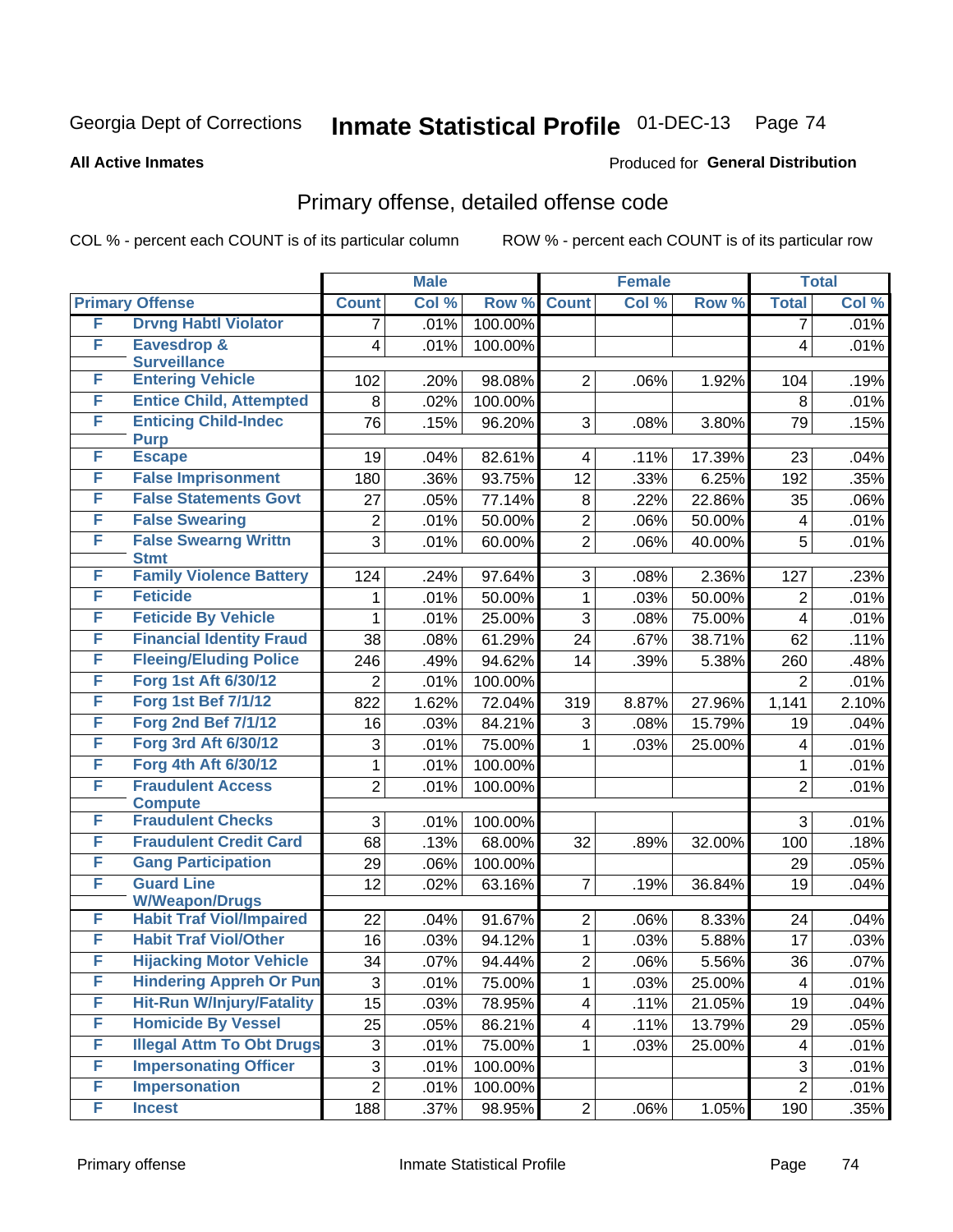#### **All Active Inmates**

#### Produced for **General Distribution**

### Primary offense, detailed offense code

|   |                                             | <b>Male</b>    |        | <b>Female</b> |                |       | <b>Total</b> |                |        |
|---|---------------------------------------------|----------------|--------|---------------|----------------|-------|--------------|----------------|--------|
|   | <b>Primary Offense</b>                      | <b>Count</b>   | Col %  | Row %         | <b>Count</b>   | Col % | Row %        | <b>Total</b>   | Col %  |
| F | <b>Incest, Atmpt</b>                        | $\overline{2}$ | .01%   | 100.00%       |                |       |              | 2              | .01%   |
| F | <b>Influencing Witness</b>                  | $\overline{2}$ | .01%   | 100.00%       |                |       |              | $\overline{2}$ | .01%   |
| F | <b>Injury By Vehicle</b>                    | 94             | .19%   | 82.46%        | 20             | .56%  | 17.54%       | 114            | .21%   |
| F | <b>Interference With</b>                    | 11             | .02%   | 100.00%       |                |       |              | 11             | .02%   |
|   | <b>Custody</b>                              |                |        |               |                |       |              |                |        |
| F | <b>Involuntary Manslaughter</b>             | 144            | .28%   | 83.72%        | 28             | .78%  | 16.28%       | 172            | .32%   |
| F | <b>Kidnapping</b>                           | 1,518          | 3.00%  | 96.87%        | 49             | 1.36% | 3.13%        | 1,567          | 2.89%  |
| F | <b>Livestock Theft</b>                      | 3              | .01%   | 100.00%       |                |       |              | 3              | .01%   |
| F | <b>Machine Gun Activities</b>               | 1              | .01%   | 100.00%       |                |       |              | $\mathbf{1}$   | .01%   |
| F | <b>Manf Methamph 200-399</b><br>Gm          | 6              | .01%   | 66.67%        | 3              | .08%  | 33.33%       | 9              | .02%   |
| F | <b>Manf Methamph 28-199</b><br>Gm           | 20             | .04%   | 90.91%        | $\overline{2}$ | .06%  | 9.09%        | 22             | .04%   |
| F | Manf Methamph 400+ Gm                       | $\mathbf{1}$   | .01%   | 100.00%       |                |       |              | $\mathbf 1$    | .01%   |
| F | <b>Manf Methamph Unspec</b><br><b>Amt</b>   | 189            | .37%   | 88.32%        | 25             | .70%  | 11.68%       | 214            | .39%   |
| F | <b>Manufact Meth Near</b><br><b>Child</b>   | 15             | .03%   | 83.33%        | 3              | .08%  | 16.67%       | 18             | .03%   |
| F | <b>Misc Assault/Battery</b>                 | 12             | .02%   | 100.00%       |                |       |              | 12             | .02%   |
| F | <b>Misc Correctionl Inst Off</b>            | $\overline{2}$ | .01%   | 66.67%        | $\mathbf 1$    | .03%  | 33.33%       | 3              | .01%   |
| F | <b>Misc Drugs Trafficking</b>               | 15             | .03%   | 100.00%       |                |       |              | 15             | .03%   |
| F | <b>Misc Forgery</b>                         | $\overline{2}$ | .01%   | 100.00%       |                |       |              | $\overline{2}$ | .01%   |
| F | <b>Misc Fraud</b>                           | 8              | .02%   | 57.14%        | 6              | .17%  | 42.86%       | 14             | .03%   |
| F | <b>Misc Homicide Offense</b>                | 7              | .01%   | 87.50%        | $\mathbf{1}$   | .03%  | 12.50%       | 8              | .01%   |
| F | <b>Misc Invasion Of Privacy</b>             | 3              | .01%   | 100.00%       |                |       |              | 3              | .01%   |
| F | <b>Misc Mrals/Pblic H/Safty</b>             | 1              | .01%   | 100.00%       |                |       |              | 1              | .01%   |
| F | <b>Misc Obscenity</b>                       | 3              | .01%   | 100.00%       |                |       |              | 3              | .01%   |
| F | <b>Misc Sexual Offense</b>                  | 20             | .04%   | 100.00%       |                |       |              | 20             | .04%   |
| F | <b>Murder</b>                               | 5,433          | 10.73% | 94.13%        | 339            | 9.43% | 5.87%        | 5,772          | 10.64% |
| F | <b>Murder, Conspire To</b><br><b>Commit</b> | 7              | .01%   | 77.78%        | $\overline{2}$ | .06%  | 22.22%       | 9              | .02%   |
| F | <b>Mutiny In Penal Inst</b>                 | $\overline{2}$ | .01%   | 100.00%       |                |       |              | $\overline{2}$ | .01%   |
| F | <b>Obstr Of Law Enf Officer</b>             | 470            | .93%   | 92.34%        | 39             | 1.08% | 7.66%        | 509            | .94%   |
| F | <b>Pandering By</b>                         | 2              | .01%   | 100.00%       |                |       |              | $\overline{2}$ | .01%   |
|   | <b>Compulsion</b>                           |                |        |               |                |       |              |                |        |
| F | <b>Peeping Tom</b>                          | 18             | .04%   | 100.00%       |                |       |              | 18             | .03%   |
| F | <b>Perjury</b>                              | 3              | .01%   | 60.00%        | $\overline{2}$ | .06%  | 40.00%       | 5              | .01%   |
| F | <b>Pimping A Minor Under</b><br>18          | 6              | .01%   | 85.71%        | $\mathbf{1}$   | .03%  | 14.29%       | $\overline{7}$ | .01%   |
| F | <b>Poss Contraband</b><br><b>Articles</b>   | $\overline{2}$ | .01%   | 66.67%        | 1              | .03%  | 33.33%       | 3 <sup>1</sup> | .01%   |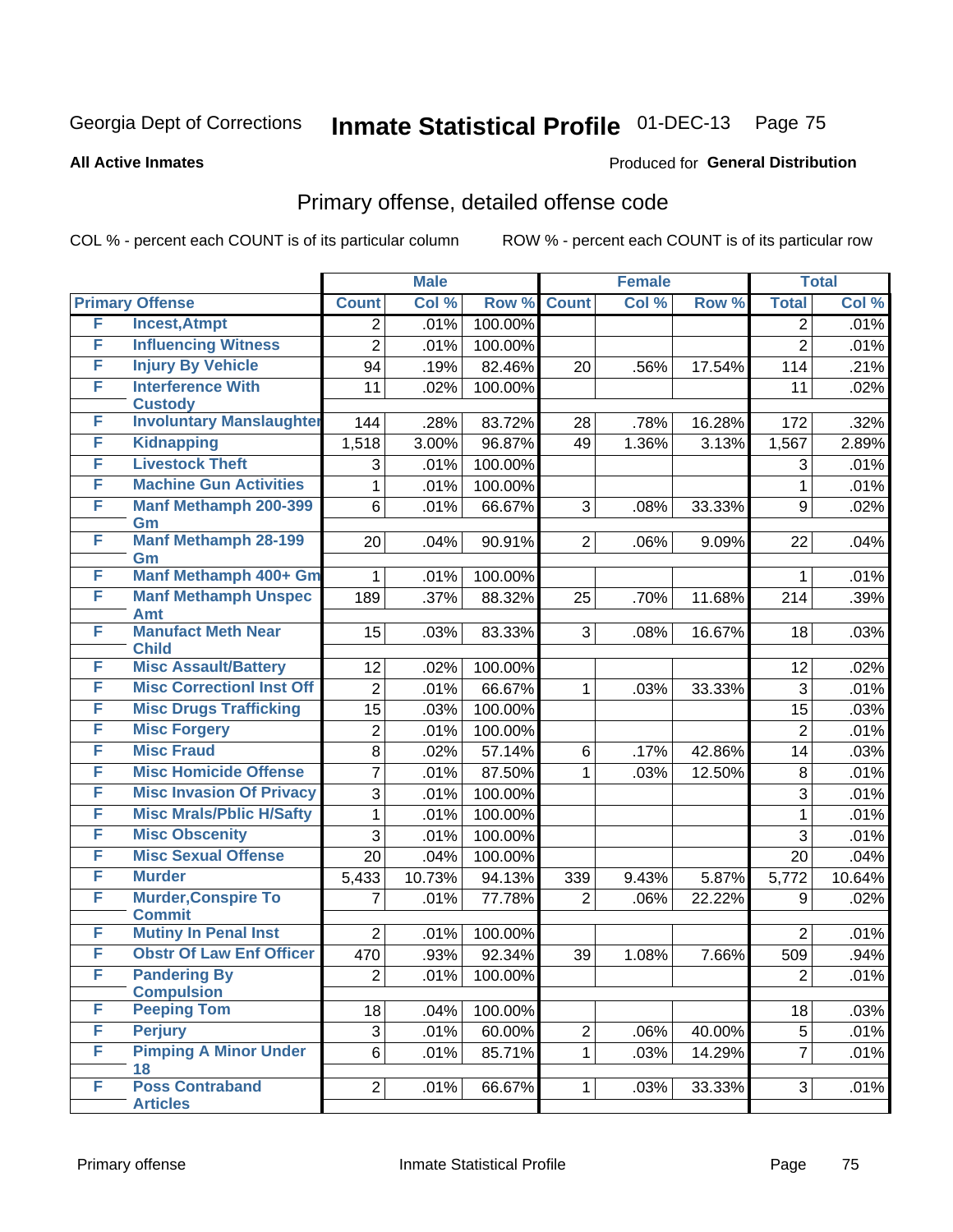Produced for **General Distribution**

#### **All Active Inmates**

# Primary offense, detailed offense code

|   |                                             |                | <b>Male</b> |         |                 | <b>Female</b> |         |                 | <b>Total</b> |
|---|---------------------------------------------|----------------|-------------|---------|-----------------|---------------|---------|-----------------|--------------|
|   | <b>Primary Offense</b>                      | <b>Count</b>   | Col %       | Row %   | <b>Count</b>    | Col %         | Row %   | <b>Total</b>    | Col %        |
| F | <b>Poss Dep Stim Cntrf</b>                  | 80             | .16%        | 80.81%  | $\overline{19}$ | .53%          | 19.19%  | $\overline{99}$ | .18%         |
|   | <b>Drugs</b>                                |                |             |         |                 |               |         |                 |              |
| F | <b>Poss Drug Related Matri</b>              | 8              | .02%        | 66.67%  | $\overline{4}$  | .11%          | 33.33%  | 12              | .02%         |
| F | <b>Poss Ephedrine</b>                       | 8              | .02%        | 57.14%  | 6               | .17%          | 42.86%  | 14              | .03%         |
| F | <b>Poss Firearm 1st</b><br><b>Offender</b>  | 79             | .16%        | 96.34%  | 3               | .08%          | 3.66%   | 82              | .15%         |
| F | <b>Poss Firearm Convct</b>                  | 847            | 1.67%       | 96.91%  | 27              | .75%          | 3.09%   | 874             | 1.61%        |
|   | <b>Felon</b>                                |                |             |         |                 |               |         |                 |              |
| F | <b>Poss Knife During Crime</b>              | $\overline{2}$ | .01%        | 50.00%  | $\overline{2}$  | .06%          | 50.00%  | 4               | .01%         |
| F | <b>Poss Mda/Extsy</b>                       | 11             | .02%        | 84.62%  | $\overline{2}$  | .06%          | 15.38%  | 13              | .02%         |
| F | <b>Poss Methamphetamine</b>                 | 359            | .71%        | 78.04%  | 101             | 2.81%         | 21.96%  | 460             | .85%         |
| F | <b>Poss Narcotics Opiates</b>               | 52             | .10%        | 86.67%  | 8               | .22%          | 13.33%  | 60              | .11%         |
| F | <b>Poss Of Certain</b>                      | 18             | .04%        | 94.74%  | 1               | .03%          | 5.26%   | 19              | .04%         |
|   | <b>Weapons</b>                              |                |             |         |                 |               |         |                 |              |
| F | <b>Poss Of Cocaine</b>                      | 612            | 1.21%       | 87.43%  | 88              | 2.45%         | 12.57%  | 700             | 1.29%        |
| F | <b>Poss Of Firearm Dur</b><br><b>Crime</b>  | 468            | .92%        | 95.90%  | 20              | .56%          | 4.10%   | 488             | .90%         |
| F | <b>Poss Of Marijuana</b>                    | 72             | .14%        | 93.51%  | 5               | .14%          | 6.49%   | 77              | .14%         |
| F | <b>Poss Tools Commit</b>                    | 35             | .07%        | 89.74%  | 4               | .11%          | 10.26%  | 39              | .07%         |
|   | <b>Crime</b>                                |                |             |         |                 |               |         |                 |              |
| F | <b>Poss W Int Dis Other</b>                 | 86             | .17%        | 81.13%  | 20              | .56%          | 18.87%  | 106             | .20%         |
|   | <b>Drug</b>                                 |                |             |         |                 |               |         |                 |              |
| F | <b>Poss W Int Dist Cocaine</b>              | 431            | .85%        | 95.35%  | 21              | .58%          | 4.65%   | 452             | .83%         |
| F | <b>Poss W Int Dist</b><br><b>Marijuana</b>  | 752            | 1.48%       | 96.41%  | 28              | .78%          | 3.59%   | 780             | 1.44%        |
| F | <b>Poss W Int Dist Meth</b>                 | 241            | .48%        | 77.00%  | 72              | 2.00%         | 23.00%  | 313             | .58%         |
| F | <b>Poss Wpn, Drugs By</b>                   | 38             | .08%        | 95.00%  | $\overline{2}$  | .06%          | 5.00%   | 40              | .07%         |
|   | <b>Prisnr</b>                               |                |             |         |                 |               |         |                 |              |
| F | <b>Racketeering</b>                         | 57             | .11%        | 70.37%  | 24              | .67%          | 29.63%  | 81              | .15%         |
| F | Rape                                        | 1,752          | 3.46%       | 99.66%  | 6               | .17%          | .34%    | 1,758           | 3.24%        |
| F | <b>Reck Cond Infected</b>                   | 9              | .02%        | 90.00%  | $\mathbf{1}$    | .03%          | 10.00%  | 10              | .02%         |
|   | <b>Person</b>                               |                |             |         |                 |               |         |                 |              |
| F | <b>Reckless Abandonment</b>                 | 1              | .01%        | 100.00% |                 |               |         | 1               | .01%         |
| F | <b>Recv Gds, Srvs Fraud</b><br><b>Obtnd</b> |                |             |         | 1               | .03%          | 100.00% | 1               | .01%         |
| F | <b>Removal Baggage, Cargo</b>               | $\overline{2}$ | .01%        | 100.00% |                 |               |         | $\overline{2}$  | .01%         |
|   | <b>Etc</b>                                  |                |             |         |                 |               |         |                 |              |
| F | <b>Robbery</b>                              | 1,616          | 3.19%       | 92.82%  | 125             | 3.48%         | 7.18%   | 1,741           | 3.21%        |
| F | <b>Robbery By Force</b>                     | 272            | .54%        | 91.58%  | 25              | .70%          | 8.42%   | 297             | .55%         |
| F | <b>Robbery By Intimidation</b>              | 280            | .55%        | 91.50%  | 26              | .72%          | 8.50%   | 306             | .56%         |
| F | <b>Robbery By Sudden</b>                    | 135            | .27%        | 94.41%  | 8 <sup>1</sup>  | .22%          | 5.59%   | 143             | .26%         |
|   | <b>Snatch</b>                               |                |             |         |                 |               |         |                 |              |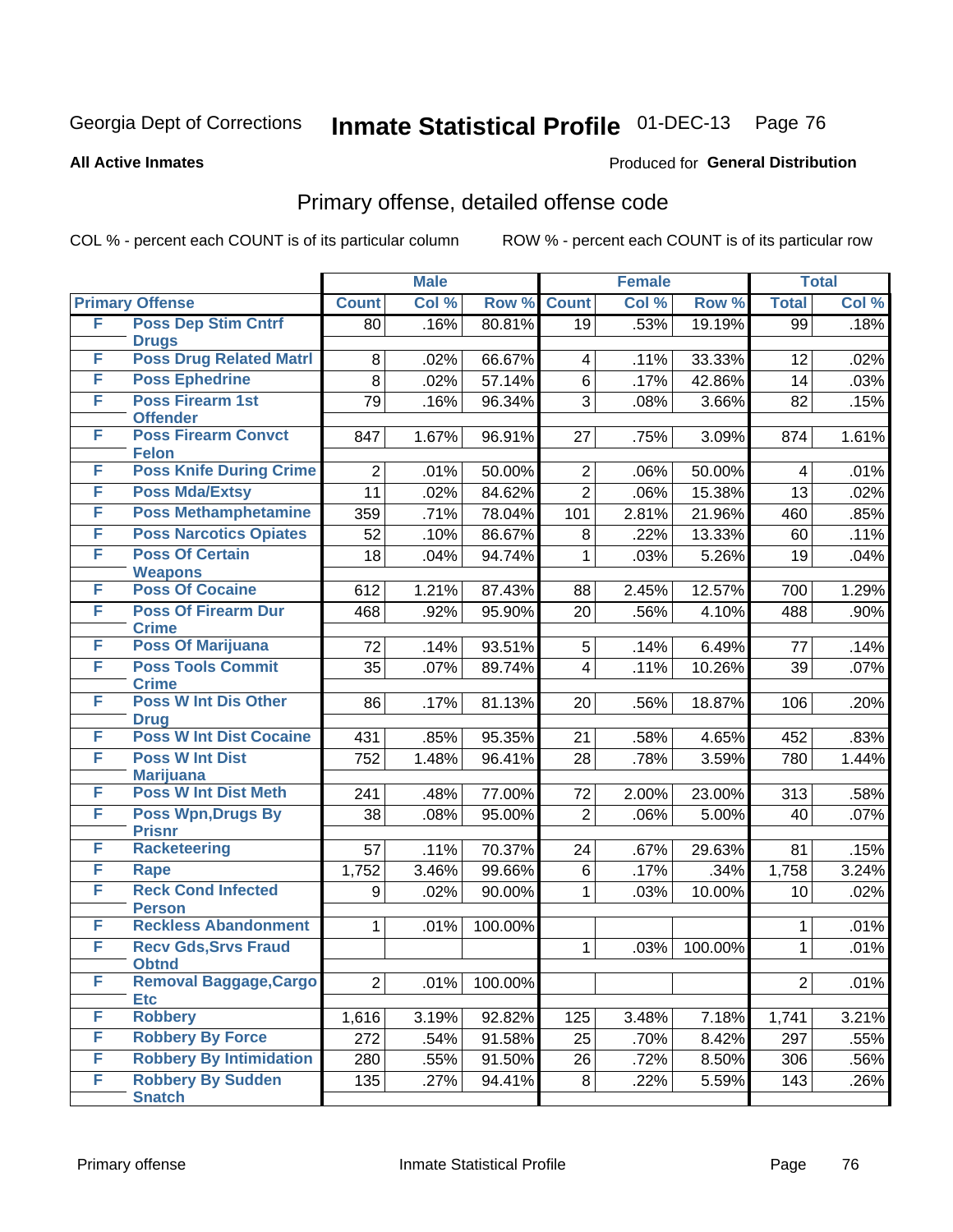**All Active Inmates**

#### Produced for **General Distribution**

### Primary offense, detailed offense code

|   |                                              |                | <b>Male</b> |         |                | <b>Female</b> |        |                | <b>Total</b> |
|---|----------------------------------------------|----------------|-------------|---------|----------------|---------------|--------|----------------|--------------|
|   | <b>Primary Offense</b>                       | <b>Count</b>   | Col %       | Row %   | <b>Count</b>   | Col %         | Row %  | <b>Total</b>   | Col %        |
| F | <b>S/D Of Alcoholic Intox</b>                | 1              | .01%        | 100.00% |                |               |        | 1              | .01%         |
| F | <b>S/D Cocaine</b>                           | 712            | 1.41%       | 94.06%  | 45             | 1.25%         | 5.94%  | 757            | 1.40%        |
| F | <b>S/D Cont Sub Public</b>                   | 40             | .08%        | 97.56%  | 1              | .03%          | 2.44%  | 41             | .08%         |
| F | <b>S/D Cont Sub School</b>                   | 36             | .07%        | 100.00% |                |               |        | 36             | .07%         |
| F | <b>S/D Dep Stim Cntrf Drugs</b>              | 61             | .12%        | 64.89%  | 33             | .92%          | 35.11% | 94             | .17%         |
| F | <b>S/D Narcotics Opiates</b>                 | 20             | .04%        | 83.33%  | 4              | .11%          | 16.67% | 24             | .04%         |
| F | <b>S/D Of Lsd</b>                            | $\overline{2}$ | .01%        | 100.00% |                |               |        | $\overline{2}$ | .01%         |
| F | <b>S/D Of Marijuana</b>                      | 353            | .70%        | 96.45%  | 13             | .36%          | 3.55%  | 366            | .67%         |
| F | <b>Sale Mda/Extsy</b>                        | 5              | .01%        | 100.00% |                |               |        | 5              | .01%         |
| F | <b>Sale Methamphetamine</b>                  | 120            | .24%        | 78.95%  | 32             | .89%          | 21.05% | 152            | .28%         |
| F | <b>Sex Exploitation Child</b>                | 185            | .37%        | 98.40%  | 3              | .08%          | 1.60%  | 188            | .35%         |
| F | <b>Sex Offender Fail Registr</b>             | 411            | .81%        | 99.76%  | $\mathbf{1}$   | .03%          | .24%   | 412            | .76%         |
| F | <b>Sex Offender Fail To</b><br><b>Move</b>   | 12             | .02%        | 100.00% |                |               |        | 12             | .02%         |
| F | Sexl/Assit/Agn/Pers/Cstd                     | 14             | .03%        | 100.00% |                |               |        | 14             | .03%         |
| F | <b>Sexual Battery</b>                        | 203            | .40%        | 99.02%  | $\overline{c}$ | .06%          | .98%   | 205            | .38%         |
| F | <b>Simple Battery</b>                        | 16             | .03%        | 84.21%  | 3              | .08%          | 15.79% | 19             | .04%         |
| F | <b>Sodomy</b>                                | 20             | .04%        | 100.00% |                |               |        | 20             | .04%         |
| F | <b>Solicit Sodomy From</b><br><b>Minor</b>   | 5              | .01%        | 100.00% |                |               |        | 5              | .01%         |
| F | <b>Stalking</b>                              | 3              | .01%        | 100.00% |                |               |        | 3              | .01%         |
| F | <b>Statutory Rape</b>                        | 837            | 1.65%       | 97.67%  | 20             | .56%          | 2.33%  | 857            | 1.58%        |
| F | <b>Statutory Rape, Atmpt</b>                 | 3              | .01%        | 100.00% |                |               |        | 3              | .01%         |
| F | <b>Tampering With</b>                        | 10             | .02%        | 83.33%  | $\overline{2}$ | .06%          | 16.67% | 12             | .02%         |
| F | <b>Evidence</b><br><b>Telecommunications</b> |                |             |         |                |               |        |                | .01%         |
|   | <b>Fraud</b>                                 | 1              | .01%        | 100.00% |                |               |        | 1              |              |
| F | <b>Terrorist Threats &amp; Acts</b>          | 369            | .73%        | 95.35%  | 18             | .50%          | 4.65%  | 387            | .71%         |
| F | <b>Theft Bring Prop In State</b>             | 10             | .02%        | 100.00% |                |               |        | 10             | .02%         |
| F | <b>Theft By Conversion</b>                   | 23             | .05%        | 79.31%  | 6              | .17%          | 20.69% | 29             | .05%         |
| F | <b>Theft By Deception</b>                    | 46             | .09%        | 77.97%  | 13             | .36%          | 22.03% | 59             | .11%         |
| F | <b>Theft By Extortion</b>                    | 3              | .01%        | 100.00% |                |               |        | 3              | .01%         |
| F | <b>Theft By Rec Stolen Prop</b>              | 746            | 1.47%       | 92.33%  | 62             | 1.72%         | 7.67%  | 808            | 1.49%        |
| F | <b>Theft By Shoplifting</b>                  | 357            | .70%        | 68.39%  | 165            | 4.59%         | 31.61% | 522            | .96%         |
| F | <b>Theft By Taking</b>                       | 907            | 1.79%       | 85.16%  | 158            | 4.39%         | 14.84% | 1,065          | 1.96%        |
| F | <b>Theft Credit Card</b>                     | 16             | .03%        | 88.89%  | 2              | .06%          | 11.11% | 18             | .03%         |
| F | <b>Theft Motorveh Or Part</b>                | 65             | .13%        | 98.48%  | 1              | .03%          | 1.52%  | 66             | .12%         |
| F | <b>Theft Of Lost Property</b>                | $\mathbf 5$    | .01%        | 100.00% |                |               |        | 5              | .01%         |
| F | <b>Theft Of Services</b>                     | $\mathfrak{S}$ | .01%        | 100.00% |                |               |        | $\overline{3}$ | .01%         |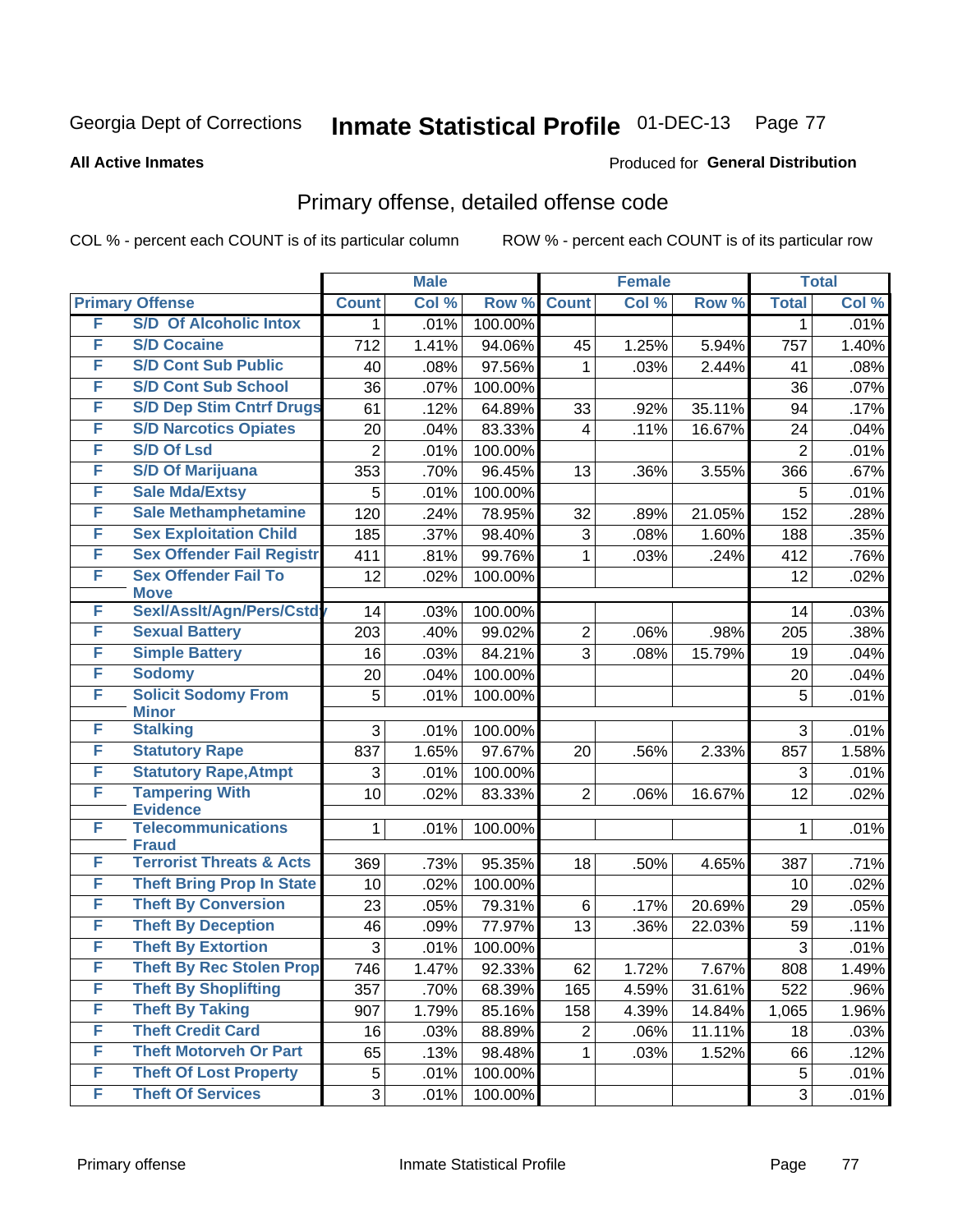**All Active Inmates**

#### Produced for **General Distribution**

### Primary offense, detailed offense code

|   |                                     |                | <b>Male</b> |         |                | <b>Female</b> |        |                | <b>Total</b> |
|---|-------------------------------------|----------------|-------------|---------|----------------|---------------|--------|----------------|--------------|
|   | <b>Primary Offense</b>              | <b>Count</b>   | Col %       | Row %   | <b>Count</b>   | Col %         | Row %  | <b>Total</b>   | Col %        |
| F | <b>Theft Recv Prop Out</b>          | $\overline{2}$ | .01%        | 100.00% |                |               |        | $\overline{2}$ | .01%         |
|   | <b>State</b>                        |                |             |         |                |               |        |                |              |
| F | <b>Traf Amphtmine 28-199</b><br>Gm  | 3              | .01%        | 100.00% |                |               |        | 3              | .01%         |
| F | Traf Amphtmine 400+ Gm              | 4              | .01%        | 100.00% |                |               |        | 4              | .01%         |
| F | <b>Traf Cocaine 201-400</b>         | 179            | .35%        | 95.21%  | 9              | .25%          | 4.79%  | 188            | .35%         |
|   | Gm                                  |                |             |         |                |               |        |                |              |
| F | <b>Traf Cocaine 401+ Gm</b>         | 131            | .26%        | 94.24%  | 8              | .22%          | 5.76%  | 139            | .26%         |
| F | <b>Traf Cocaine Less 200</b>        | 338            | .67%        | 96.02%  | 14             | .39%          | 3.98%  | 352            | .65%         |
| F | Gm<br>Traf Marijna 10-2000 Lb       |                |             |         |                |               |        |                |              |
| F | Traf Marijna 10001+ Lb              | 108            | .21%        | 93.91%  | $\overline{7}$ | .19%          | 6.09%  | 115            | .21%         |
|   |                                     | 3              | .01%        | 100.00% |                |               |        | 3              | .01%         |
| F | Traf Marijna 2001-10k Lb            | $\overline{2}$ | $.01\%$     | 100.00% |                |               |        | $\overline{2}$ | .01%         |
| F | <b>Traf Mda/Extsy 200-</b><br>399gm | 5              | .01%        | 100.00% |                |               |        | 5              | .01%         |
| F | <b>Traf Mda/Extsy 28-199gm</b>      | 18             | .04%        | 90.00%  | $\overline{2}$ | .06%          | 10.00% | 20             | .04%         |
| F | Traf Mda/Extsy 400+Gm               | 3              | .01%        | 100.00% |                |               |        | 3              | .01%         |
| F | <b>Traf Methamph 200-399</b>        | 64             | .13%        | 90.14%  | $\overline{7}$ | .19%          | 9.86%  | 71             | .13%         |
|   | Gm                                  |                |             |         |                |               |        |                |              |
| F | <b>Traf Methamph 28-199</b>         | 212            | .42%        | 86.53%  | 33             | .92%          | 13.47% | 245            | .45%         |
|   | Gm                                  |                |             |         |                |               |        |                |              |
| F | Traf Methamph 400+ Gm               | 50             | .10%        | 94.34%  | 3              | .08%          | 5.66%  | 53             | .10%         |
| F | <b>Traf Methamph Unspec</b><br>Amt  | 77             | .15%        | 95.06%  | $\overline{4}$ | .11%          | 4.94%  | 81             | .15%         |
| F | <b>Traf Methaqualone&lt; 400</b>    | 1              | .01%        | 100.00% |                |               |        | 1              | .01%         |
|   | Gm                                  |                |             |         |                |               |        |                |              |
| F | <b>Traf Narcotic 15-28 Gm</b>       | 10             | .02%        | 100.00% |                |               |        | 10             | .02%         |
| F | <b>Traf Narcotic 29+ Gm</b>         | $\overline{7}$ | .01%        | 100.00% |                |               |        | $\overline{7}$ | .01%         |
| F | <b>Traf Narcotic Less 14 Gm</b>     | 9              | .02%        | 100.00% |                |               |        | 9              | .02%         |
| F | <b>Unknown Offense</b>              | 19             | .04%        | 82.61%  | 4              | .11%          | 17.39% | 23             | .04%         |
| F | <b>Uniwfl Mfg/Del/Dist N-C S</b>    | 15             | .03%        | 93.75%  | 1              | .03%          | 6.25%  | 16             | .03%         |
| F | <b>Use Comm Facity Vio C</b>        | 3              | .01%        | 75.00%  | $\mathbf{1}$   | .03%          | 25.00% | $\overline{4}$ | .01%         |
|   | <b>Sub</b>                          |                |             |         |                |               |        |                |              |
| F | <b>Vehicular Homicide</b>           | 287            | .57%        | 82.47%  | 61             | 1.70%         | 17.53% | 348            | .64%         |
| F | <b>Viol Dngrous Drgs Act</b>        | 163            | .32%        | 88.59%  | 21             | .58%          | 11.41% | 184            | .34%         |
| F | <b>Viol Ga Cntrl Sbst Act</b>       | 64             | .13%        | 87.67%  | 9              | .25%          | 12.33% | 73             | .13%         |
| F | <b>Viol Ga Securities Act</b>       | 2              | .01%        | 66.67%  | 1              | .03%          | 33.33% | 3              | .01%         |
| F | <b>Viol Motor Vehicle Laws</b>      | 26             | .05%        | 72.22%  | 10             | .28%          | 27.78% | 36             | .07%         |
| F | <b>Viol Oath Public Offcr</b>       | 1              | .01%        | 100.00% |                |               |        | $\mathbf 1$    | .01%         |
| F | <b>Violatn Othr States Law</b>      | 13             | .03%        | 92.86%  | $\mathbf{1}$   | .03%          | 7.14%  | 14             | .03%         |
| F | <b>Vol Manslaughter Of</b>          | $\sqrt{3}$     | .01%        | 100.00% |                |               |        | 3              | .01%         |
|   | <b>Fetus</b>                        |                |             |         |                |               |        |                |              |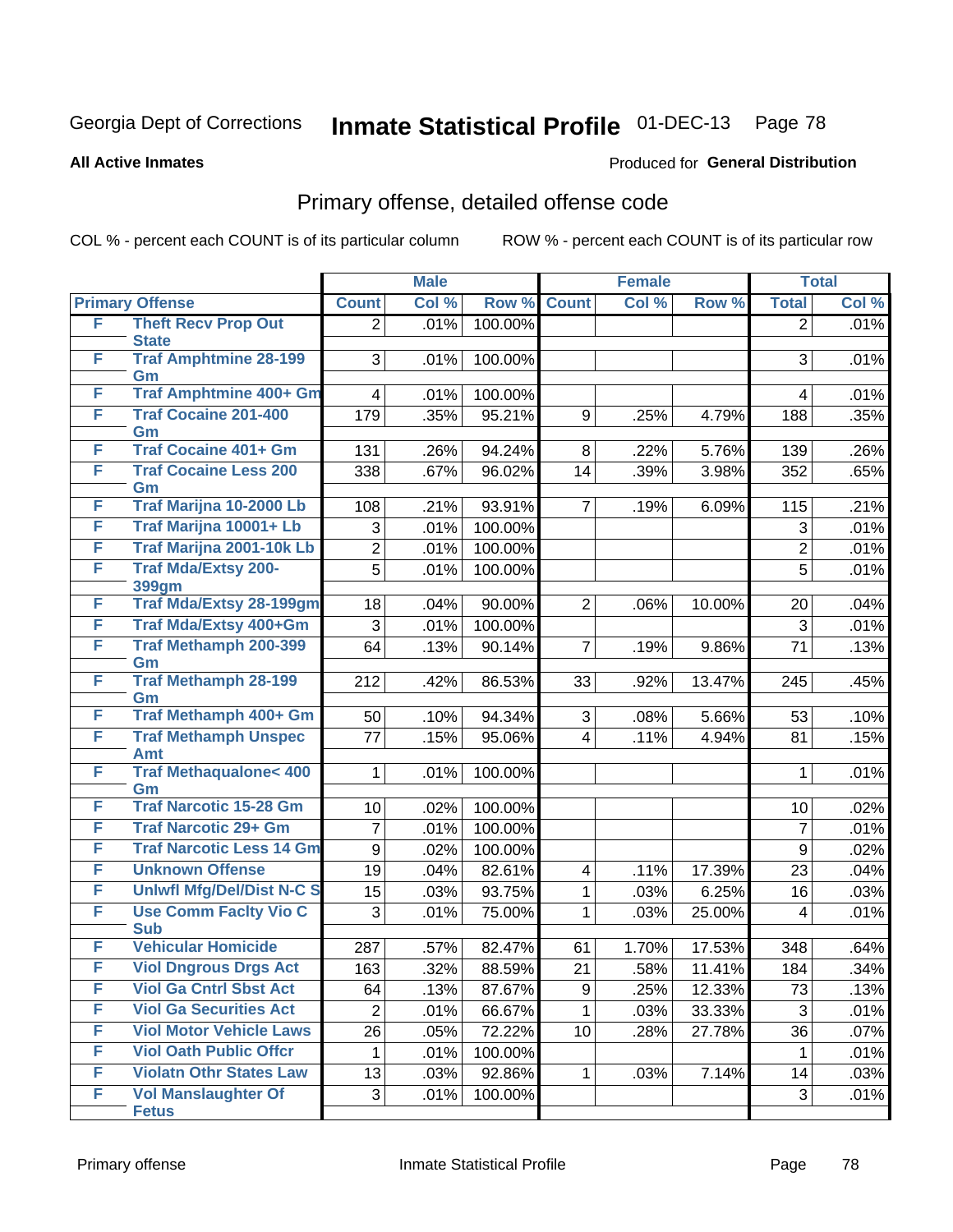**All Active Inmates**

#### Produced for **General Distribution**

### Primary offense, detailed offense code

|   |                                              |                 | <b>Male</b> |         |              | <b>Female</b> |         |                | <b>Total</b> |
|---|----------------------------------------------|-----------------|-------------|---------|--------------|---------------|---------|----------------|--------------|
|   | <b>Primary Offense</b>                       | <b>Count</b>    | Col %       | Row %   | <b>Count</b> | Col %         | Row %   | <b>Total</b>   | Col %        |
| F | <b>Voluntary Manslaughter</b>                | 1,111           | 2.19%       | 88.74%  | 141          | 3.92%         | 11.26%  | 1,252          | 2.31%        |
| M | <b>Abandonment Of Dep</b><br><b>Child</b>    | 4               | .01%        | 100.00% |              |               |         | 4              | .01%         |
| Μ | <b>Abusive Language</b>                      | 1               | .01%        | 100.00% |              |               |         | 1              | .01%         |
| Μ | <b>Agg Assault With Knife</b>                | 1               | .01%        | 100.00% |              |               |         | 1              | .01%         |
| M | <b>Assault &amp; Battery</b>                 | 6               | .01%        | 100.00% |              |               |         | 6              | .01%         |
| Μ | <b>Bad Checks</b>                            | $\overline{2}$  | .01%        | 66.67%  | $\mathbf{1}$ | .03%          | 33.33%  | 3              | .01%         |
| M | <b>Burglary</b>                              | 8               | .02%        | 100.00% |              |               |         | 8              | .01%         |
| M | <b>Cheating &amp; Swindling</b>              | 1               | .01%        | 100.00% |              |               |         | 1              | .01%         |
| M | <b>Cpwl &amp; Concealed</b><br><b>Weapon</b> | 4               | .01%        | 100.00% |              |               |         | $\overline{4}$ | .01%         |
| Μ | <b>Crmnl Attempt</b>                         | 1               | .01%        | 100.00% |              |               |         | 1              | .01%         |
| M | <b>Crmnl Damage</b>                          | 1               | .01%        | 100.00% |              |               |         | $\mathbf{1}$   | .01%         |
| Μ | <b>Crmnl Trespassing</b>                     | 8               | .02%        | 100.00% |              |               |         | 8              | .01%         |
| M | <b>Dui</b>                                   | 8               | .02%        | 88.89%  | 1            | .03%          | 11.11%  | 9              | .02%         |
| Μ | <b>Escape</b>                                | 4               | .01%        | 100.00% |              |               |         | 4              | .01%         |
| Μ | <b>Family Violence Battery</b>               | 1               | .01%        | 100.00% |              |               |         | 1              | .01%         |
| Μ | <b>Forgery</b>                               | 3               | .01%        | 100.00% |              |               |         | 3              | .01%         |
| M | <b>Impersonating Another</b>                 |                 |             |         | $\mathbf{1}$ | .03%          | 100.00% | 1              | .01%         |
| Μ | <b>Loitering Or Prowling</b>                 | $\overline{2}$  | .01%        | 100.00% |              |               |         | $\overline{2}$ | .01%         |
| M | <b>Misc Misdemeanor</b>                      | $\overline{2}$  | .01%        | 100.00% |              |               |         | $\overline{2}$ | .01%         |
| Μ | <b>Obstr Of Law Enf Officer</b>              | 9               | .02%        | 100.00% |              |               |         | 9              | .02%         |
| M | <b>Other Misdemeanor</b>                     | 8               | .02%        | 100.00% |              |               |         | 8              | .01%         |
| Μ | <b>Pointing Gun At Another</b>               | 1               | .01%        | 100.00% |              |               |         | 1              | .01%         |
| M | <b>Poss Of Marijuana</b>                     | $\overline{2}$  | .01%        | 66.67%  | $\mathbf{1}$ | .03%          | 33.33%  | 3              | .01%         |
| Μ | <b>Prostitution</b>                          |                 |             |         | $\mathbf 1$  | .03%          | 100.00% | 1              | .01%         |
| M | <b>Public Drunkenness</b>                    | 3               | .01%        | 100.00% |              |               |         | 3              | .01%         |
| Μ | <b>Public Indecency</b>                      | $\overline{5}$  | .01%        | 100.00% |              |               |         | 5              | .01%         |
| M | <b>Reckless Driving</b>                      | 1               | .01%        | 100.00% |              |               |         | 1              | .01%         |
| Μ | <b>Robbery</b>                               | 1               | .01%        | 100.00% |              |               |         | 1              | .01%         |
| M | <b>Simple Battery</b>                        | 1               | .01%        | 50.00%  | 1            | .03%          | 50.00%  | $\overline{2}$ | .01%         |
| M | <b>Theft By Deception &lt;</b><br>\$500      | 3               | .01%        | 100.00% |              |               |         | 3              | .01%         |
| M | <b>Theft By Taking</b>                       | $\overline{7}$  | .01%        | 100.00% |              |               |         | $\overline{7}$ | .01%         |
| M | <b>Theft By Taking -</b><br><b>Larceny</b>   | $\overline{22}$ | .04%        | 100.00% |              |               |         | 22             | .04%         |
| M | <b>Vagrancy</b>                              | 1               | .01%        | 100.00% |              |               |         | 1              | .01%         |
| M | <b>Viol Motor Veh Law</b>                    | $\overline{3}$  | .01%        | 75.00%  | $\mathbf{1}$ | .03%          | 25.00%  | $\overline{4}$ | .01%         |
| M | <b>Wife Beating</b>                          | $\overline{2}$  | .01%        | 100.00% |              |               |         | $\overline{2}$ | .01%         |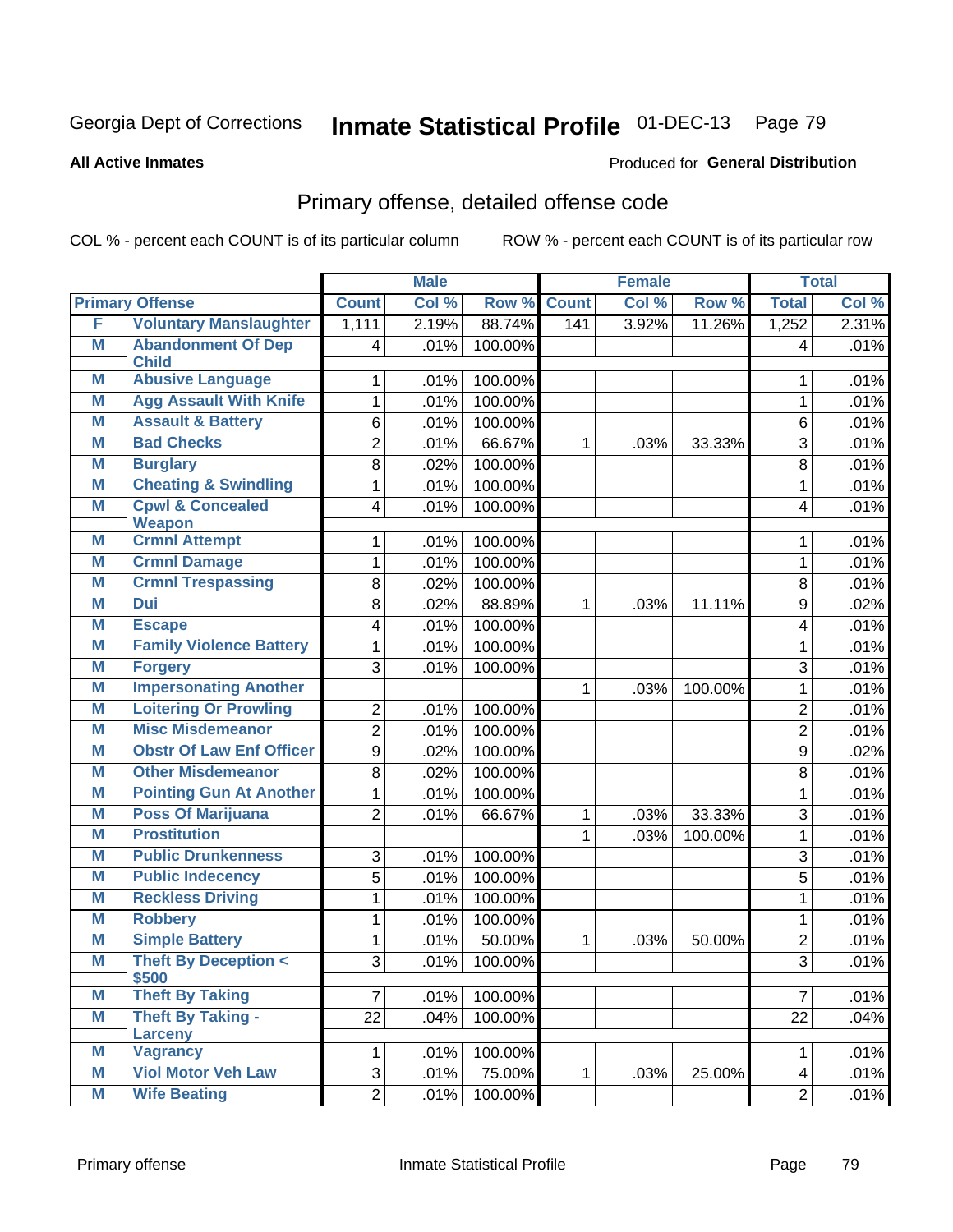**All Active Inmates**

#### Produced for **General Distribution**

#### Primary offense, detailed offense code

|                              |              | <b>Male</b> |                    |       | <b>Female</b> |       |                    | Total   |
|------------------------------|--------------|-------------|--------------------|-------|---------------|-------|--------------------|---------|
| <b>Primary Offense</b>       | <b>Count</b> | Col%        | <b>Row % Count</b> |       | Col%          | Row % | Total <sub>1</sub> | Col %   |
| <b>Worthless Checks</b><br>M |              | .01%        | 100.00%            |       |               |       |                    | $.01\%$ |
| <b>Total Rported</b>         | 50,654       | 101%        | $93.37\%$          | 3,596 | 100%          |       | $6.63\%$ 54,250    | $101\%$ |

| Reported | $\rightarrow$ |       | $\mathbf{z}$<br>. .   |
|----------|---------------|-------|-----------------------|
| 'otal    | 50,727        | 3,596 | <b>מפפי</b><br>54,323 |

| Mode (most frequent) | 1601 Burg Bef 7/1/12 | 1101 Murder | 1601 Burg Bef<br>7/1/12 |
|----------------------|----------------------|-------------|-------------------------|
|----------------------|----------------------|-------------|-------------------------|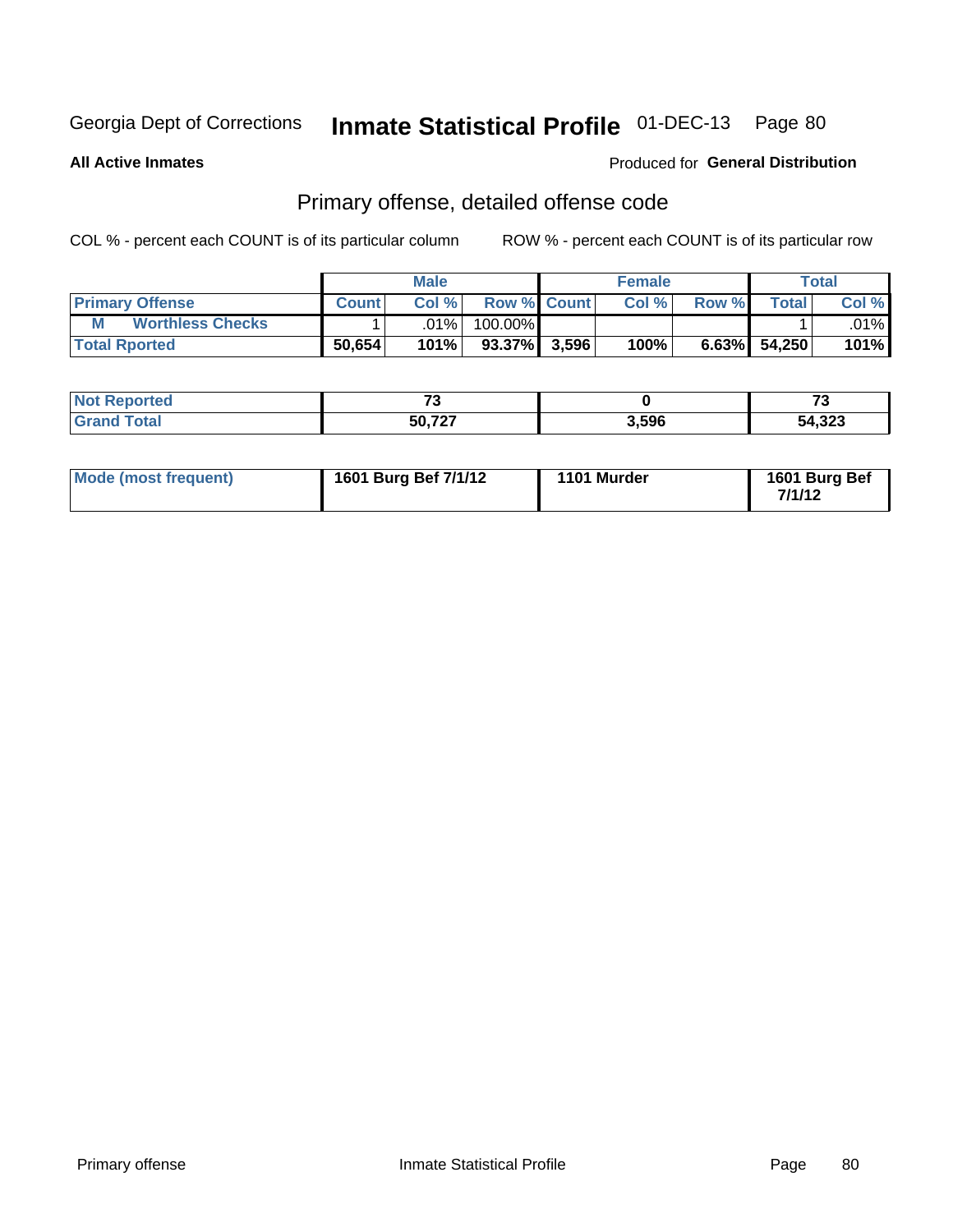#### **All Active Inmates**

#### Produced for **General Distribution**

### County of conviction of primary offense

|     |                             |              | <b>Male</b> |        |                         | <b>Female</b> |        |              | <b>Total</b> |
|-----|-----------------------------|--------------|-------------|--------|-------------------------|---------------|--------|--------------|--------------|
|     | <b>County of Conviction</b> | <b>Count</b> | Col %       | Row %  | <b>Count</b>            | Col %         | Row %  | <b>Total</b> | Col %        |
| 000 | <b>Unknown</b>              | 370          | .73%        | 94.15% | 23                      | .64%          | 5.85%  | 393          | .72%         |
| 001 | <b>Appling County</b>       | 98           | .19%        | 92.45% | 8                       | .22%          | 7.55%  | 106          | .20%         |
| 002 | <b>Atkinson County</b>      | 50           | .10%        | 98.04% | $\mathbf{1}$            | .03%          | 1.96%  | 51           | .09%         |
| 003 | <b>Bacon County</b>         | 74           | .15%        | 94.87% | 4                       | .11%          | 5.13%  | 78           | .14%         |
| 004 | <b>Baker County</b>         | 14           | .03%        | 93.33% | $\mathbf{1}$            | .03%          | 6.67%  | 15           | .03%         |
| 005 | <b>Baldwin County</b>       | 320          | .63%        | 93.84% | 21                      | .58%          | 6.16%  | 341          | .63%         |
| 006 | <b>Banks County</b>         | 65           | .13%        | 94.20% | $\overline{\mathbf{4}}$ | .11%          | 5.80%  | 69           | .13%         |
| 007 | <b>Barrow County</b>        | 264          | .52%        | 91.67% | 24                      | .67%          | 8.33%  | 288          | .53%         |
| 008 | <b>Bartow County</b>        | 646          | 1.27%       | 88.86% | 81                      | 2.25%         | 11.14% | 727          | 1.34%        |
| 009 | <b>Ben Hill County</b>      | 255          | .50%        | 94.80% | 14                      | .39%          | 5.20%  | 269          | .50%         |
| 010 | <b>Berrien County</b>       | 91           | .18%        | 93.81% | 6                       | .17%          | 6.19%  | 97           | .18%         |
| 011 | <b>Bibb County</b>          | 1,058        | 2.09%       | 95.49% | 50                      | 1.39%         | 4.51%  | 1,108        | 2.04%        |
| 012 | <b>Bleckley County</b>      | 64           | .13%        | 90.14% | $\overline{7}$          | .19%          | 9.86%  | 71           | .13%         |
| 013 | <b>Brantley County</b>      | 60           | .12%        | 90.91% | 6                       | .17%          | 9.09%  | 66           | .12%         |
| 014 | <b>Brooks County</b>        | 71           | .14%        | 95.95% | 3                       | .08%          | 4.05%  | 74           | .14%         |
| 015 | <b>Bryan County</b>         | 89           | .18%        | 97.80% | $\overline{2}$          | .06%          | 2.20%  | 91           | .17%         |
| 016 | <b>Bulloch County</b>       | 502          | .99%        | 91.44% | 47                      | 1.31%         | 8.56%  | 549          | 1.01%        |
| 017 | <b>Burke County</b>         | 210          | .41%        | 96.33% | 8                       | .22%          | 3.67%  | 218          | .40%         |
| 018 | <b>Butts County</b>         | 157          | .31%        | 96.32% | 6                       | .17%          | 3.68%  | 163          | .30%         |
| 019 | <b>Calhoun County</b>       | 33           | .07%        | 86.84% | 5                       | .14%          | 13.16% | 38           | .07%         |
| 020 | <b>Camden County</b>        | 176          | .35%        | 93.62% | 12                      | .33%          | 6.38%  | 188          | .35%         |
| 021 | <b>Candler County</b>       | 116          | .23%        | 91.34% | 11                      | .31%          | 8.66%  | 127          | .23%         |
| 022 | <b>Carroll County</b>       | 547          | 1.08%       | 91.93% | 48                      | 1.33%         | 8.07%  | 595          | 1.10%        |
| 023 | <b>Catoosa County</b>       | 344          | .68%        | 91.73% | 31                      | .86%          | 8.27%  | 375          | .69%         |
| 024 | <b>Charlton County</b>      | 59           | .12%        | 93.65% | 4                       | .11%          | 6.35%  | 63           | .12%         |
| 025 | <b>Chatham County</b>       | 2,161        | 4.26%       | 96.78% | 72                      | 2.00%         | 3.22%  | 2,233        | 4.11%        |
| 026 | <b>Chattahoochee County</b> | 34           | .07%        | 94.44% | $\overline{2}$          | .06%          | 5.56%  | 36           | .07%         |
| 027 | <b>Chattooga County</b>     | 237          | .47%        | 86.81% | 36                      | 1.00%         | 13.19% | 273          | .50%         |
| 028 | <b>Cherokee County</b>      | 498          | .98%        | 92.22% | 42                      | 1.17%         | 7.78%  | 540          | .99%         |
| 029 | <b>Clarke County</b>        | 457          | .90%        | 95.61% | 21                      | .58%          | 4.39%  | 478          | .88%         |
| 030 | <b>Clay County</b>          | 35           | .07%        | 94.59% | $\overline{2}$          | .06%          | 5.41%  | 37           | .07%         |
| 031 | <b>Clayton County</b>       | 1,480        | 2.92%       | 93.08% | 110                     | 3.06%         | 6.92%  | 1,590        | 2.93%        |
| 032 | <b>Clinch County</b>        | 49           | .10%        | 96.08% | $\overline{2}$          | .06%          | 3.92%  | 51           | .09%         |
| 033 | <b>Cobb County</b>          | 2,616        | 5.16%       | 91.44% | 245                     | 6.81%         | 8.56%  | 2,861        | 5.27%        |
| 034 | <b>Coffee County</b>        | 252          | .50%        | 93.33% | 18                      | .50%          | 6.67%  | 270          | .50%         |
| 035 | <b>Colquitt County</b>      | 243          | .48%        | 93.46% | 17                      | .47%          | 6.54%  | 260          | .48%         |
| 036 | <b>Columbia County</b>      | 383          | .76%        | 91.85% | 34                      | .95%          | 8.15%  | 417          | .77%         |
| 037 | <b>Cook County</b>          | 117          | .23%        | 95.12% | 6                       | .17%          | 4.88%  | 123          | .23%         |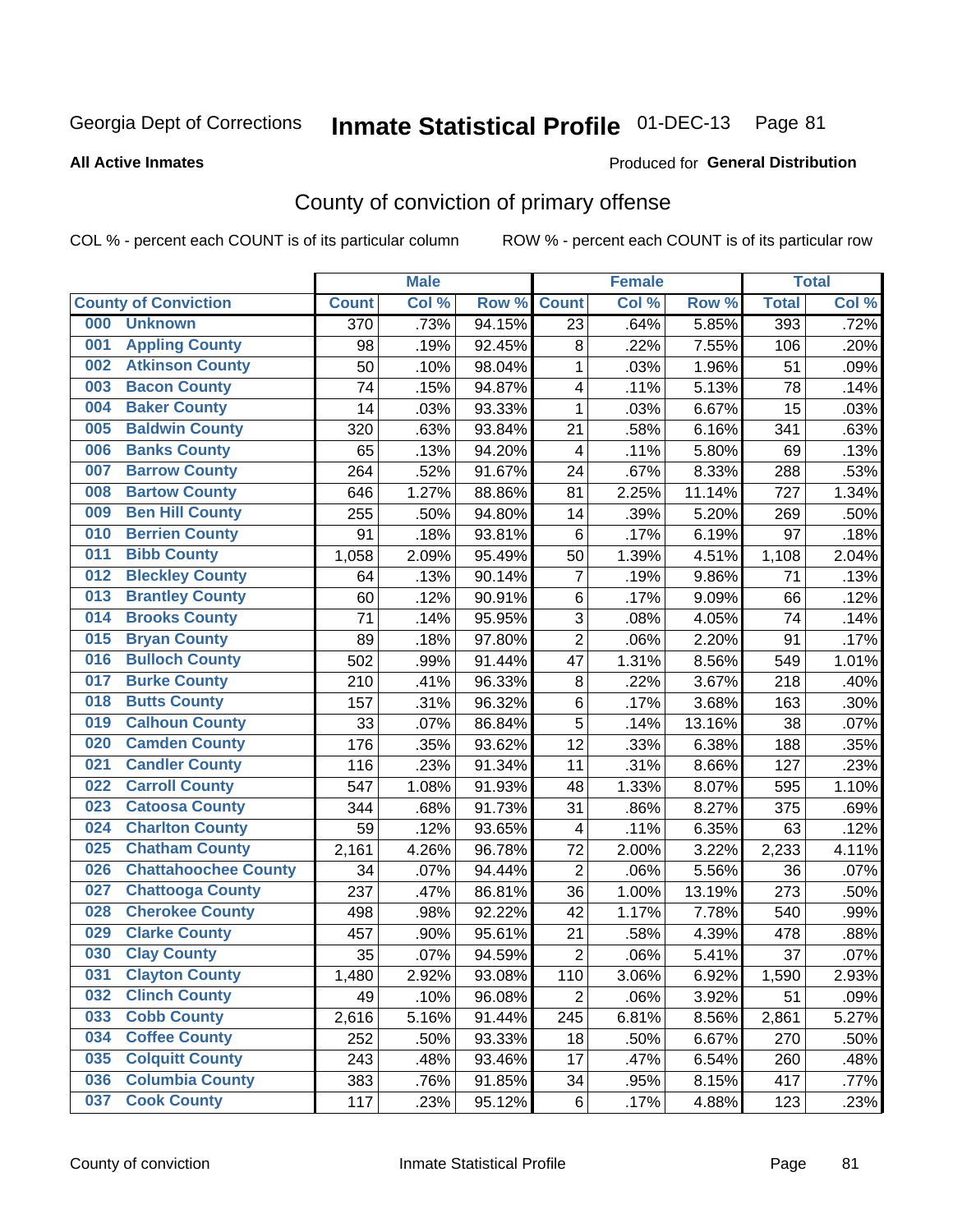**All Active Inmates**

#### Produced for **General Distribution**

### County of conviction of primary offense

|                                |              | <b>Male</b> |         |                | <b>Female</b> |        |                  | <b>Total</b> |
|--------------------------------|--------------|-------------|---------|----------------|---------------|--------|------------------|--------------|
| <b>County of Conviction</b>    | <b>Count</b> | Col %       | Row %   | <b>Count</b>   | Col %         | Row %  | <b>Total</b>     | Col %        |
| <b>Coweta County</b><br>038    | 536          | 1.06%       | 93.87%  | 35             | .97%          | 6.13%  | $\overline{571}$ | 1.05%        |
| <b>Crawford County</b><br>039  | 18           | .04%        | 100.00% |                |               |        | 18               | .03%         |
| <b>Crisp County</b><br>040     | 265          | .52%        | 95.32%  | 13             | .36%          | 4.68%  | 278              | .51%         |
| <b>Dade County</b><br>041      | 106          | .21%        | 92.98%  | 8              | .22%          | 7.02%  | 114              | .21%         |
| <b>Dawson County</b><br>042    | 104          | .21%        | 91.23%  | 10             | .28%          | 8.77%  | 114              | .21%         |
| <b>Decatur County</b><br>043   | 305          | .60%        | 93.85%  | 20             | .56%          | 6.15%  | 325              | .60%         |
| <b>Dekalb County</b><br>044    | 3,171        | 6.25%       | 95.28%  | 157            | 4.37%         | 4.72%  | 3,328            | 6.13%        |
| <b>Dodge County</b><br>045     | 152          | .30%        | 92.68%  | 12             | .33%          | 7.32%  | 164              | .30%         |
| <b>Dooly County</b><br>046     | 98           | .19%        | 94.23%  | 6              | .17%          | 5.77%  | 104              | .19%         |
| <b>Dougherty County</b><br>047 | 989          | 1.95%       | 94.10%  | 62             | 1.72%         | 5.90%  | 1,051            | 1.93%        |
| <b>Douglas County</b><br>048   | 1,257        | 2.48%       | 90.69%  | 129            | 3.59%         | 9.31%  | 1,386            | 2.55%        |
| <b>Early County</b><br>049     | 97           | .19%        | 96.04%  | 4              | .11%          | 3.96%  | 101              | .19%         |
| <b>Echols County</b><br>050    | 12           | .02%        | 100.00% |                |               |        | 12               | .02%         |
| 051<br><b>Effingham County</b> | 210          | .41%        | 93.75%  | 14             | .39%          | 6.25%  | 224              | .41%         |
| <b>Elbert County</b><br>052    | 133          | .26%        | 93.66%  | 9              | .25%          | 6.34%  | 142              | .26%         |
| <b>Emanuel County</b><br>053   | 178          | .35%        | 93.68%  | 12             | .33%          | 6.32%  | 190              | .35%         |
| <b>Evans County</b><br>054     | 89           | .18%        | 94.68%  | 5              | .14%          | 5.32%  | 94               | .17%         |
| <b>Fannin County</b><br>055    | 92           | .18%        | 89.32%  | 11             | .31%          | 10.68% | 103              | .19%         |
| <b>Fayette County</b><br>056   | 384          | .76%        | 89.72%  | 44             | 1.22%         | 10.28% | 428              | .79%         |
| <b>Floyd County</b><br>057     | 807          | 1.59%       | 89.17%  | 98             | 2.73%         | 10.83% | 905              | 1.67%        |
| <b>Forsyth County</b><br>058   | 332          | .65%        | 88.53%  | 43             | 1.20%         | 11.47% | 375              | .69%         |
| <b>Franklin County</b><br>059  | 140          | .28%        | 90.32%  | 15             | .42%          | 9.68%  | 155              | .29%         |
| <b>Fulton County</b><br>060    | 4,956        | 9.77%       | 95.77%  | 219            | 6.09%         | 4.23%  | 5,175            | 9.53%        |
| <b>Gilmer County</b><br>061    | 117          | .23%        | 94.35%  | 7              | .19%          | 5.65%  | 124              | .23%         |
| <b>Glascock County</b><br>062  | 5            | .01%        | 83.33%  | $\mathbf 1$    | .03%          | 16.67% | 6                | .01%         |
| 063<br><b>Glynn County</b>     | 478          | .94%        | 94.65%  | 27             | .75%          | 5.35%  | 505              | .93%         |
| <b>Gordon County</b><br>064    | 336          | .66%        | 88.19%  | 45             | 1.25%         | 11.81% | 381              | .70%         |
| 065<br><b>Grady County</b>     | 217          | .43%        | 94.76%  | 12             | .33%          | 5.24%  | 229              | .42%         |
| <b>Greene County</b><br>066    | 126          | .25%        | 91.97%  | 11             | .31%          | 8.03%  | 137              | .25%         |
| <b>Gwinnett County</b><br>067  | 2,447        | 4.82%       | 92.87%  | 188            | 5.23%         | 7.13%  | 2,635            | 4.85%        |
| <b>Habersham County</b><br>068 | 100          | .20%        | 98.04%  | $\overline{2}$ | .06%          | 1.96%  | 102              | .19%         |
| 069<br><b>Hall County</b>      | 710          | 1.40%       | 90.56%  | 74             | 2.06%         | 9.44%  | 784              | 1.44%        |
| <b>Hancock County</b><br>070   | 37           | .07%        | 97.37%  | 1              | .03%          | 2.63%  | 38               | .07%         |
| <b>Haralson County</b><br>071  | 129          | .25%        | 92.14%  | 11             | .31%          | 7.86%  | 140              | .26%         |
| <b>Harris County</b><br>072    | 104          | .21%        | 94.55%  | 6              | .17%          | 5.45%  | 110              | .20%         |
| <b>Hart County</b><br>073      | 142          | .28%        | 94.04%  | 9              | .25%          | 5.96%  | 151              | .28%         |
| <b>Heard County</b><br>074     | 51           | .10%        | 87.93%  | $\overline{7}$ | .19%          | 12.07% | 58               | .11%         |
| <b>Henry County</b><br>075     | 545          | 1.07%       | 90.53%  | 57             | 1.59%         | 9.47%  | 602              | 1.11%        |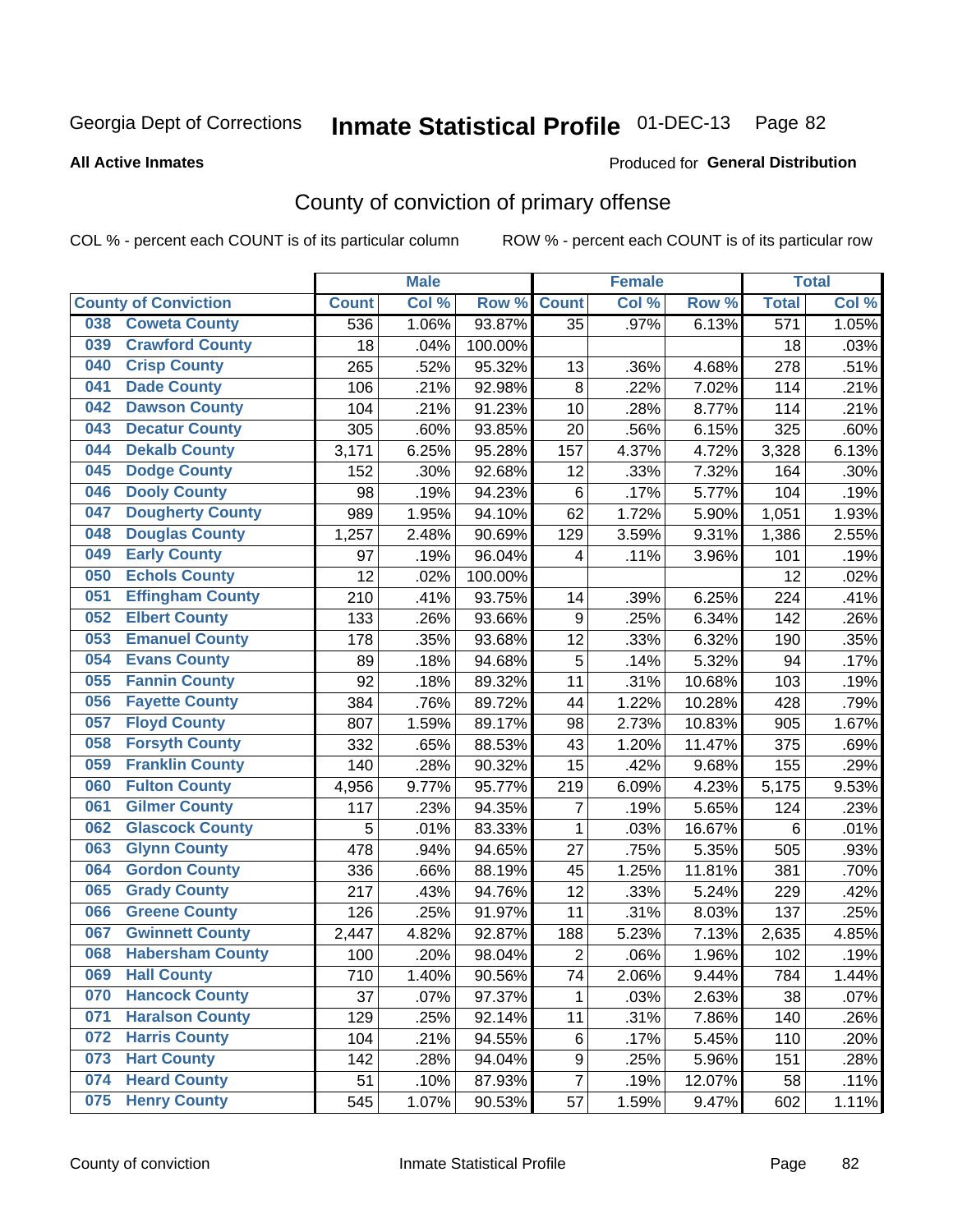#### **All Active Inmates**

#### Produced for **General Distribution**

### County of conviction of primary offense

|                  |                             |              | <b>Male</b> |         |                         | <b>Female</b> |        |                  | <b>Total</b> |
|------------------|-----------------------------|--------------|-------------|---------|-------------------------|---------------|--------|------------------|--------------|
|                  | <b>County of Conviction</b> | <b>Count</b> | Col %       | Row %   | <b>Count</b>            | Col %         | Row %  | <b>Total</b>     | Col %        |
|                  | 076 Houston County          | 711          | 1.40%       | 94.30%  | 43                      | 1.20%         | 5.70%  | 754              | 1.39%        |
| 077              | <b>Irwin County</b>         | 76           | .15%        | 92.68%  | 6                       | .17%          | 7.32%  | 82               | .15%         |
| 078              | <b>Jackson County</b>       | 255          | .50%        | 91.73%  | 23                      | .64%          | 8.27%  | 278              | .51%         |
| 079              | <b>Jasper County</b>        | 59           | .12%        | 90.77%  | $\,6$                   | .17%          | 9.23%  | 65               | .12%         |
| 080              | <b>Jeff Davis County</b>    | 89           | .18%        | 94.68%  | 5                       | .14%          | 5.32%  | 94               | .17%         |
| 081              | <b>Jefferson County</b>     | 176          | .35%        | 98.32%  | 3                       | .08%          | 1.68%  | 179              | .33%         |
| 082              | <b>Jenkins County</b>       | 69           | .14%        | 94.52%  | 4                       | .11%          | 5.48%  | 73               | .13%         |
| 083              | <b>Johnson County</b>       | 53           | .10%        | 98.15%  | $\mathbf 1$             | .03%          | 1.85%  | 54               | .10%         |
| 084              | <b>Jones County</b>         | 213          | .42%        | 88.38%  | 28                      | .78%          | 11.62% | 241              | .44%         |
| 085              | <b>Lamar County</b>         | 75           | .15%        | 91.46%  | $\overline{7}$          | .19%          | 8.54%  | 82               | .15%         |
| 086              | <b>Lanier County</b>        | 48           | .09%        | 97.96%  | 1                       | .03%          | 2.04%  | 49               | .09%         |
| 087              | <b>Laurens County</b>       | 310          | .61%        | 95.38%  | 15                      | .42%          | 4.62%  | 325              | .60%         |
| 088              | <b>Lee County</b>           | 67           | .13%        | 91.78%  | $\,6$                   | .17%          | 8.22%  | 73               | .13%         |
| 089              | <b>Liberty County</b>       | 304          | .60%        | 93.83%  | 20                      | .56%          | 6.17%  | 324              | .60%         |
| 090              | <b>Lincoln County</b>       | 30           | .06%        | 93.75%  | $\mathbf 2$             | .06%          | 6.25%  | 32               | .06%         |
| 091              | <b>Long County</b>          | 81           | .16%        | 94.19%  | 5                       | .14%          | 5.81%  | 86               | .16%         |
| 092              | <b>Lowndes County</b>       | 557          | 1.10%       | 95.21%  | 28                      | .78%          | 4.79%  | 585              | 1.08%        |
| 093              | <b>Lumpkin County</b>       | 95           | .19%        | 89.62%  | 11                      | .31%          | 10.38% | 106              | .20%         |
| 094              | <b>Macon County</b>         | 64           | .13%        | 94.12%  | $\overline{\mathbf{4}}$ | .11%          | 5.88%  | 68               | .13%         |
| 095              | <b>Madison County</b>       | 94           | .19%        | 94.00%  | 6                       | .17%          | 6.00%  | 100              | .18%         |
| 096              | <b>Marion County</b>        | 26           | .05%        | 96.30%  | $\mathbf{1}$            | .03%          | 3.70%  | 27               | .05%         |
| 097              | <b>Mcduffie County</b>      | 199          | .39%        | 96.14%  | 8                       | .22%          | 3.86%  | 207              | .38%         |
| 098              | <b>Mcintosh County</b>      | 81           | .16%        | 91.01%  | 8                       | .22%          | 8.99%  | 89               | .16%         |
| 099              | <b>Meriwether County</b>    | 174          | .34%        | 97.21%  | 5                       | .14%          | 2.79%  | 179              | .33%         |
| 100              | <b>Miller County</b>        | 34           | .07%        | 100.00% |                         |               |        | 34               | .06%         |
| 101              | <b>Mitchell County</b>      | 206          | .41%        | 91.96%  | 18                      | .50%          | 8.04%  | 224              | .41%         |
| 102              | <b>Monroe County</b>        | 169          | .33%        | 90.37%  | 18                      | .50%          | 9.63%  | 187              | .34%         |
| 103              | <b>Montgomery County</b>    | 41           | .08%        | 97.62%  | $\mathbf{1}$            | .03%          | 2.38%  | 42               | .08%         |
| 104              | <b>Morgan County</b>        | 155          | .31%        | 92.26%  | 13                      | .36%          | 7.74%  | 168              | .31%         |
| 105              | <b>Murray County</b>        | 156          | .31%        | 91.23%  | 15                      | .42%          | 8.77%  | 171              | .31%         |
| 106              | <b>Muscogee County</b>      | 1,325        | 2.61%       | 95.05%  | 69                      | 1.92%         | 4.95%  | 1,394            | 2.57%        |
| 107              | <b>Newton County</b>        | 654          | 1.29%       | 92.50%  | 53                      | 1.47%         | 7.50%  | $\overline{707}$ | 1.30%        |
| 108              | <b>Oconee County</b>        | 53           | .10%        | 98.15%  | 1                       | .03%          | 1.85%  | 54               | .10%         |
| 109              | <b>Oglethorpe County</b>    | 60           | .12%        | 95.24%  | 3                       | .08%          | 4.76%  | 63               | .12%         |
| 110              | <b>Paulding County</b>      | 277          | .55%        | 94.22%  | 17                      | .47%          | 5.78%  | 294              | .54%         |
| 111              | <b>Peach County</b>         | 77           | .15%        | 95.06%  | 4                       | .11%          | 4.94%  | 81               | .15%         |
| $\overline{112}$ | <b>Pickens County</b>       | 92           | .18%        | 92.00%  | $\bf 8$                 | .22%          | 8.00%  | 100              | .18%         |
| 113              | <b>Pierce County</b>        | 73           | .14%        | 93.59%  | 5                       | .14%          | 6.41%  | 78               | .14%         |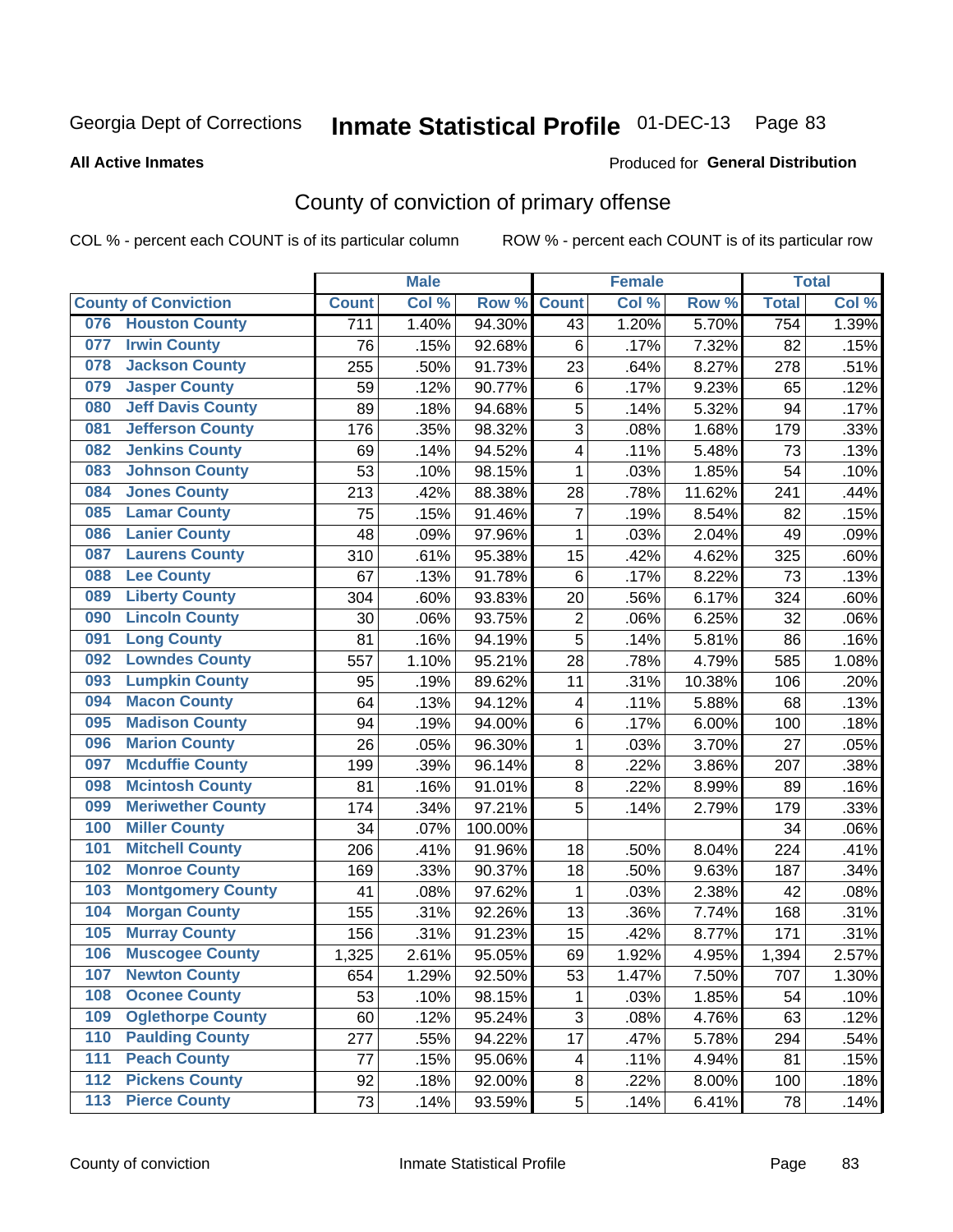#### **All Active Inmates**

#### Produced for **General Distribution**

### County of conviction of primary offense

|                                          |              | <b>Male</b> |         |                         | <b>Female</b> |        |              | <b>Total</b> |
|------------------------------------------|--------------|-------------|---------|-------------------------|---------------|--------|--------------|--------------|
| <b>County of Conviction</b>              | <b>Count</b> | Col %       | Row %   | <b>Count</b>            | Col %         | Row %  | <b>Total</b> | Col %        |
| <b>Pike County</b><br>114                | 54           | .11%        | 87.10%  | 8                       | .22%          | 12.90% | 62           | .11%         |
| <b>Polk County</b><br>$\overline{115}$   | 173          | .34%        | 94.54%  | 10                      | .28%          | 5.46%  | 183          | .34%         |
| <b>Pulaski County</b><br>116             | 58           | .11%        | 93.55%  | 4                       | .11%          | 6.45%  | 62           | .11%         |
| <b>Putnam County</b><br>117              | 169          | .33%        | 90.37%  | 18                      | .50%          | 9.63%  | 187          | .34%         |
| <b>Quitman County</b><br>118             | 22           | .04%        | 100.00% |                         |               |        | 22           | .04%         |
| <b>Rabun County</b><br>119               | 45           | .09%        | 88.24%  | 6                       | .17%          | 11.76% | 51           | .09%         |
| <b>Randolph County</b><br>120            | 74           | .15%        | 97.37%  | $\overline{2}$          | .06%          | 2.63%  | 76           | .14%         |
| <b>Richmond County</b><br>121            | 1,916        | 3.78%       | 94.11%  | 120                     | 3.34%         | 5.89%  | 2,036        | 3.75%        |
| <b>Rockdale County</b><br>122            | 451          | .89%        | 93.76%  | 30                      | .83%          | 6.24%  | 481          | .89%         |
| <b>Schley County</b><br>123              | 19           | .04%        | 95.00%  | 1                       | .03%          | 5.00%  | 20           | .04%         |
| <b>Screven County</b><br>124             | 134          | .26%        | 95.71%  | 6                       | .17%          | 4.29%  | 140          | .26%         |
| <b>Seminole County</b><br>125            | 72           | .14%        | 91.14%  | $\overline{7}$          | .19%          | 8.86%  | 79           | .15%         |
| <b>Spalding County</b><br>126            | 511          | 1.01%       | 94.45%  | 30                      | .83%          | 5.55%  | 541          | 1.00%        |
| <b>Stephens County</b><br>127            | 174          | .34%        | 92.55%  | 14                      | .39%          | 7.45%  | 188          | .35%         |
| <b>Stewart County</b><br>128             | 26           | .05%        | 96.30%  | 1                       | .03%          | 3.70%  | 27           | .05%         |
| <b>Sumter County</b><br>129              | 215          | .42%        | 93.89%  | 14                      | .39%          | 6.11%  | 229          | .42%         |
| <b>Talbot County</b><br>130              | 52           | .10%        | 94.55%  | 3                       | .08%          | 5.45%  | 55           | .10%         |
| <b>Taliaferro County</b><br>131          | 27           | .05%        | 87.10%  | 4                       | .11%          | 12.90% | 31           | .06%         |
| <b>Tattnall County</b><br>132            | 186          | .37%        | 91.63%  | 17                      | .47%          | 8.37%  | 203          | .37%         |
| <b>Taylor County</b><br>133              | 67           | .13%        | 94.37%  | $\overline{\mathbf{4}}$ | .11%          | 5.63%  | 71           | .13%         |
| <b>Telfair County</b><br>134             | 91           | .18%        | 93.81%  | 6                       | .17%          | 6.19%  | 97           | .18%         |
| <b>Terrell County</b><br>135             | 87           | .17%        | 96.67%  | 3                       | .08%          | 3.33%  | 90           | .17%         |
| <b>Thomas County</b><br>136              | 225          | .44%        | 92.98%  | 17                      | .47%          | 7.02%  | 242          | .45%         |
| <b>Tift County</b><br>137                | 322          | .63%        | 96.12%  | 13                      | .36%          | 3.88%  | 335          | .62%         |
| <b>Toombs County</b><br>138              | 335          | .66%        | 92.03%  | 29                      | .81%          | 7.97%  | 364          | .67%         |
| <b>Towns County</b><br>139               | 37           | .07%        | 94.87%  | $\mathbf 2$             | .06%          | 5.13%  | 39           | .07%         |
| <b>Treutlen County</b><br>140            | 85           | .17%        | 94.44%  | $\overline{5}$          | .14%          | 5.56%  | 90           | .17%         |
| <b>Troup County</b><br>141               | 594          | 1.17%       | 92.38%  | 49                      | 1.36%         | 7.62%  | 643          | 1.18%        |
| <b>Turner County</b><br>142              | 61           | .12%        | 91.04%  | 6                       | .17%          | 8.96%  | 67           | .12%         |
| <b>Twiggs County</b><br>$\overline{143}$ | 67           | .13%        | 97.10%  | $\overline{2}$          | .06%          | 2.90%  | 69           | .13%         |
| <b>Union County</b><br>144               | 67           | .13%        | 84.81%  | 12                      | .33%          | 15.19% | 79           | .15%         |
| 145<br><b>Upson County</b>               | 180          | .35%        | 96.26%  | $\overline{7}$          | .19%          | 3.74%  | 187          | .34%         |
| <b>Walker County</b><br>146              | 375          | .74%        | 90.80%  | 38                      | 1.06%         | 9.20%  | 413          | .76%         |
| <b>Walton County</b><br>147              | 508          | 1.00%       | 89.44%  | 60                      | 1.67%         | 10.56% | 568          | 1.05%        |
| <b>Ware County</b><br>148                | 343          | .68%        | 95.01%  | 18                      | .50%          | 4.99%  | 361          | .66%         |
| <b>Warren County</b><br>149              | 47           | .09%        | 95.92%  | $\overline{2}$          | .06%          | 4.08%  | 49           | .09%         |
| <b>Washington County</b><br>150          | 188          | .37%        | 89.52%  | 22                      | .61%          | 10.48% | 210          | .39%         |
| <b>Wayne County</b><br>151               | 158          | .31%        | 91.86%  | 14                      | .39%          | 8.14%  | 172          | .32%         |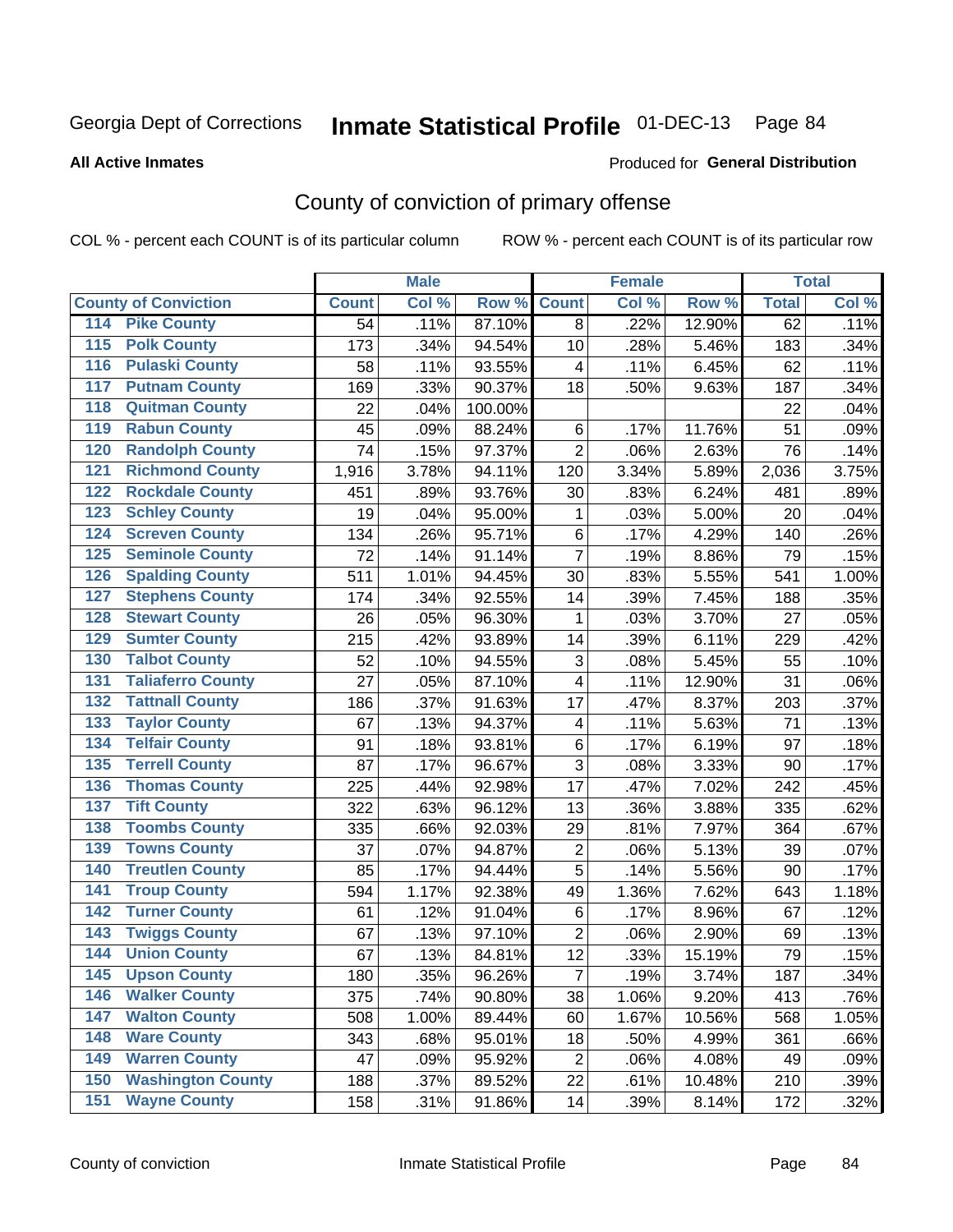**All Active Inmates**

#### Produced for **General Distribution**

### County of conviction of primary offense

|                                |              | <b>Male</b> |             |       | <b>Female</b> |        |              | <b>Total</b> |
|--------------------------------|--------------|-------------|-------------|-------|---------------|--------|--------------|--------------|
| <b>County of Conviction</b>    | <b>Count</b> | Col %       | Row % Count |       | Col %         | Row %  | <b>Total</b> | Col %        |
| <b>Webster County</b><br>152   | 9            | $.02\%$     | 90.00%      |       | .03%          | 10.00% | 10           | .02%         |
| <b>Wheeler County</b><br>153   | 25           | .05%        | 100.00%     |       |               |        | 25           | .05%         |
| <b>White County</b><br>154     | 102          | .20%        | 86.44%      | 16    | .44%          | 13.56% | 118          | .22%         |
| <b>Whitfield County</b><br>155 | 557          | 1.10%       | 89.55%      | 65    | 1.81%         | 10.45% | 622          | 1.15%        |
| <b>Wilcox County</b><br>156    | 42           | $.08\%$     | 87.50%      | 6     | .17%          | 12.50% | 48           | .09%         |
| <b>Wilkes County</b><br>157    | 69           | .14%        | 93.24%      | 5     | .14%          | 6.76%  | 74           | .14%         |
| <b>Wilkinson County</b><br>158 | 41           | $.08\%$     | 95.35%      | 2     | .06%          | 4.65%  | 43           | .08%         |
| <b>Worth County</b><br>159     | 119          | .23%        | 93.70%      | 8     | .22%          | 6.30%  | 127          | .23%         |
| <b>Total Rported</b>           | 50,727       | 100%        | 93.38%      | 3,596 | 100%          | 6.62%  | 54,323       | 100%         |

| <b>Not Reported</b> |        |       |        |
|---------------------|--------|-------|--------|
| ™otal               | 50,727 | 3,596 | 54,323 |

| Mode (most frequent) | <b>Fulton County</b> | <b>Cobb County</b> | <b>Fulton County</b> |
|----------------------|----------------------|--------------------|----------------------|
|                      |                      |                    |                      |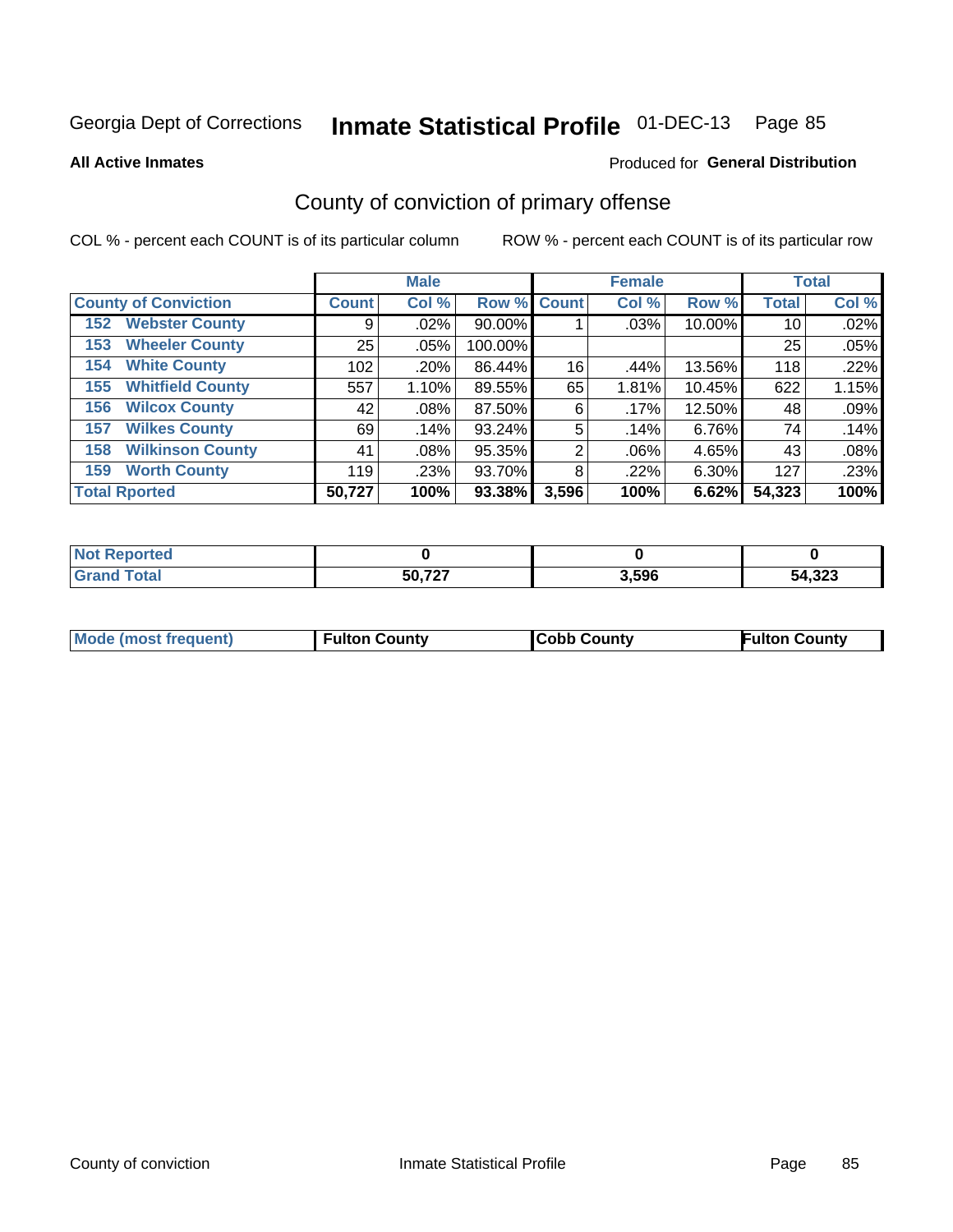#### **All Active Inmates**

#### Produced for **General Distribution**

### Circuit of conviction of primary offense

|                         |                                 |              | <b>Male</b> |        |              | <b>Female</b> |        |                  | <b>Total</b> |
|-------------------------|---------------------------------|--------------|-------------|--------|--------------|---------------|--------|------------------|--------------|
|                         | <b>Circuit of Conviction</b>    | <b>Count</b> | Col %       | Row %  | <b>Count</b> | Col %         | Row %  | <b>Total</b>     | Col %        |
| 1                       | <b>Alapaha Circuit</b>          | 355          | .70%        | 95.69% | 16           | .45%          | 4.31%  | $\overline{371}$ | .69%         |
| $\overline{2}$          | <b>Alcovy Circuit</b>           | 1,162        | 2.31%       | 91.14% | 113          | 3.16%         | 8.86%  | 1,275            | 2.36%        |
| 3                       | <b>Atlanta Circuit</b>          | 4,956        | 9.84%       | 95.77% | 219          | 6.13%         | 4.23%  | 5,175            | 9.60%        |
| 4                       | <b>Atlantic Circuit</b>         | 830          | 1.65%       | 93.57% | 57           | 1.60%         | 6.43%  | 887              | 1.64%        |
| 5                       | <b>Augusta Circuit</b>          | 2,509        | 4.98%       | 93.93% | 162          | 4.53%         | 6.07%  | 2,671            | 4.95%        |
| $6\overline{6}$         | <b>Blue Ridge Circuit</b>       | 498          | .99%        | 92.22% | 42           | 1.18%         | 7.78%  | 540              | 1.00%        |
| $\overline{\mathbf{7}}$ | <b>Brunswick Circuit</b>        | 999          | 1.98%       | 93.80% | 66           | 1.85%         | 6.20%  | 1,065            | 1.97%        |
| 8                       | <b>Chattahoochee Circuit</b>    | 1,608        | 3.19%       | 94.98% | 85           | 2.38%         | 5.02%  | 1,693            | 3.14%        |
| $\overline{9}$          | <b>Cherokee Circuit</b>         | 982          | 1.95%       | 88.63% | 126          | 3.53%         | 11.37% | 1,108            | 2.05%        |
| 10                      | <b>Clayton Circuit</b>          | 1,480        | 2.94%       | 93.08% | 110          | 3.08%         | 6.92%  | 1,590            | 2.95%        |
| 11                      | <b>Cobb Circuit</b>             | 2,616        | 5.19%       | 91.44% | 245          | 6.86%         | 8.56%  | 2,861            | 5.31%        |
| 12                      | <b>Conasauga Circuit</b>        | 713          | 1.42%       | 89.91% | 80           | 2.24%         | 10.09% | 793              | 1.47%        |
| 13                      | <b>Cordele Circuit</b>          | 660          | 1.31%       | 94.42% | 39           | 1.09%         | 5.58%  | 699              | 1.30%        |
| $\overline{14}$         | <b>Coweta Circuit</b>           | 1,902        | 3.78%       | 92.96% | 144          | 4.03%         | 7.04%  | 2,046            | 3.79%        |
| 15                      | <b>Dougherty Circuit</b>        | 989          | 1.96%       | 94.10% | 62           | 1.74%         | 5.90%  | 1,051            | 1.95%        |
| 16                      | <b>Dublin Circuit</b>           | 515          | 1.02%       | 95.72% | 23           | .64%          | 4.28%  | 538              | 1.00%        |
| 17                      | <b>Eastern Circuit</b>          | 2,161        | 4.29%       | 96.78% | 72           | 2.02%         | 3.22%  | 2,233            | 4.14%        |
| 18                      | <b>Flint Circuit</b>            | 545          | 1.08%       | 90.53% | 57           | 1.60%         | 9.47%  | 602              | 1.12%        |
| 19                      | <b>Griffin Circuit</b>          | 1,129        | 2.24%       | 92.69% | 89           | 2.49%         | 7.31%  | 1,218            | 2.26%        |
| 20                      | <b>Gwinnett Circuit</b>         | 2,447        | 4.86%       | 92.87% | 188          | 5.26%         | 7.13%  | 2,635            | 4.89%        |
| $\overline{21}$         | <b>Houston Circuit</b>          | 711          | 1.41%       | 94.30% | 43           | 1.20%         | 5.70%  | 754              | 1.40%        |
| $\overline{22}$         | <b>Lookout Mountain Circuit</b> | 1,062        | 2.11%       | 90.38% | 113          | 3.16%         | 9.62%  | 1,175            | 2.18%        |
| 23                      | <b>Macon Circuit</b>            | 1,153        | 2.29%       | 95.53% | 54           | 1.51%         | 4.47%  | 1,207            | 2.24%        |
| 24                      | <b>Middle Circuit</b>           | 993          | 1.97%       | 92.80% | 77           | 2.16%         | 7.20%  | 1,070            | 1.98%        |
| 25                      | <b>Mountain Circuit</b>         | 319          | .63%        | 93.55% | 22           | .62%          | 6.45%  | 341              | .63%         |
| 26                      | <b>Northeastern Circuit</b>     | 814          | 1.62%       | 90.65% | 84           | 2.35%         | 9.35%  | 898              | 1.67%        |
| $\overline{27}$         | <b>Northern Circuit</b>         | 569          | 1.13%       | 93.13% | 42           | 1.18%         | 6.87%  | 611              | 1.13%        |
| 28                      | <b>Ocmulgee Circuit</b>         | 1,120        | 2.22%       | 91.80% | 100          | 2.80%         | 8.20%  | 1,220            | 2.26%        |
| 29                      | <b>Oconee Circuit</b>           | 431          | .86%        | 93.49% | 30           | .84%          | 6.51%  | 461              | .85%         |
| 30                      | <b>Ogeechee Circuit</b>         | 915          | 1.82%       | 92.80% | 71           | 1.99%         | 7.20%  | 986              | 1.83%        |
| $\overline{31}$         | <b>Pataula Circuit</b>          | 421          | .84%        | 95.90% | 18           | .50%          | 4.10%  | 439              | .81%         |
| 32                      | <b>Piedmont Circuit</b>         | 584          | 1.16%       | 91.97% | 51           | 1.43%         | 8.03%  | 635              | 1.18%        |
| 33                      | <b>Rome Circuit</b>             | 807          | 1.60%       | 89.17% | 98           | 2.74%         | 10.83% | 905              | 1.68%        |
| 34                      | <b>South Georgia Circuit</b>    | 775          | 1.54%       | 93.26% | 56           | 1.57%         | 6.74%  | 831              | 1.54%        |
| 35                      | <b>Southern Circuit</b>         | 1,108        | 2.20%       | 94.46% | 65           | 1.82%         | 5.54%  | 1,173            | 2.18%        |
| 36                      | <b>Southwestern Circuit</b>     | 400          | .79%        | 93.68% | 27           | .76%          | 6.32%  | 427              | .79%         |
| 37                      | <b>Stone Mountain Circuit</b>   | 3,171        | 6.30%       | 95.28% | 157          | 4.39%         | 4.72%  | 3,328            | 6.17%        |
| 38                      | <b>Tallapoosa Circuit</b>       | 302          | .60%        | 93.50% | 21           | .59%          | 6.50%  | 323              | .60%         |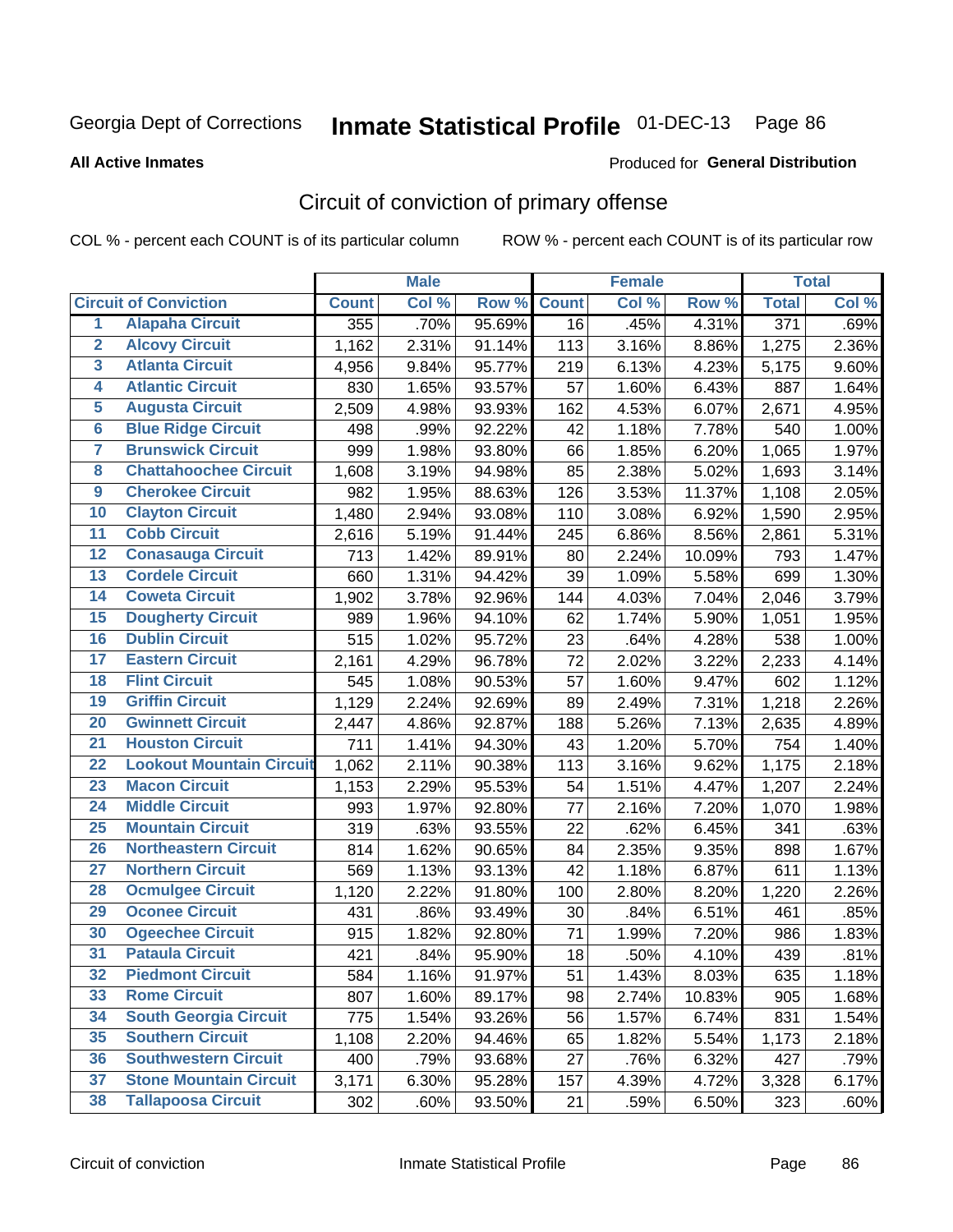**All Active Inmates**

#### Produced for **General Distribution**

### Circuit of conviction of primary offense

|    |                              |              | <b>Male</b> |        |              | <b>Female</b> |        |              | <b>Total</b> |
|----|------------------------------|--------------|-------------|--------|--------------|---------------|--------|--------------|--------------|
|    | <b>Circuit of Conviction</b> | <b>Count</b> | Col %       | Row %  | <b>Count</b> | Col %         | Row %  | <b>Total</b> | Col %        |
| 39 | <b>Tifton Circuit</b>        | 578          | 1.15%       | 94.60% | 33           | .92%          | 5.40%  | 611          | 1.13%        |
| 40 | <b>Toombs Circuit</b>        | 377          | .75%        | 94.49% | 22           | .62%          | 5.51%  | 399          | .74%         |
| 41 | <b>Waycross Circuit</b>      | 861          | 1.71%       | 94.00% | 55           | 1.54%         | 6.00%  | 916          | 1.70%        |
| 42 | <b>Western Circuit</b>       | 510          | 1.01%       | 95.86% | 22           | .62%          | 4.14%  | 532          | .99%         |
| 43 | <b>Rockdale Circuit</b>      | 451          | .90%        | 93.76% | 30           | .84%          | 6.24%  | 481          | .89%         |
| 44 | <b>Douglas Circuit</b>       | 1,257        | 2.50%       | 90.69% | 129          | 3.61%         | 9.31%  | 1,386        | 2.57%        |
| 45 | <b>Appalachian Circuit</b>   | 301          | $.60\%$     | 92.05% | 26           | .73%          | 7.95%  | 327          | .61%         |
| 46 | <b>Enotah Circuit</b>        | 301          | $.60\%$     | 88.01% | 41           | 1.15%         | 11.99% | 342          | .63%         |
| 47 | <b>Bell-Forsyth Circuit</b>  | 332          | .66%        | 88.53% | 43           | 1.20%         | 11.47% | 375          | .70%         |
| 48 | <b>Towaliga Circuit</b>      | 401          | $.80\%$     | 92.82% | 31           | .87%          | 7.18%  | 432          | .80%         |
| 49 | <b>Paulding Circuit</b>      | 277          | .55%        | 94.22% | 17           | .48%          | 5.78%  | 294          | .55%         |
|    | <b>Total Rported</b>         | 50,357       | 100%        | 93.37% | 3,573        | 100%          | 6.63%  | 53,930       | 100%         |

| e | 270<br>u i u<br>__ | $\ddot{\phantom{0}}$<br>Δv | 393                  |
|---|--------------------|----------------------------|----------------------|
|   | 50,727             | 3,596                      | $\sim$<br>54<br>,ఎ∠ఎ |

| M<br>- - -<br>.<br>.<br>∪opp<br>нс |
|------------------------------------|
|------------------------------------|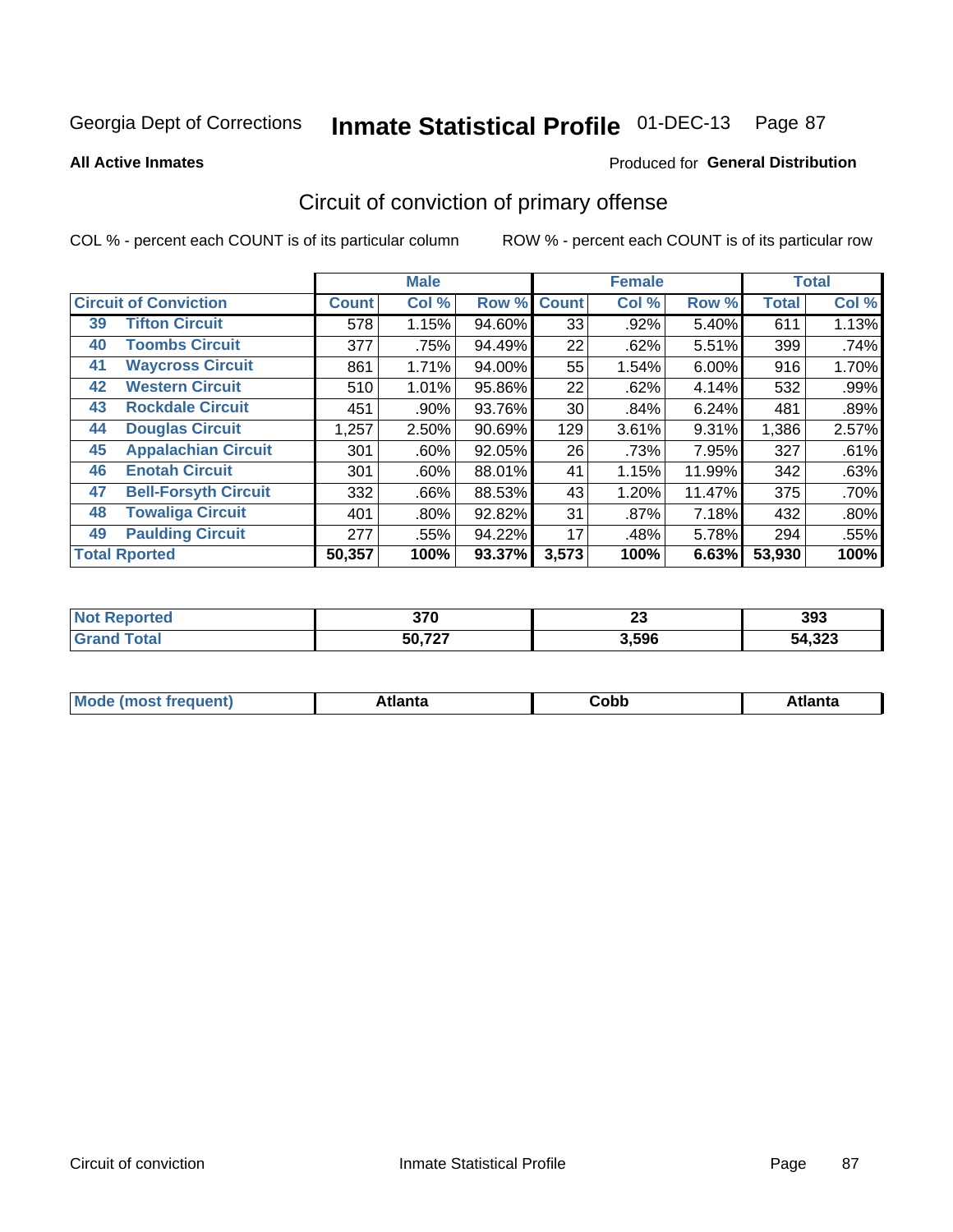#### **All Active Inmates**

#### Produced for **General Distribution**

#### Years served (jail + prison) in this incarceration

|                       |              | <b>Male</b> |                  |                | <b>Female</b> |       |              | <b>Total</b> |
|-----------------------|--------------|-------------|------------------|----------------|---------------|-------|--------------|--------------|
| <b>Years Served</b>   | <b>Count</b> | Col %       | Row <sup>%</sup> | <b>Count</b>   | Col %         | Row % | <b>Total</b> | Col %        |
| Less than one year    | 10,004       | 19.72%      | 91.39%           | 942            | 26.20%        | 8.61% | 10,946       | 20.15%       |
| 1 to 1.99 years       | 8,083        | 15.93%      | 91.62%           | 739            | 20.55%        | 8.38% | 8,822        | 16.24%       |
| 2 to 2.99 years       | 5,984        | 11.80%      | 92.89%           | 458            | 12.74%        | 7.11% | 6,442        | 11.86%       |
| 3 to 3.99 years       | 4,117        | 8.12%       | 92.79%           | 320            | 8.90%         | 7.21% | 4,437        | 8.17%        |
| 4 to 4.99 years       | 3,484        | 6.87%       | 93.13%           | 257            | 7.15%         | 6.87% | 3,741        | 6.89%        |
| 5 to 5.99 years       | 2,692        | 5.31%       | 94.26%           | 164            | 4.56%         | 5.74% | 2,856        | 5.26%        |
| 6 to 6.99 years       | 2,499        | 4.93%       | 95.16%           | 127            | 3.53%         | 4.84% | 2,626        | 4.83%        |
| 7 to 7.99 years       | 1,866        | 3.68%       | 94.39%           | 111            | 3.09%         | 5.61% | 1,977        | 3.64%        |
| 8 to 8.99 years       | 1,457        | 2.87%       | 94.61%           | 83             | 2.31%         | 5.39% | 1,540        | 2.83%        |
| 9 to 9.99 years       | 1,282        | 2.53%       | 95.03%           | 67             | 1.86%         | 4.97% | 1,349        | 2.48%        |
| 10 to 10.99 years     | 977          | 1.93%       | 94.49%           | 57             | 1.59%         | 5.51% | 1,034        | 1.90%        |
| 11 to 11.99 years     | 887          | 1.75%       | 95.69%           | 40             | 1.11%         | 4.31% | 927          | 1.71%        |
| 12 to 12.99 years     | 810          | 1.60%       | 97.12%           | 24             | 0.67%         | 2.88% | 834          | 1.54%        |
| 13 to 13.99 years     | 733          | 1.44%       | 95.32%           | 36             | 1.00%         | 4.68% | 769          | 1.42%        |
| 14 to 14.99 years     | 640          | 1.26%       | 96.24%           | 25             | 0.70%         | 3.76% | 665          | 1.22%        |
| 15 to 15.99 years     | 591          | 1.17%       | 95.63%           | 27             | 0.75%         | 4.37% | 618          | 1.14%        |
| 16 to 16.99 years     | 631          | 1.24%       | 97.68%           | 15             | 0.42%         | 2.32% | 646          | 1.19%        |
| 17 to 17.99 years     | 545          | 1.07%       | 97.15%           | 16             | 0.44%         | 2.85% | 561          | 1.03%        |
| 18 to 18.99 years     | 496          | 0.98%       | 96.88%           | 16             | 0.44%         | 3.13% | 512          | 0.94%        |
| 19 to 19.99 years     | 431          | 0.85%       | 96.42%           | 16             | 0.44%         | 3.58% | 447          | 0.82%        |
| 20 to 20.99 years     | 360          | 0.71%       | 97.04%           | 11             | 0.31%         | 2.96% | 371          | 0.68%        |
| 21 to 21.99 years     | 263          | 0.52%       | 96.69%           | 9              | 0.25%         | 3.31% | 272          | 0.50%        |
| 22 to 22.99 years     | 283          | 0.56%       | 96.59%           | 10             | 0.28%         | 3.41% | 293          | 0.54%        |
| 23 to 23.99 years     | 201          | 0.40%       | 97.10%           | 6              | 0.17%         | 2.90% | 207          | 0.38%        |
| 24 to 24.99 years     | 171          | 0.34%       | 98.28%           | 3              | 0.08%         | 1.72% | 174          | 0.32%        |
| 25 to 25.99 years     | 177          | 0.35%       | 97.79%           | 4              | 0.11%         | 2.21% | 181          | 0.33%        |
| 26 to 26.99 years     | 140          | 0.28%       | 99.29%           | $\mathbf 1$    | 0.03%         | 0.71% | 141          | 0.26%        |
| 27 to 27.99 years     | 108          | 0.21%       | 99.08%           | 1              | 0.03%         | 0.92% | 109          | 0.20%        |
| 28 to 28.99 years     | 91           | 0.18%       | 97.85%           | $\overline{2}$ | 0.06%         | 2.15% | 93           | 0.17%        |
| 29 to 29.99 years     | 91           | 0.18%       | 97.85%           | 2              | 0.06%         | 2.15% | 93           | 0.17%        |
| Thirty + years        | 633          | 1.25%       | 98.91%           | $\overline{7}$ | 0.19%         | 1.09% | 640          | 1.18%        |
| <b>Total Reported</b> | 50,727       | 100%        | 93.38%           | 3,596          | 100%          | 6.62% | 54,323       | 100%         |

| <b>Not Reported</b>             |        |       |        |
|---------------------------------|--------|-------|--------|
| <b>Grand Total</b>              | 50,727 | 3,596 | 54,323 |
|                                 |        |       |        |
| <b>Mean</b><br><i>laverane)</i> | 5.05   | 3. R7 | 5. R.O |

| ∣Mean<br>(average)   | 5.95               | 3.87               | 5.82          |
|----------------------|--------------------|--------------------|---------------|
| Median (middle)      | 3.23               |                    | 3.16          |
| Mode (most frequent) | Less than one year | Less than one year | Less than one |
|                      |                    |                    | year          |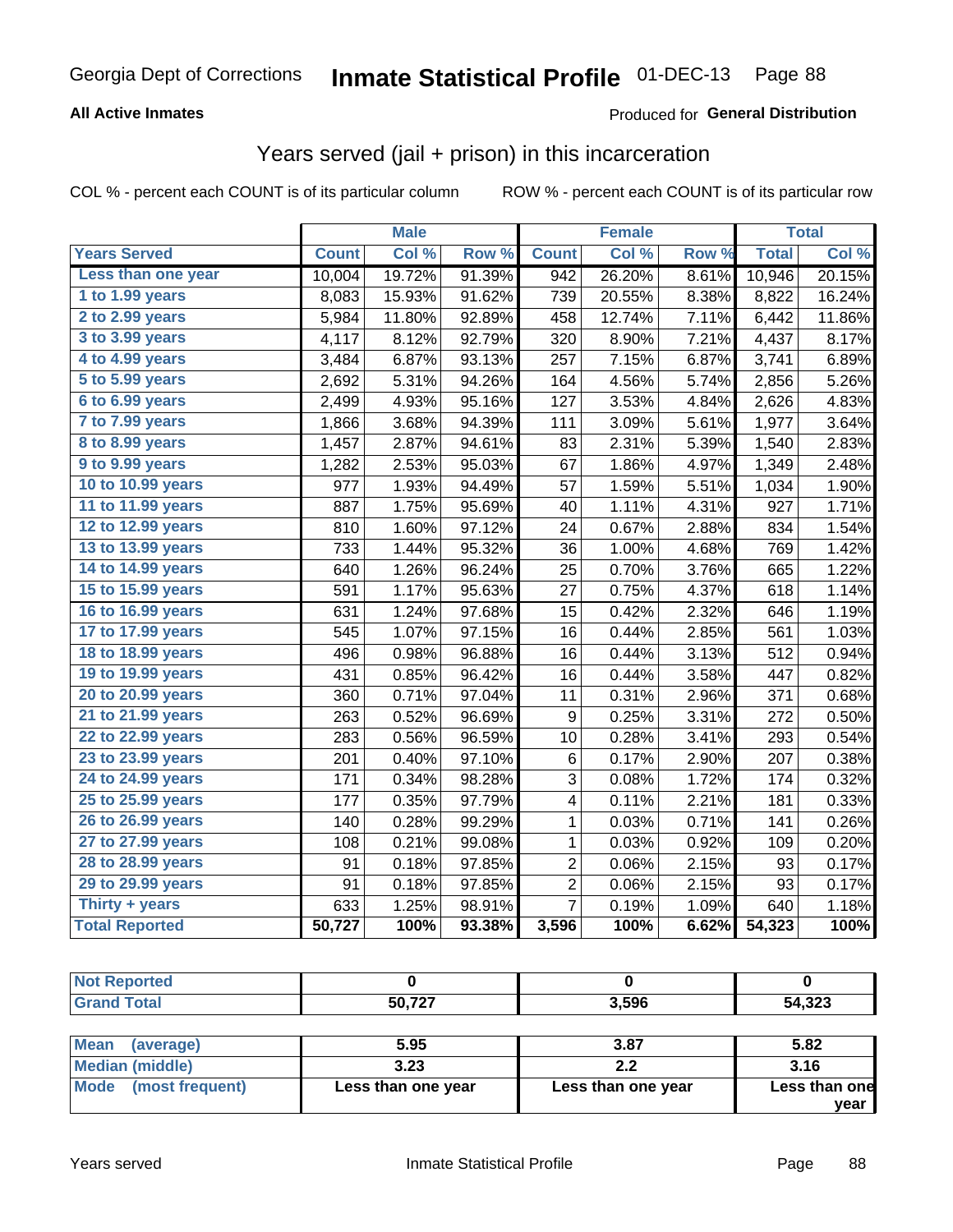#### **All Active Inmates**

Produced for **General Distribution**

#### Results of most recent HIV tests

|                         | <b>Male</b>  |        |           | <b>Female</b> |        |          | <b>Total</b> |        |
|-------------------------|--------------|--------|-----------|---------------|--------|----------|--------------|--------|
| <b>HIV Test Results</b> | <b>Count</b> | Col %  | Row %I    | <b>Count</b>  | Col %  | Row %    | <b>Total</b> | Col %  |
| <b>Positive</b>         | 768          | 1.60%  | 92.31%    | 64            | 1.85%  | 7.69%    | 832          | 1.62%  |
| <b>Negative</b>         | 47,264       | 98.39% | 93.30%    | 3,393         | 98.15% | 6.70%    | 50,657       | 98.38% |
| <b>Indeterminate</b>    | ີ            | 0.01%  | 100.00%   |               |        |          |              | 0.01%  |
| <b>Total Reported</b>   | 48,035       | 100%   | $93.29\%$ | 3,457         | 100%   | $6.71\%$ | 51,492       | 100.0% |

| <b>Not Reported</b> | 2,692  | 139   | <b>2024</b><br>ا ده.٢ |
|---------------------|--------|-------|-----------------------|
| ™otal<br>Gran       | 50,727 | 3,596 | 54,323                |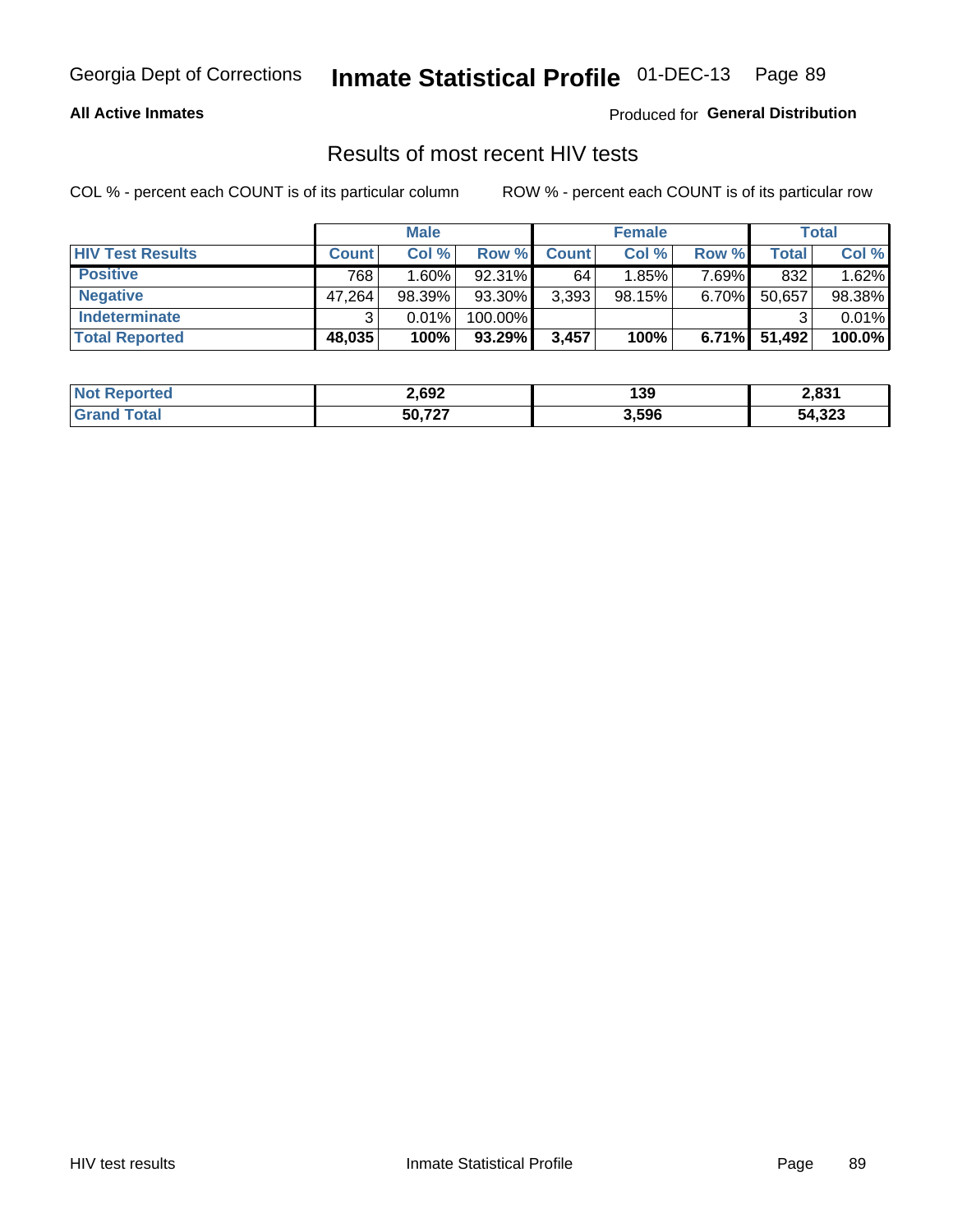#### **All Active Inmates**

#### Produced for **General Distribution**

#### Results of most recent tuberculosis test

|                                  | <b>Male</b>  |          |           | <b>Female</b> |           |       | Total        |          |
|----------------------------------|--------------|----------|-----------|---------------|-----------|-------|--------------|----------|
| <b>Tuberculosis Test Results</b> | <b>Count</b> | Col%     | Row %     | <b>Count</b>  | Col %     | Row % | <b>Total</b> | Col %    |
| <b>Positive on current test</b>  | 8.586        | 17.75%   | $97.61\%$ | 210           | $6.06\%$  | 2.39% | 8,796        | 16.97%   |
| <b>Positive on previous test</b> | 32           | $0.07\%$ | 100.00%   |               |           |       | 32           | $0.06\%$ |
| <b>Negative</b>                  | 39.764       | 82.19%   | $92.44\%$ | 3,254         | $93.94\%$ | 7.56% | 43,018       | 82.97%   |
| <b>Total Reported</b>            | 48,382       | 100%     | $93.32\%$ | 3,464         | 100%      | 6.68% | 51,846       | 100%     |

| <b>Not Reported</b> | 2,345  | <b>مو</b><br>7C ا | 2,477  |
|---------------------|--------|-------------------|--------|
| <b>Total</b>        | 50,727 | 3,596             | 54,323 |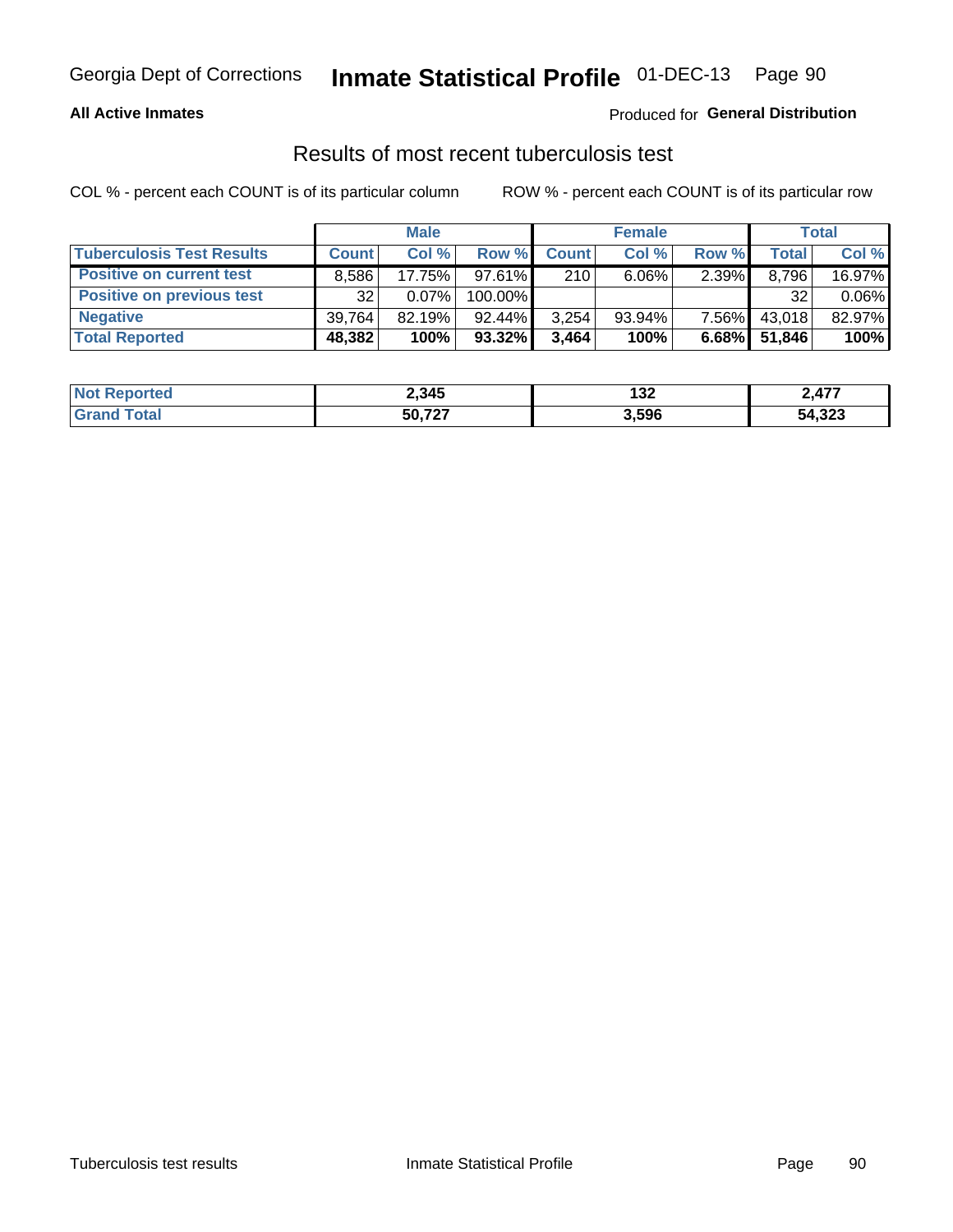#### **All Active Inmates**

Produced for **General Distribution**

#### Results of most recent syphilis test

|                                 | <b>Male</b>  |           |        | <b>Female</b> |           |          | Total        |        |
|---------------------------------|--------------|-----------|--------|---------------|-----------|----------|--------------|--------|
| <b>Syphilis Test Results</b>    | <b>Count</b> | Col%      | Row %I | <b>Count</b>  | Col %     | Row %    | Total I      | Col %  |
| <b>Positive on current test</b> | 325          | $1.41\%$  | 94.75% | 18            | 1.80%     | $5.25\%$ | 343          | 1.43%  |
| <b>Negative</b>                 | 22.730       | $98.59\%$ | 95.87% | 980           | $98.20\%$ |          | 4.13% 23,710 | 98.57% |
| <b>Total Reported</b>           | 23,055       | 100%      | 95.85% | 998           | 100%      | 4.15%    | 24,053       | 100%   |

| <b>Not Reported</b> | 27.27<br>21,072 | 2,598 | 30,270 |
|---------------------|-----------------|-------|--------|
| 'Grand Total        | 50.727          | 3,596 | 54,323 |